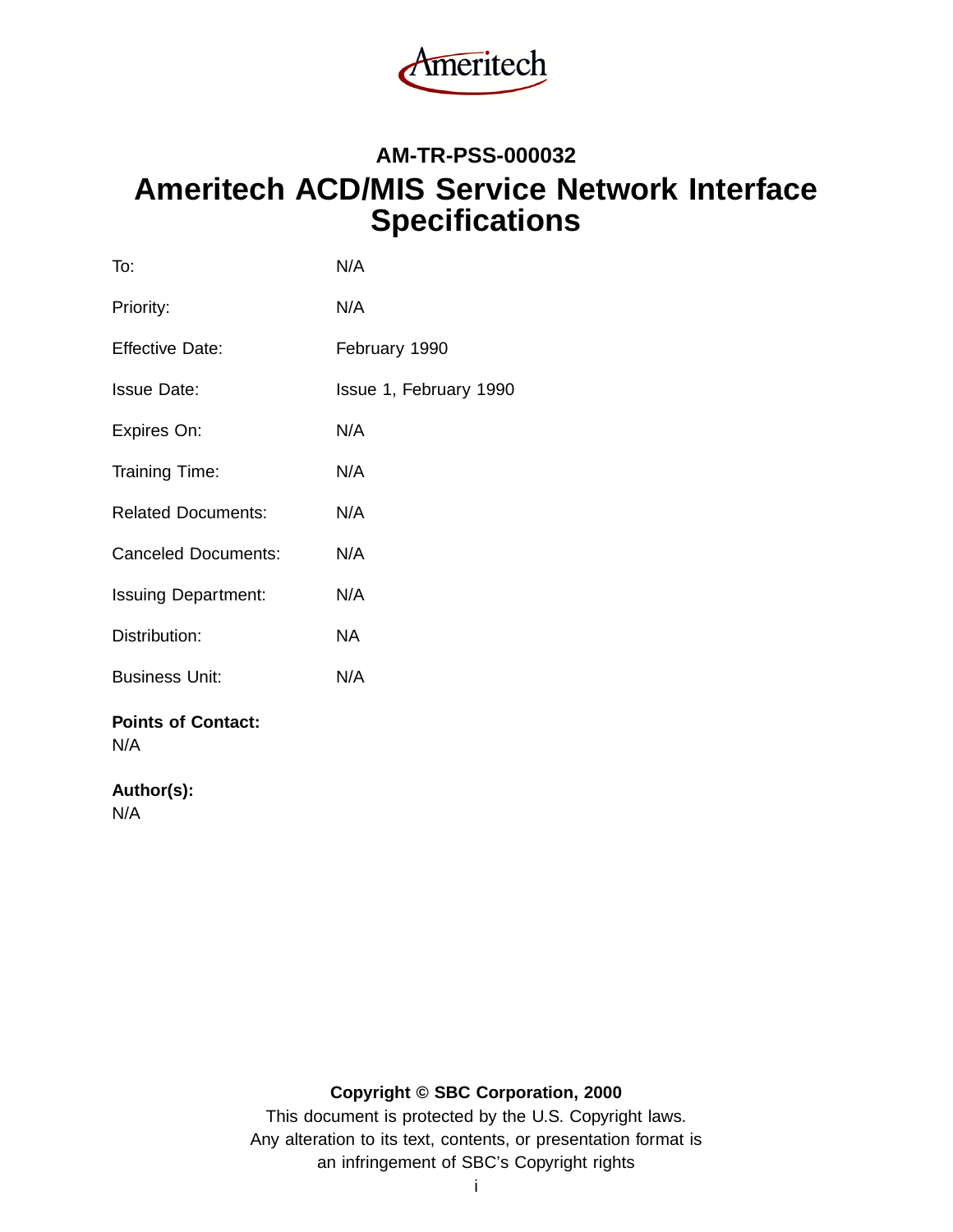#### **Table of Contents**

| 1. |      | Introduction                                   | 3  |
|----|------|------------------------------------------------|----|
|    | 1.1. | General                                        | 3  |
|    | 1.2. | Scope                                          | 3  |
|    | 1.3. | Document Overview                              | 3  |
| 2. |      | References                                     | 4  |
|    | 2.1. | <b>International Standards</b>                 | 4  |
|    | 2.2. | Telcordia (formerly Bellcore) Documents        | 4  |
|    | 2.3. | Northern Telecom Documents                     | 4  |
| 3. |      | Symbols and Abbreviations                      | 4  |
| 4. |      | Architecture                                   | 5  |
| 5. |      | <b>ACD MIS Data Stream Requirements</b>        | 5  |
| 6. |      | X.410 Operation Protocol Data Unit Overview    | 8  |
|    | 6.1. | Invoke OPDU                                    | 8  |
|    | 6.2. | <b>ReturnResult OPDU</b>                       | 9  |
|    | 6.3. | <b>ReturnError OPDU</b>                        | 9  |
|    | 6.4. | <b>Reject OPDU</b>                             | 10 |
| 7. |      | <b>ACD MIS Data Stream Protocol Definition</b> | 12 |
|    | 7.1. | <b>Session Control ROs</b>                     | 12 |
|    | 7.2. | ROs For Functionality Switch Provides to DSP   | 14 |
|    | 7.3. | ROs For Functionality DSP Provides To Switch   | 20 |
| 8. |      | <b>State Transition Diagrams</b>               | 23 |
| 9. |      | Time Sequence Diagrams                         | 26 |
|    |      | 10. Detailed Argument Descriptions             | 31 |
|    |      | 10.1. ACDEvent Detailed Description            | 32 |
|    |      | 10.1.1. acdCallOffered                         | 32 |
|    |      | 10.1.2. acdCallAnswered                        | 35 |
|    |      | 10.1.3. acdCallAbandoned                       | 38 |
|    |      | 10.1.4. acdCallreleased                        | 41 |

# **Copyright © SBC Service, Inc. 2000**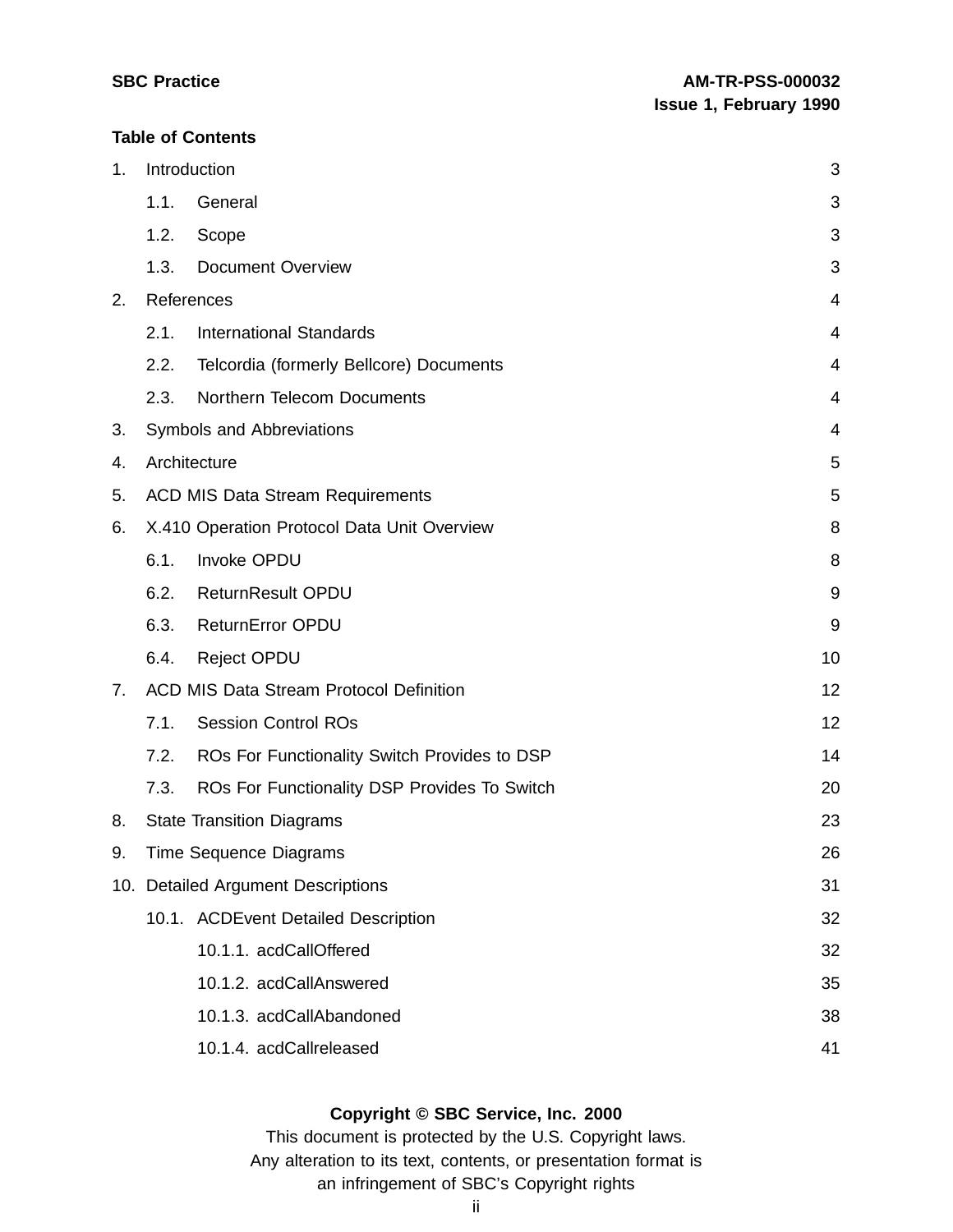|  | 10.1.5. acdCallBlocked                       | 44 |
|--|----------------------------------------------|----|
|  | 10.1.6. agentPositionEtent                   | 45 |
|  | 10.2. ACDSUBPOOLDATA                         | 49 |
|  | 10.3. ACDGROUPDATA                           | 49 |
|  | 10.4. ACDSUPPLDNDATA                         | 55 |
|  | 10.5. AGENTPOSITIONDATA                      | 57 |
|  | 11. ACD MIS Remote Operation Definitions     | 59 |
|  | 11.1. ACD MIS X.410 Operation Macros         | 59 |
|  | 11.1.1. nosLogon                             | 59 |
|  | 11.1.2. nosLogout                            | 59 |
|  | 11.1.3. dspAssociatePool                     | 60 |
|  | 11.1.4. dspRequestInit                       | 60 |
|  | 11.1.5. dspStopInit                          | 60 |
|  | 11.1.6. dspQueryDateAndTod                   | 61 |
|  | 11.1.7. dspStartTransfer                     | 61 |
|  | 11.1.8. dspStopTransfer                      | 61 |
|  | 11.1.9. switchSendSubPoolData                | 62 |
|  | 11.1.10. switchSendAcdGroupData              | 62 |
|  | 11.1.11. switchSendSupplAcdDn                | 62 |
|  | 11.1.12. switchSendAgentPosData              | 62 |
|  | 11.1.13. switchEndOfInit                     | 62 |
|  | 11.1.14. switchSendEvent                     | 63 |
|  | 11.2. ACD MIS X.409 Type Definitions         | 64 |
|  | 11.3. Error Macros                           | 67 |
|  | 11.4. Error Code Information                 | 67 |
|  | 11.4.1. Invalid Argument Errors              | 68 |
|  | 11.4.2. Operation Sequence Errors            | 69 |
|  | 11.4.3. Application Resource Shortage Errors | 70 |
|  | 11.4.4. System Problem Errors                | 70 |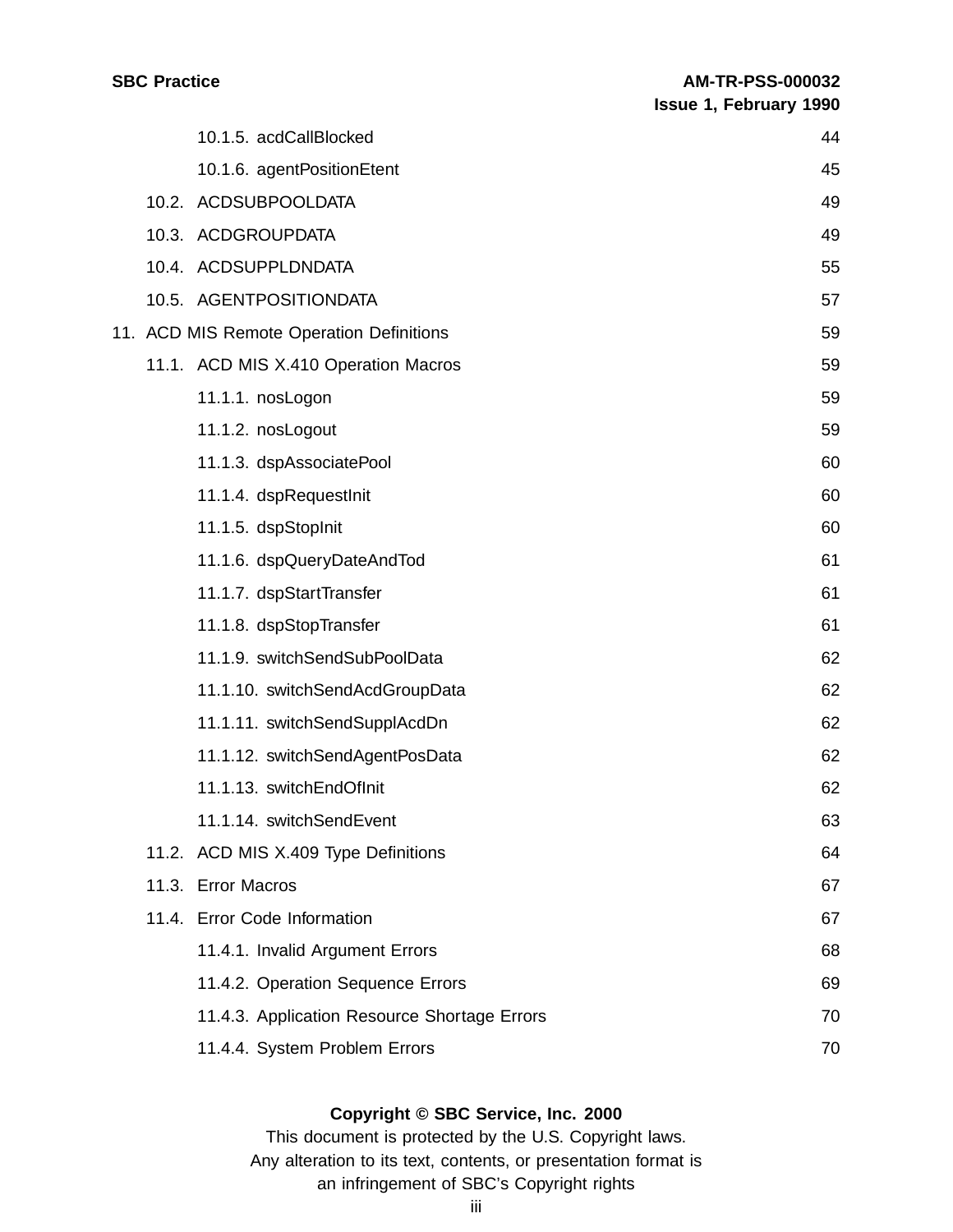|  | 12. Implementation Restrictions                | 70 |
|--|------------------------------------------------|----|
|  | 13. Remote Operation Examples                  | 71 |
|  | 13.1. X.409 Encoding Overview                  | 71 |
|  | 13.2. ACD MIS RO Encoding Detailed Description | 73 |
|  | 13.3. ACD MIS RO Encoding Examples             | 75 |
|  | 13.3.1. dspRequestInit                         | 75 |
|  | 13.3.2. dspQueryDateAndTod                     | 76 |
|  | 13.3.3. switchSendAcdGroupData                 | 77 |
|  | 13.3.4. switchSendAgentPosData                 | 78 |
|  | 13.3.5. switchSendEvent                        | 79 |
|  | 14. ACD Event Scenarios                        | 79 |
|  | 14.1. TITLE                                    | 80 |
|  | 14.2. ACD Event Scenario II                    | 80 |
|  | 14.3. ACD Event Scenario III                   | 81 |
|  | 14.4. ACD Event Scenario IV                    | 81 |
|  | 14.5. ACD Event Scenario V                     | 82 |
|  | 14.6. ACD Event Scenario VI                    | 83 |
|  | 14.7. ACD Event Scenario VII                   | 83 |
|  | 14.8. ACD Event Scenario VIII                  | 83 |
|  | 14.9. ACD Event Scenario IX                    | 84 |
|  | 14.10. ACD Event Scenario X                    | 84 |
|  | 14.11. ACD Event Scenario XI                   | 84 |
|  | 14.12. ACD Event Scenario XII                  | 85 |
|  | 14.13. ACD Event Scenario XIII                 | 85 |
|  | 14.14. ACD Event Scenario XIV                  | 85 |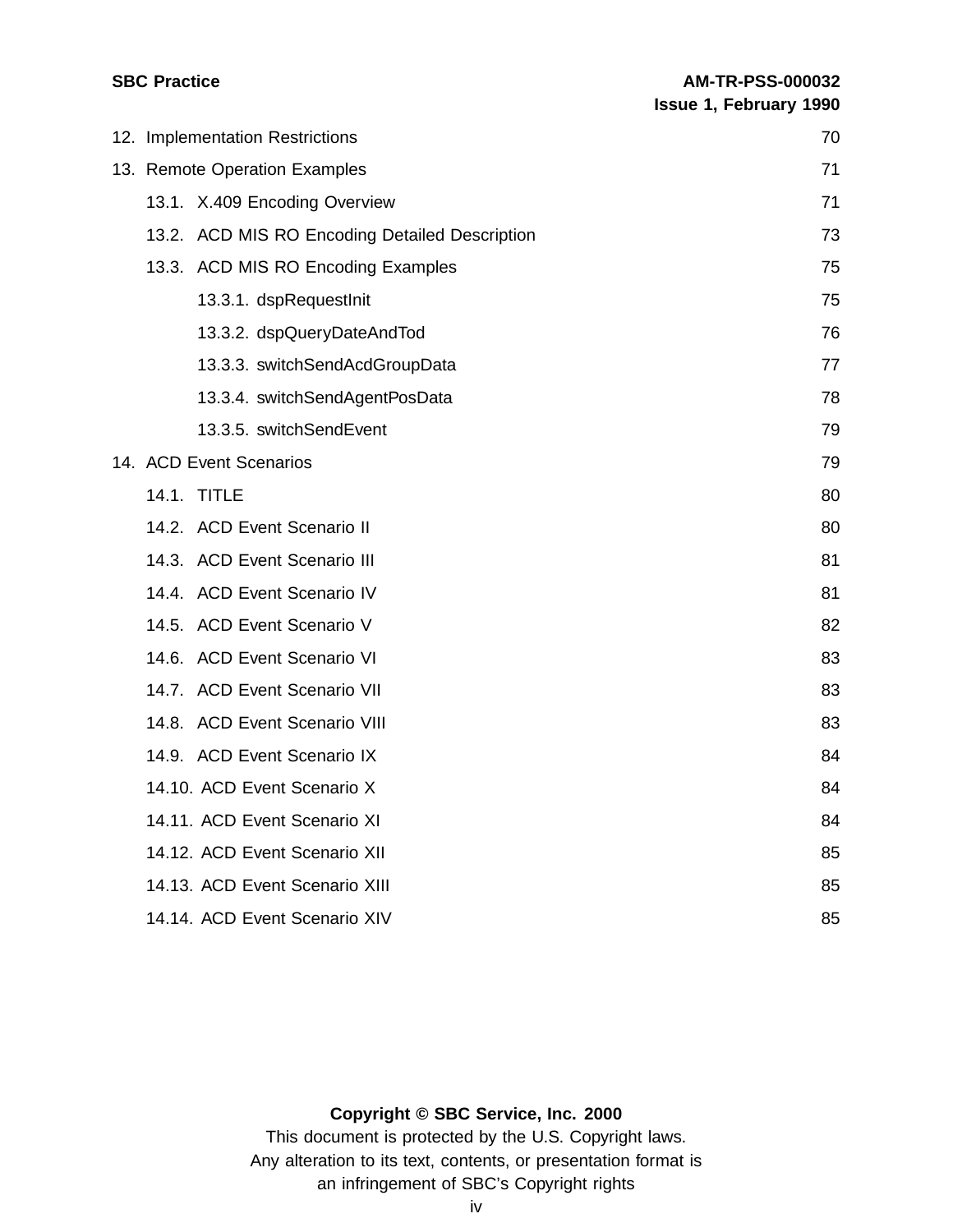# **TECHNICAL REFERENCE NOTICE**

This Technical Reference is published by Ameritech to provide a technical description of the Ameritech ACD Management Information System.

Ameritech reserves the right to revise this document for any reason, including but not limited to conformity with standards promulgated by various agencies, utilization of advances in the state of the technical arts, or the reflection of changes in the design of any equipment, techniques or procedures described or referred to herein.

**AMERITECH MAKES NO REPRESENTATION OR WARRANTY, EXPRESS OR IMPLIED, WITH RESPECT TO THE SUFFICIENCY, ACCURACY, OR UTILITY OF ANY INFORMATION OR OPINION CONTAINED HEREIN. AMERITECH EXPRESSLY ADVISES THAT ANY USE OF OR RELIANCE UPON THIS TECHNICAL REFERENCE IS AT THE RISK OF THE USER AND THAT AMERITECH SHALL NOT BE LIABLE FOR ANY DAMAGE OR INJURY IN-CURRED BY ANY PERSON ARISING OUT OF THE SUFFICIENCY, ACCURACY, OR UTILITY OF ANY INFORMATION OR OPINION CONTAINED HEREIN.**

This document is not to be construed as a suggestion to any manufacturer to modify or change any of its products, nor does this document represent any commitment by Ameritech or any Ameritech operating company (AOC) to purchase any product, whether or not it provides the described characteristics.

Ameritech does not recommend products, and nothing contained herein is intended as a recommendation of any product to anyone.

Nothing contained herein shall be construed as conferring by implication, estoppel, or otherwise any license or right under any patent, whether or not the use of any information herein necessarily employs an invention of any existing or later issued patent.

Ameritech reserves the right not to offer any or all of these services and to withdraw any or all of them at any future time.

Document may be ordered from Ameritech by contacting the Document Order Center at (847) 248-4324.

#### **Copyright © SBC Service, Inc. 2000**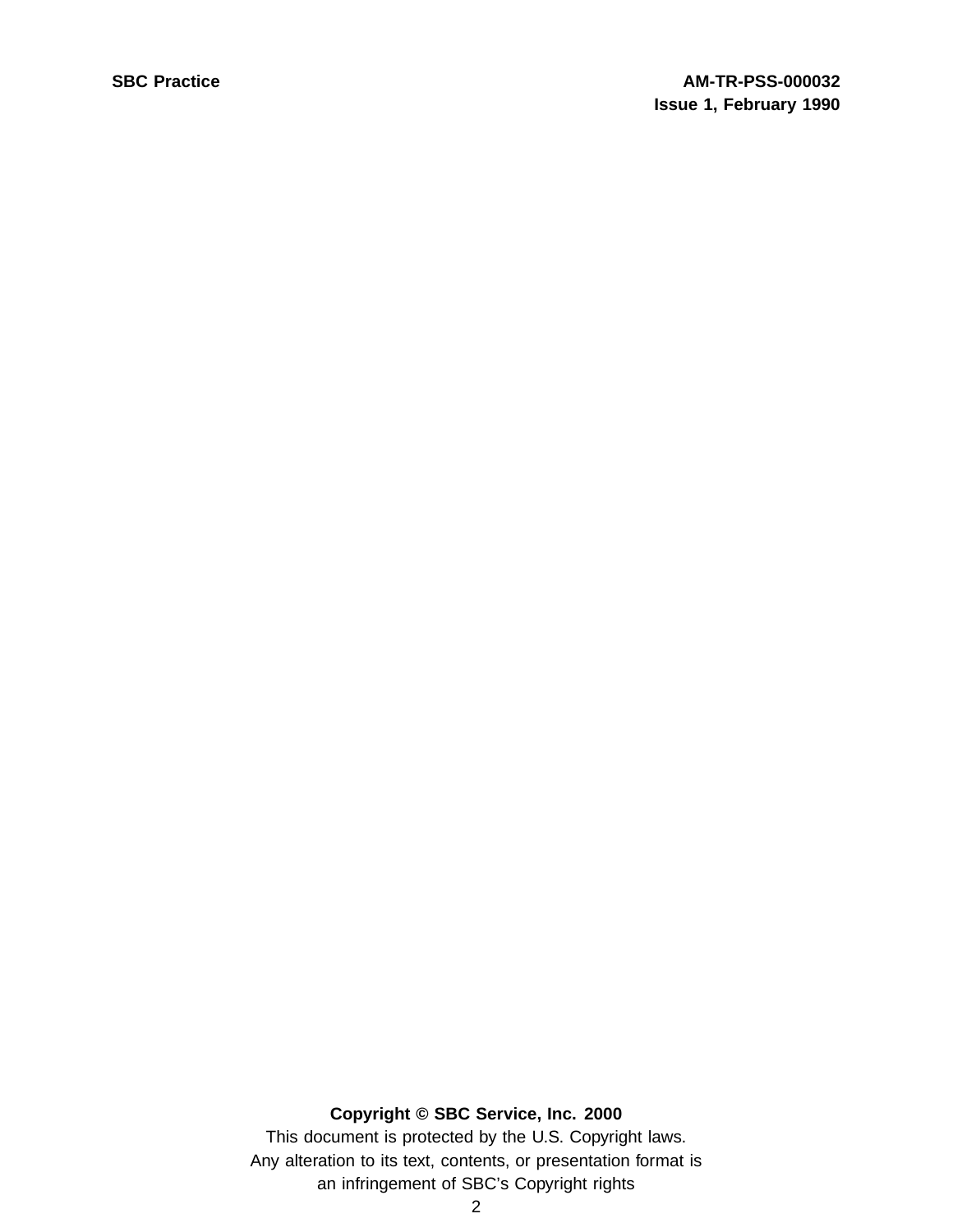## **1. Introduction**

#### **1.1. General**

This document provides a description of the application message protocol to be used for the ACD Management Information System Data Stream when used with a Northern Telecom DMS-100 switch. It also provides a description of the messages (and their contents) used to implement the protocol.

The protocol described in this document may change during the evolution of the ACD Management Information System Data Stream protocol.

#### **1.2. Scope**

The protocol specified in this document enables a down stream processor (DSP) to collect ACD information from a Northern Telecom DMS-100 switch. The information can be used to provide real time statistics and historical reports.

#### **1.3. Document Overview**

- Sections 2, 3, and 4 respectively provide information on the standards used in this document, abbreviations used, and the protocol architecture.
- Section 5 outlines the requirements of the ACD MIS Data Stream protocol.
- Section <sup>6</sup> gives <sup>a</sup> brief overview of X.410 Operation Protocol Data Units (OPDUs).
- Section <sup>7</sup> outlines the Remote Operations that are part of the protocol defined in this specification.
- Section 8 contains state transition diagrams that specify when ROs can successfully execute.
- Section 9 contains time sequence diagrams that illustrate the flow of control of RO OPDUs between the DSP and the switch.
- Section <sup>10</sup> describes the meaning and usage of the AcdGroupData, ACDSuppleDnData, AgentPositionData, and AcdEvent arguments in the switch originated ROs.
- Section <sup>11</sup> presents the formal RO and type definitions for the ACD Management Information System Data Stream protocol.

#### **Copyright © SBC Service, Inc. 2000**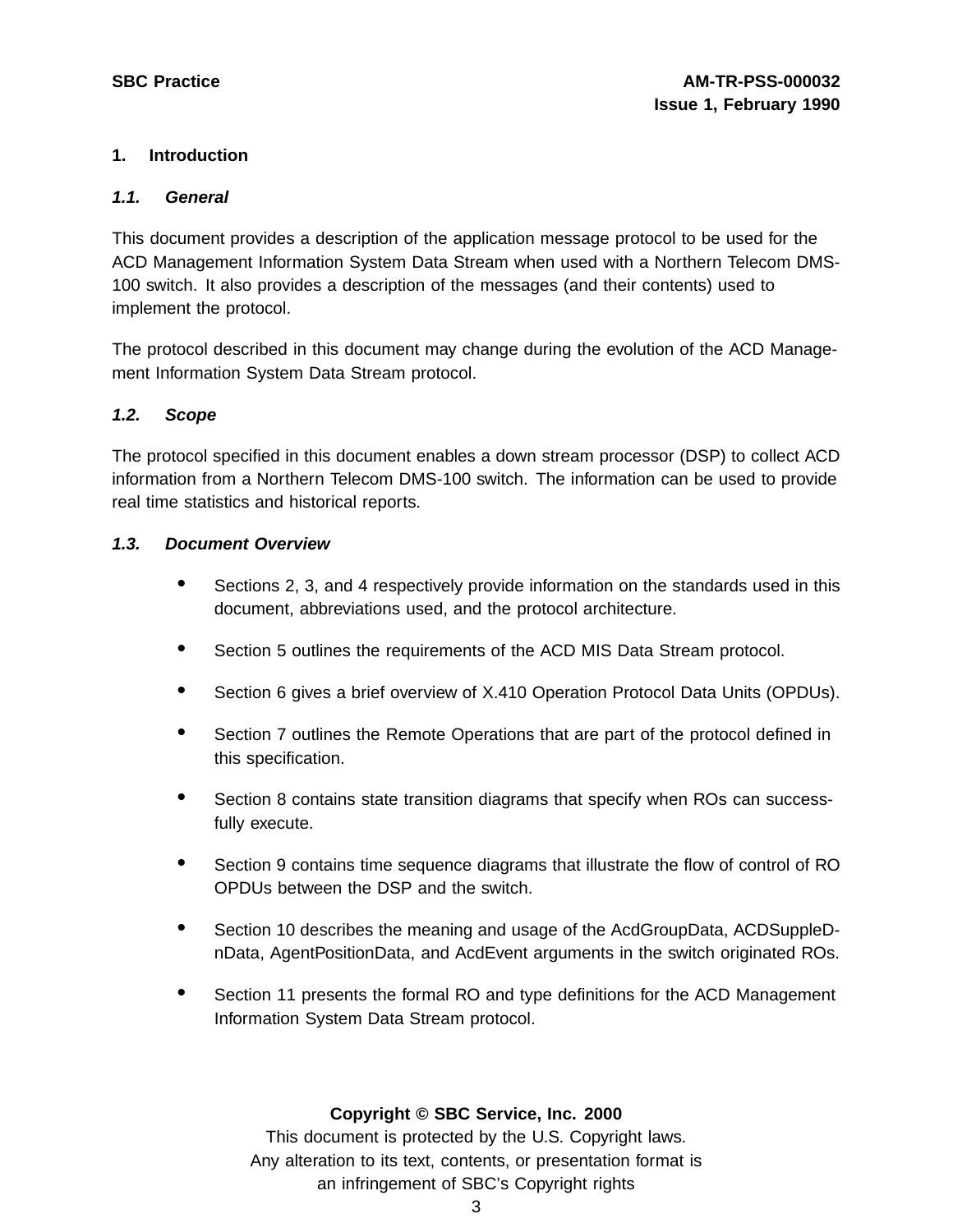- Section <sup>12</sup> outlines implementation restrictions placed on the ACD MIS application protocol.
- Section 13 contains some examples of ACD MIS ROs.
- Section <sup>14</sup> contains examples of ACD event scenarios and the ACD MIS ROs that will be generated as a result.

#### **2. References**

#### **2.1. International Standards**

OSI - CCITT Recommendation X.200; Reference Model of Open Systems Interconnection of CCITT applications

X.25 - CCITT Recommendation X.25

#### **2.2. Telcordia (formerly Bellcore) Documents**

X.25 Telcordia (formerly Bellcore) Pub. 54001, Bx25 Issue 3, Addendum A

#### **2.3. Northern Telecom Documents**

NOP Protocol - NIS-D301-1, Issue 1.1; Network Operations Protocol Interface Specification; October 1986

X.410 - NIS-D301-1; Remote Operations Protocol; DEC. 1985

X.409 - NIS-D301-1; OSI Abstract Syntax Notation and Basic Encoding Rules; Dec. 1985

NTP 297-1001-114 - Northern Telecom Practice; Operational Measurements; July 1984

#### **3. Symbols and Abbreviations**

- **ACD** Automatic Call Distribution
- **ACD MIS** ACD Management Information Systems
- **ACD-DN** ACD Directory Number
- **CCITT** International Telegraph and Telephone Consultative Committee
- **DSP** Down Steam Processor

#### **Copyright © SBC Service, Inc. 2000**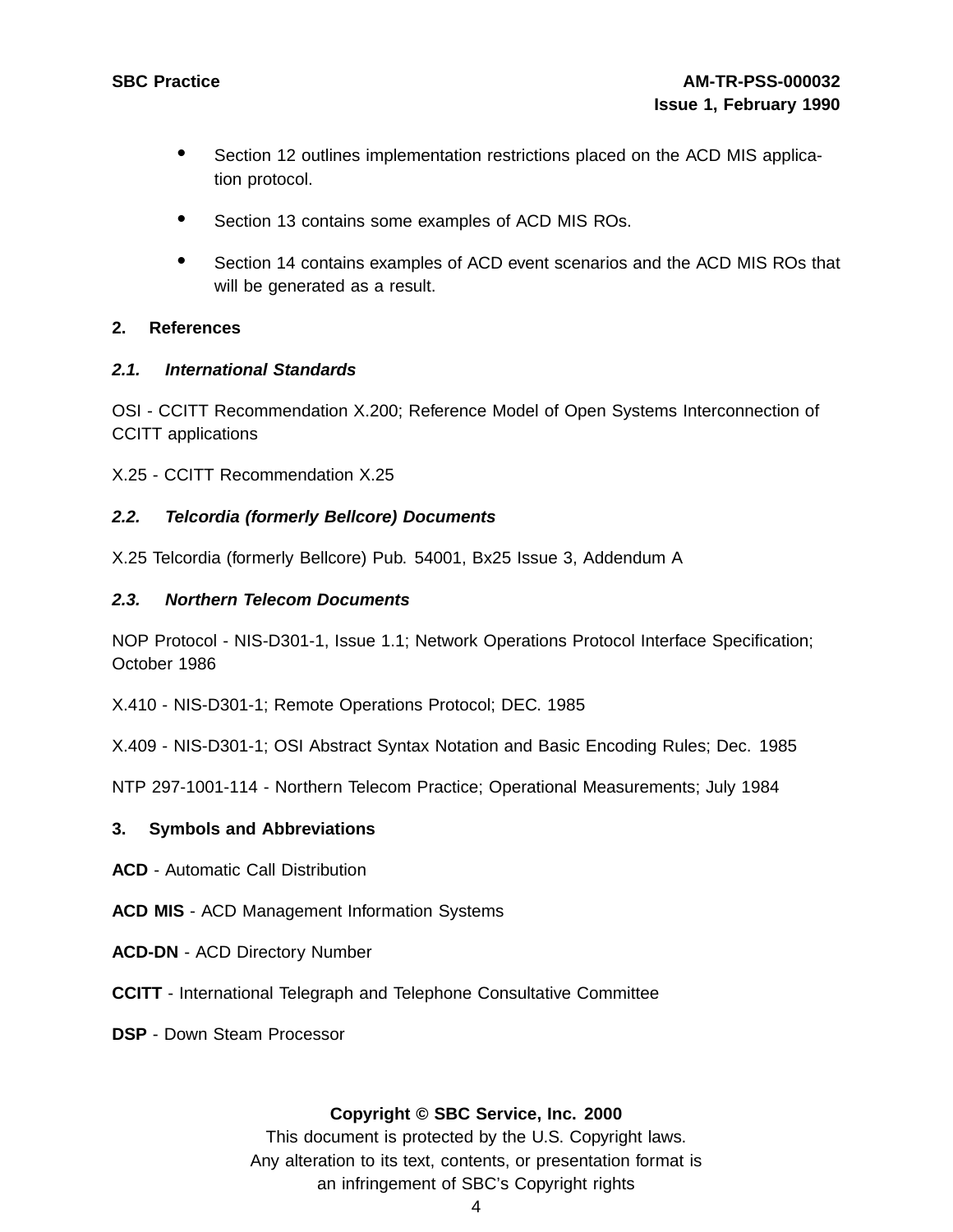**OPDU** - Operation Protocol Data Unit

**OSI** - Open Systems Interconnection

**RO** - Remote Operation

**SVC** - Switched Virtual Circuit

**Switch** - DMS-100/MSL-100

**RTS** - Reliable Transfer Server

#### **4. Architecture**

The ACD Management Information System (ACD MIS) Application Protocol is a sub-layer of the application layer of the OSI model. It runs on top of the Remote Operations application sublayer. There are no dependencies on Presentation, Session, or Transport layer functions. For this reason, this protocol uses null instances of these layer protocols, although the X.409 Presentation Transfer syntax is used. The protocols used to support the ACD MIS Application Protocol are summarized below:

| Application  | ACD MIS protocol (this document)                       |
|--------------|--------------------------------------------------------|
|              | X 409 Formal Notation<br>X.410 Remote Operations       |
| Presentation | Syntax - X.409 Presentation Transfer syntax            |
|              | Protocol – Null                                        |
| Session      | Null                                                   |
| Transport    | Null                                                   |
| Network      | X.25 switched virtual circuits (X.25)                  |
|              | NTELPAC, DATAPC, or Telcordia (formerly Bellcore) BX25 |
| Data Link    | LAPB (X.25)                                            |
| Physical     | Synchronous Analogue Communication (RS232)             |

#### **5. ACD MIS Data Stream Requirements**

The ACD MIS Data Stream protocol is required to support the following configuration:

- 1. Multiple ACD MIS Data Streams per switch; each data stream on its own SVC.
- 2. One ACD customer per data stream; hence, one ACD customer per SVC.

#### **Copyright © SBC Service, Inc. 2000**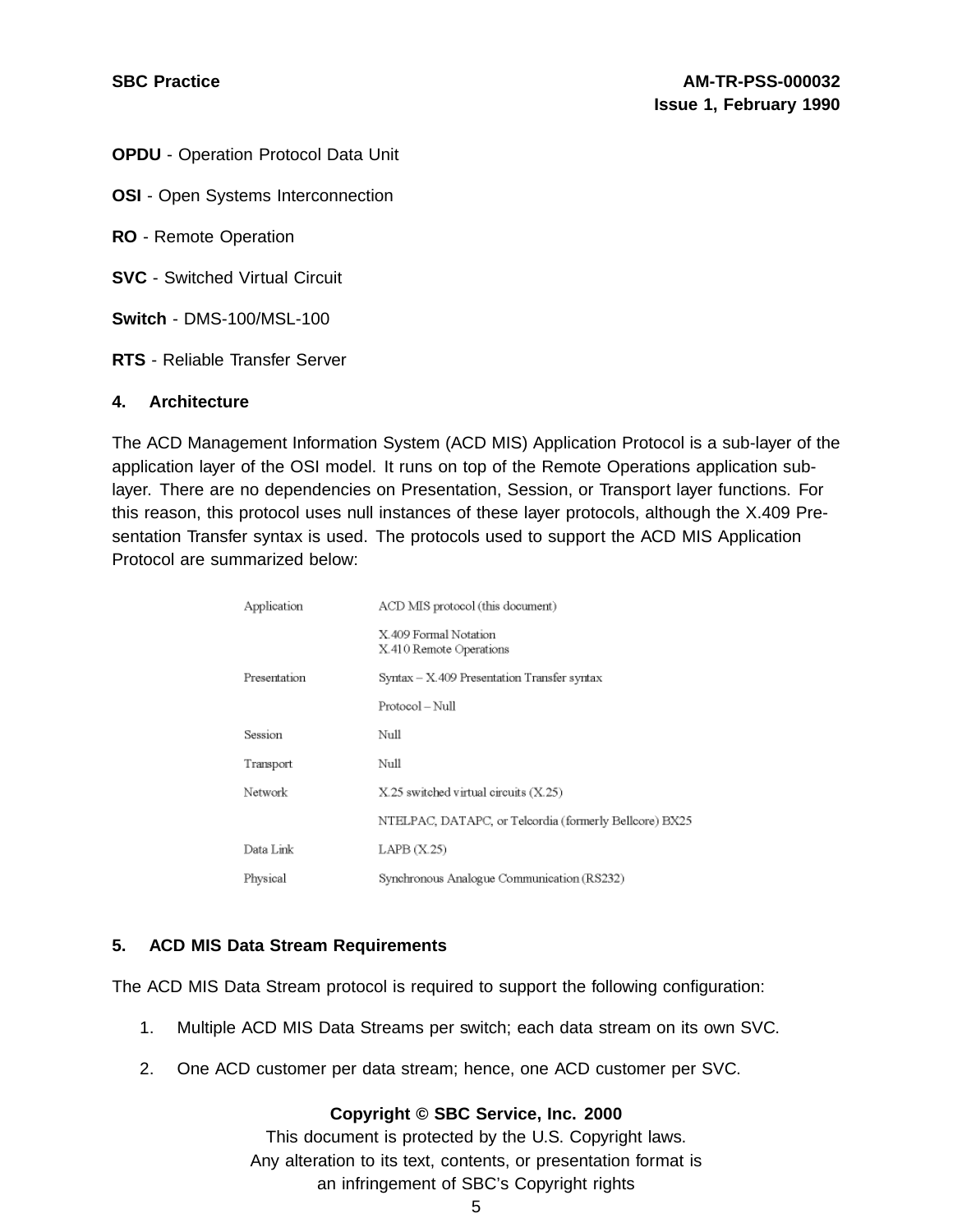3. Multiple ACD customers per data stream; hence, multiple ACD customers per SVC.

The AC MIS Data Stream protocol is not required to support multiple data streams per SVC.

Before multiple ACD MIS Data Streams can be set up in the switch, the ACD configuration must be partitioned between the data streams so that the switch knows which data stream the data for a particular ACD group is to be sent to. The ACD group partitioning between data streams is accomplished by defining "pools" of ACD groups within the switch. The rules for setting up and using these pools of ACD groups are:

- 1. An ACD group can only belong to one pool at any one point in time.
- 2. A pool can only be associated with one data stream at any one point in time.
- 3. Only one pool of ACD groups can be associated with each data stream at any one point in time.
- 4. When setting up an ACD MIS Data Stream session, the DSP must specify the pool of ACD groups (with password security) that is to be associated with the data stream (SVC).

By enforcing these rules, the switch will know which data stream (SVC) the data for a particular ACD group is to be sent to.

Switch security for the ACD MIS Data Stream is required regardless of whether there is one ACD customer or multiple ACD customers per data stream. Also, because the switch is required to support multiple ACD customers per data stream, the switch must also strictly enforce boundaries between the customers to ensure customer security.

The switch security and ACD customer security is accomplished by defining "subpools" of ACD groups within a pool of ACD groups. Typically, all ACD groups belonging to an ACD customer will be grouped within one subpool. If there is only one ACD customer on a data stream there will probably only be one subpool defined within the pool of ACD groups associated with the data stream; however, there can be more than one. In the situation where there are multiple ACD customers on a signal data stream, multiple subpools will be defined.

The rules for setting up and using subpools of ACD groups are:

- 1. The ACD groups in subpool must belong to the same pool.
- 2. An ACD group can only belong to one subpool at any one point in time.

#### **Copyright © SBC Service, Inc. 2000**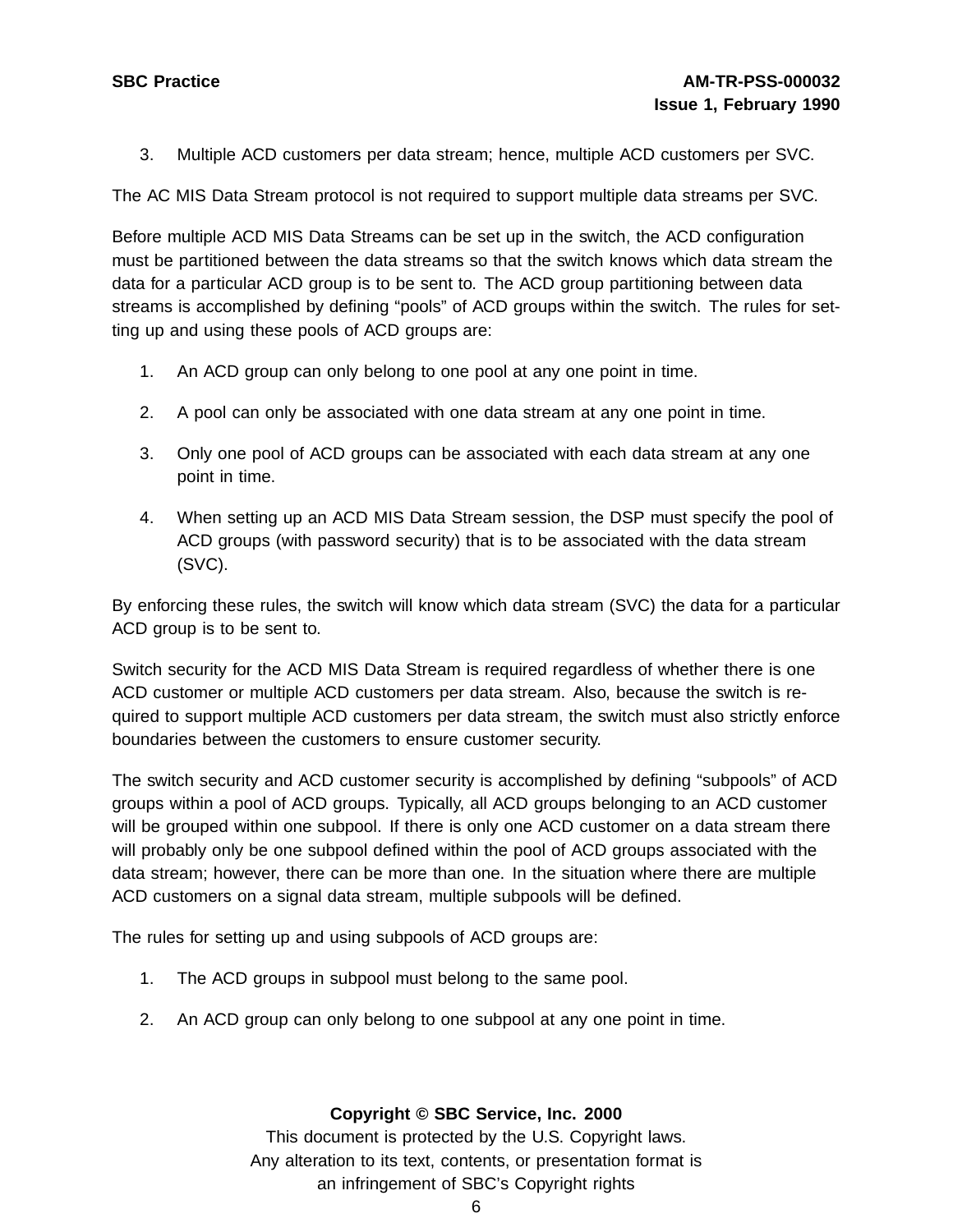On the following pages, some examples of Switch/DSP configurations are presented to help clarify the rules outlined in the paragraphs above.

**Figure 1. Single Customer Per DSP: This example shows two ACD customers; each on their own ACD MIS Data Stream, and hence their own SVC. There is a single subpool defined within each pool.**



#### **Copyright © SBC Service, Inc. 2000**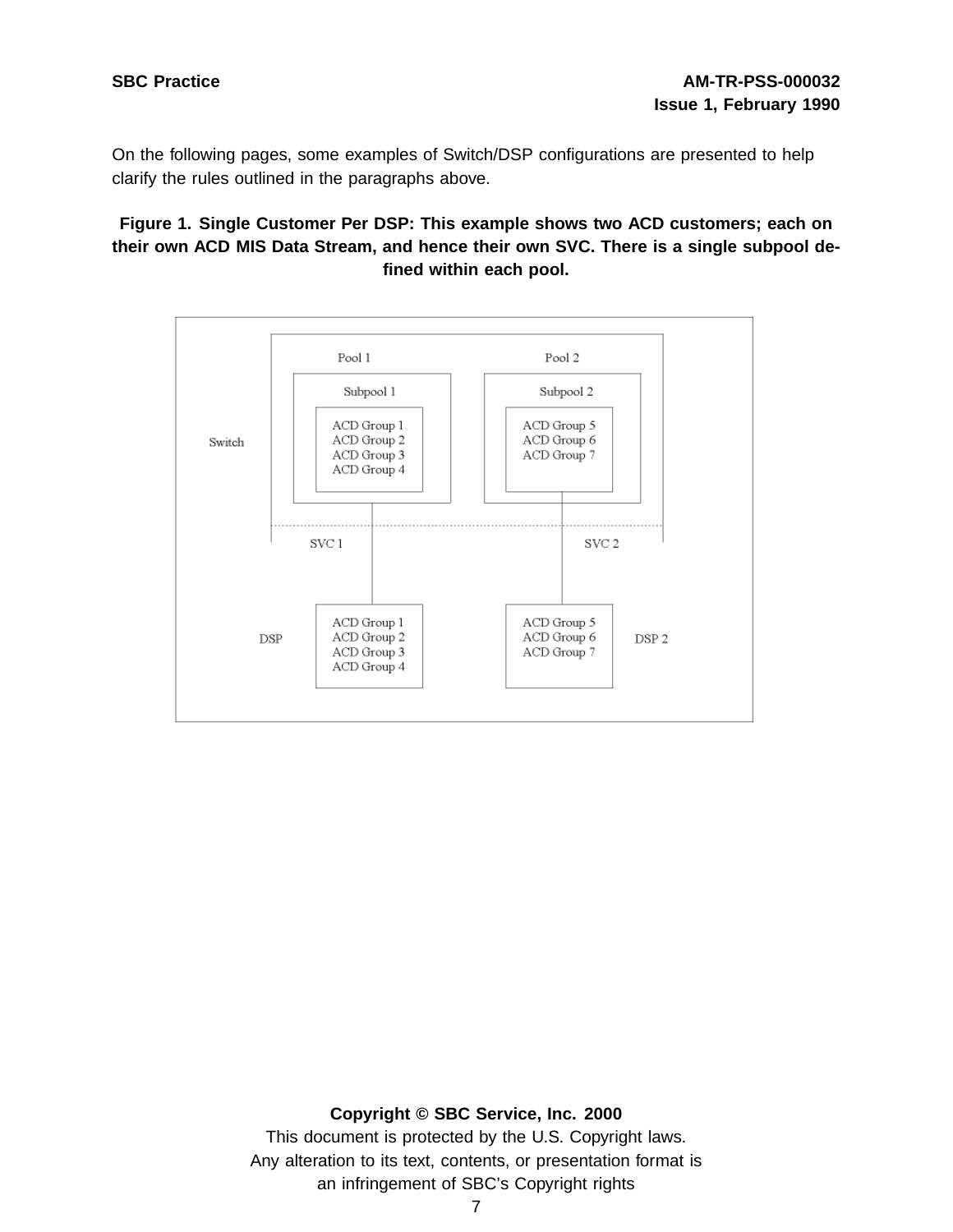**Figure 2. Multiple Customers Per DSP: This example shows two customers on the same DSP using one ACD MIS Data Stream. Two subpools are defined so that the customers' ACD configuration can be kept secure in the switch.**



# **6. X.410 Operation Protocol Data Unit Overview**

Before presenting the details of the ACD MIS Data Stream Protocol, a brief overview of the X.410 OPDUs will be presented.

Four types of Operation Protocol Data Units (OPDUs) are defined; an Invoke, a ReturnResult, a ReturnError, and a Reject. The X.410 formal definition of an OPDU is as follows:

```
\mbox{OPDU} \quad : \; : = \mbox{CHOICE} \qquad \{ \mbox{ -1- Invoke},-2- Returnresult.
                         -3- ReturnError,
                         -4-Reject }
```
#### **6.1. Invoke OPDU**

The Invoke OPDU requests that an operation must be performed. It is sent whenever one application desires assistance from another. An application need not wait for one operation to

#### **Copyright © SBC Service, Inc. 2000**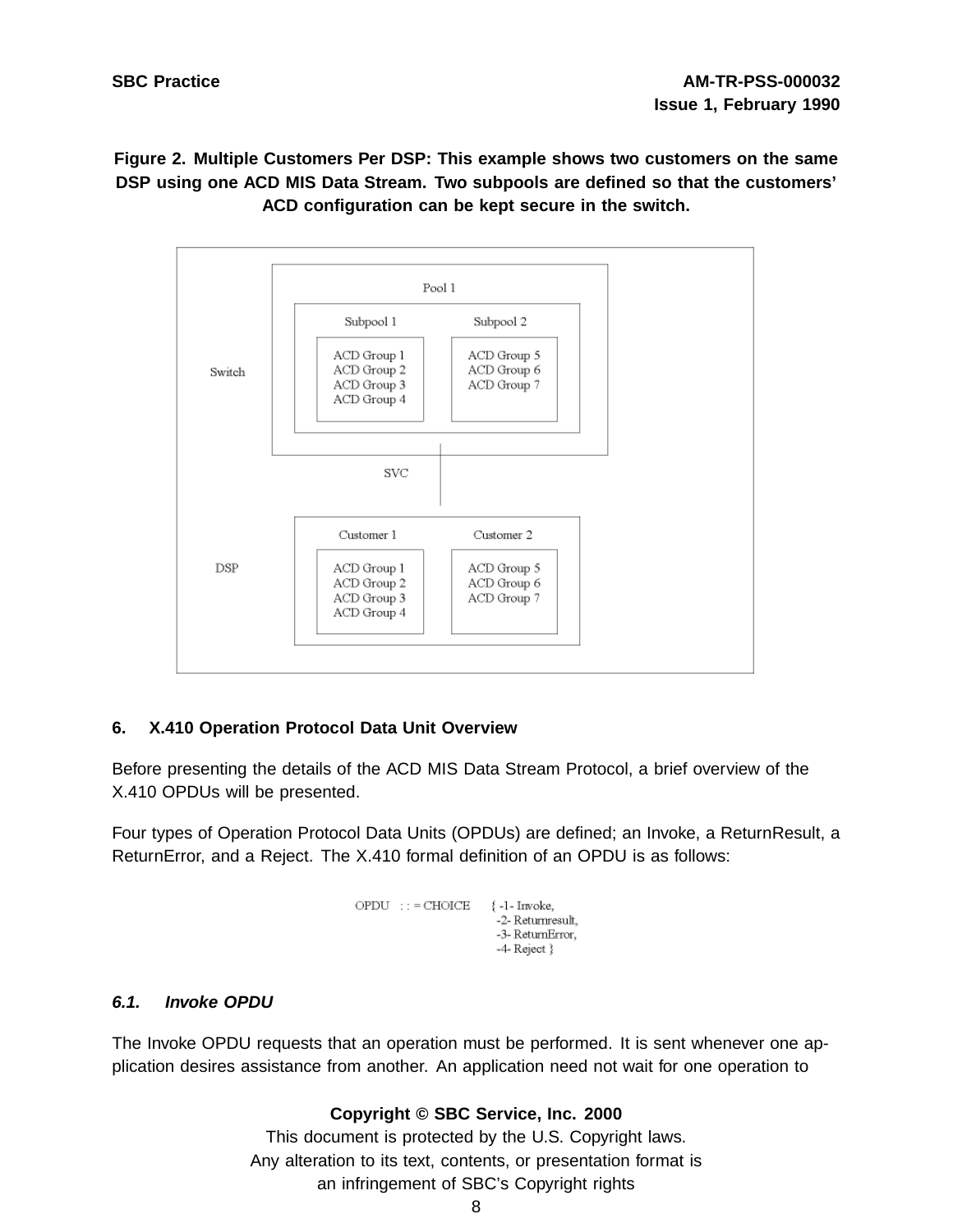complete before invoking another. At any point in time an application may have any number of operations in progress at a particular remote application.

The X.410 formal definition of the Invoke OPDU is as follows:

```
Invoke : : = SEQUENCE { invokeid INTEGER, OPERATION, argument ANY }
```
The "invokeid" element specifies the invoke identifier assigned the operation (invokation). It distinguishes the present operation from others the invoking application may have in progress at the invoked application.

The "OPERATION" element specifies the operation to be performed distinguishing it from other operations of which the invoked application is capable. This value must agree with that specified in the application's defining recommendation.

The "argument" element specifies the operation's argument. Its type must be that specified in the application's defining recommendation.

# **6.2. ReturnResult OPDU**

The ReturnResult OPDU reports the successful completion of an operation. It is sent in eventual response to an Invoke OPDU if the latter is well-formed, the operation is one that reports success only or both success and failure, and the operation succeeds.

The X.410 formal definition of the ReturnResult OPDU is as follows:

ReturnResult : : = SEQUENCE { invokeid INTEGER, result ANY }

the "invokeid" element specifies the operation (invokation) whose success is being reported.

The "result" element specifies the operation's result. Its type must be that specified in the application's defining recommendation.

#### **6.3. ReturnError OPDU**

The ReturnError OPDU reports the unsuccessful completion of an operation. It is sent in eventual response to an Invoke OPDU if the latter is well-formed, the operation is one that reports failure only or both success and failure, and the operation fails.

The X.40 formal definition of the ReturnError OPDU is as follows:

ReturnError : : = SEQUENCE { invokeid INTEGER, ERROR, parameter ANY }

The "invokeid" element identifies the operation (invokation) whose failure is being reported.

#### **Copyright © SBC Service, Inc. 2000**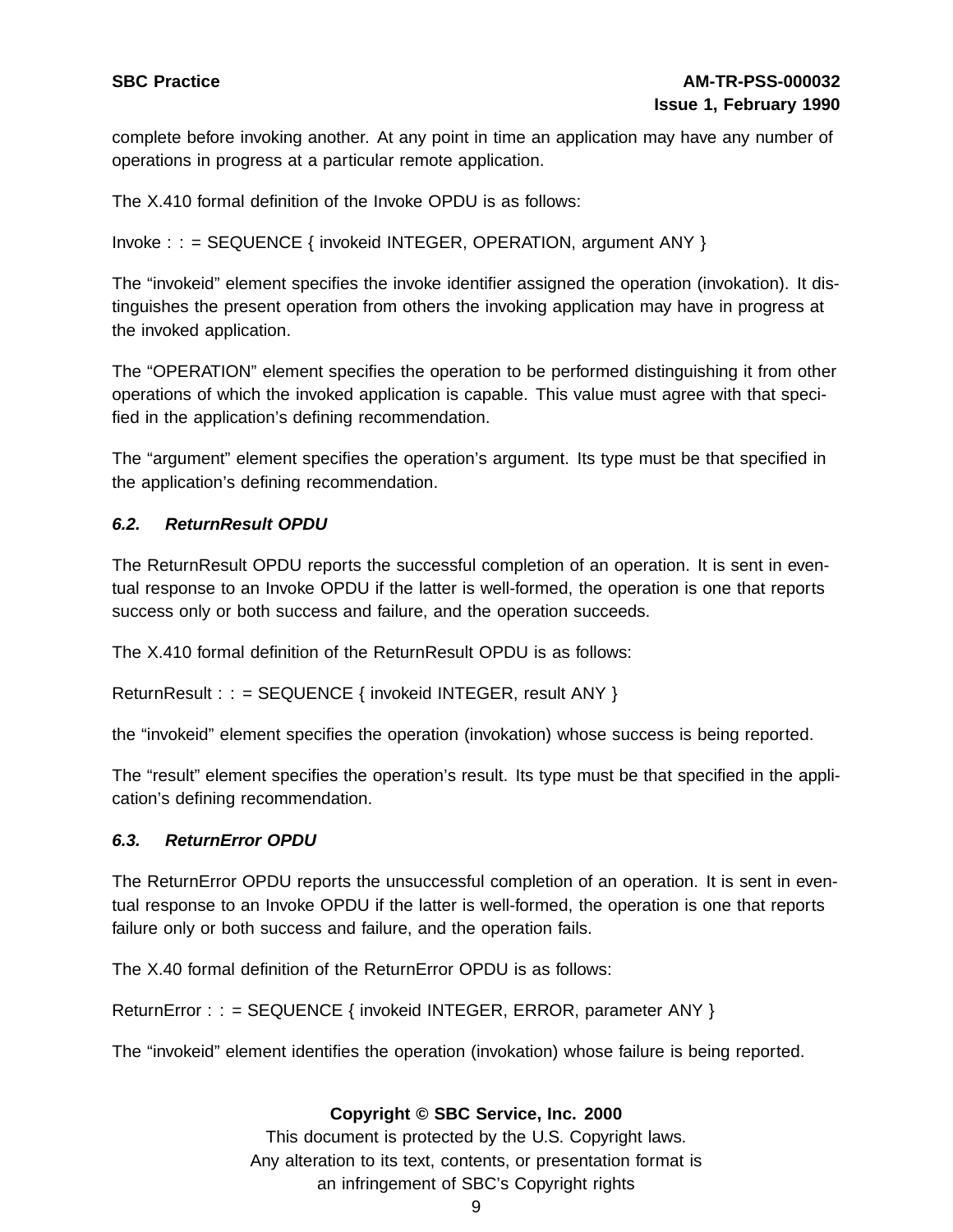The "ERROR" element specifies the error being reported, distinguishing it from other errors the invoked application reports. Its value must agree with that specified i the application's defining recommendation, and must be one of those specified as reportable by the operation that was invoked.

The "parameter" element specifies the error's parameter. Its type must be that specified in the application's defining recommendation.

#### **6.4. Reject OPDU**

The Reject OPDU reports the receipt and rejection of a malformed OPDU. It is sent in eventual response to a malformed OPDU whose type is other than a Reject.

The X.410 formal definition of the Reject OPDU is as follows:

```
Reject: := SEQUENCE{ invokeid CHOICE { INTEGER, NULL },
    problem CHOICE
       {-0- IMPLICIT GeneralProblem,
        -1- IMPLICIT InvokeProblem,
         -2- IMPLICIT ReturnResultProblem,
         -3- IMPLICIT ReturnError Problem } }
```
The "invokeid" element specifies the invoke identifier carried by the rejected OPDU. If none was present, the element is of type Null and has a value of NULL.

The "problem" element specifies why the OPDU was rejected. The problems are categorized by OPDU type.

The following general problems are reported:

GeneralProblem:: = INTEGER { unrecognizedOPDU (0), mistypedOPDU(1), badlyStructuredOPDU(2), }

The problem "unrecognizedOPDU" signifies that the type of the OPDU, as evidenced by its Identifier, is not one of the four defined in the X.410 recommendation. The problem "mistypedOPDU" signifies that the structure of the OPDU does not conform to the X.410 recommendation. The problem "badlyStructureOPDU" signifies that the structure of the OPDU does not conform to the X.409 recommendation.

**Copyright © SBC Service, Inc. 2000**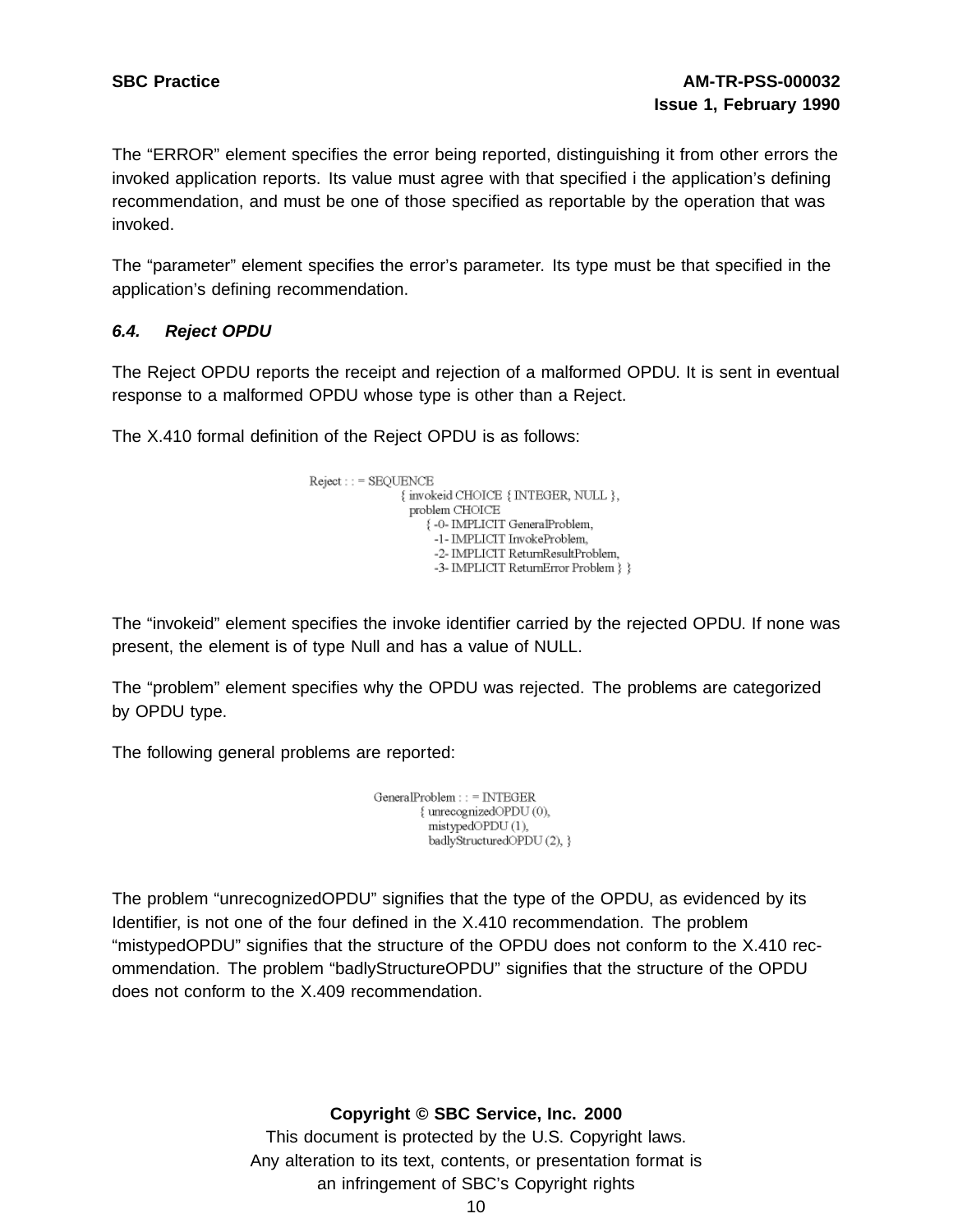The following Invoke OPDU-specific problems are reported:

 $InvokeProblem$ : = INTEGER { duplicateInvokation (0), unrecognizedOperation (1). mistypedArgument (2) }

The problem "duplicateInvokation" signifies that the invoke identifier violates the assignment rule of Section 6.1. The problem "unrecognizedOperation" signifies that the operation is not one of those specified in the application's defining recommendation. The problem "mistypedArgument" signifies that the type of the operation argument supplied is not that specified in the application's defining recommendation.

The following ReturnResultProblem OPDU-specific problems are reported:

ReturnResultProblem:: = INTEGER { unrecognizedInvokation (0), resultResponseUnexpected (1), mistypedResult (2) }

The problem "unrecognizedInvokation" signifies that no operation with the specified invoke identifier is in progress. The problem "resultResponseUnexpected" signifies that the invoked operation does not report success. The problem "mistypedResult" signifies that the type of the operation result supplied is not that specified in the application's defining recommendation.

The following ReturnError OPDU-specific problems are reported:

| ReturnErrorProblem : : = INTEGER |
|----------------------------------|
| { unrecognizedInvokation (0),    |
| errorResponseUnexpected (1),     |
| unrecognizedError (2),           |
| unexpectedError (3),             |
| mistypedParameter $(4)$ }        |
|                                  |

The problem "unrecogniedInvokation" signifies that no operation with the specified invoke identifier is in progress. The problem "errorResponseUnexpeced" signifies that the invoked operation does not report failure. The problem "unrecognizedError" signifies that the reported error is not of those specified in the application's defining recommendation. The problem "unexpectedError" signifies that the reported error is not one that the invoked operation may report. The problem "mistypedParameter" signifies that the type of the error parameter supplied is not that specified in the application's defining recommendation.

#### **Copyright © SBC Service, Inc. 2000**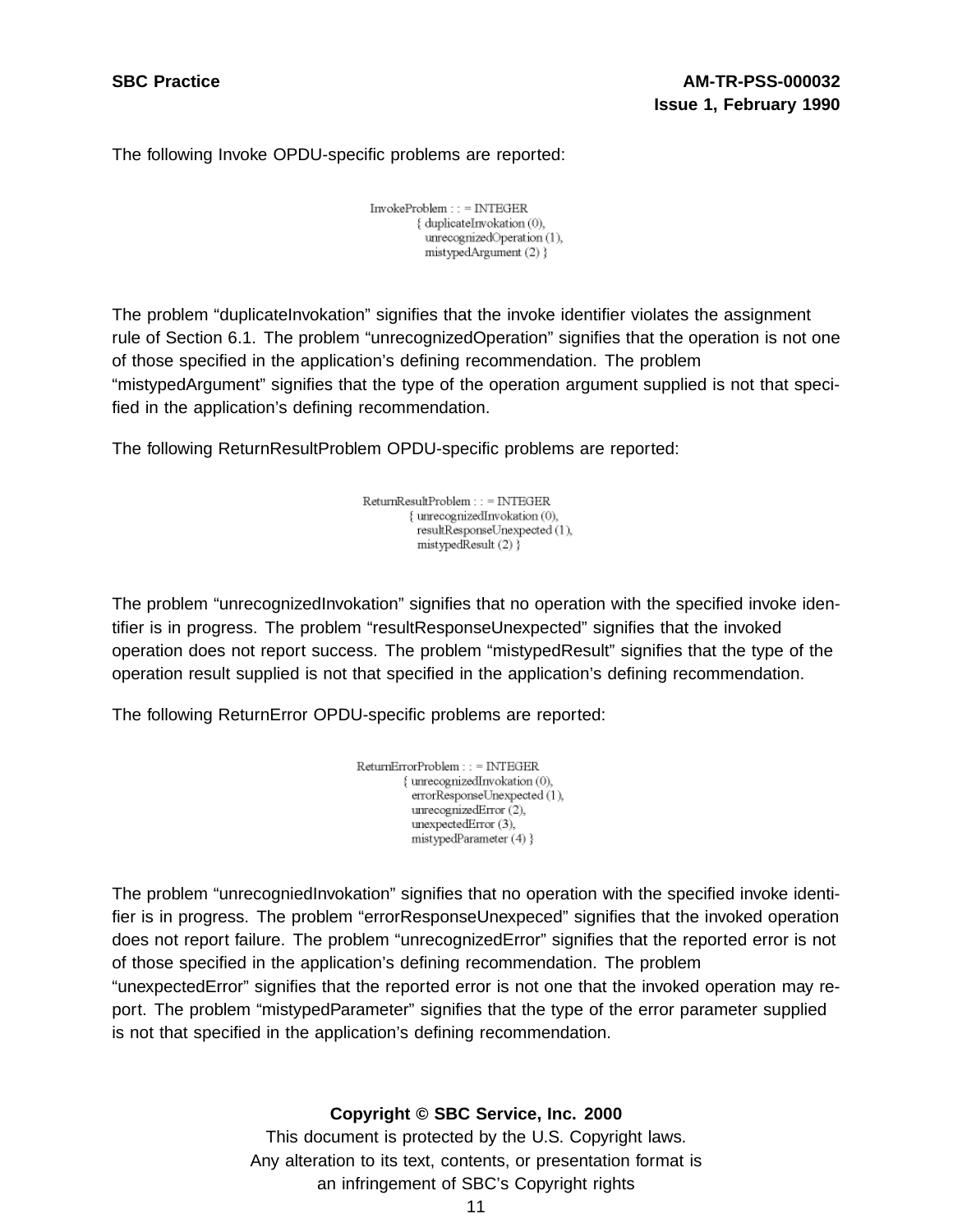### **7. ACD MIS Data Stream Protocol Definition**

The services of the protocol are defined by informally summarizing the features supported by each of the remote operation used, when this remote operations can be used, and the parameters each requires.

This document defines version of zero of the ACD MIS data stream protocol. Further revisions of this document will define new versions of the protocol.

The ACD MIS ROs are structured in the following format:

- Session Control ROs sent from the DSP to the switch. These ROs are prefixed with "nos".
- ROs for functionality the switch provides to the DSP sent from the DSP to the switch. These ROs are prefixed with "dsp".
- ROs for functionality the DSP provides to the switch sent from the switch to the DSP. These ROs are prefixed with "switch".
- **NOTE:** 1. No more than 10 ROs generated by the DSP and requiring a replay can be outstanding and not responded to at any one point in time. If 10 ROs requiring a reply are outstanding, and the switch receives another DSP generated RO that requires a replay, the switch will take down the X.25 session.

**NOTE:** 2. A Reject OPDU can be sent in response to any of the ROs outlined in this protocol.

#### **7.1. Session Control ROs**

noslogon

- The DSP must execute <sup>a</sup> nosLogon <sup>O</sup> on each X.25 SVC set up to the switch the DSP is responsible for setting up the X.25 SVC.
- The logon operation is used for security control and must be executed before any other ROs can be executed by the switch.
- After the switch executes <sup>a</sup> nosLogon for ACD MIS, the SVC will only be used for transfer of ACD MIS ROs until a nosLogout is received.
- <sup>A</sup> nosLogon RO must be executed on <sup>a</sup> X.25 SVC before any other RO can be successfully executed by the switch.

#### **Copyright © SBC Service, Inc. 2000**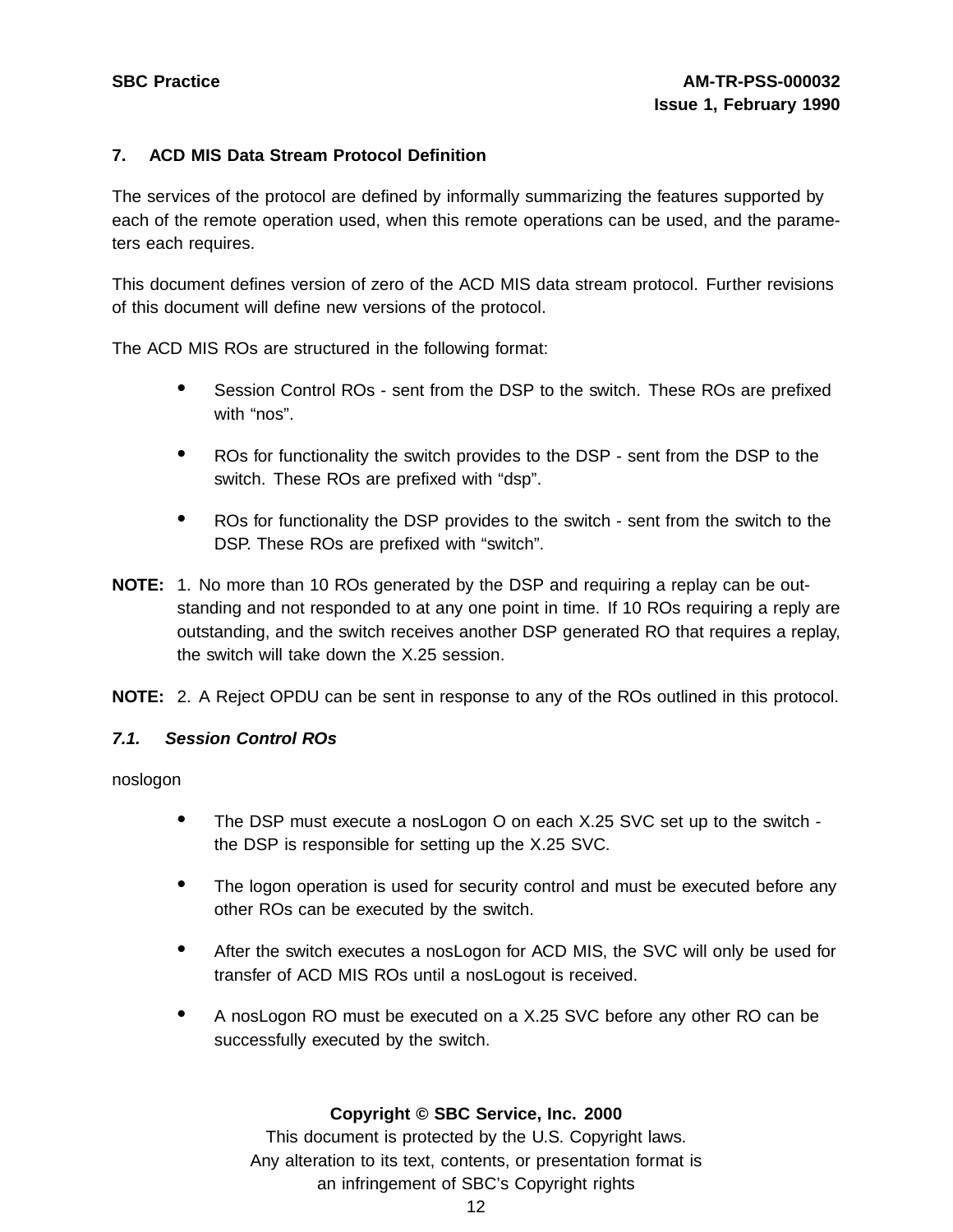- Arguments required to Invoke the nosLogon operation:
	- ProtocolVersion the NOP protocol version in the DSP.
	- Userid DSP userid.
	- Password the combination of the Userid and Password is used by the switch to enforce access security - i.e., to prevent an unauthorized customer from gaining access to the switch.
	- Profile this parameter identifies the "activity" to follow i.e., ROs related to file transfer, ROs related to alarms and reports, ROs related to the ACD Management Information System Data Stream, etc.
- ReturnResult expected from the nosLogon operation:
	- ProtocolVersion the NOP protocol version the switch is running. The DSP will always use the NOP protocol version that is in the switch.
	- NetworkEquipmentSoftwareVersion exact structure yet to be defined.
- ReturnErrors for a nosLogon operation (choice of):
	- invalidArgument e.g., unrecognized Userid or incorrect Password.
	- operationSequenceProblem e.g., a valid nosLogon operation was previously executed on this "connection" and has not been terminated with a nosLogout operation.
	- systemProblem switch system problem.
	- ApplicationResourceShortage e.g., the logon operation cannot be completed because some system limit on the maximum number of nosLogon operations has been exceeded.
- **NOTE:** It is assumed that a nosLogon operation in the switch is effectively terminated (i.e., partially completed ROs are assumed to be implicitly aborted) after an RTS exception.

nosLogout

#### **Copyright © SBC Service, Inc. 2000**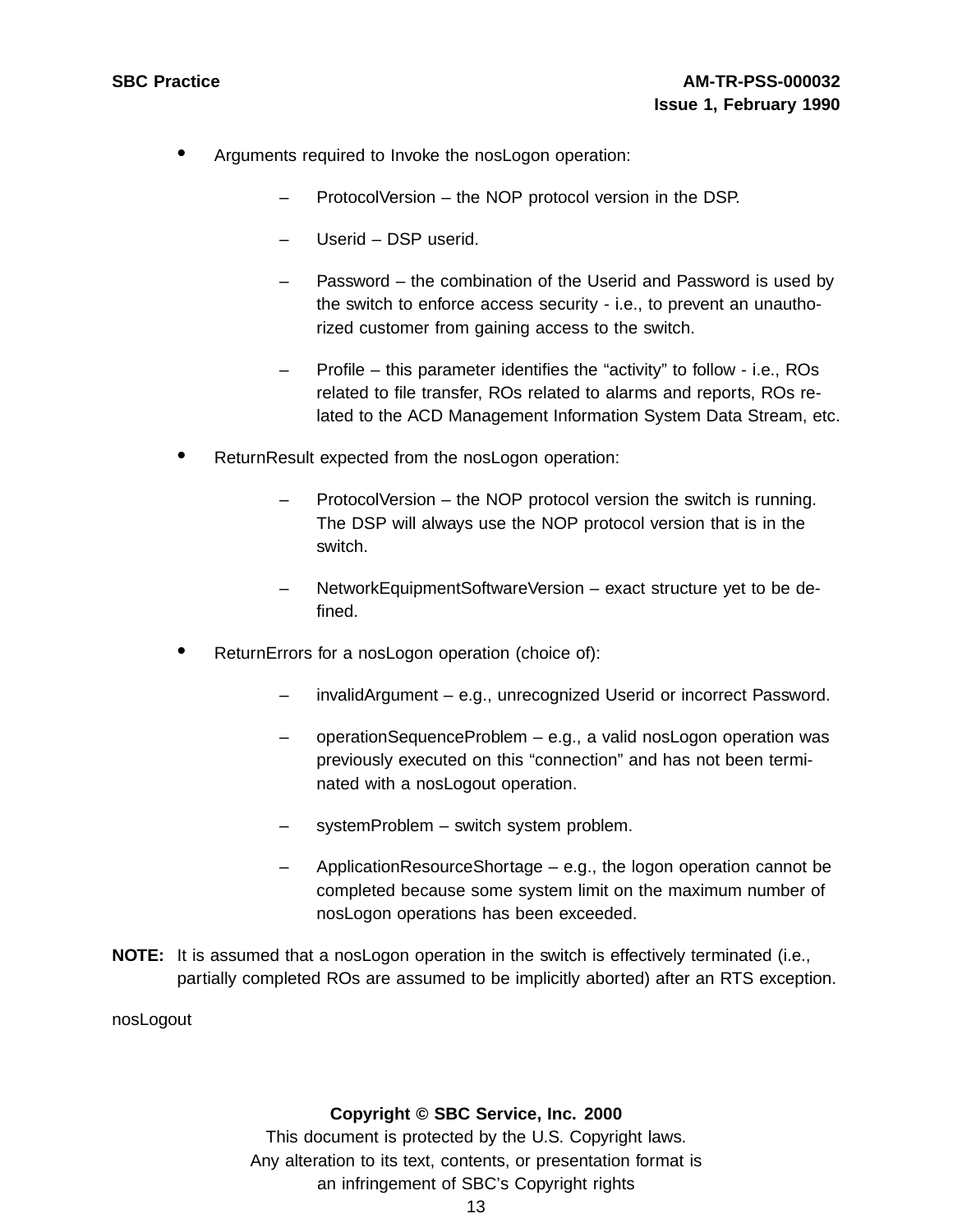- The logout operation is invoked by the DSP to terminate a previous logon operation.
- After <sup>a</sup> nosLogout RO is executed, no further ROS can be successfully executed on the X.25 SVC until after a nosLogon RO is executed by the switch.
- The nosLogout Ro will execute successfully anytime after the nosLogon RO has successfully executed on the switch. Successful execution of the nosLogout RO will terminate the ACD MIS Data Stream application on the SVC - the DSP is responsible for terminating the SVC after the nosLogout RO has successfully executed in the switch.
- The nosLogout operation does not require an argument.
- ReturnResult expected from a nosLogut Operation Explicit parameters are not required since the ReturnResult OPDU conveys sufficient information (i.e., the invokeid) to indicate completion of the nosLogout Operation
- ReturnErrors for <sup>a</sup> nosLogout operation (choice of):
	- operationSequenceProblem e.g., a nosLogon operation was not previously executed on this connection.
- **NOTE:** 1. Exception to condition handling The nosLogout operation is assumed to implicitly about any partially completed ROs.
- **NOTE:** 2. Once initiated, a nosLogout is irreversible i.e., it cannot be refused.

#### **7.2. ROs For Functionality Switch Provides to DSP**

dspAssociatePool

- The dspAssociatePool RO is invoked by the DSP to indicate to the switch <sup>a</sup> pool of ACD groups that the DSP wants associated with the ACD MIS Data Stream application on the SVC.
- The pool of ACD groups specified must have been previously set up in the switch.
- The pool is identified by <sup>a</sup> "pool name" which is an IA5STRONG string of one to 16 characters.

#### **Copyright © SBC Service, Inc. 2000**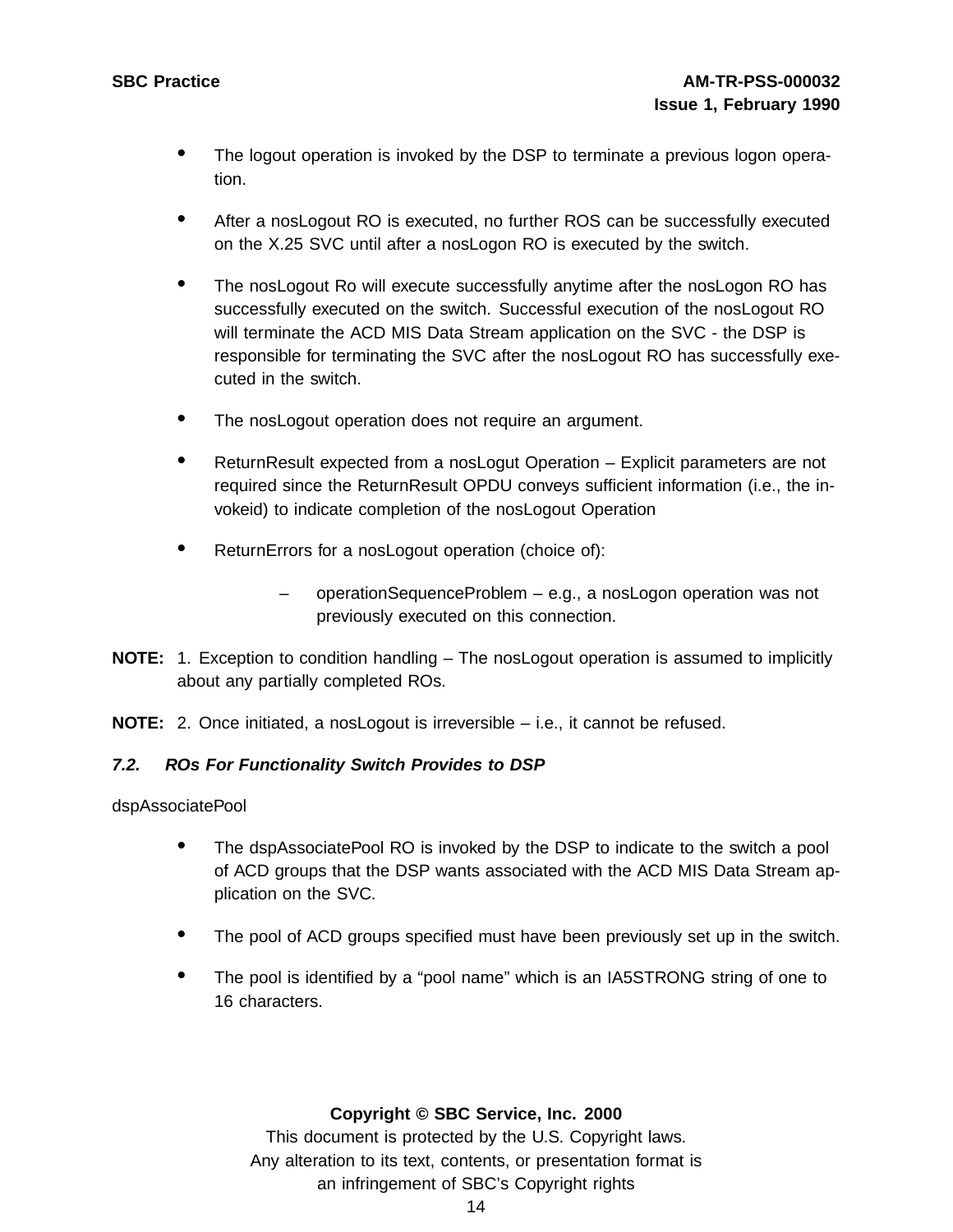- The DSP must know this pool name, and the password that has been associated with the pool, before the dspAssociatePool RO can be executed successfully by the switch.
- After the switch has successfully executed <sup>a</sup> nosLogon RO, the dspAssociatePool RO must be executed before any other ROs (besides nosLogout and dspQuery-DateAndTod) from the DSP to the switch can be successfully executed by the switch on the ACD groups within the pool.
- <sup>A</sup> pool of ACD groups can only be associated with one SVC at any one point in time.
- Arguments required to Invoke the dspAssociatePool operation:
	- PoolName a one to 16 character IA5STRING string that identifies a collection (pool) of ACD groups within the switch that the DSP wants associated with this SVC. Valid characters that the switch will accept for a pool name are capital A to Z, and digits 0 to 9.
	- Password the combination of the PoolName and Password is used by the switch to enforce security for ACD customers - i.e., only the DSP with the correct Password for the PoolName will be able to associate the pool with the DSP's SVC. Valid characters that the switch will accept for a password are capital A to Z, and digits 0 to 9.
	- Throttle this field is reserved for future use in throttling the switch originated ROs. For version 0 of this protocol, the throttle value should always be zero.
- ReturnResult expected from the dspAssociatePool operation Explicit parameters are not required since the ReturnResult OPDU conveys sufficient information (i.e., the invokeid) to indicate completion of the dspAssociationPool operation.
- ReturnErrors for <sup>a</sup> dspAssociatePool operation (choice of):
	- invalidArgument e.g., unrecognized PoolName or invalid Password.
	- operationSequenceProblem e.g., a nosLogon operation was not previously executed on this SVC.
	- systemProblem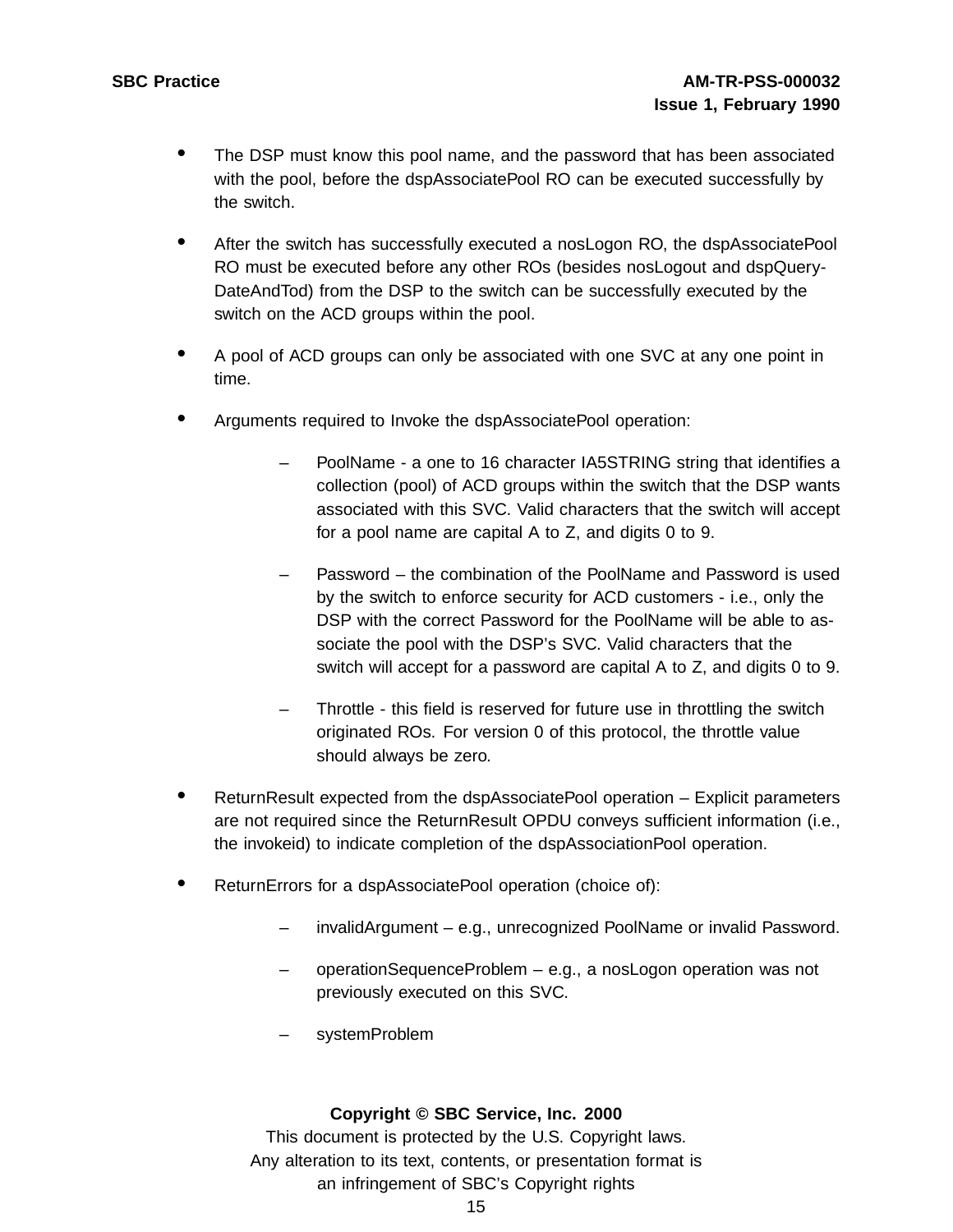– applicationResourceProblem

In the following example, a DSP connected up to the switch on "SVC 1" would have to send a dspAssociatedPool RO to the switch with "POOL7" specified as the PoolName, and "CUST1" specified as the password in order to associate ACD groups ACD GROUP 1, ACD GROUP 2, ACD GROUP 3, and ACD GROUP4 with the SVC.





# dspRequestInit

- The dspRequestInit Ro is invoked by the DSP to request that the ACD configuration of the pool associated with the SVC be transmitted to the DSP so that the DSP can initialize its database. The configuration transmitted to the DSP is a snapshot of the ACD configuration in the switch at the time of the initialization. If ACD groups are added to and/or deleted from the switch, or agent positions are added to and/or deleted from the switch, and so on, then the DSP has to be reinitialized before it has knowledge of the new ACD configuration in the switch.
- The ACD configuration of the pool associated with the SVC is transmitted to the DSP via the switchSendSubPoolData, switchSendAcdGroupData, switchSendSupplDnData, and switchSendAgentPosData ROs. The switchSendSubPoolData ROs (one for each subpool within the pool) will be transmitted first. Next, for each ACD group, a switchSendAcdGroupData RO followed by switchSendSupplDnData ROs (one for each supplementary ACD-DN associated with the ACD group), will be transmitted. Finally, switchSendAgentPosData ROs will be transmitted for each agent position belonging to an ACD group within the associated pool.

# **Copyright © SBC Service, Inc. 2000**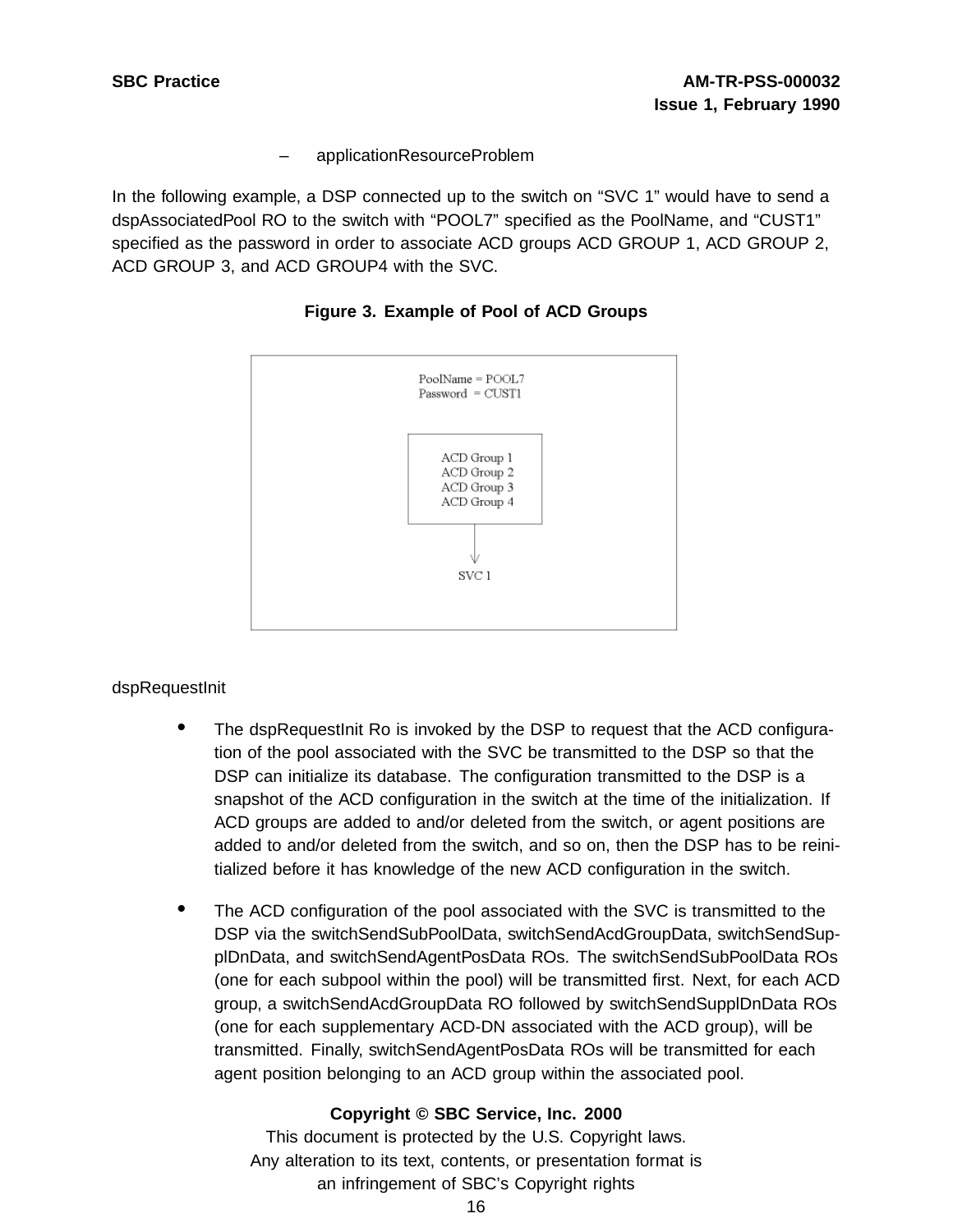- Once the transmission of an ACD configuration has started, it will continue until either the entire configuration of the ACD groups associated with the SVC has been transmitted to the DSP, or the switch receives a dspStopInit RO or nosLogout RO.
- The dspRequestInit RO will successfully execute in the switch only after the switch has successfully executed a dspAssociatePool Ro and before the nosLogout RO successfully executes on the switch.
- The dspRequestInit RO will NOT successfully execute while transmission of an ACD configuration is in progress.
- The dspRequestInit operation does not require an argument.
- ReturnResult expected from the dspRequestInit operation Explicit parameters are not required since the ReturnResult OPDU conveys sufficient information (i.e., the invokeid) to indicate completion of the dspRequestInit operation.
- ReturnErrors for <sup>a</sup> dspRequestInit operation (choice of):
	- operationSequenceProblem e.g., a dspAssociatePool operation was not previously executed on this SVC.
	- systemProblem
	- applicationResourceProblem

# dspStopInit

- The dspStopInit RO is invoked by the DSP to request that the transmission of the configuration of the pool of ACD groups associated with the SVC be stopped immediately before the transmission is complete.
- Once a ACD configuration transmission has been stopped by a dspStopInit RO, it will remain stopped until the switch receives another dspRequestInit RO. The transmission of an ACD configuration will NOT start from where it was stopped by the dspStopInit RO; it will start over again, and transmit the entire configuration of the pool of ACD groups associated with the SVC.
- The dspStopInit RO will successfully execute on the switch only while transmission of an ACD configuration is in progress.
- The dspStopInit operation does not require an argument.

# **Copyright © SBC Service, Inc. 2000**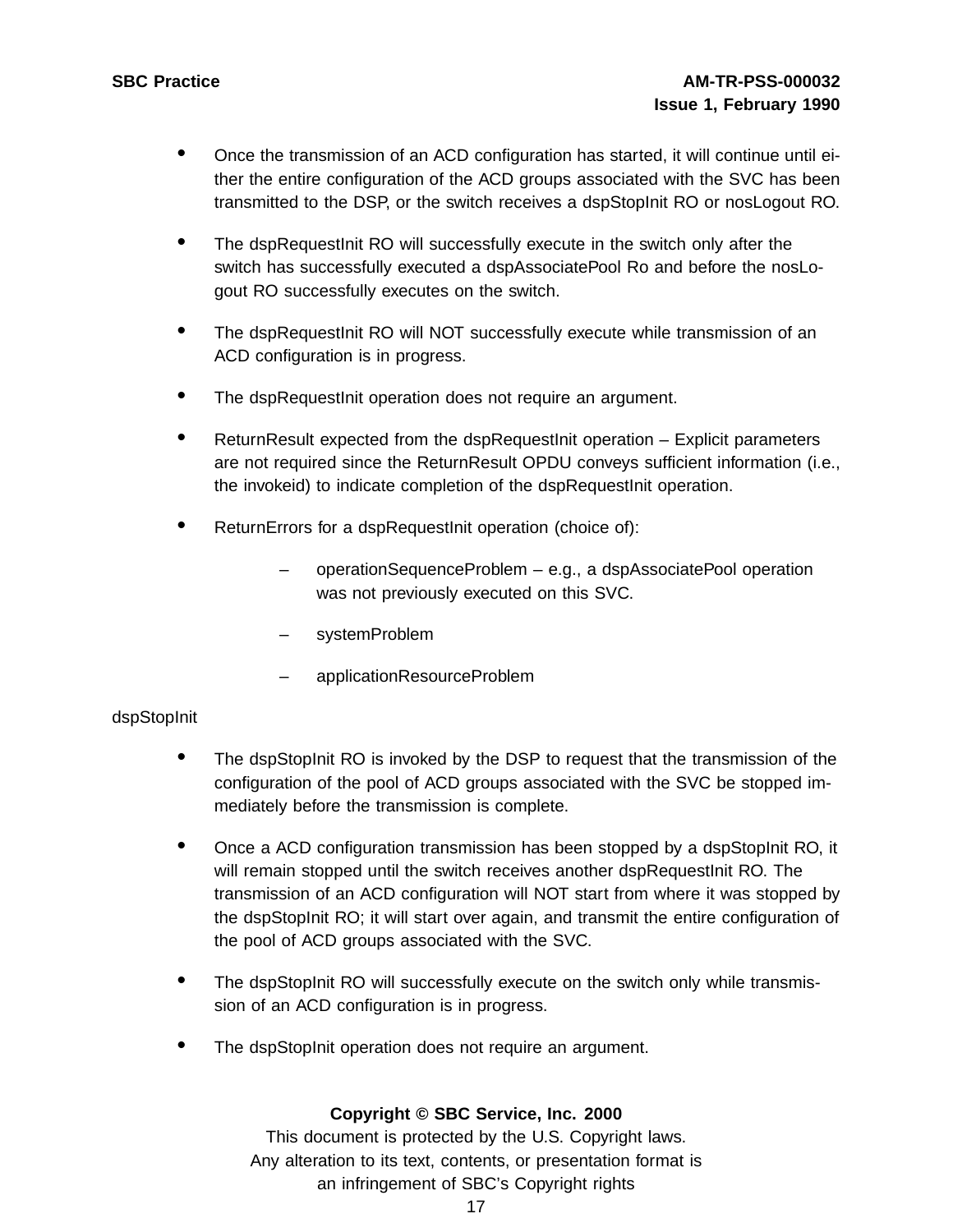- ReturnResult expected from the dspStopInit operation Explicit parameters are not required Since the ReturnResult OPDU conveys sufficient information (i.e., the invokeid) to indicate completion of the dspStopInit operation.
- ReturnErrors for a dspStopInit operation (choice of):
	- operationSequenceProblem e.g., a dspRequestInit operation was not previously executed on this SVC.
	- systemProblem
	- applicationResourceProblem

# dspQueryDateAndTod

- The dspQueryDateAndTod RO is invoked by the DSP to request the current date and time of day from the switch.
- The dspQueryDateAndTod RO will successfully execute in the switch any time after the switch has successfully executed the nosLogon RO and anytime before the nosLogout RO successfully executes in the switch.
- The dspueryDateAndTod operation does not require an argument.
- ReturnResult expected from the dspQueryDateAndTod operation:
	- DateAndTime the current date and time registered in the switch.
- ReturnErrors for <sup>a</sup> dspQueryDateAndTod operation (choice of):
	- operationSequenceProblem e.g., a nosLogon operation was not previously executed on this SVC.
	- systemProblem
	- applicationResourceProblem

dspStartTransfer

The dspStartTransfer RO in invoked by the DSP to inform the switch that the DSP is ready to accept transmission of switchSendEvent ROs.

#### **Copyright © SBC Service, Inc. 2000**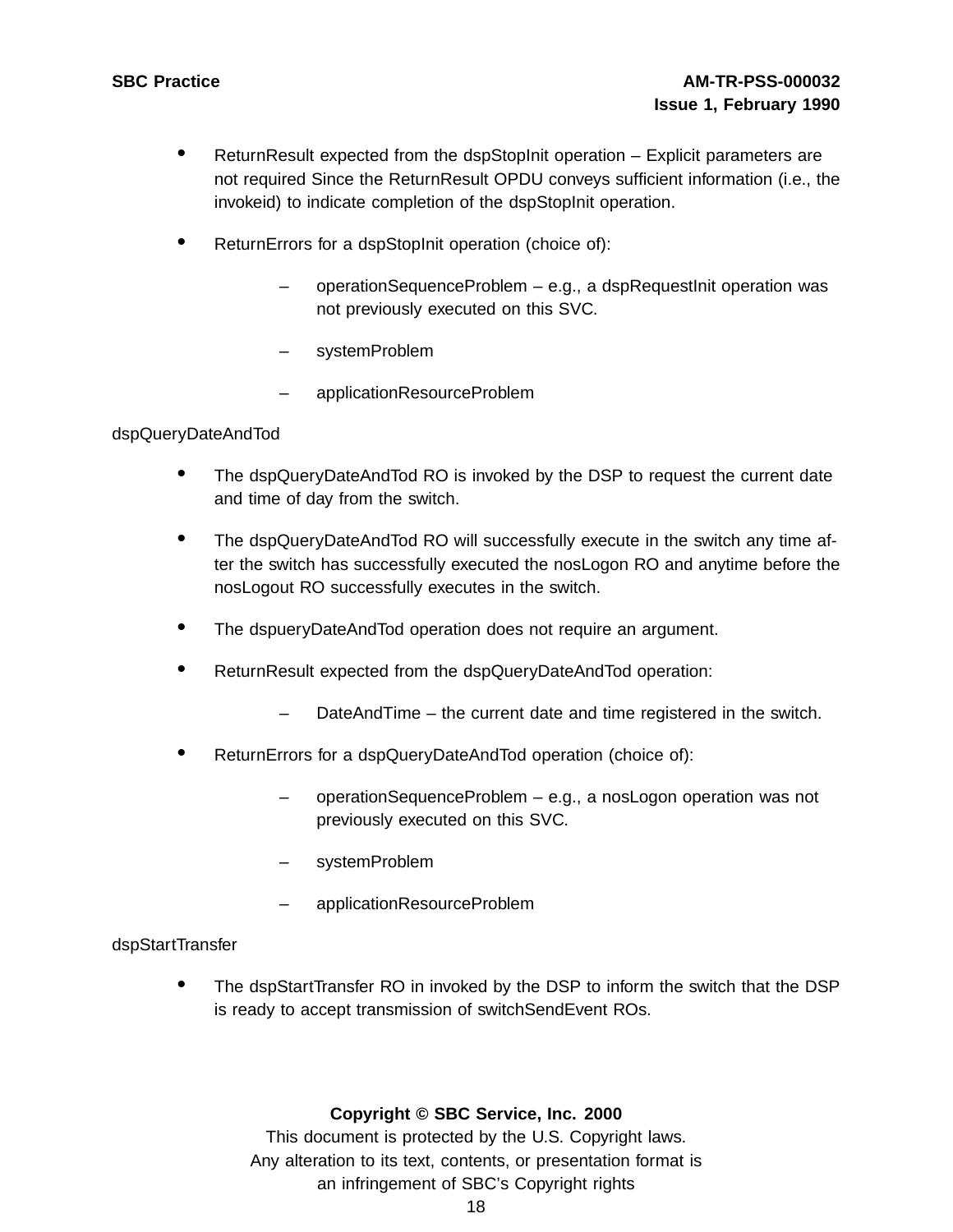- Once the transmission of the switchSendEvent ROs has started, it will continue until either a dspStopTransfer RO, or a nosLogout RO is received from the DSP and the RO successfully executes in the switch.
- The dspStartTransfer RO will successfully execute in the switch only after the switch has successfully executed the dspAssociatePool RO and only before the nosLogout RO successfully executes in the switch.
- The dspStartTransfer RO will NOT successfully execute in the switch while switch-SendEvent ROs are already being transmitted to the DSP, i.e., a dspStartTransfer RO has already successfully executed in the switch.
- The dspStartTransfer operation does not require an argument.
- ReturnResult expected from the dspStartTransfer operation Explicit parameters are not required since the ReturnResult OPDU conveys sufficient information (i.e., the invokeid) to indicate completion of the dspStartTransfer operation.
- ReturnErrors for <sup>a</sup> dspStartTransfer operation (choice of):
	- operationSequenceProblem e.g., a dspAssociatePool operation was not previously executed on this SVC.
	- systemProblem
	- applicationResourceProblem

#### dspStopTransfer

- The dspStopTransfer RO is invoked by the DSP to request that the transmission of switchSendEvent ROs be stopped immediately.
- Once the transmission of switchSendEvent ROs has been stopped by a dspStopTransfer RO, it will remain stopped until the switch receives another dsp-StartTansfer RO.
- The dspStopTransfer RO will only execute successfully in the switch while switch-SendEvent ROs are being transmitted to the DSP - i.e., after the dspStartTransfer RO has successfully execute in the switch.
- The dspStopTransfer operation does not require an argument.

#### **Copyright © SBC Service, Inc. 2000**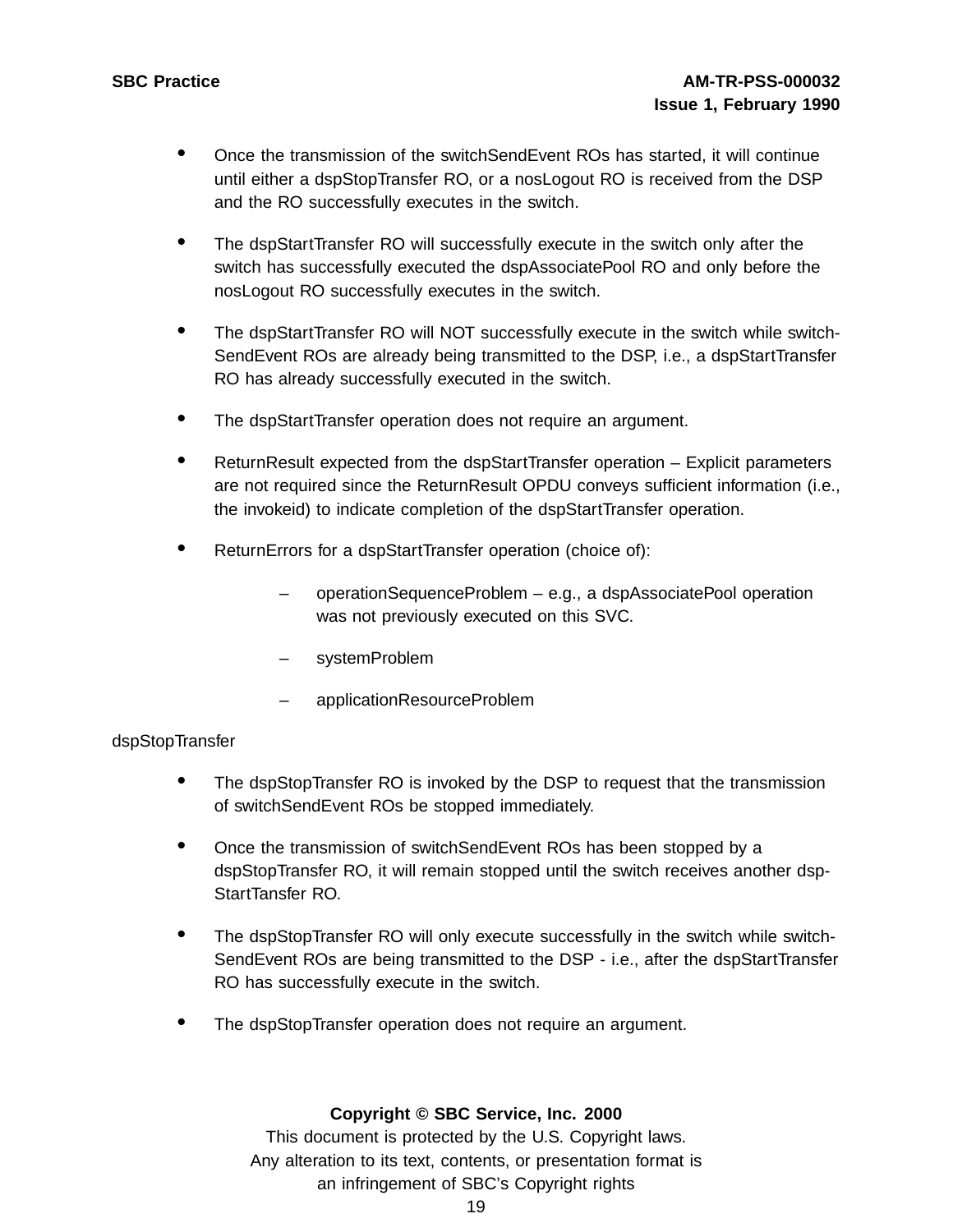- ReturnResult expected from the dspStopTransfer operation Explicit parameters are not required since the ReturnResult OPDU conveys sufficient information (i.e., the invokeid) to indicate completion of the dspStopTransfer operation.
- ReturnErrors for <sup>a</sup> dspStopTransfer operation (choice of):
	- operationSequenceProblem –e.g., a dspStartTransfer operation was not previously executed on this SVC.
	- systemProblem
	- applicationResourceProblem

# **7.3. ROs For Functionality DSP Provides To Switch**

#### switchSendSubPoolData

- The switchSendSubPoolData RO is invoked by the switch to inform the DSP of <sup>a</sup> subpool name to subpool number association.
- One switchSendPoolData RO is transmitted to the DSP at initialization time for each subpool defined within the pool that has been associated with the SVC.
- The switchSendSubPoolData ROs are transmitted before any other initialization ROs in the initialization sequence.
- The switchSendSubPoolData RO will execute successfully in the DSP only after the dspRequestInit RO has successfully executed in the switch, and only before either the dspStopInit or nosLogout ROs have successfully executed in the switch, or the switchEndOfInit Ro has successfully executed in the DSP.
- Arguments required to Invoke the switchSendSubPoolData operation:
	- AcdSubPoolData the information about a subpool that is defined within the pool of ACD groups associated with the SVC.
- <sup>A</sup> ReturnResult is not expected from the DSP for this operation.
- <sup>A</sup> ReturnError is not expected from the DSP for this operation.

switchSendAcdGroupData

#### **Copyright © SBC Service, Inc. 2000**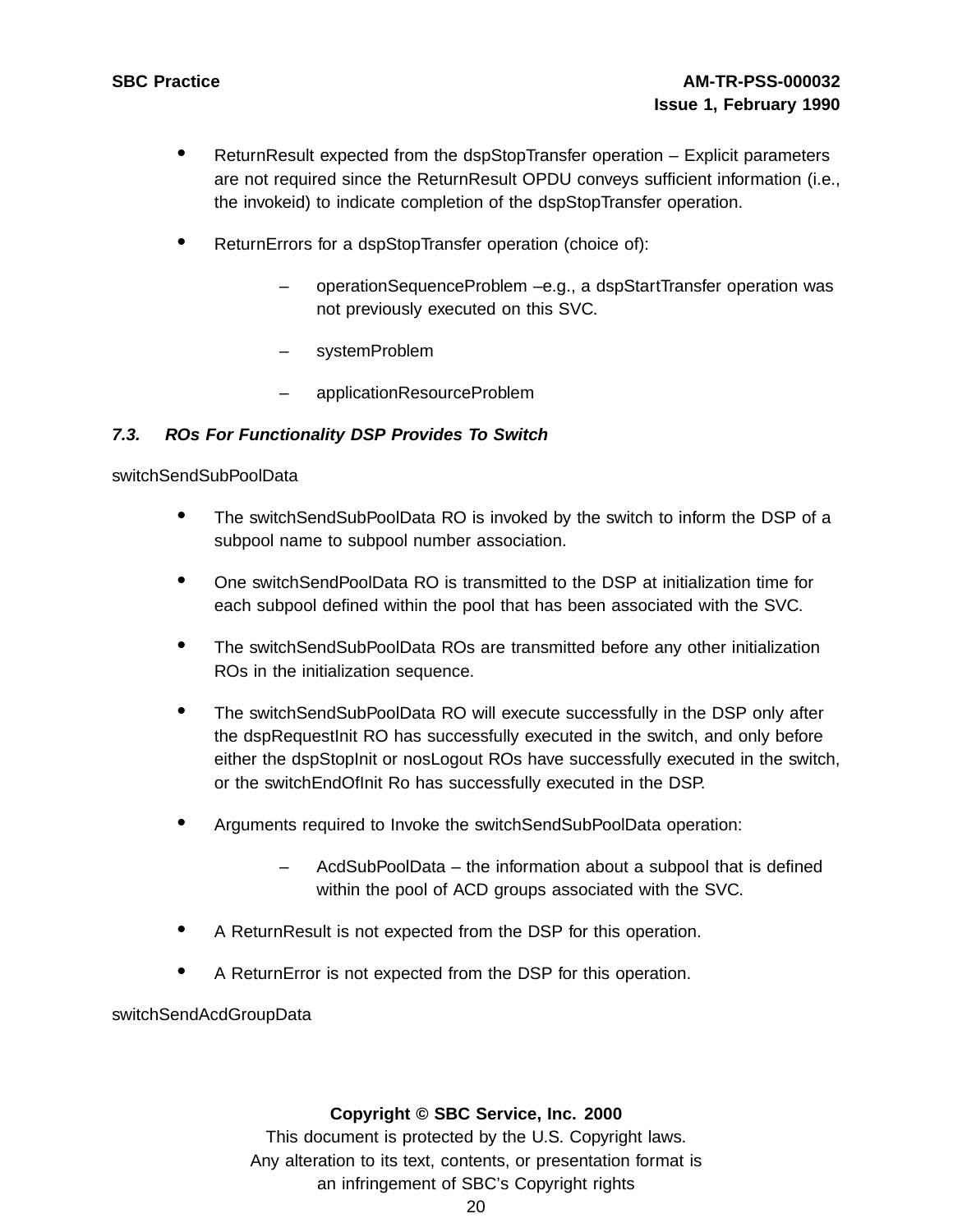- The switchSendAcdGroupData RO is invoked by the switch to transmit information about an ACD group that is part of the pool of ACD groups associated with the SVC.
- One switchSendAcdGroupData RO is transmitted to the DSP at initialization time for each ACD group in the pool associated with the SVC.
- The switchSendAcdGroupData ROs are transmitted after the switchSendSubPool-Data ROs, and before the switchSendAgentPosData ROs in the initialition sequence.
- The switchSendAcdGroupData RO will execute successfully in the DSP only after the dspRequestInit RO has successfully executed in the switch, and only before either the dspStopInit or nosLogout ROs have successfully executed in the switch, or the switchEndOfInit RO has successfully executed in the DSP.
- Arguments required to Invoke the switchSendAcdGroupData operation:
	- AcdGroupData the information about an ACD group that belongs to the ACD configuration that has been associated with the SVC.
- <sup>A</sup> ReturnResult is not expected from the DSP for this operation.
- <sup>A</sup> ReturnError is not expected from the DSP for this operation.

# switchSendSupplDnData

- The switchSendSupplAcDn RO invoked by the switch to transmit information about a supplementary ACD-DN that is associated with an ACD group that is part of the pool associated with the SVC.
- The switchSendSupplAcdDn Ros for supplementary ACD-DNs associated with <sup>a</sup> particular ACD group are transmitted directly after the switchSendAcdGroupData RO for the ACD group - before the switchSendAcdGroupData RO for the next ACD group is transmitted.
- The switchSendSupplAcdDn RO will execute successfully in the DSP only after the dspRequestInit RO has successfully executed in the switch, and only before either the dspStopInit or nosLogout Ros have successfully executed in the switch, or the switchEndOfInit RO has successfully executed in the DSP.
- Arguments required to Invoke the switchSendSupplDnData operation:

# **Copyright © SBC Service, Inc. 2000**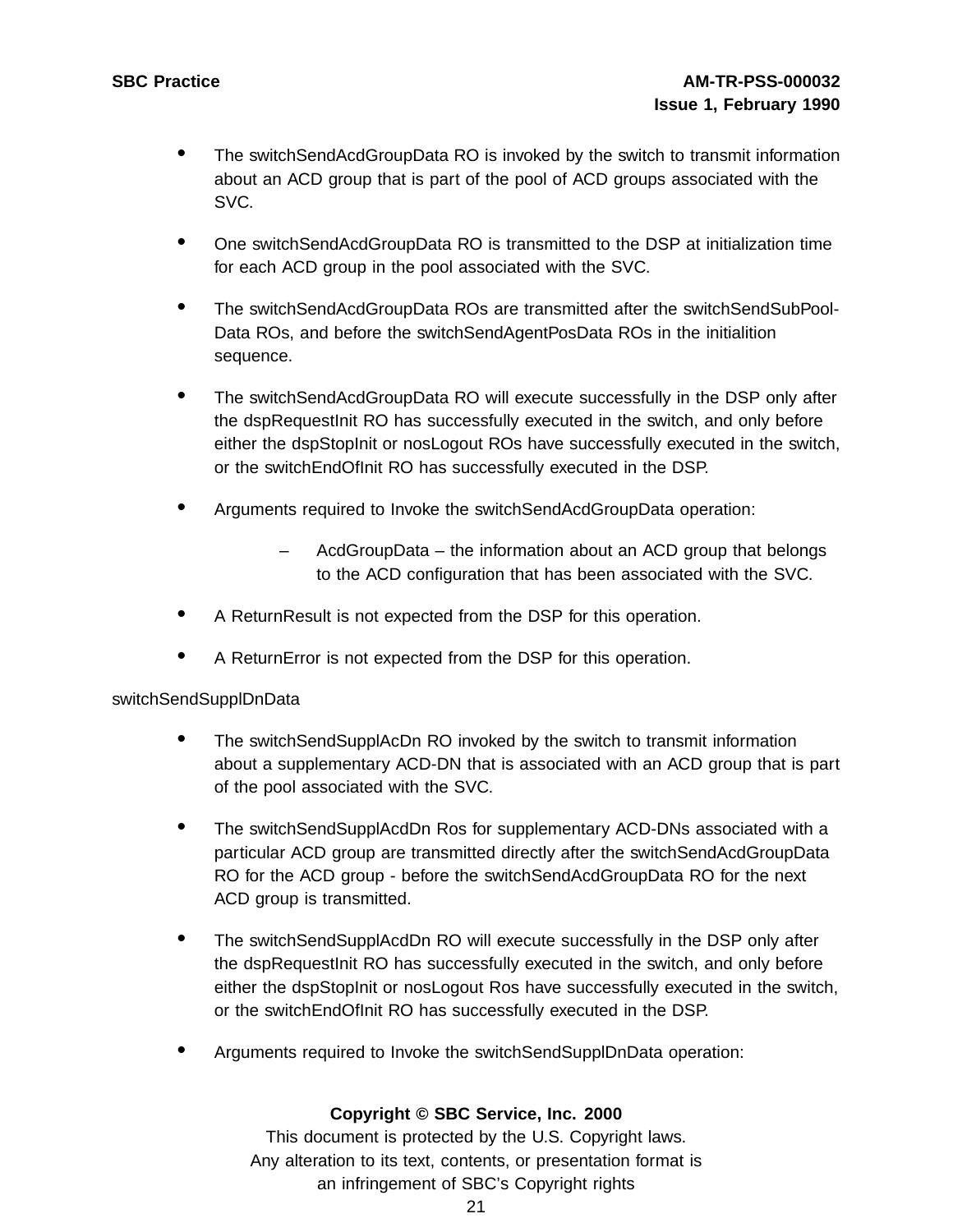- AcdSupplDnData the information about an ACD supplementary DN that belongs to an ACD group within the ACD configuration that has been associated with the SVC.
- <sup>A</sup> ReturnResult is not expected from the DSP for this operation.
- A ReturnError is not expected from the DSP for this operation.

#### switchSendAgentPosData

- The switchSendAgentPosData RO is invoked by the switch to transmit information about an ACD agent position that belongs to an ACD group that is part of the pool associated with the SVC.
- The switchSendAgentPosData ROs are transmitted to the DSP only after all of the switchSendAcdSupplDn ROs have been transmitted.
- The switchSendAgentPosData ROs will NOT be grouped together by ACD group when they are transmitted to the DSP.
- The switchSendAgentPosData RO will execute successfully in the DSP only after the dspRequestInit Ro has successfully executed in the switch, and only before either the dspStopInit or nosLogout ROs have successfully executed in the switch, or the switchEndOfInit RO has successfully executed in the DSPs.
- Arguments required to Invoke the switchSendAgentPosData operation:
	- AgentPositionData the information about an ACD agent position within the ACD configuration that has been associated with the SVC.
- <sup>A</sup> ReturnResult is not expected from the DSP for this operation.
- A ReturnError is not expected from the DSP for this operation.

# switchEndOfInit

- The switchEndOfInit RO is invoked by the switch to inform to the DSP that the transmission of the ACD configuration is complete.
- The switchEndOfInit RO will execute successfully in the DSP only after the dspRequestInit RO has successfully executed in the switch, and only after the ACD configuration ROs have been transmitted to the DSP.

# **Copyright © SBC Service, Inc. 2000**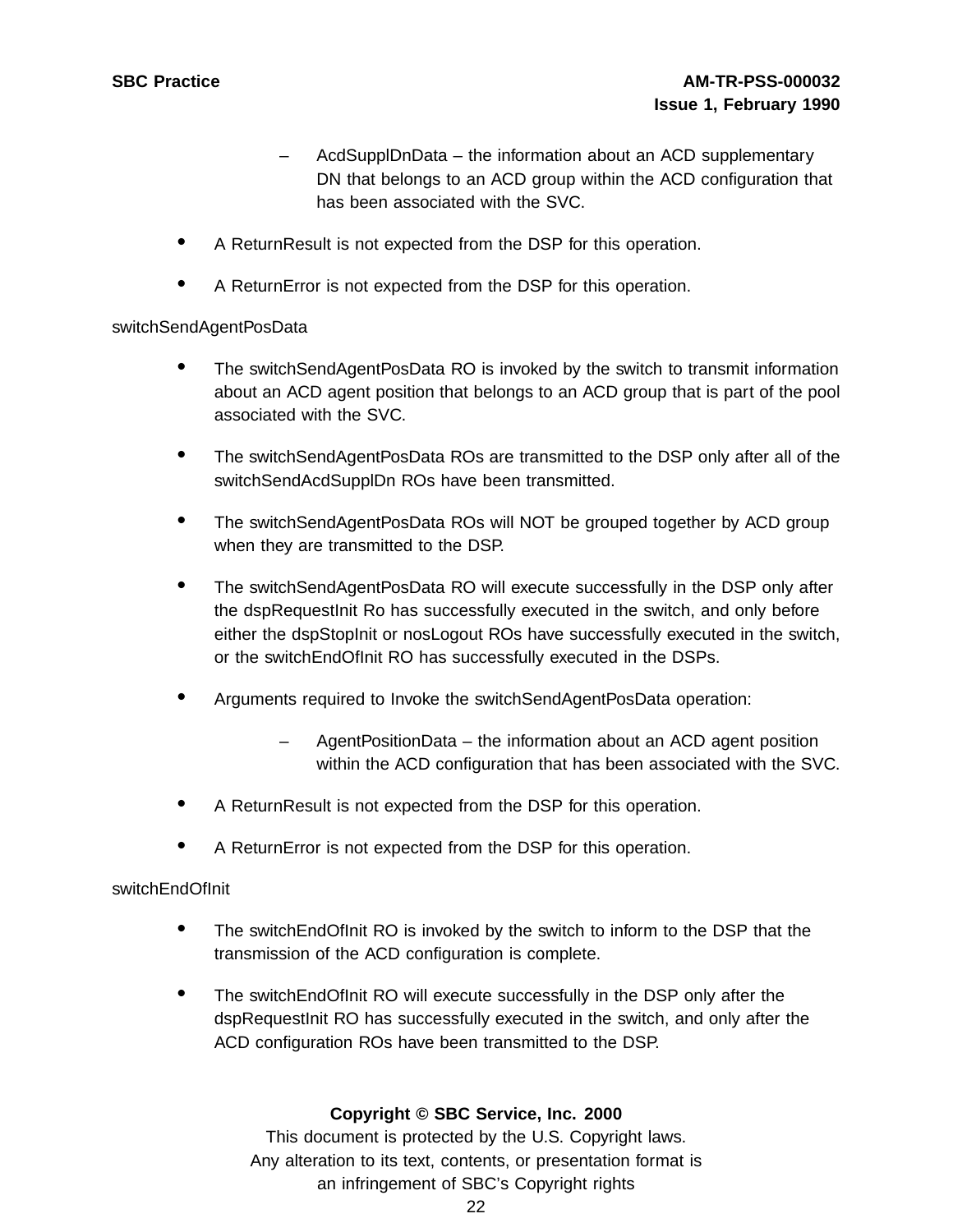- The switch End Of Init operation does not require an argument.
- <sup>A</sup> ReturnResult is not expected from the DSP for this operation.
- <sup>A</sup> ReturnError is not expected from the DSP for this operation.

#### switchSendEvent

- The switchSendEvent RO is invoked by the switch to inform the DSP of an ACD call event or ACD agent position event that has occurred within the pool of ACD groups associated with the SVC.
- The switchSendEvent RO will execute successfully in the DSP only after the dsp-StartTransfer RO has successfully executed in the switch, and only before either the dspStopTransfer RO, or nosLogout RO successfully executes in the switch.
- Events occurring on agent positions within the groups belonging to the pool associated with the SVC will only be transmitted to the DSP when agents are logged into the agent positions.
- Arguments required to Invoke the switchSendEvent operation:
	- AcdEvent the information about an ACD call or agent position event that has occurred in the switch.
- <sup>A</sup> ReturnResult is not expected from the DSP for this operation.
- <sup>A</sup> ReturnError is not expected from the DSP for this operation.

#### **8. State Transition Diagrams**

Seven states exist in the ACD Management Information System Data Stream protocol:

1. Idle

No SVC has been established.

2. Logged Off

The SVC has been connected. The switch is waiting for a nosLogon RO.

3. Logged On

The logon has been verified. The ACD MIS application is running.

#### **Copyright © SBC Service, Inc. 2000**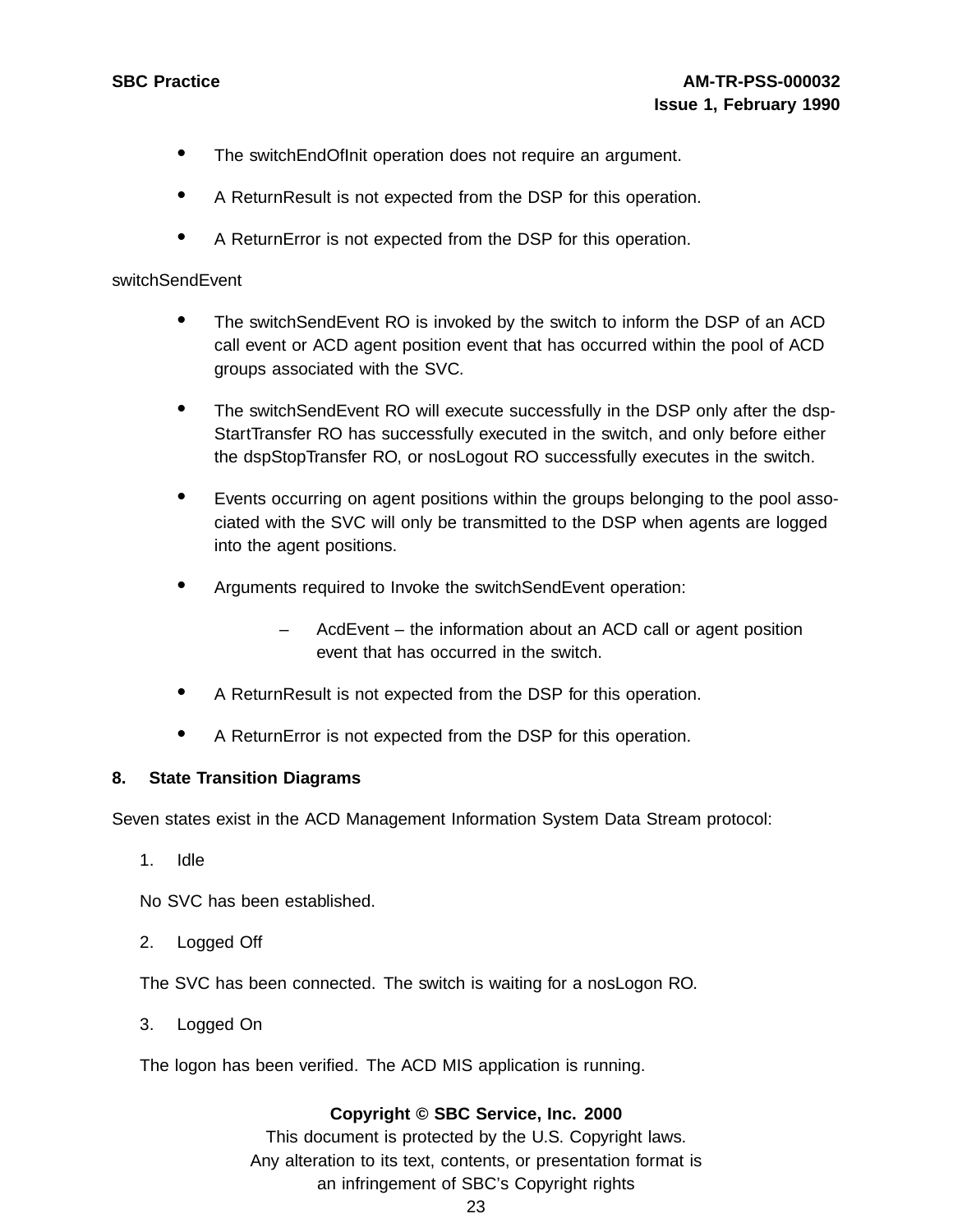- 4. ACD MIS Wait
- The ACD MIS application has received and verified a dspAssociatePool RO. The association of a ACD group pool has been made to the SVC.
- 5. Initializing
- The ACD MIS application has received a dspRequestInit RO and is in the process of transmitting the ACD configuration to the DSP.
- 6. Transferring
- The ACD MIS application has received a dspStartTransfer RO and is transmitting ACD event and ACD load management event ROs to the DSP.
- 7. Initializing and Transferring
- Either the ACD MIS application has received a dspRequestInit RO after transmission of ACD event ROs has already been started to the DSP, or the ACD MIS application has received a dspStartTransfer RO after transmission of the ACD configuration ROs has already been started to the DSP. In either case, ACD configuration data is transmitted to the DSP interspersed with ACD event ROs.

The following state tables represent the state transitions that can occur in the ACD Management Information System protocol.

| <b>Remote Operation</b> | State 1 | State 2                                | State 3                                |
|-------------------------|---------|----------------------------------------|----------------------------------------|
|                         | Idle    | Logged Off                             | Logged On                              |
| nosLogon                | n/a     | New State is<br>State 3                | <b>Operation Se-</b><br>quence Problem |
| nosLogout               | n/a     | <b>Operation Se-</b><br>quence Problem | New State is<br>State 2                |
| dspAssociatePool        | n/a     | <b>Operation Se-</b><br>quence Problem | New State is<br>State 4                |
| dspRequestInit          | n/a     | <b>Operation Se-</b><br>quence Problem | <b>Operation Se-</b><br>quence Problem |
| dspStopInit             | n/a     | <b>Operation Se-</b><br>quence Problem | <b>Operation Se-</b><br>quence Problem |

#### **Copyright © SBC Service, Inc. 2000**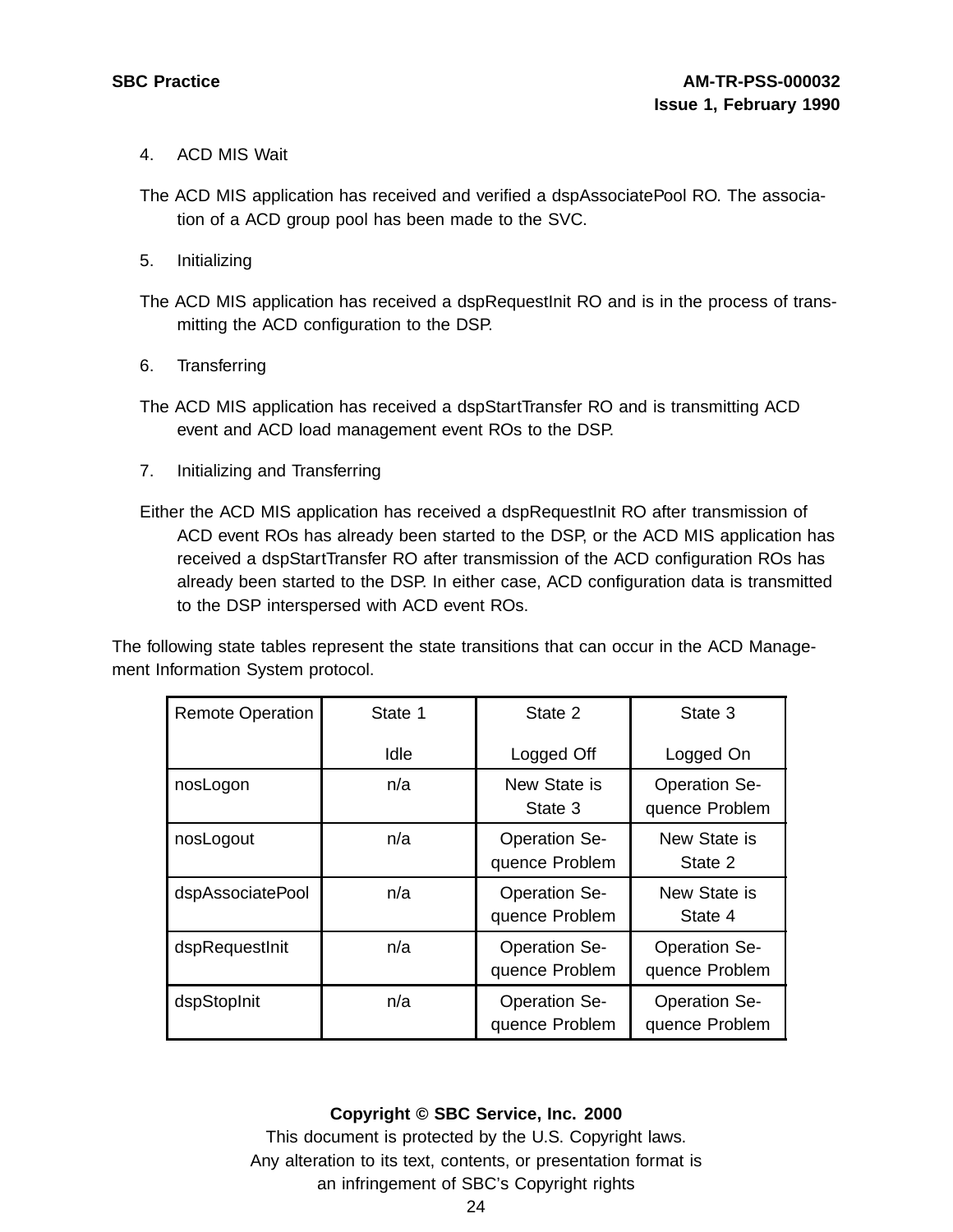# **SBC Practice AM-TR-PSS-000032 Issue 1, February 1990**

| dspQueryDate-    | n/a | <b>Operation Se-</b>                   | New State is                           |
|------------------|-----|----------------------------------------|----------------------------------------|
| AndTod           |     | quence Problem                         | State 3                                |
| dspStartTransfer | n/a | <b>Operation Se-</b><br>quence Problem | <b>Operation Se-</b><br>quence Problem |
| dspStopTransfer  | n/a | <b>Operation Se-</b><br>quence Problem | <b>Operation Se-</b><br>quence Problem |
| switchSendSub-   | n/a | <b>Operation Se-</b>                   | <b>Operation Se-</b>                   |
| PoolData         |     | quence Problem                         | quence Problem                         |
| switchSEndACD-   | n/a | <b>Operation Se-</b>                   | <b>Operation Se-</b>                   |
| GroupData        |     | quence Problem                         | quence Problem                         |
| switchSendSup-   | n/a | <b>Operation Se-</b>                   | <b>Operation Se-</b>                   |
| plAcdDn          |     | quence Problem                         | quence Problem                         |
| switchSendAgent- | n/a | <b>Operation Se-</b>                   | <b>Operation Se-</b>                   |
| PosData          |     | quence Problem                         | quence Problem                         |
| switchEndOfInit  | n/a | <b>Operation Se-</b><br>quence Problem | <b>Operation Se-</b><br>quence Problem |
| switchSendEvent  | n/a | <b>Operation Se-</b><br>quence Problem | <b>Operation Se-</b><br>quence Problem |

| Remote Op-            | State 4 ACD                               | State 5 Initial-                          | State 6 Trans-                            | State 7 Init                              |
|-----------------------|-------------------------------------------|-------------------------------------------|-------------------------------------------|-------------------------------------------|
| eration               | MIS Wait                                  | izing                                     | ferring                                   | and Transfer                              |
| nosLogon              | <b>Operation Se-</b>                      | <b>Operation Se-</b>                      | <b>Operation Se-</b>                      | <b>Operation Se-</b>                      |
|                       | quence                                    | quence                                    | quence                                    | quence                                    |
|                       | Problem                                   | Problem                                   | Problem                                   | Problem                                   |
| nosLogout             | New State is                              | New State is                              | New State is                              | New State is                              |
|                       | State 2                                   | State 2                                   | State 2                                   | State 2                                   |
| dspAssoci-<br>atePool | <b>Operation Se-</b><br>quence<br>Problem | <b>Operation Se-</b><br>quence<br>Problem | <b>Operation Se-</b><br>quence<br>Problem | <b>Operation Se-</b><br>quence<br>Problem |
| dspReques-<br>tlnit   | New State is<br>State 5                   | <b>Operation Se-</b><br>quence<br>Problem | New State is<br>State 7                   | <b>Operation Se-</b><br>quence<br>Problem |
| dspStopInit           | <b>Operation Se-</b><br>quence<br>Problem | New State is<br>State 4                   | <b>Operation Se-</b><br>quence<br>Problem | New State is<br>State 6                   |

# **Copyright © SBC Service, Inc. 2000**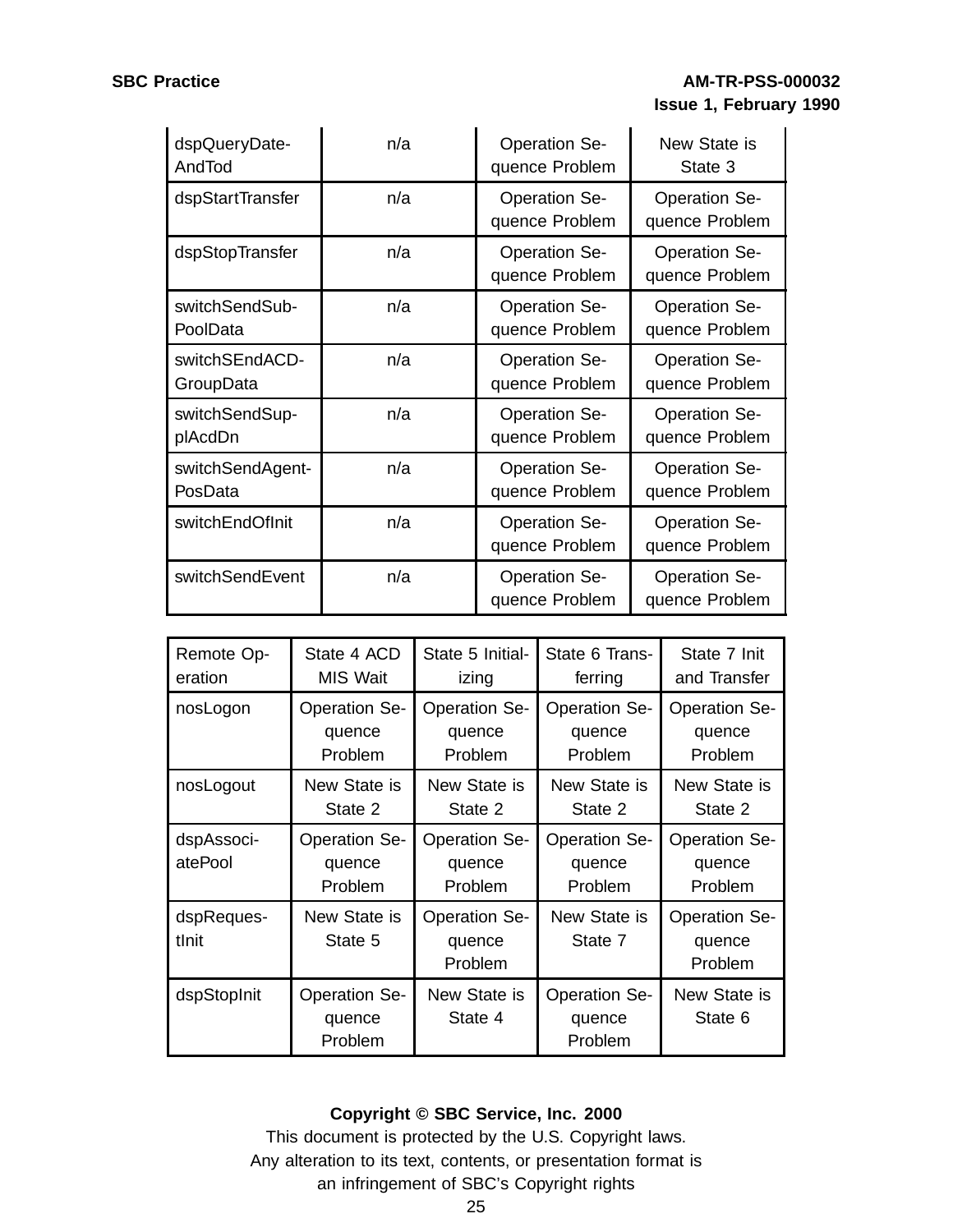| dspQuery-<br><b>DateAndTod</b>    | New State is<br>State 4                   | New State is<br>State 5                   | New State is<br>State 6                   | New State is<br>State 7                   |
|-----------------------------------|-------------------------------------------|-------------------------------------------|-------------------------------------------|-------------------------------------------|
| dspStart-<br><b>Transfer</b>      | New State is<br>State 6                   | New State is<br>State 7                   | <b>Operation Se-</b><br>quence<br>Problem | <b>Operation Se-</b><br>quence<br>Problem |
| dspStop-<br><b>Transfer</b>       | <b>Operation Se-</b><br>quence<br>Problem | <b>Operation Se-</b><br>quence<br>Problem | New State is<br>State 4                   | New State is<br>State 5                   |
| switchSend-<br><b>SubPoolData</b> | <b>Operation Se-</b><br>quence<br>Problem | New State is<br>State 5                   | <b>Operation Se-</b><br>quence<br>Problem | New State is<br>State 7                   |
| switch-<br>SendACD<br>GroupData   | <b>Operation Se-</b><br>quence<br>Problem | New State is<br>State 5                   | <b>Operation Se-</b><br>quence<br>Problem | New State is<br>State 7                   |
| switchSend-<br>SupplAcdDn         | <b>Operation Se-</b><br>quence<br>Problem | New State is<br>State 5                   | <b>Operation Se-</b><br>quence<br>Problem | New State is<br>State 7                   |
| switchSendA-<br>gentPosData       | <b>Operation Se-</b><br>quence<br>Problem | New State is<br>State 5                   | <b>Operation Se-</b><br>quence<br>Problem | New State is<br>State 7                   |
| switchEnd-<br>OfInit              | <b>Operation Se-</b><br>quence<br>Problem | New State is<br>State 4                   | <b>Operation Se-</b><br>quence<br>Problem | New State is<br>State 6                   |
| switchSendE-<br>vent              | <b>Operation Se-</b><br>quence<br>Problem | <b>Operation Se-</b><br>quence<br>Problem | New State is<br>State 6                   | New State is<br>State 7                   |

#### **9. Time Sequence Diagrams**

The following diagrams are intended to illustrate the flow of control and RO OPDU's between the DSP and the switch. Examples of individual operations, sequences of operations, and exception and error situations are included. Only the type of OPDU (i.e., Invoke, ReturnResult, ReturnError, and Reject), the invokeid (an integer), and the RO name (for Invoke OPDUs only) are given in the diagrams.

**NOTE:** The invokeIDs used in these examples were arbitrarily chosen within the rules for invokeId assignment (i.e., an invokeId is an integer and cannot be reused while there is an outstanding ReturnResult or ReturnError expected).

# **Copyright © SBC Service, Inc. 2000**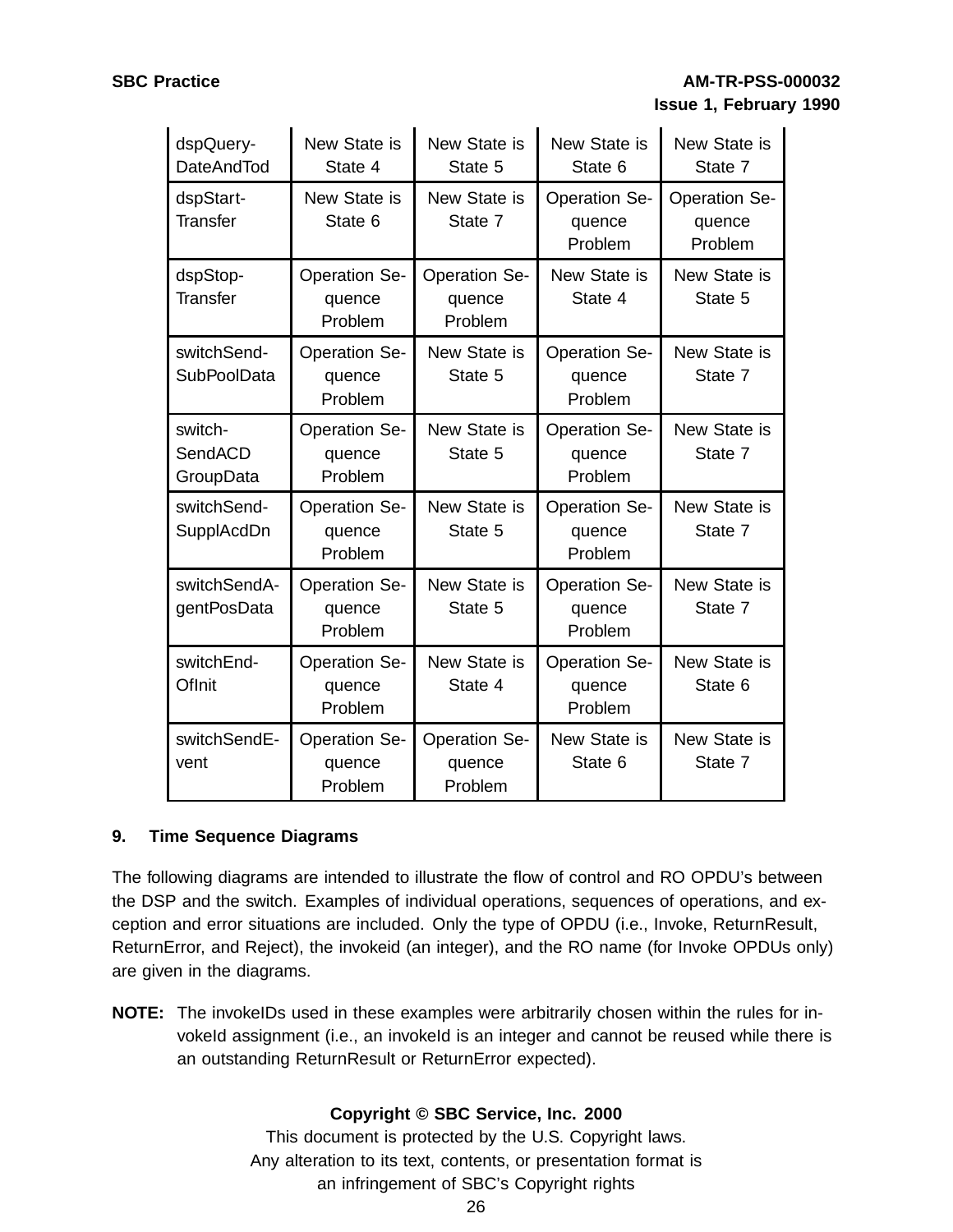**Figure 4. nosLogon Operation**



# **Figure 5. dspQueryDateAndTod Operation**



### **Copyright © SBC Service, Inc. 2000**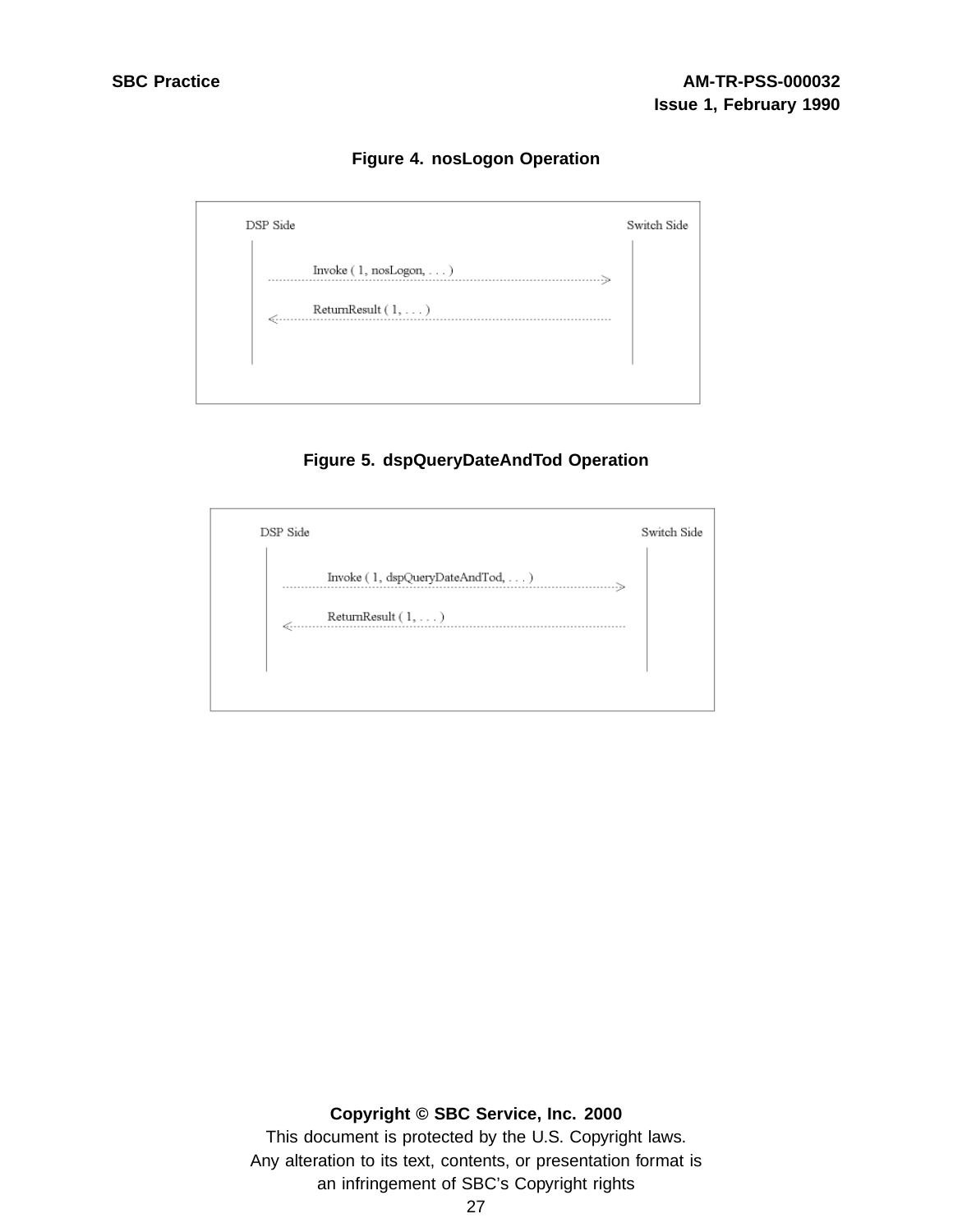

**Figure 6. Logon, Initialization, and Transfer**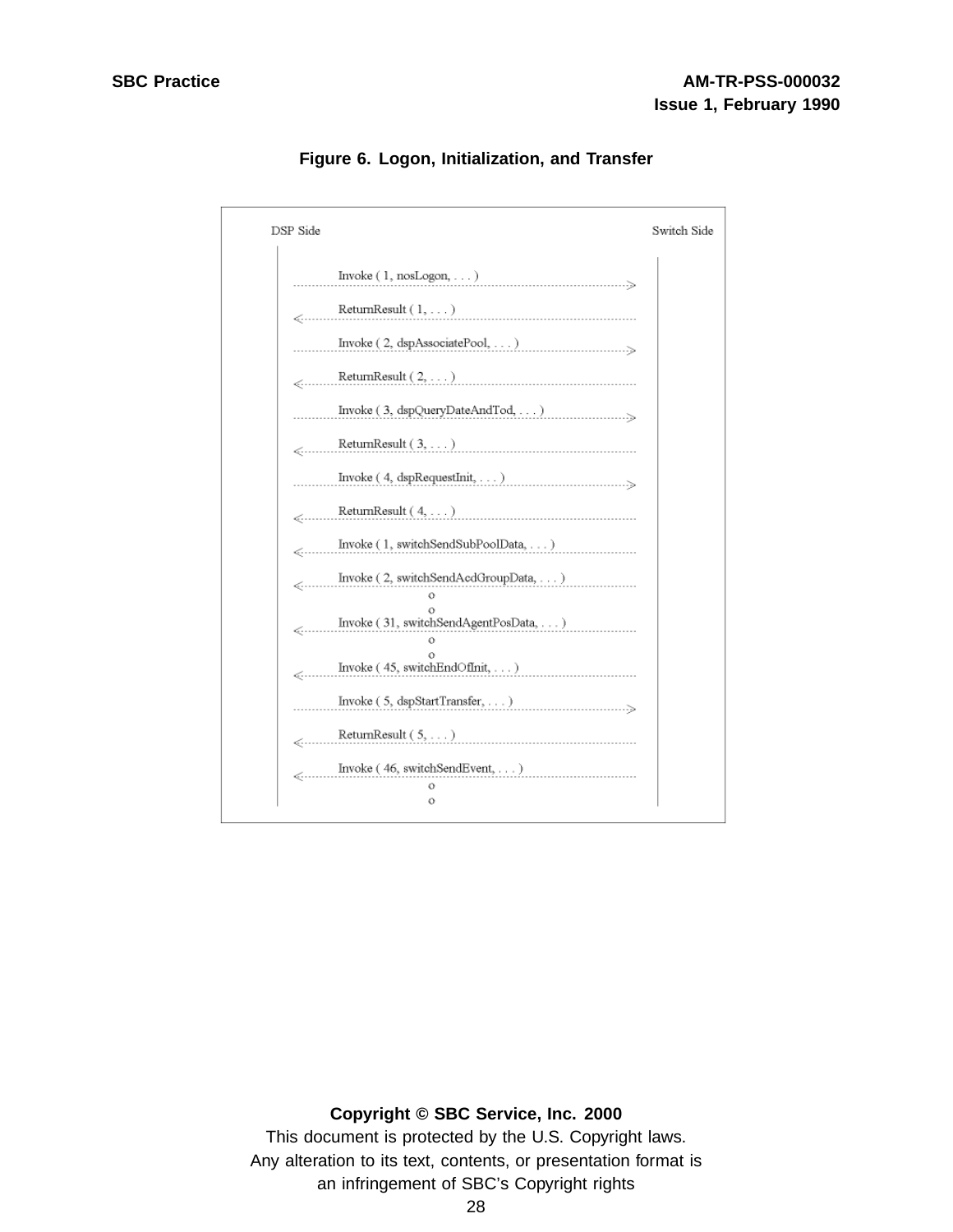| DSP Side                                                                                                                                                                                                                                                         | Switch Side |
|------------------------------------------------------------------------------------------------------------------------------------------------------------------------------------------------------------------------------------------------------------------|-------------|
| $\text{ Invoke } (\hspace{1mm} 1, \hspace{1mm} \text{nosLogon}, \dots)$                                                                                                                                                                                          |             |
| Return<br>Result $(1,\dots)$                                                                                                                                                                                                                                     |             |
| $\text{Invoke}\left(\text{ }2,\text{ }{\text{dsp}A}\text{ssociatePool},\dots\right)$                                                                                                                                                                             |             |
| ${\bf ReturnResult}\left( {\left. {2, \ldots } \right)} \right)$                                                                                                                                                                                                 |             |
| $\label{thm:1} {\rm Invoke}\;(\;3,\;\mathrm{dspQueryDateAndTot},\dots) \;.\;.\;.$                                                                                                                                                                                |             |
| ${\bf ReturnResult}\;(\; {\bf 3},\ \ldots\;)\;$                                                                                                                                                                                                                  |             |
|                                                                                                                                                                                                                                                                  |             |
| ${\bf ReturnResult}\left(\ 4,\ \ldots\ \right)$                                                                                                                                                                                                                  |             |
| Invoke (1, switchSendSubPoolData, )                                                                                                                                                                                                                              |             |
| Invoke (1, switchSendAcdGroupData,  )                                                                                                                                                                                                                            |             |
| Invoke (2, switchSendSupplAcdDn, )<br>$\ll$<br>$\Omega$                                                                                                                                                                                                          |             |
| Invoke (31, switchSendAgentPosData, )<br>$\ll$<br>о                                                                                                                                                                                                              |             |
| $\text{ Invoke } (\ 5, \ \text{dspStopInit}, \ \ldots)$                                                                                                                                                                                                          |             |
| $\label{eq:relaxation} \begin{minipage}[c]{0.9\linewidth} \label{eq:relaxation} \begin{minipage}[c]{0.9\linewidth} \normalsize \begin{minipage}[c]{0.9\linewidth} \normalsize \text{ReturnResult (5,)} \normalsize \end{minipage} \end{minipage} \end{minipage}$ |             |

**Figure 7. Logon and Initialization Halted**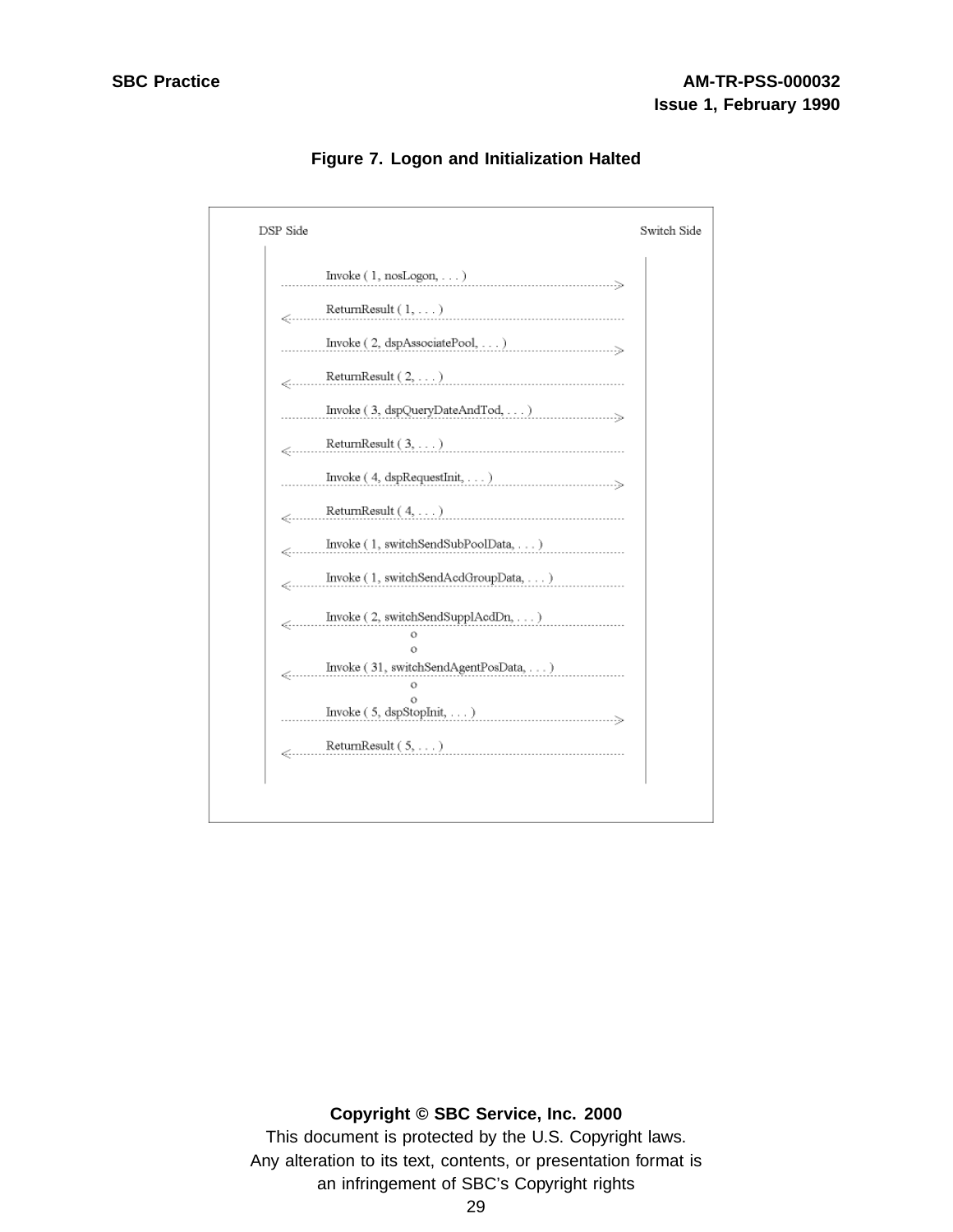

**Figure 8. Logon and Transfer**

**Figure 9. Exception in nosLogon Operation**

| DSP Side                                                                                                                                                                                                                                                                                                                                                                                                                                                                                                                                                                             | Switch Side |
|--------------------------------------------------------------------------------------------------------------------------------------------------------------------------------------------------------------------------------------------------------------------------------------------------------------------------------------------------------------------------------------------------------------------------------------------------------------------------------------------------------------------------------------------------------------------------------------|-------------|
| Invoke $(1, \text{nosLogon}, \dots)$<br>$\substack{\text{ReturnResult}\,( \,1,\,\dots\,) }$<br>$\text{ Invoke }(\text{ 2, nosLogon}, \dots) \text{ \textit{ \textbf{1}} \textit{ \textbf{2}} \textit{ \textbf{3}} \textit{ \textbf{4}} \textit{ \textbf{5}} \textit{ \textbf{6}} \textit{ \textbf{7}} \textit{ \textbf{8}} \textit{ \textbf{9}} \textit{ \textbf{1}} \textit{ \textbf{1}} \textit{ \textbf{1}} \textit{ \textbf{1}} \textit{ \textbf{1}} \textit{ \textbf{1}} \textit{ \textbf{1}} \textit{ \textbf{1}} \textit{ \textbf{1}} \textit{ \textbf{1}} \textit{ \textbf{$ |             |
| ${\rm ReturnError}\; (\; 2, \, \dots)$                                                                                                                                                                                                                                                                                                                                                                                                                                                                                                                                               |             |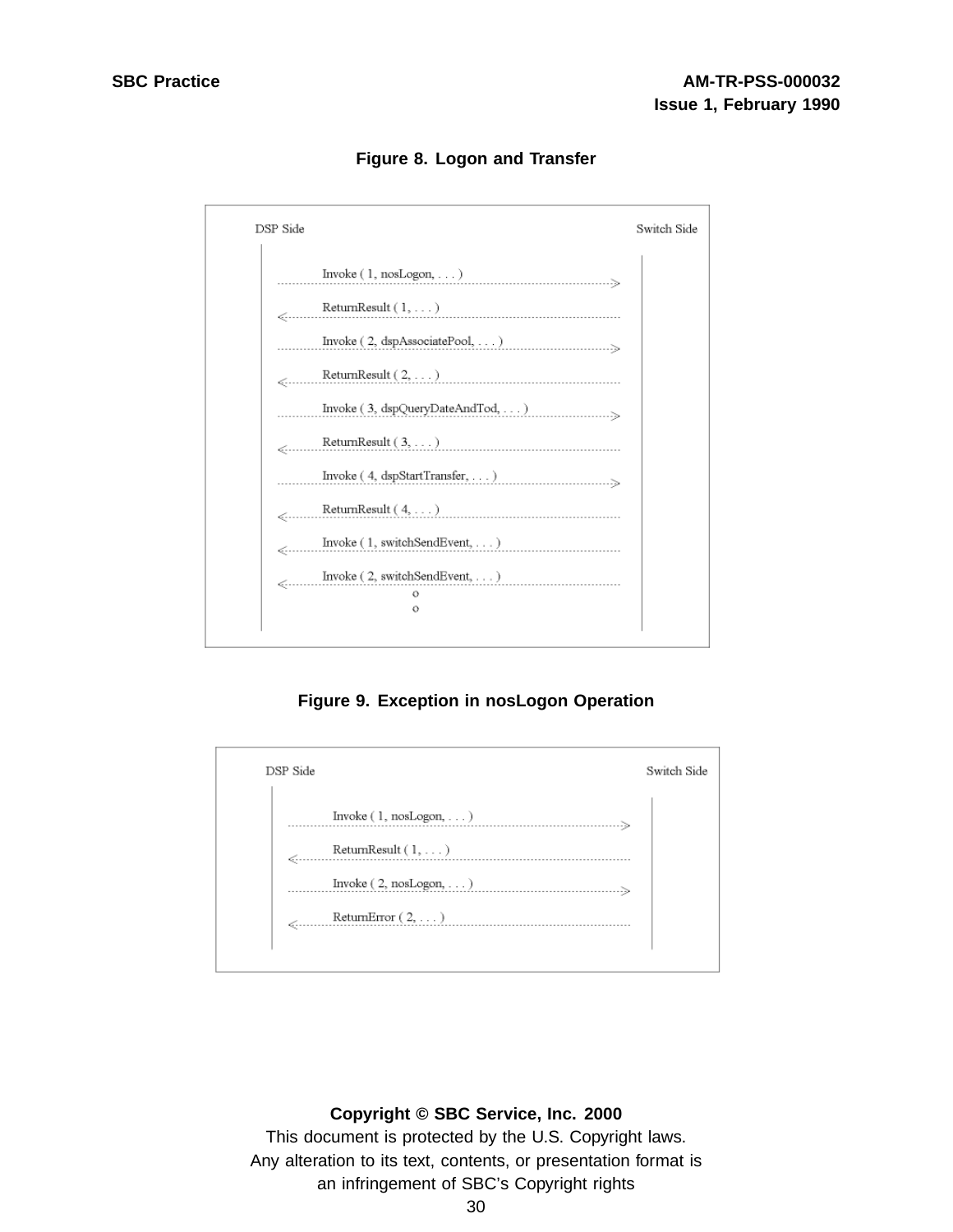| DSP Side                                                           | Switch Side |
|--------------------------------------------------------------------|-------------|
| Invoke $(1, \text{nosLogon}, \dots)$<br>Invoke (1, nosLogon, )<br> |             |
| $\longleftarrow \text{Reject} \left(1, \ldots \right)$             |             |

**Figure 10. InvokeId Assignment Exception**

**Figure 11. Switch response to a malformed OPDU**

| DSP Side                                           | Switch Side |
|----------------------------------------------------|-------------|
| a malformed OPDU<br>Reject (NULL, )<br>$\epsilon'$ |             |

#### **10. Detailed Argument Descriptions**

The following sections describe the meaning and usage of the ACDSubPoolData, AcdGroup-DAta, AcdSuppleDnData, AgentPositionData, and AcdEvent arguments in the switch originated ROs.

Within each byte, the bit designated "bit 0" is transmitted first, followed by bits 2, 3, 4, etc. Similarly, the byte shown at the top of each figure is sent first, followed by the second byte from the top, and so on. This also applies to the definitions in Section 11.2 as well as this section.

The following diagram demonstrates the bit assignments for individual bytes and two byte integers:

#### **Copyright © SBC Service, Inc. 2000**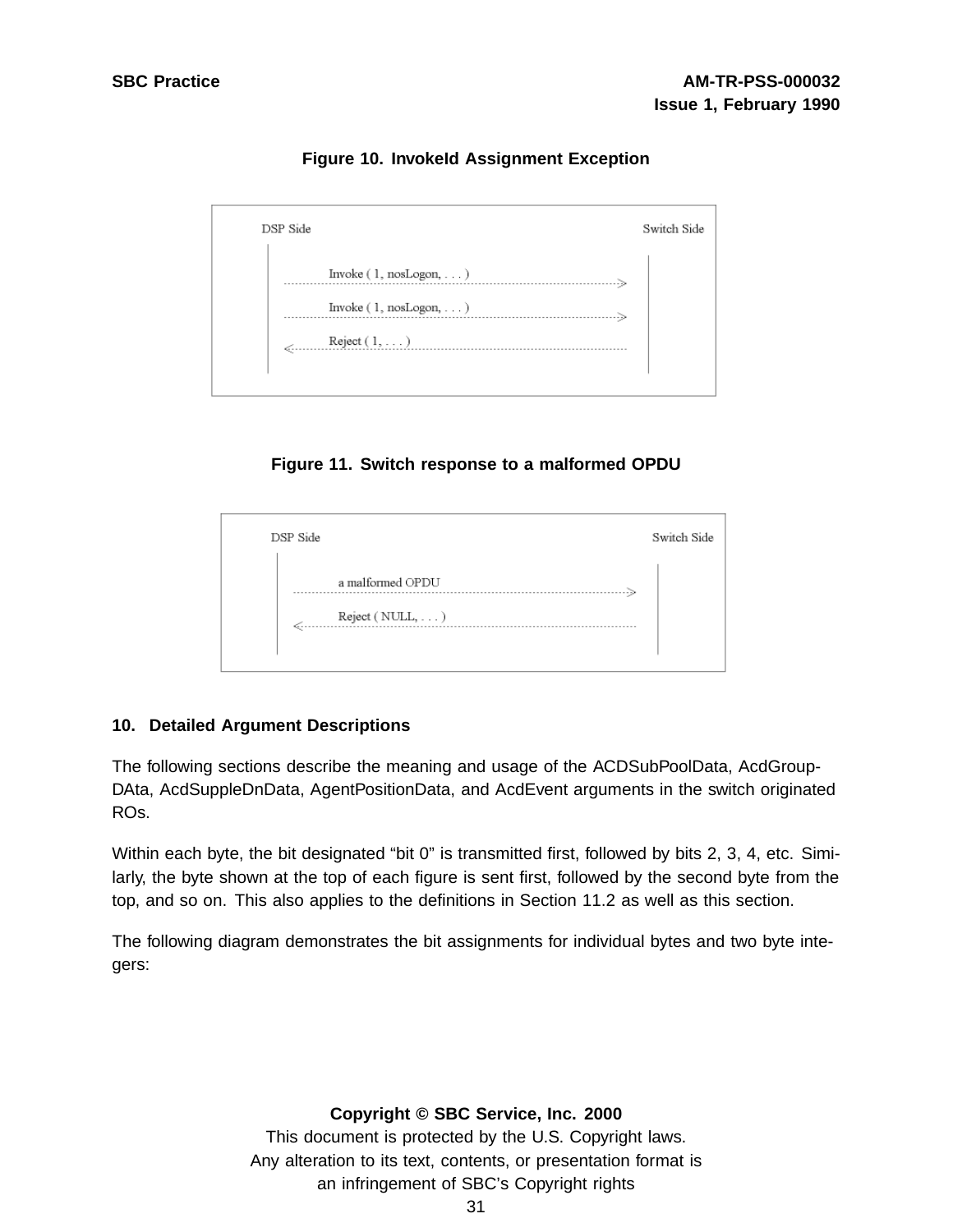

**Figure 12. Bit Assignments**

The labeling conventions used in the two byte integers are:

- MS\_Byte = Most Significant Byte
- LS\_Byte = Least Significant Byte

#### **10.1. ACDEvent Detailed Description**

This section describes in detail the format of the ACD call event data.

#### 10.1.1. acdCallOffered

Description: Provides information on each call offered to the destination ACD group.

When Sent: Send once for every call at the time it is offered to the destination ACD group.

#### **Copyright © SBC Service, Inc. 2000**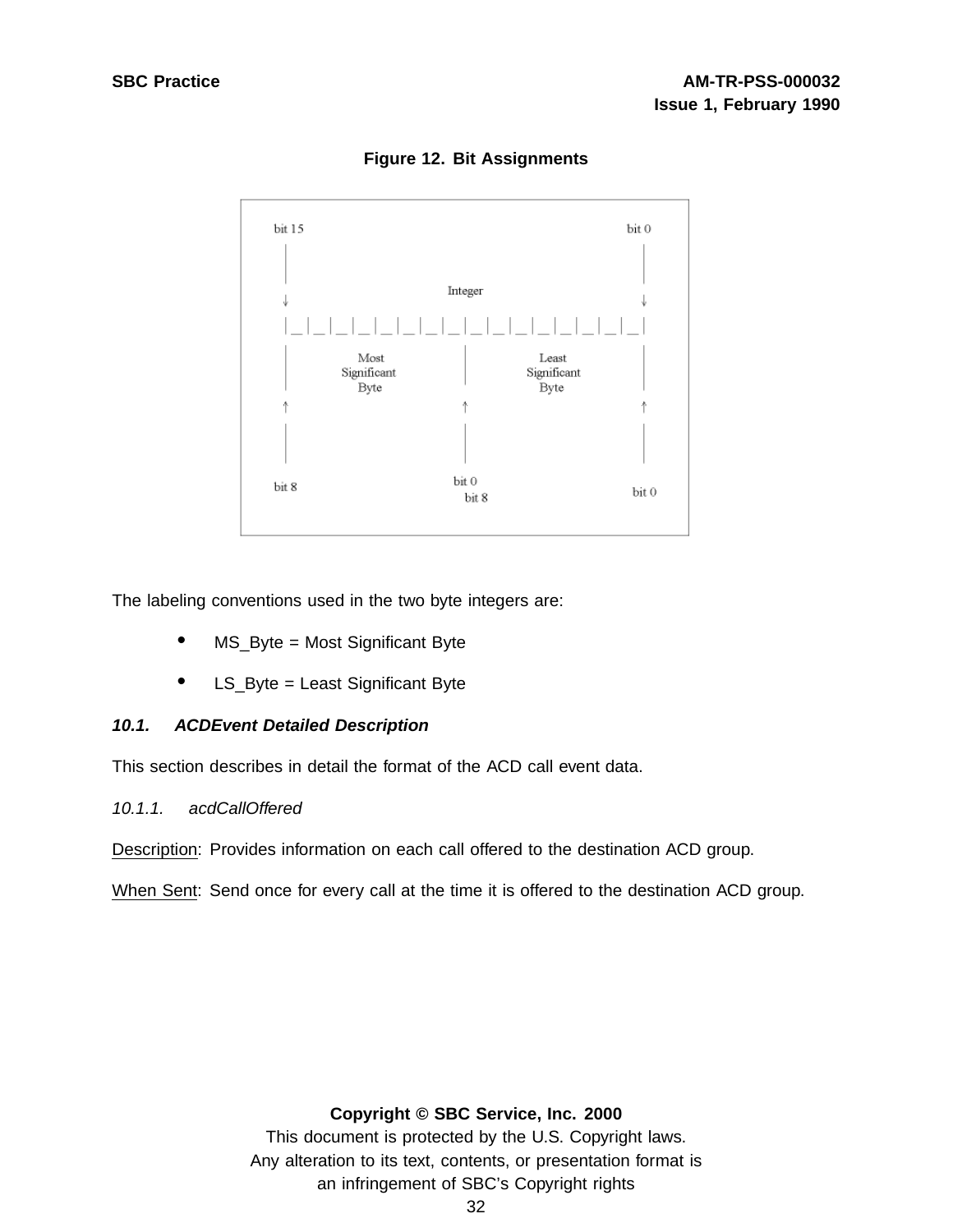Fields:

| Offset  | Field Name                | Meaning                                                                                             | Size<br>(Bytes) |
|---------|---------------------------|-----------------------------------------------------------------------------------------------------|-----------------|
| Byte 0  | CALL OFFERED SGRP         | Source ACD group<br>Number                                                                          |                 |
| Byte 1  | €                         | $(2nd byte - MS_Byte)$                                                                              |                 |
| Byte 2  | CALL OFFERED DGRP         | Destination ACD group<br>Number                                                                     | 2               |
| Byte 3  |                           | $(2nd byte - MS_Byte)$                                                                              |                 |
| Byte 4  | CALL OFFERED TOD          | Time of Day (HH)                                                                                    | 3               |
| Byte 5  |                           | $(2nd Byte - MM)$                                                                                   |                 |
| Byte 6  |                           | $(3rd Byte - SS)$                                                                                   |                 |
| Byte 7  | CALL OFFERED CSTATUS      | Call Status                                                                                         | 1               |
| Byte 8  | CALL OFFERED NUMICQ       | Number of Calls in<br>Destination ACD Group's<br>Incoming Call Queue                                | 2               |
| Byte 9  |                           | $(2nd byte - MS)$ Byte)                                                                             |                 |
| Byte 10 | CALL OFFERED ACD<br>DN ID | Id number that iden-<br>tifies the ACD-DN that<br>the call came in over<br>to the Source ACD group. | 1               |
| Byte 11 | CALL OFFERED RESERVED     | Reserved                                                                                            |                 |

## Fields Description:

- 1. Call Offered SGRP:
- This is the internal number in the range zero to 255 inclusive that is assigned to each ACD group datafilled in the switch. The number is unique for each ACD group. The Source ACD group number identifies the initial ACD group within the switch that the ACD call was presented to. The Source ACD group number remains the same in all ACD call group number remains the same in all ACD call offered messages sent to the DSP for an ACD call. The source ACD group number could be either (1) different from the Destination ACD group number if the call was deflected to the Destination ACD group, or (2) the same group as the Destination ACD group if the call was not deflected to the Destination ACD group.
- 2. Call Offered DGRP:

# **Copyright © SBC Service, Inc. 2000**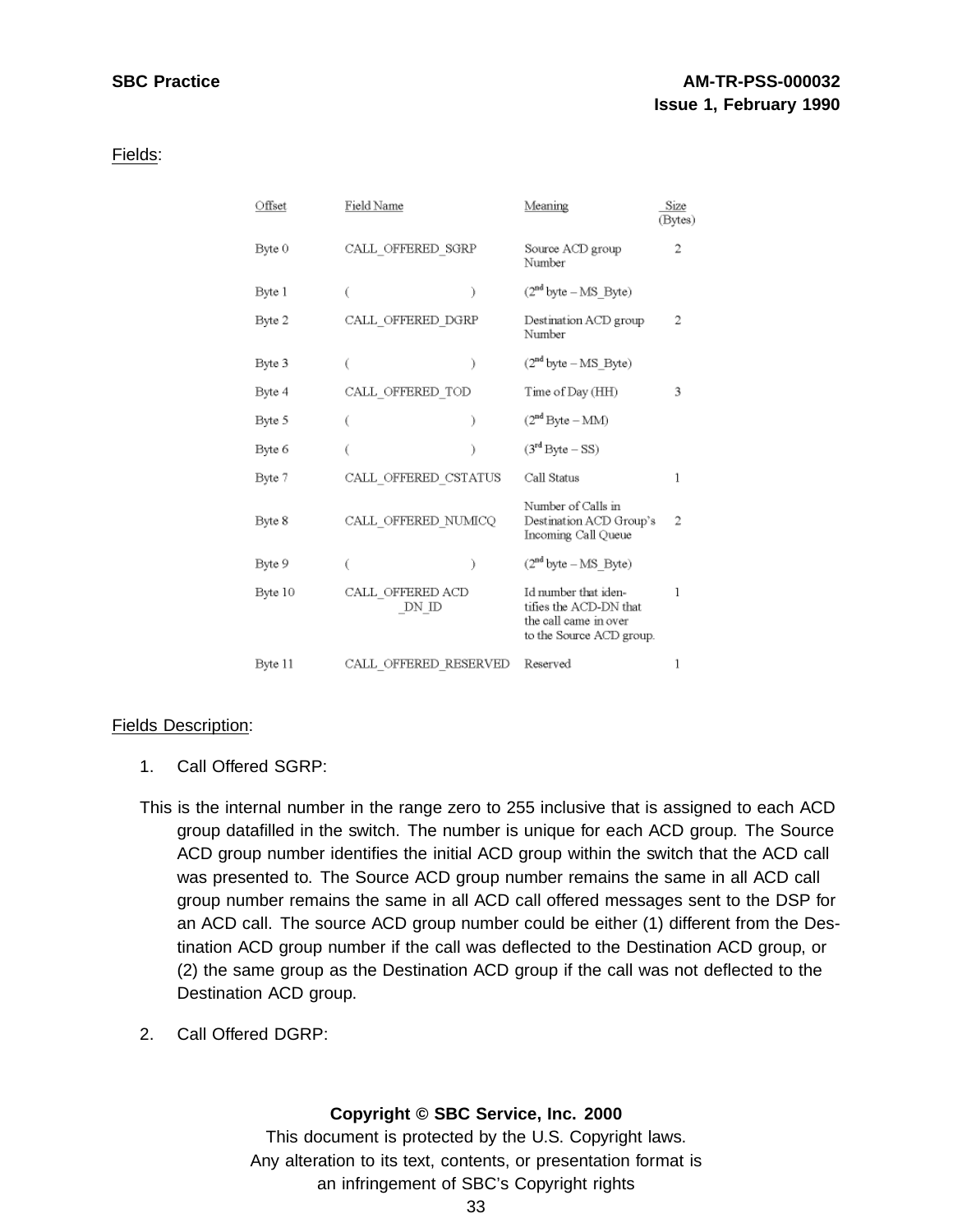- This is the internal number of the ACD group to which this ACD call is offered. The group number is in the range 0 to 255.
- 3. Call Offered TOD:
- This is used to indicate the time in hours, minutes and seconds (0 24 hrs) that this call was offered to the destination ACD group.
- 4. Call Offered CStatus:
- This field has one of the following values to indicate the status of the call offered to the destination ACD group.

The call status information and description is as follows:

- $0 =$  indicates that the ACD call terminated on an agent position in the Destination ACD group without being queued.
- 1 = indicates that the ACD call is being queued in the Destination ACD group's Incoming Call Queue.
- 2 = indicates that the ACD call is being deflected to the Destination ACD group's overflow route because the Destination ACD group's Incoming Call Queue has overflowed.
- 3 = indicates that the ACD call cannot be overflowed again and is being given treatment.
- 4 = indicates that the ACD call is being deflected because the Destination ACD group is in night service.
- 5. Call Offered NUMICQ:
- This is the number of calls queued in the Destination ACD group's incoming call queue at the time this call was offered to the Destination ACD group. The number in queue is in the range zero to 511 inclusive.

If the call is queued (i.e., call status  $= 1$ ) then the number in this field includes this call.

- 6. Call Offered ACD DN ID:
- This is a number between zero and 16 that identifies the ACD-DN in the Source ACD group that the ACD call came in over. The Source ACD group is the initial ACD group within the switch that the ACD call was presented to.
- 7. Call Offered Reserved:

## **Copyright © SBC Service, Inc. 2000**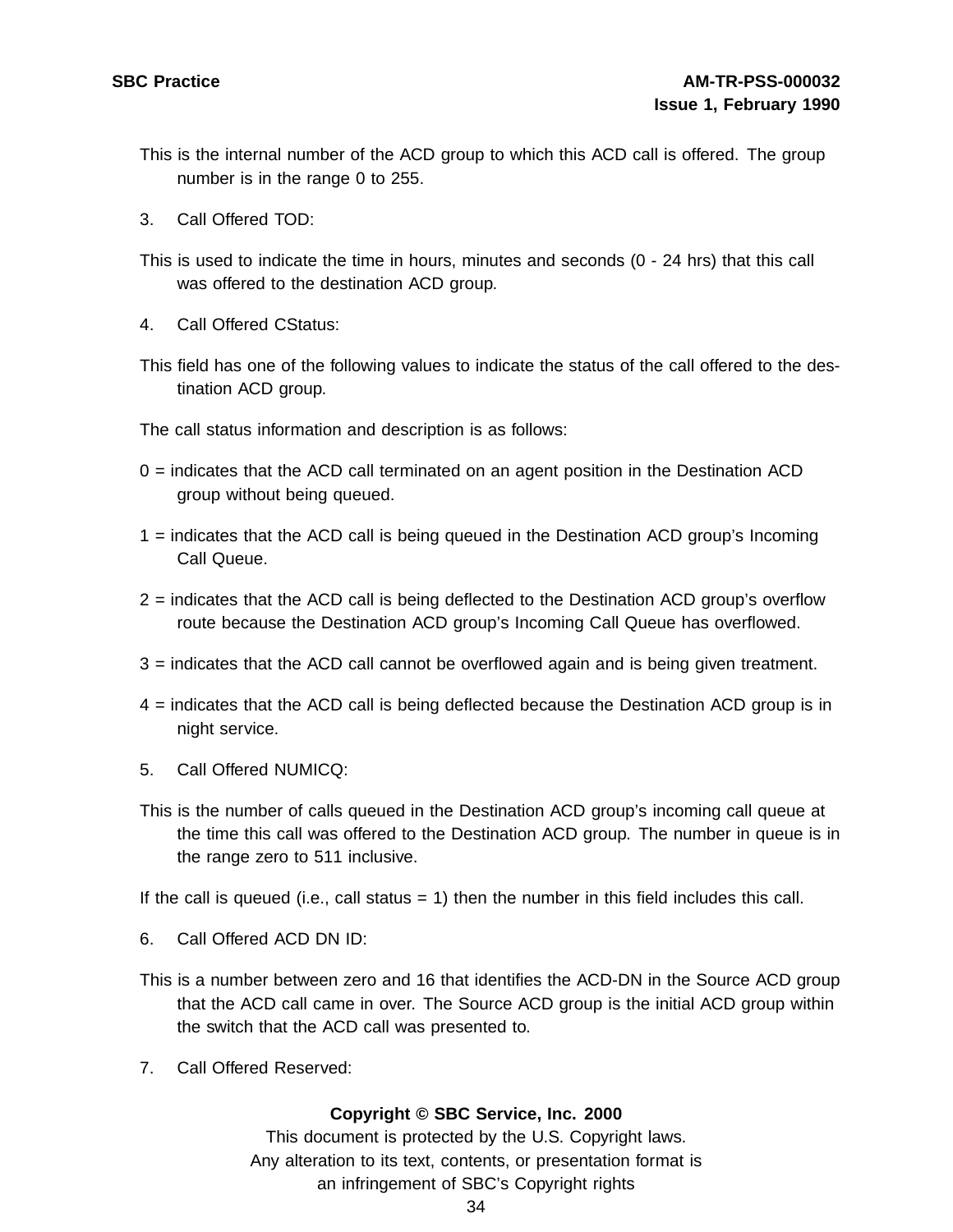This field is reserved, and will be set to zero.

10.1.2. acdCallAnswered

Description: Provides information on ACD calls answered by agent positions.

When Sent: Sent once to the down stream processor when an ACD call is answered at an agent position.

## **Copyright © SBC Service, Inc. 2000**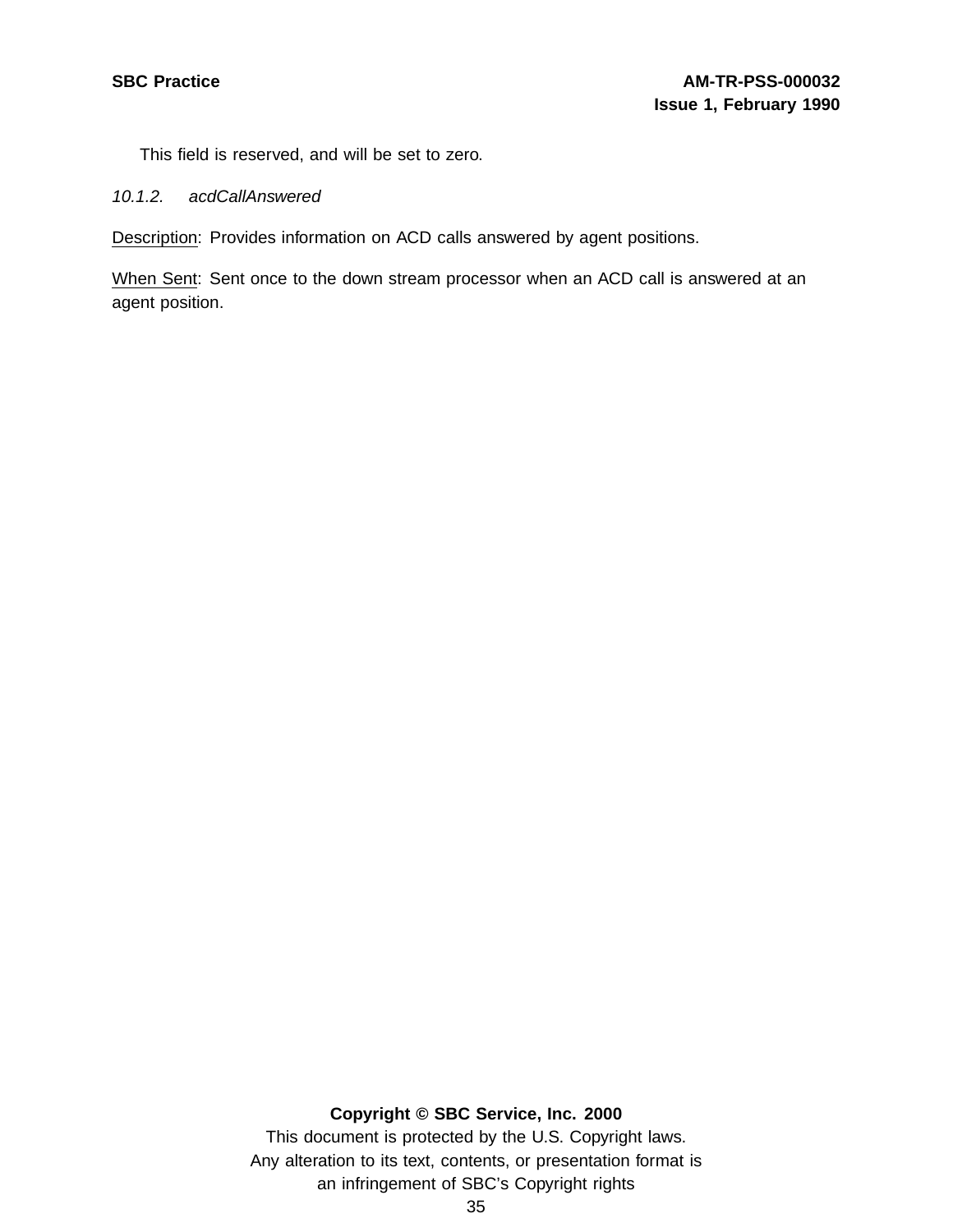# **SBC Practice AM-TR-PSS-000032 Issue 1, February 1990**

#### Fields:

| Offset  | Field Name                |       | Meaning                                                                                             | Size<br>(Bytes) |
|---------|---------------------------|-------|-----------------------------------------------------------------------------------------------------|-----------------|
| Byte 0  | CALL ANSWERED SGRP        |       | Source ACD Group<br>Number                                                                          | 2               |
| Byte 1  | €                         | λ     | $(2nd Byte - MS_Byte)$                                                                              |                 |
| Byte 2  | CALL ANSWERED DGRP        |       | Dest. ACD Group<br>Number                                                                           | 2               |
| Byte 3  | €                         | €     | $(2nd Byte - MS Byte)$                                                                              |                 |
| Byte 4  | CALL ANSWERED NUMICQ      |       | Number of Calls in<br>Dest. ACD group's ICQ.                                                        | 2               |
| Byte 5  | C                         | ì     | $(2nd Byte - MS Byte)$                                                                              |                 |
| Byte 6  | CALL ANSWERED<br>AGPOSNID |       | Agent Position ID<br>Number                                                                         | 2               |
| Byte 7  | €                         | ì     | $(2nd Byte - MS_Byte)$                                                                              |                 |
| Byte 8  | CALL ANSWERED LOGINID     |       | Agent Login ID Number                                                                               | 2               |
| Byte 9  | Ć                         | λ     | $(2nd Byte - MS_Byte)$                                                                              |                 |
| Byte 10 | CALL ANSWERED DELAY       |       | Answering delay (secs)                                                                              | 2               |
| Byte 11 | €                         | ).    | $(2nd Byte - MS Byte)$                                                                              |                 |
| Byte 12 | CALL ANSWERED TOD         |       | Time of Day (HH)                                                                                    | 3               |
| Byte 13 | €                         | ì.    | $(2nd Byte - MM)$                                                                                   |                 |
| Byte 14 | €                         | ì.    | $(3rd Byte - SS)$                                                                                   |                 |
| Byte 15 | CALL ANSWERED RAN         |       | Recorded Announcement<br>Flag                                                                       | 1               |
| Byte 16 | CALL ANSWERED OVFL        | FLAG  | Indicates whether the<br>ICQ of this Dest. ACD<br>group is in an overflow<br>state or not.          | 1               |
| Byte 17 | CALL_ANSWERED_ACD         | DN ID | Id number that iden-<br>tifies the ACD-DN that<br>the call came in over<br>to the Source ACD group. | 1               |

## Fields Description:

1. Call Answered SGRP:

This is the internal number in the range zero to 255 inclusive that is assigned to each ACD group datafilled in the switch. The number is unique for each ACD group. The Source

## **Copyright © SBC Service, Inc. 2000**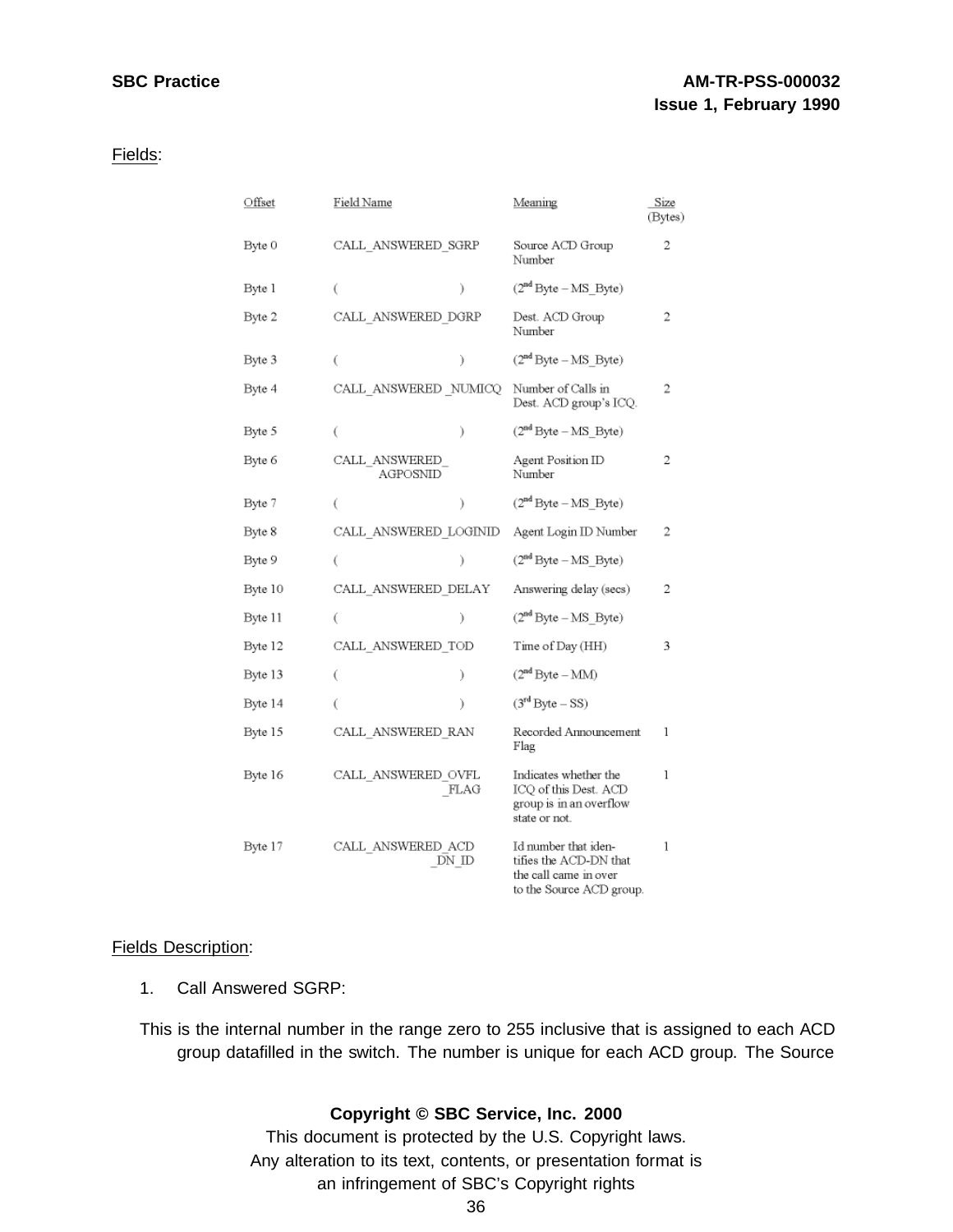AD group number identifies the initial ACD group within the switch that the ACD call was presented to. The Source ACD group number could either be (1) different from the Destination ACD group number if the call was deflected to the Destination ACD group, or (2) the same group as the Destination ACD group if the call was not deflected to the Destination ACD group.

2. Call Offered DGRP:

This is the internal number of the ACD group that has answered the call. The group number is in the range zero to 255 inclusive.

- 3. Call Answered NUMICQ:
- This is the number of calls in the Destination ACD group's incoming call queue at the time this ACD call was answered. The number of calls queued is in the range zero to 511 inclusive.
- 4. Call Answered AGPOSNID:
- This is a 4 digit position identification number (ID) in the range 0001-9999 that is assigned to the agent position when it is datafilled. The agent position numbers are unique for all ACD agent positions in a switch. This is the position identification of the agent position this ACD call was answered at. The agent position ID number is zero if the agent position that the call was answered at was not assigned a position ID at datafill time. It is up to the DSP as to how it wants to handle this situation.
- 5. Call Answered LOGINID:
- This field is a 4 digit identification number in the range 0001-9999 that agents use to LOGIN to agent positions. The login ID sent in this message is the ID of the agent currently logged into the agent position identified by the agent position ID. A login ID can only be logged onto one agent position at any point in time.
- 6. Call Answered Delay:
- This is the answer delay time in seconds. The answer delay is the difference between the time that the call was offered to the Source ACD group and the time that it was answered in the destination ACD group. The call answered delay includes both the time that the call was queued (if it was queued) and the time it was ringing the agent position before it was answered.
- 7. Call Answered TOD:

## **Copyright © SBC Service, Inc. 2000**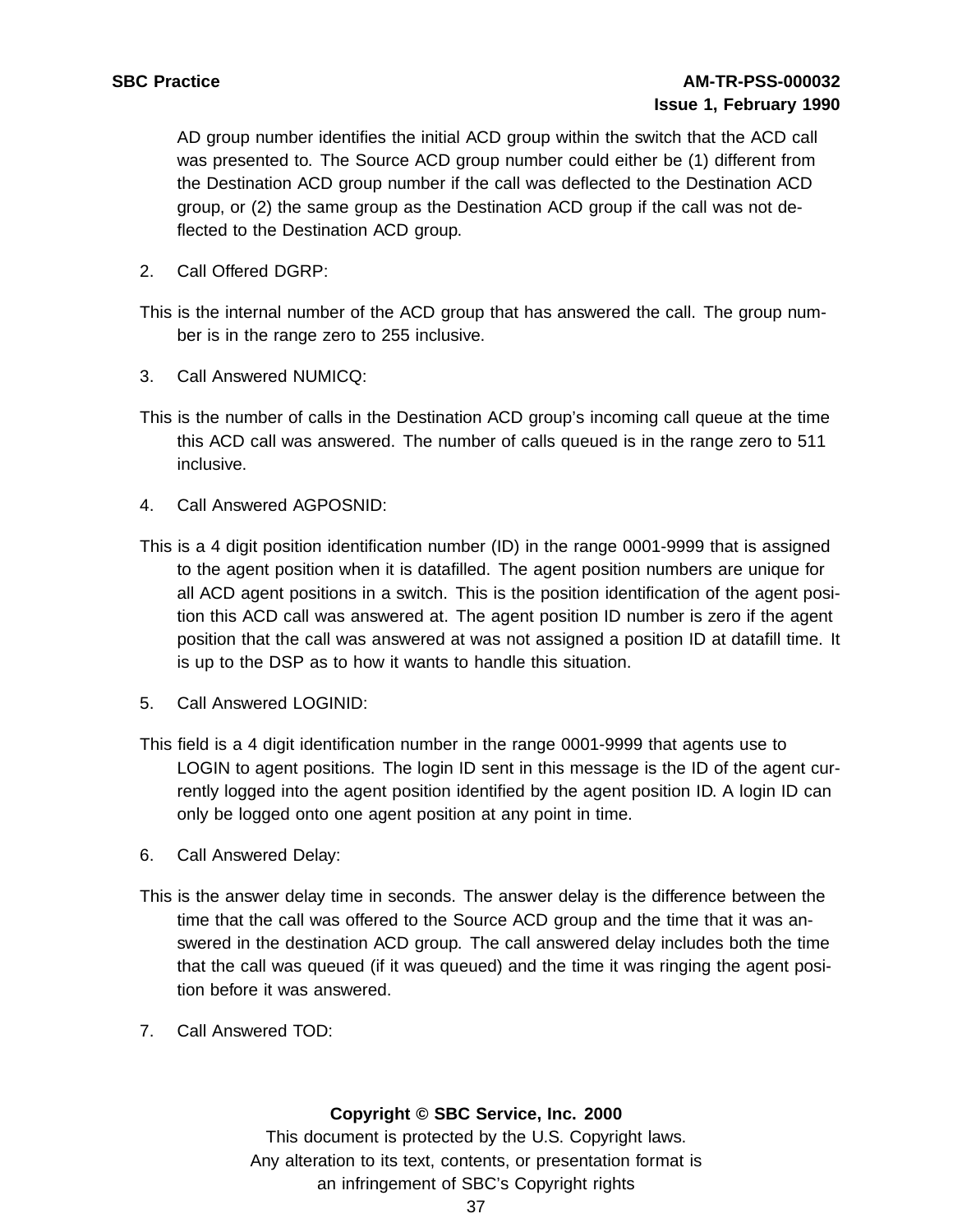- This is the time in hours, minutes, and seconds (0 24 hrs) when this ACD call was answered.
- 8. Call Answered RAN:
- This field can have a value of zero to one. A zero indicates that recorded announcement was not given to this caller, whereas a one indicates that recorded announcement was given.
- 9. Call Answered OVFL FLAG:
- This field can have a value of zero or one. A zero indicates that the incoming call queue if the Destination ACD group is not an overflow state. A one indicates that the incoming call queue of the Destination ACD group is in an overflow state.
- 10. Call Answered ACD DN ID:
- This is a number between zero and 16 that identifies the ACD-DN in the Source ACD group that the ACD call came in over. The Source ACD group is the initial ACD group within the switch that the ACD call was presented to.

## 10.1.3. acdCallAbandoned

Description: When the caller hangs up before the ACD call is answered, the ACD call is either (1) released from the ACD group's Incoming Call Queue, or (2) the agent position stops ringing. In both cases a Call Abandoned message is sent to the DSP. An ACD call can also be abandoned as a result of some other action (eg. maintenance action from a MAP position) being taken on the parties involved. In this case also, a Call Abandoned message is sent to the DSP.

When Sent: Sent once for each abandoned call.

## **Copyright © SBC Service, Inc. 2000**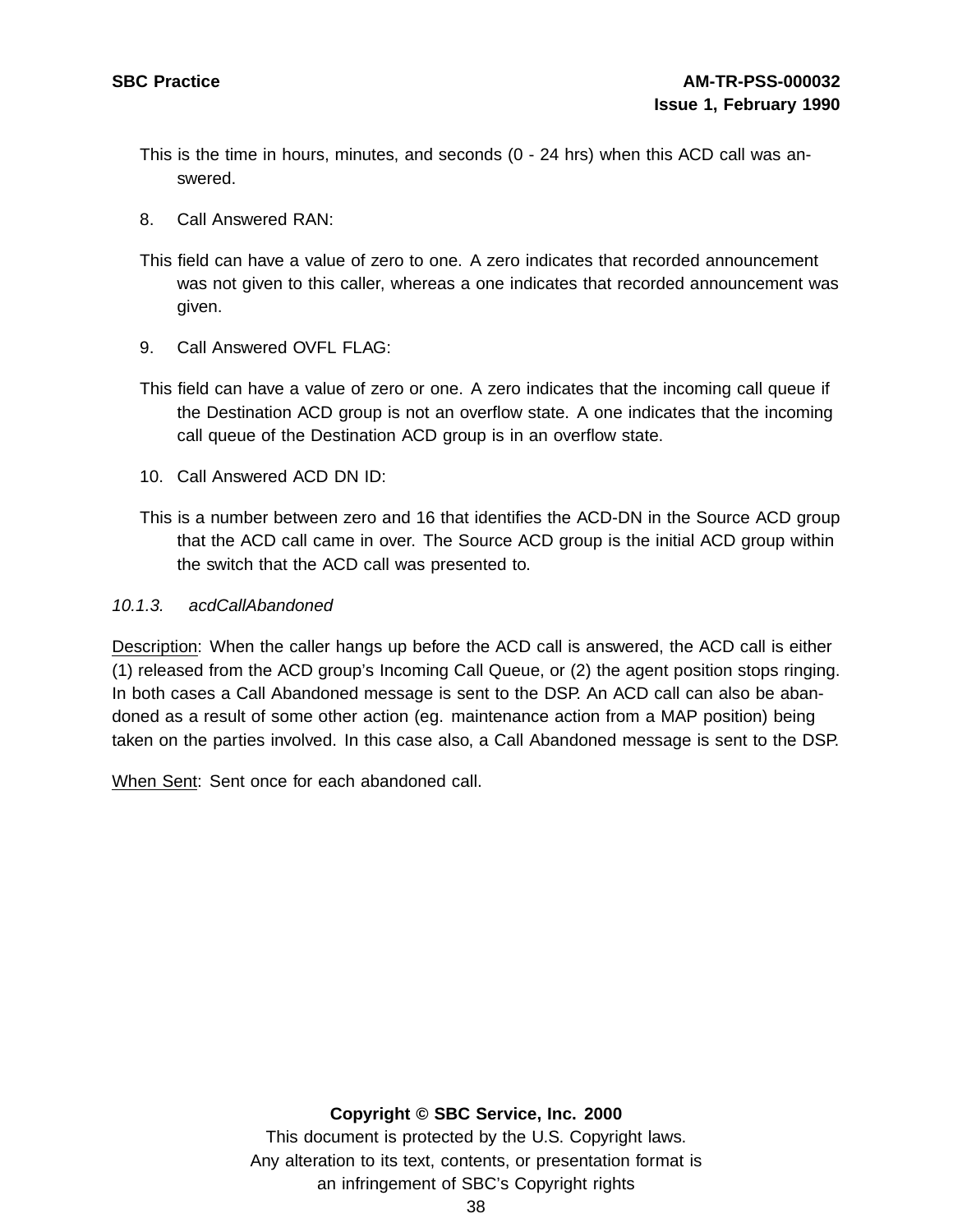# **SBC Practice AM-TR-PSS-000032 Issue 1, February 1990**

Fields:

| Offset  | Field Name                   |      | Meaning                                                                                             | Size<br>(Bytes) |
|---------|------------------------------|------|-----------------------------------------------------------------------------------------------------|-----------------|
| Byte 0  | CALL ABANDONED SGRP          |      | Source ACD Group<br>Number                                                                          | 2               |
| Byte 1  | €                            | ì    | $(2nd Byte - MS_Byte)$                                                                              |                 |
| Byte 2  | CALL ABANDONED DGRP          |      | Dest. ACD Group<br>Number                                                                           | 2               |
| Byte 3  | €                            | €    | $(2nd Byte - MS Byte)$                                                                              |                 |
| Byte 4  | CALL ABANDONED TOD           |      | Time of day (HH)                                                                                    | 3               |
| Byte 5  | €                            | Ι    | $(2nd Byte - MM)$                                                                                   |                 |
| Byte 6  | €<br>AGPOSNID                |      | $(3rd Byte - SS)$                                                                                   |                 |
| Byte 7  | CALL ABANDONED RAN           |      | Recorded Announcement<br>Flag                                                                       | 1               |
| Byte 8  | CALL ABANDONED DELAY         |      | Call abandoned delay<br>(Secs)                                                                      | 2               |
| Byte 9  | €                            | ì    | $(2nd Byte - MS Byte)$                                                                              |                 |
| Byte 10 | CALL ABANDONED<br>NUMICQ     |      | Number of calls in<br>Dest. ACD group's ICQ                                                         | 2               |
| Byte 11 | €                            | Ι    | $(2nd Byte - MS Byte)$                                                                              |                 |
| Byte 12 | CALL ABANDONED OVFL          | FLAG | Indicates whether the<br>ICQ of the Dest. ACD<br>group is in an overflow<br>state or not.           | 1               |
| Byte 13 | CALL_ABAONDONED_ACD<br>DN ID |      | Id number that iden-<br>tifies the ACD-DN that<br>the call came in over<br>to the Source ACD group. | 1               |

## Fields Description:

- 1. Call Abandoned SGRP:
- This is the internal number in the range zero to 255 inclusive that is assigned to each ACD group datafilled in the switch. The number is unique for each ACD group. The Source ACD group number identifies the initial ACD group within the switch that the ACD call was presented to. The Source ACD group number could either be (1) different from the Destination ACD group number if the call was deflected to the Destination ACD

## **Copyright © SBC Service, Inc. 2000**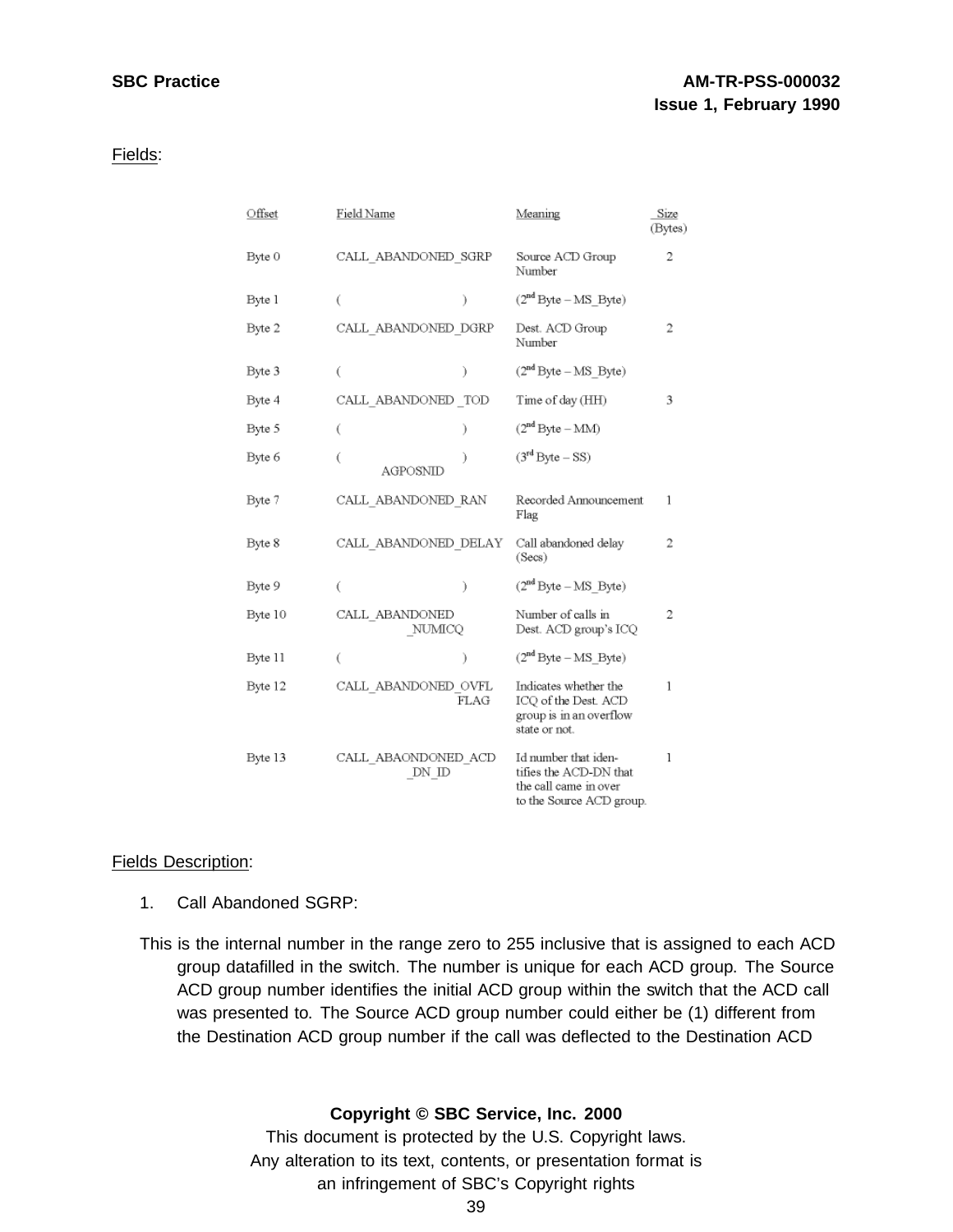group, or (2) the same group as the Destination ACD group if the call was not deflected to the Destination ACD group.

2. Call Abandoned DGRP:

This is the internal number of the ACD group that accepted this ACD call. The group number is in the range zero to 255 inclusive.

3. Call Abandoned TOD:

This is the time in hours, minutes, and seconds (0 - 24 hrs) when this call was abandoned by the caller.

- 4. Call Abandoned RAN:
- This field can have a value of zero or one. A zero indicates that recorded announcement was not given to this caller, whereas a one indicates that recorded announcement was given.
- 5. Call Abandoned Delay:
- This is used to indicate the time in seconds that the caller waited before abandoning the call. The abandon delay is the time between the time that this call was offered to the Source ACD group and the time the caller abandoned.

The abandon delay includes one or both of the following times:

- A. the time that the call spent in the incoming call queue (if the call was queued)
- B. the time that the call was ringing an agent position (if it terminated directly on an agent position or if it was removed from the incoming call queue to terminate on an agent position).
- 6. Call Abandoned NUMICQ:
- This is the number of calls queued in the Destination ACD group's incoming call queue at the time the caller abandoned.
- If the abandoned call had been queued then this number is the number of calls queued after the abandoned call has been removed from the queue. The number of calls queued is in the range zero to 511 inclusive.
- 7. Call Abandoned OVFL FLAG:

## **Copyright © SBC Service, Inc. 2000**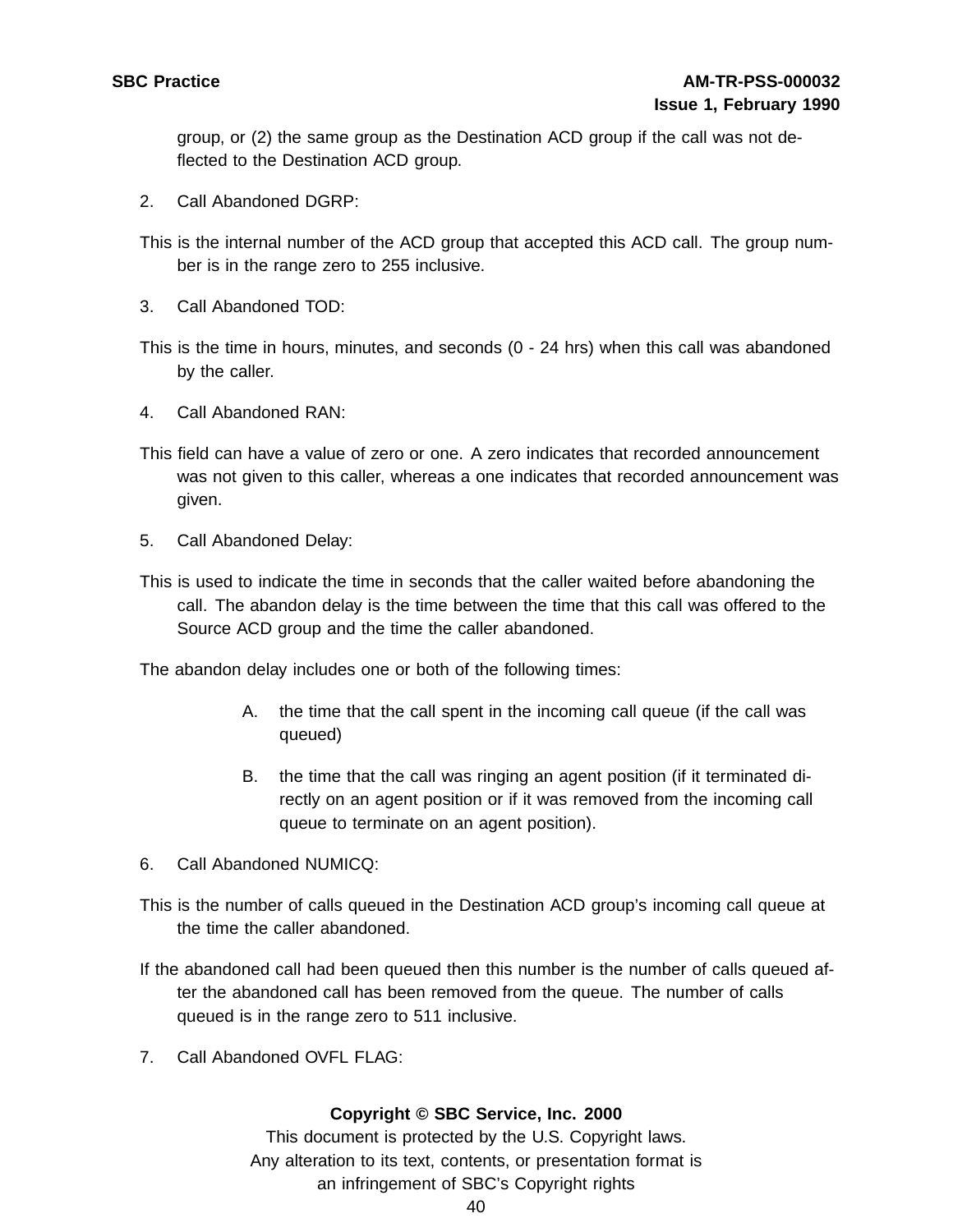- This field can have a value of zero or one. A zero indicates that the incoming call queue if the Destination ACD group is not in an overflow state. A one indicates that the incoming call queue of the Destination ACD group is in an overflow state.
- 8. Cal Abandoned ACD DN ID:
- This is a number between zero and 16 that identifies the ACD-DN in the Source ACD group that the ACD call came in over. The Source ACD group is the initial ACD group within the switch that the ACD call was presented to.
- 10.1.4. acdCallreleased

Description: Provides information on answered ACD calls released either by the caller or the ACD agent.

When Sent: Sent once when the ACD call is released from the agent position because (1) the caller hung up and the agent position was release, or (2) because the agent released the call by pressing the Release (RLS) key, or (3) because the agent released the call by pressing the

## **Copyright © SBC Service, Inc. 2000**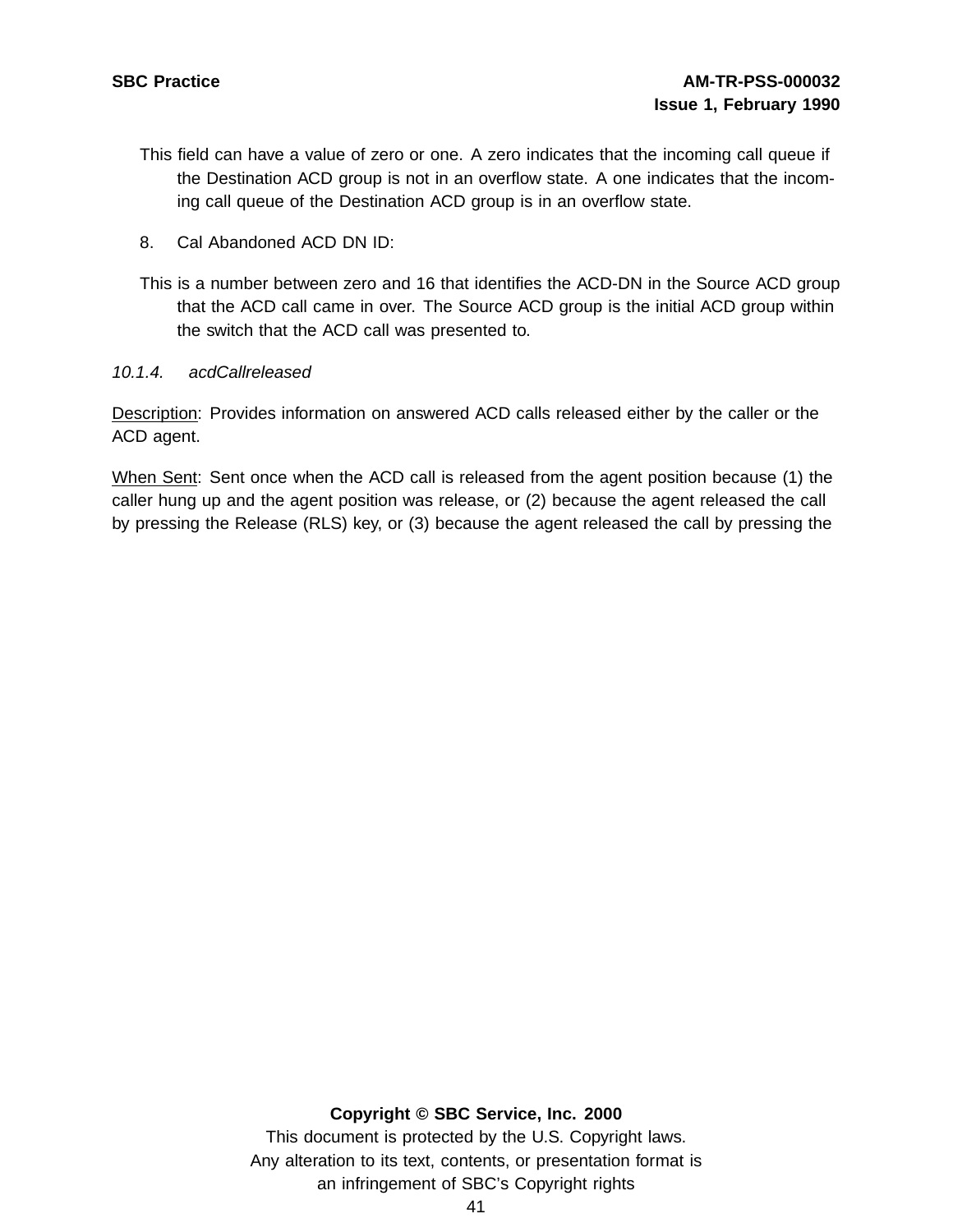# **SBC Practice AM-TR-PSS-000032 Issue 1, February 1990**

Not Ready key. An ACD call can also be released as a result of some other action (e.g., maintenance action from a MAP position) being taken on the parties involved.

| Offset  | Field Name                      | Meaning                         | Size<br>(Bytes) |
|---------|---------------------------------|---------------------------------|-----------------|
| Byte 0  | CALL RELEASED GRP               | ACD group number                | 2               |
| Byte 1  | €                               | $(2nd Byte - MS Byte)$          |                 |
| Byte 2  | CALL RELEASED<br>AGPOSNID       | Agent Position ID<br>number     | 2               |
| Byte 3  | )                               | $(2nd Byte - MS Byte)$          |                 |
| Byte 4  | CALL_RELEASED _LOGINID          | Agent Login Id number           | 2               |
| Byte 5  | €<br>€                          | $(2nd Byte - MS Byte)$          |                 |
| Byte 6  | CALL RELEASED TOD               | Time of Day (HH)                | 3               |
| Byte 7  | Ì                               | $(2nd Byte - MM)$               |                 |
| Byte 8  | ì                               | $(3rd Byte - SS)$               |                 |
| Byte 9  | CALL RELEASED LOB<br>NUM DIGITS | Number of LOB Code<br>Digits    | 1               |
| Byte 10 | CALL RELEASED LOB               | Line of Business Code           | 3               |
| Byte 11 |                                 | (2 <sup>nd</sup> Byte)          |                 |
| Byte 12 | λ                               | (3 <sup>rd</sup> Byte)          |                 |
| Byte 13 | CALL RELEASED NRDY              | Call Released Not<br>Ready Flag | 1               |

## Field Description:

- 1. Call Released GRP:
- This is the internal number of the ACD group that has answered this call. The group number is in the range zero to 255 inclusive.
- 2. Call Released AGPOSNID:
- This is a unique 4 digit position identification number (ID) in the range 0001-9999 that is assigned to the agent position when it is datafilled. The agent position numbers are unique for all ACD agent positions in a switch. This is the position ID number of the agent position this ACD call was released from. The agent position ID number is zero if the agent position that the call was released from was not assigned a position ID at datafill time. It is up to the DSP as to how it wants to handle this situation.
- 3. Call Released LOGINID:

## **Copyright © SBC Service, Inc. 2000**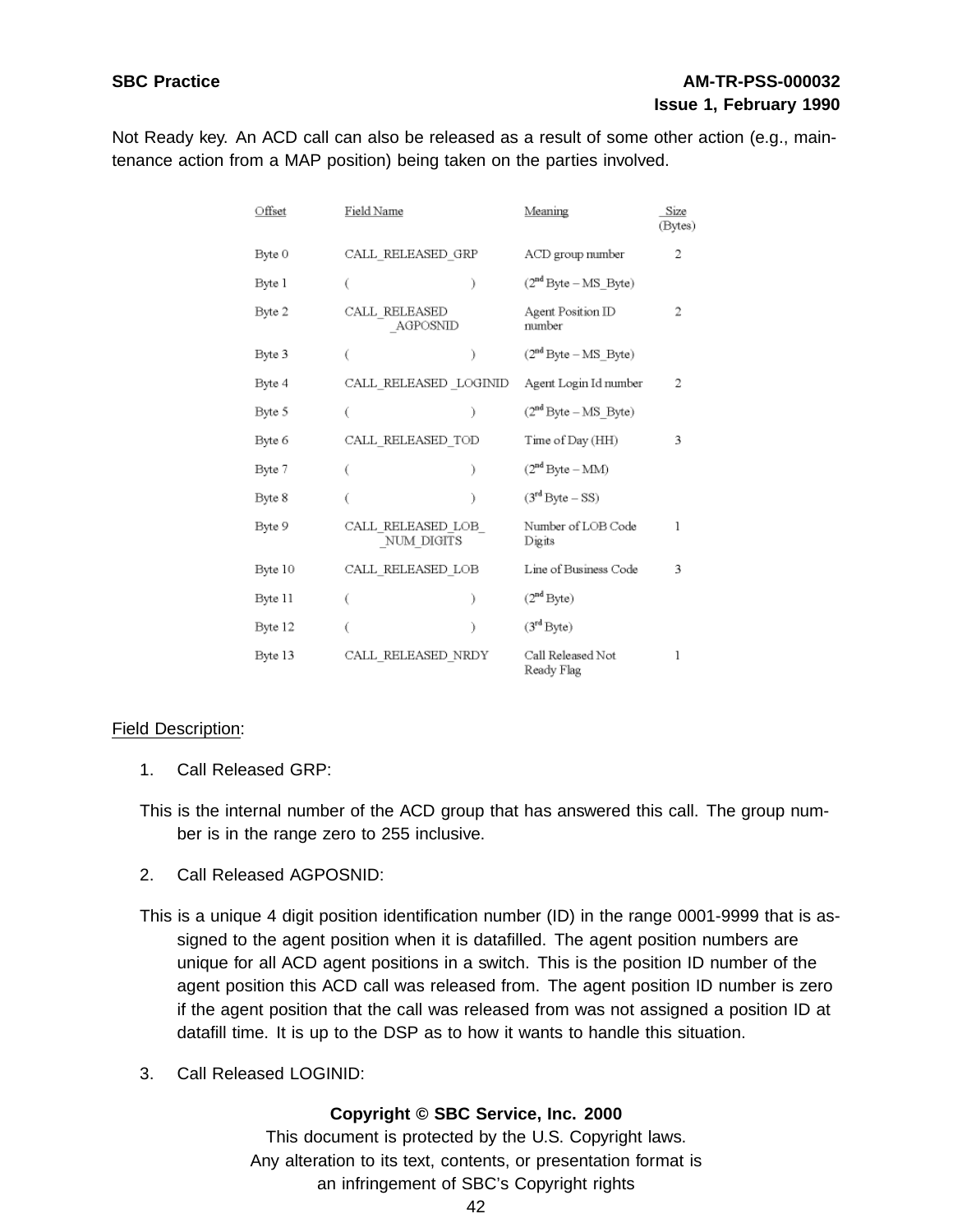- This field is a 4 digit identification number in the range 0001-9999 that agents use to LOGIN to agent positions. The login ID sent in this message is the ID of the agent currently logged into the agent position identified by the agent position ID. A login ID can only be logged into one agent position at any point in time.
- 4. Call Released TOD:

This is the time in hours, minutes and seconds (0 - 24 hrs) when this ACD call was released.

- 5. Call Release LOB NUM Digits:
- This is the number of digits entered by the agent as the Line of Business (LOB) code associated with this ACD call. If the agent did not enter a LOB code for this ACD call then the value of this field is zero. Otherwise the value of this field is in the range 1-6.
- 6. Call Released LOB:
- This is the Line of Business (LOB) code that the agent has associated with this ACD call. The number of digits in the code is given by the CALL\_RELEASED\_LOB\_NUM\_DIGITS field. If the number of digits entered is zero (i.e., the agent did not enter a LOB code for this call), then the CALL\_RELEASED\_LOB field is meaningless. Each digit occupies 4 bits. For example, if the LOB code '123456' was associated with an ACD call, the CALL\_RELEASED\_LOB field would look like:

| Liguie 19. LOD Code |  |
|---------------------|--|
| Byte 10 21          |  |
|                     |  |

43

65

Byte 11

Byte 12

**Figure 13. LOB Code**

7. Call Released NRDY:

## **Copyright © SBC Service, Inc. 2000**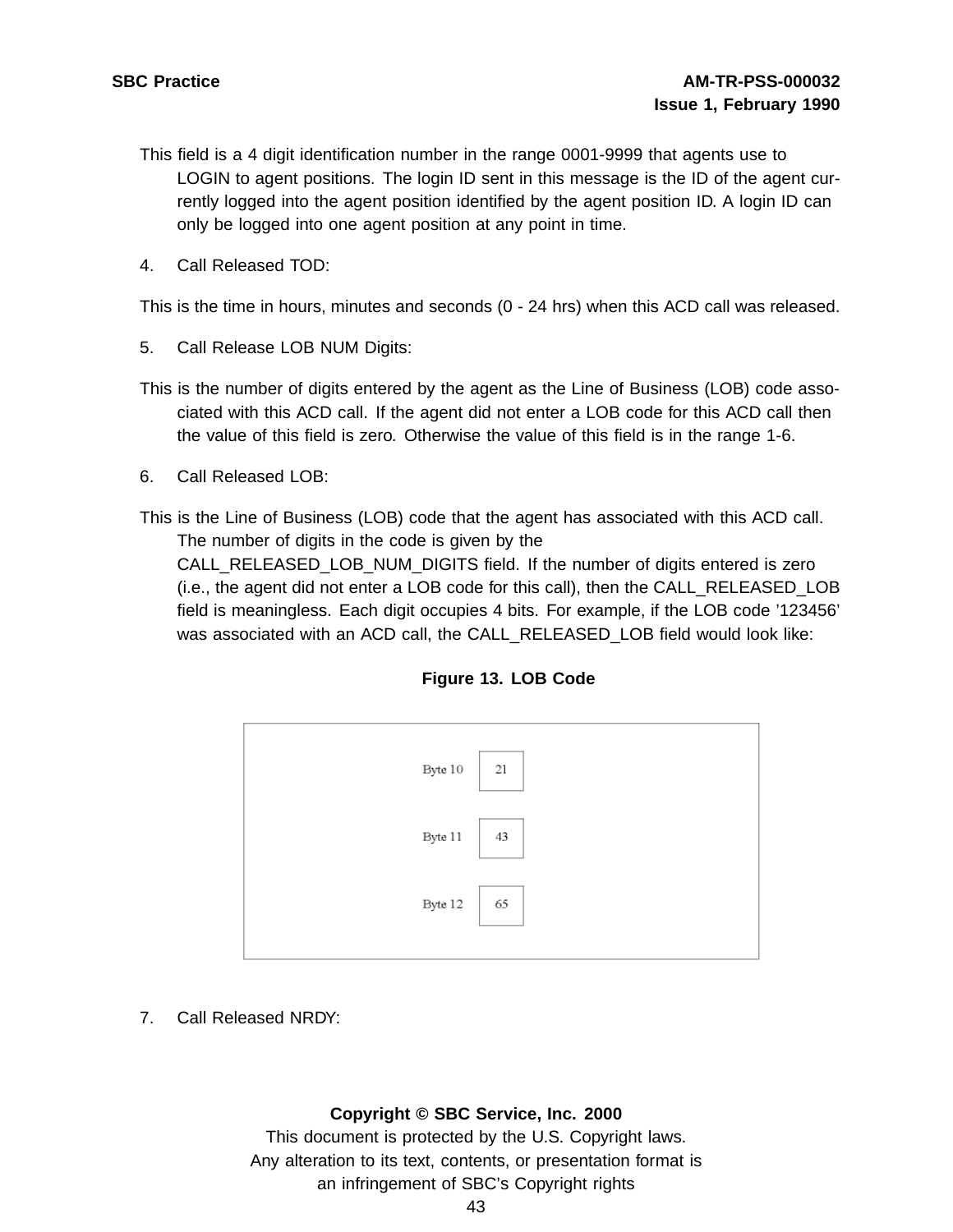This field indicates whether or not the Not Ready key was used to release the ACD call. A zero means that the Not Ready key was not used to release the ACD call (i.e., the call was released by some other means). A one means that the Not Ready key was used to release the ACD call.

## 10.1.5. acdCallBlocked

Description: Provides information on ACD calls that are blocked because there are insufficient resources to service the call after it has been accepted by the Destination ACD group.

When Sent: Sent once when an ACD call is blocked from being answered by an agent position because there are insufficient resources to handle the call after it has been accepted by the Destination ACD group.

## Fields:

| Offset | Field Name                | Meaning                                                                                             | Size<br>(Bytes) |
|--------|---------------------------|-----------------------------------------------------------------------------------------------------|-----------------|
| Byte 0 | CALL BLOCKED SGRP         | Source ACD group<br>Number                                                                          | 2               |
| Byte 1 |                           | $(2nd byte - MS]$ Byte)                                                                             |                 |
| Byte 2 | CALL BLOCKED DGRP         | Dest. ACD group<br>Number                                                                           | 2               |
| Byte 3 | €                         | $(2nd byte - MS]$ Byte)                                                                             |                 |
| Byte 4 | CALL BLOCKED TOD          | Time of Day (HH)                                                                                    | 3               |
| Byte 5 |                           | $(2nd Byte - MM)$                                                                                   |                 |
| Byte 6 | €                         | $(3rd Byte - SS)$                                                                                   |                 |
| Byte 7 | CALL BLOCKED ACD<br>DN ID | ID number that iden-<br>tifies the ACD-DN that<br>the call came in over<br>to the Source ACD group. |                 |

## Fields Description:

- 1. Call Blocked SGRP:
- This is the internal number in the range zero to 255 inclusive that is assigned to each ACD group datafilled in the switch. The group number is unique for each ACD group. The Source ACD group number identifies the initial ACD group within the switch that the ACD call was presented to. The Source ACD group number could either be (1) different from the Destination ACD group number if the call was deflected to the Destination

## **Copyright © SBC Service, Inc. 2000**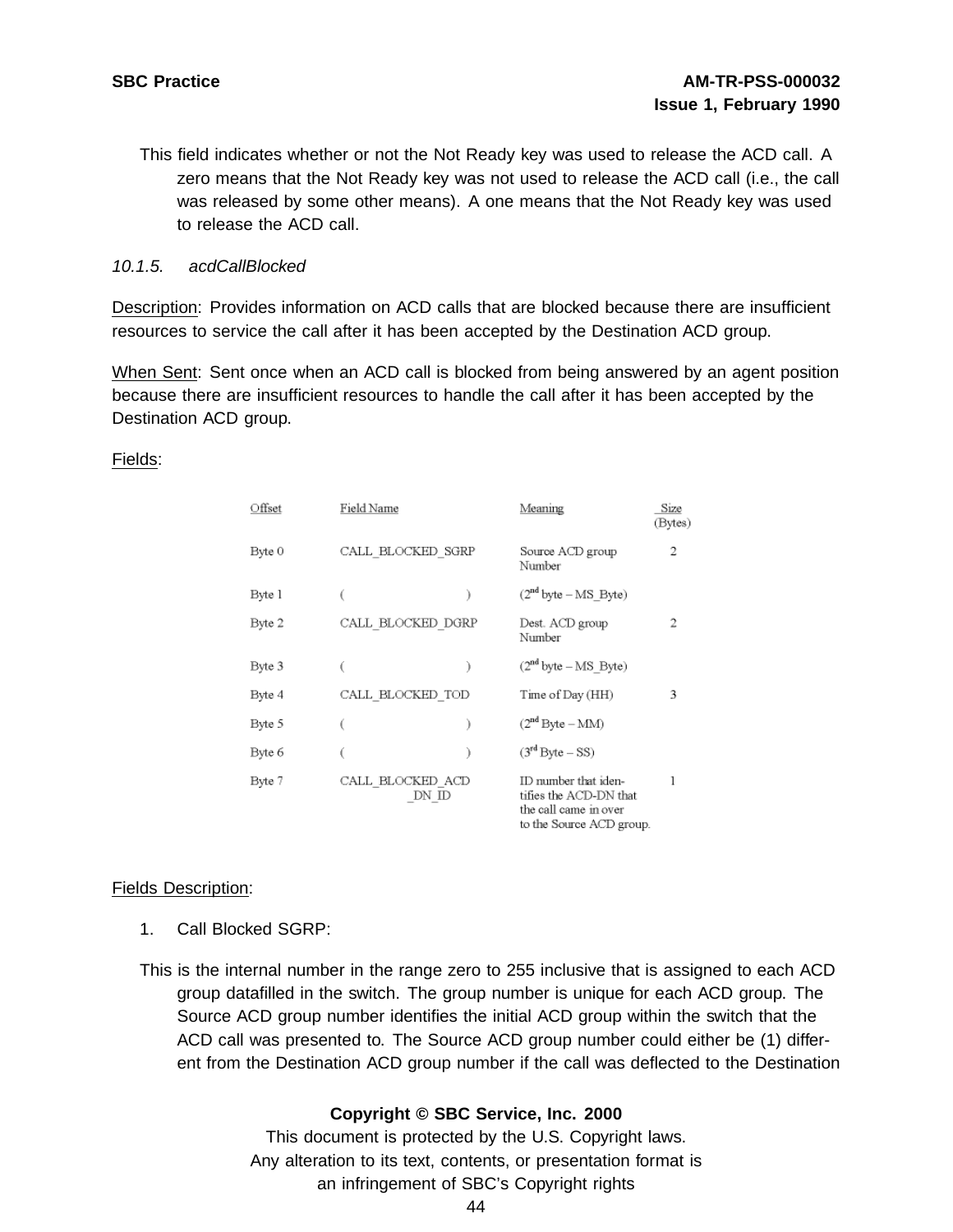ACD group, or (2) the same group as the Destination ACD group if the call was not deflected to the Destination ACD group.

2. Call Blocked GRP:

This is the internal number of the ACD group that had accepted the call but then could not service it because of insufficient resources.

3. Call Blocked TOD:

This is the time in hours, minutes and seconds (0 - 24) when this ACD call was blocked.

- 4. Call Blocked ACD DN ID:
- This is a number between zero and 16 that identifies the ACD-DN in the Source ACD group that the ACD call came in over. The Source ACD group is the initial ACD group within the switch that the ACD call was presented to.
- 10.1.6. agentPositionEtent

Description: Provides information on events that occur at an Agent position.

When Sent: Generated and sent when the following events occur:

- A. Agent Login:
- This event message is sent after the agent has completed the login procedure to login to an agent position.
- B. Agent Logout:
- This event message is sent after the agent has completed the logout procedure to logout from an agent position.
- C. Activate ACD Not Ready
- This event message is sent when the Not Ready key is pressed to activate the Not Ready feature.
- D. Deactivate ACD Not Ready
- This event message is sent when the ACD Not Ready key is pressed to deactivate the Not Ready feature.
- E. Answer a DN Call

## **Copyright © SBC Service, Inc. 2000**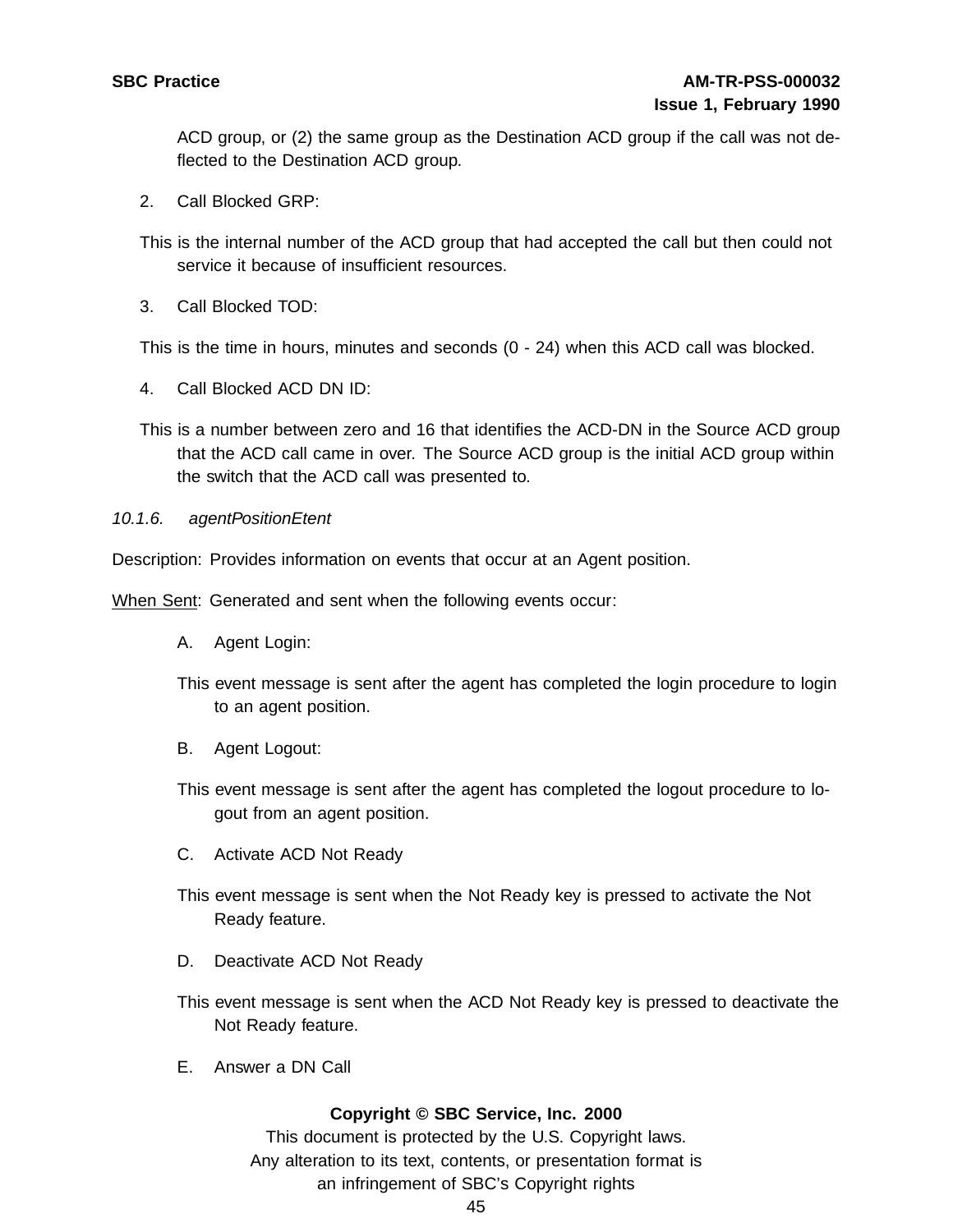- This event message is sent when an incoming DC call is answered by an agent position.
- F. Originate a DN Call
- This event message is sent when an agent accesses a secondary DN to make an outgoing call.
	- **NOTE:** This message is sent as soon as the agent presses the secondary DN key to originate a DN call, i.e., before the agent dials the digits.
- G. Release a DN Call
- This event message is sent either when a secondary DN automatically released because the caller hung up or when the agent presses the RLS key to release the DN call. A DN call also be released as a result of some other action (e.g., maintenance action from a MAP position) being taken on the parties involved.
- H. Activate MSB

This event is sent when the MSB key is pressed to activate the MSB feature.

- I. Deactivate MSB
- This event message is sent when the MSB key is pressed to deactivate the MSB feature.

## **Copyright © SBC Service, Inc. 2000**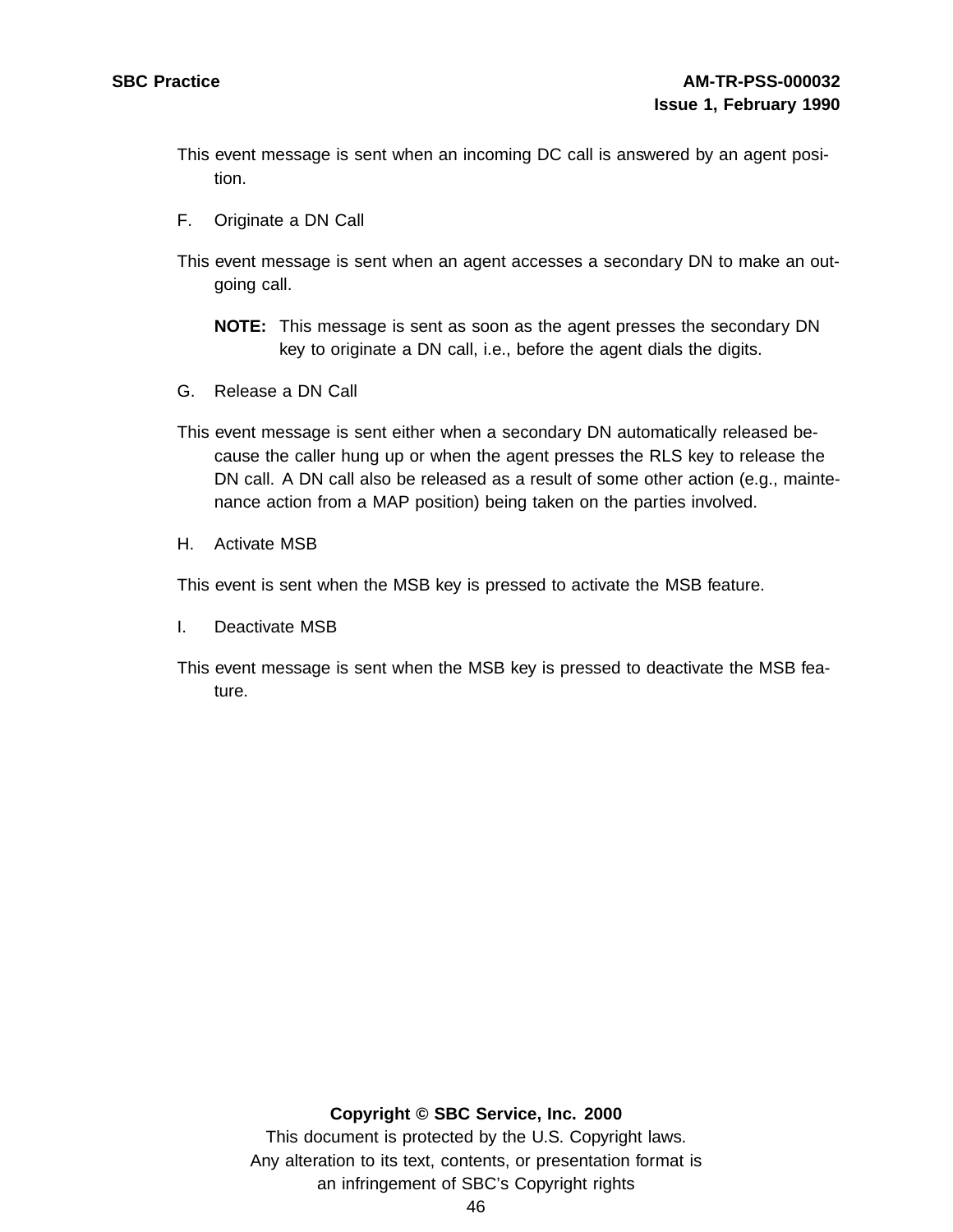# **SBC Practice AM-TR-PSS-000032 Issue 1, February 1990**

## Fields:

| Offset  | Field Name                        |   | Meaning                                                                          | Size<br>(Bytes) |
|---------|-----------------------------------|---|----------------------------------------------------------------------------------|-----------------|
| Byte 0  | POSITION EVENT GRP                |   | ACD Group Number                                                                 | 2               |
| Byte 1  |                                   |   | $(2nd Byte - MS_Byte)$                                                           |                 |
| Byte 2  | POSITION EVENT<br>AGPOSNID        |   | Agent Position ID<br>Number                                                      | 2               |
| Byte 3  |                                   | € | $(2nd Byte - MS Byte)$                                                           |                 |
| Byte 4  | POSITION EVENT<br>LOGINID         |   | Agent Login Id number                                                            | 2               |
| Byte 5  |                                   |   | $(2nd Byte - MS_Byte)$                                                           |                 |
| Byte 6  | POSITION EVENT TOD                |   | Time of Day (HH)                                                                 | 3               |
| Byte 7  |                                   | € | $(2nd Byte - MM)$                                                                |                 |
| Byte 8  |                                   |   | $(3rd Byte - SS)$                                                                |                 |
| Byte 9  | POSITION EVENT<br>EVENTTYPE       |   | Type of Event                                                                    | 1               |
| Byte 10 | POSITION_EVENT<br>DN TAG          |   | Uniquely identifies<br>the DN key involved<br>in the DN agent<br>position event. | 1               |
| Byte 11 | POSITION EVENT<br><b>RESERVED</b> |   | Reserved                                                                         | 1               |

## Fields Description:

- 1. Position Event GRP:
- This is the internal number of the ACD group to which the agent position belongs. The group number is in the range zero to 255 inclusive.
- 2. Position Event AGPOSNID:

This is a unique 4 digit position identification number (ID) in the range 0001-9999 that is assigned to the agent position when it is datafilled. The agent position numbers are unique for all ACD agent positions in a switch. This is the position ID number of the agent position that the event occurred on. The agent position ID number is zero if the agent position the event occurred on was not assigned a position ID at datafill time. It is up to the DSP as to how it wants to handle this situation.

3. Position Event LOGINID:

## **Copyright © SBC Service, Inc. 2000**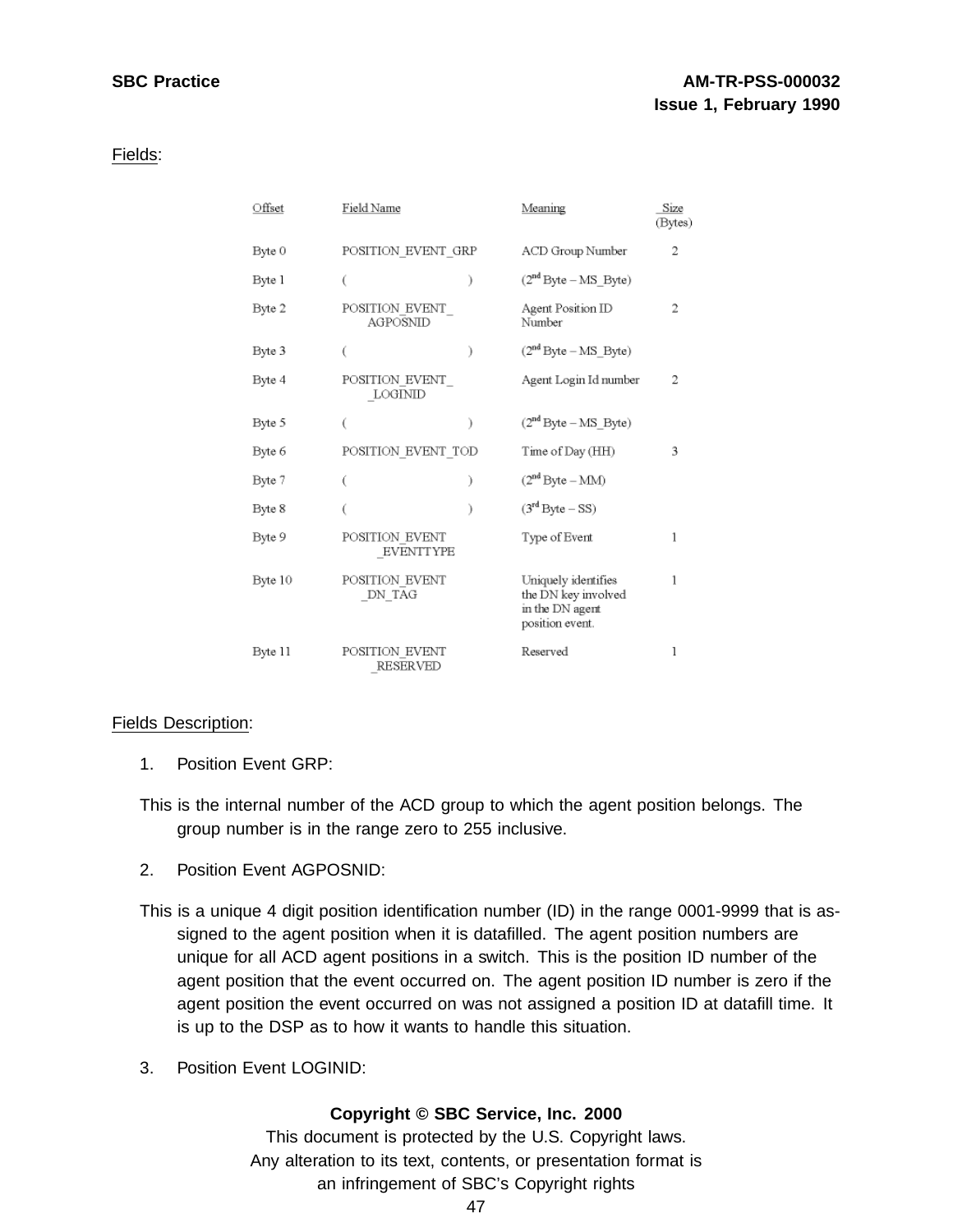- This field is a 4 digit identification number in the range 0001-9999 of the agent that is logged into the agent position. When the login event occurs, this field will have the login ID of the agent logging in. When the logout event occurs, this field will have the login ID of the agent logging out.
- 4. Position Event TOD:

This is the time in hours, minutes and seconds (0 - 24 hrs) the event occurred at the agent position.

5. Position Event EVENTYPE:

This event field can have the possible values:

- $0 =$  Agent Login
- $1 =$  Agent Logout
- $2 =$  Activate ACD Not Ready
- <sup>3</sup> <sup>=</sup> Deactivate ACD Not Ready
- $4$  = Answer a DN Call
- Originate <sup>a</sup> DN Call
- Release <sup>a</sup> DN Call
- Activate MSB
- Deactivate MSB
- 6. Position Event DN TAG:
- This field uniquely identifies the DN key on the agent position specified by POSI-TION\_EVENT\_AGPOSNID that a DN related agent position event occurred on. The events that this field applies to are (1) Originate a DN Call, (2) Answer a DN call, and (3) Release a DN call. The POSITION\_EVENT\_DN\_TAG field is meaningless for all other events specified in the POSITION\_EVENT\_EVENTTYPE field.
- 7. Position Event Reserved:

This field is reserved, and will be set to zero.

## **Copyright © SBC Service, Inc. 2000**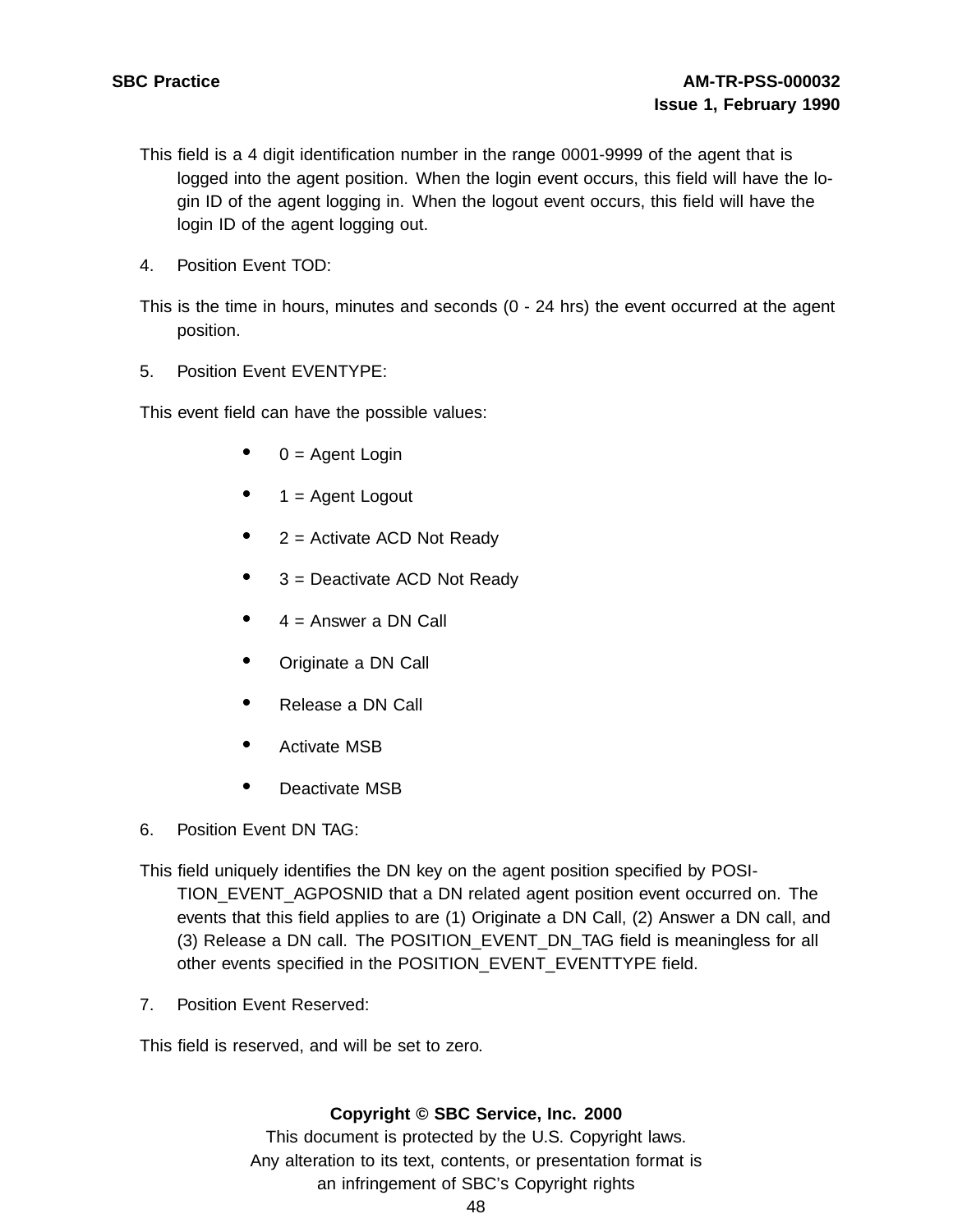# **10.2. ACDSUBPOOLDATA**

This section describes in detail the format of the AcdSubPoolData argument.

Description: Provides information on the mapping from an internal subpool number to a subpool CLLI.

When Sent: Generated and sent once for each subpool datafilled in the switch for the pool associated with the DSP when the DSP is initialized by the switch.

## Fields:

| Offset    | Field Name     | Meaning                | Size<br>(Bytes) |
|-----------|----------------|------------------------|-----------------|
| Byte 0    | SUBPOOL NUMBER | Subpool Number         |                 |
| Byte 1    |                | $(2nd Byte - MS Byte)$ |                 |
| Byte 2    | SUBPOOL NAME   | Subpool Name           | 16              |
| Byte 3-17 |                | $2nd$ to $16th$ Byte   |                 |

# Fields Description:

- 1. Subpool Number:
- This is an internal number in the range zero to 127 that the subpool CLLI (subpool name) is associated with.
- 2. Subpool Name:
- This is the Common Language Location Identifier (CLLI) that is used to specify the subpool when datafilling it. The CLLI can be up to 16 ASCII characters; one per byte. In cases where this is less than 16 characters then the end bytes of this field are padded with blanks. Valid characters for the subpool name are capital A to Z, and digits 0 to 9.

# **10.3. ACDGROUPDATA**

This section described in detail the format of the AcdGroupData argument.

Description: Provides information on the mapping from an internal ACD group number to an ACD group CLLI and Primary ACD-DN. It also provides information on the current attributes of the ACD group.

# **Copyright © SBC Service, Inc. 2000**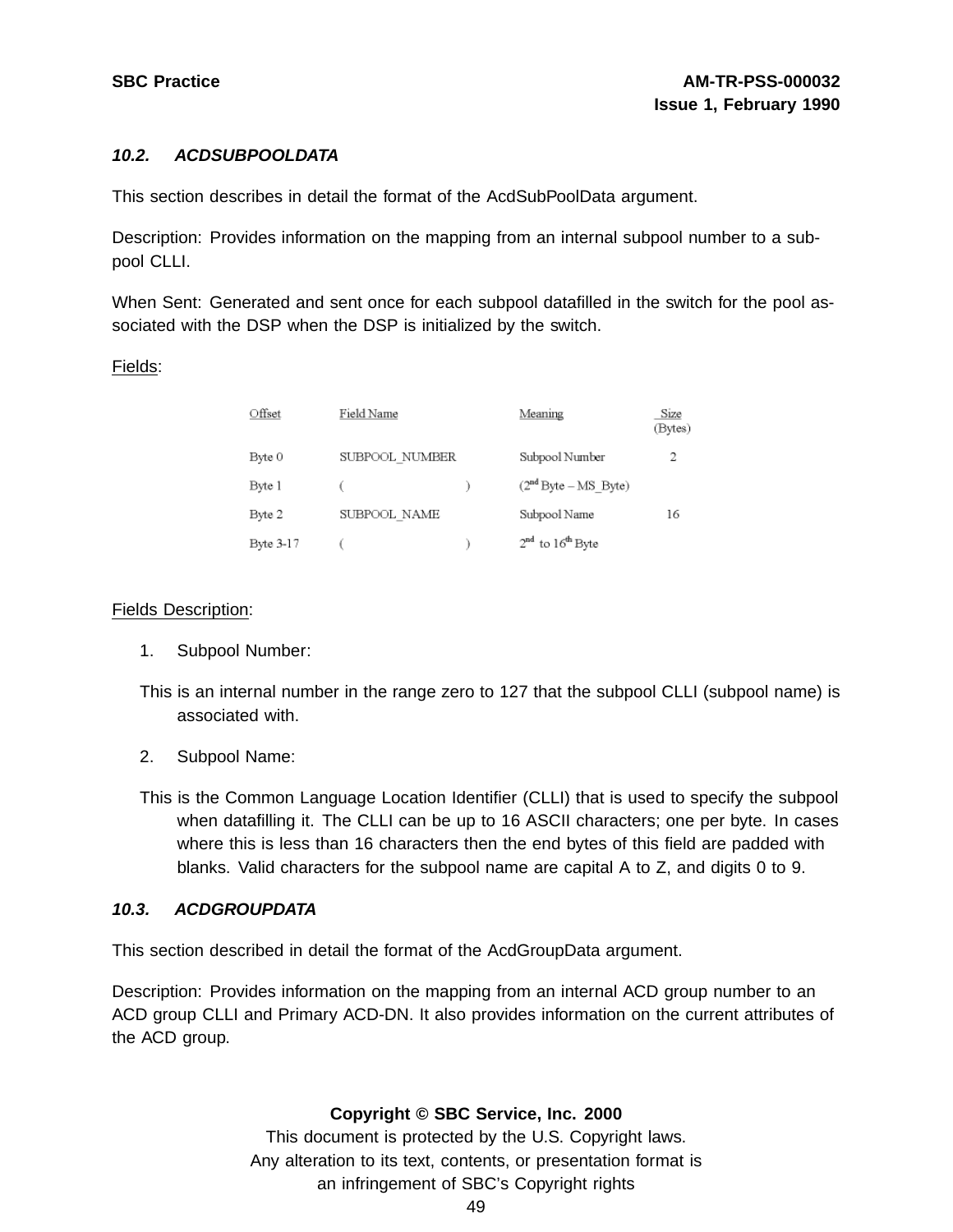# **SBC Practice AM-TR-PSS-000032 Issue 1, February 1990**

When Sent: Generated and sent once for each ACD group datafilled in the switch and part of the pool associated with the DSP when the DSP is initialized by the switch.

## **Copyright © SBC Service, Inc. 2000**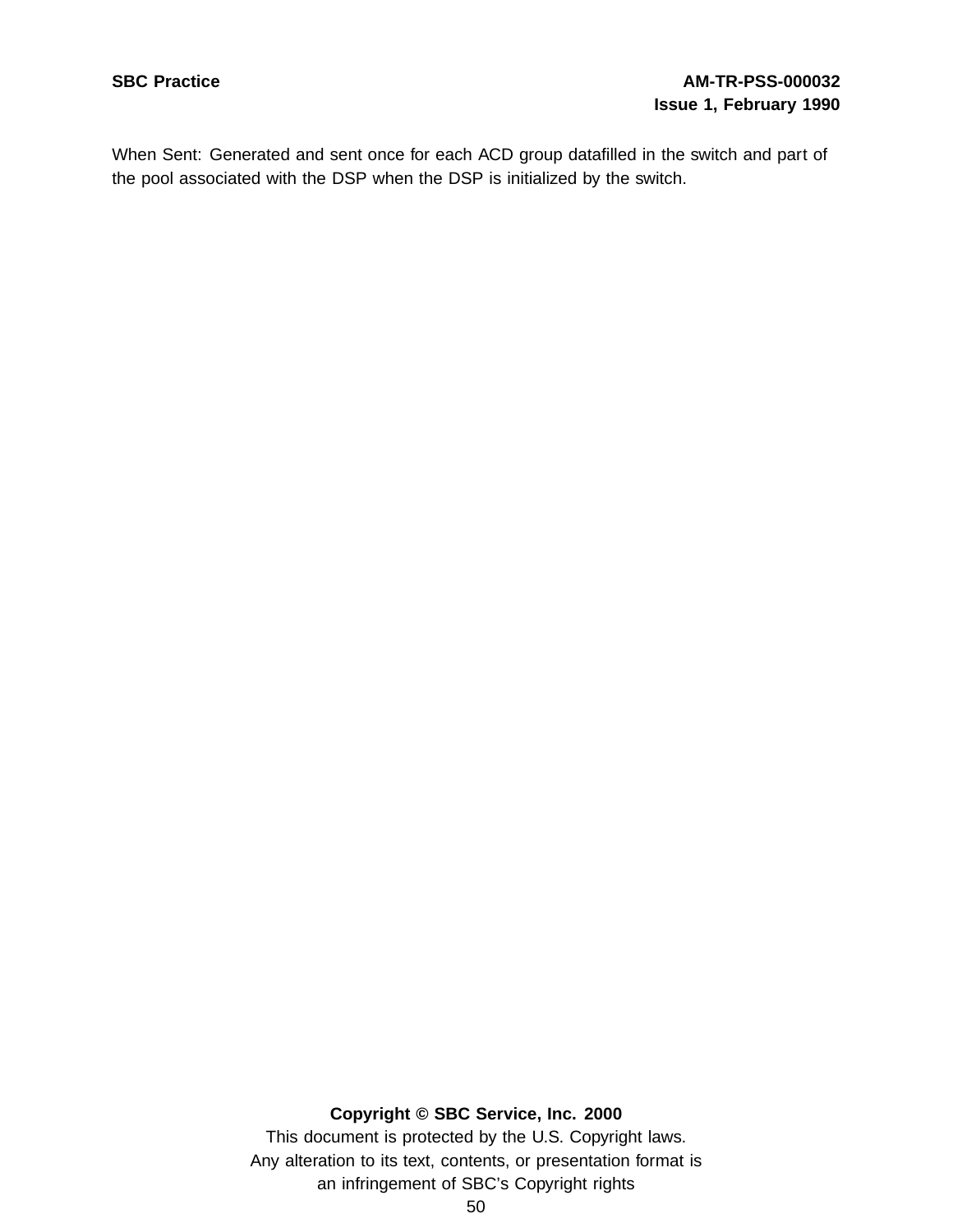# **SBC Practice AM-TR-PSS-000032 Issue 1, February 1990**

Fields:

| Offset    | Field Name                               |               | Meaning                                                                                                         | Size<br>(Bytes)         |
|-----------|------------------------------------------|---------------|-----------------------------------------------------------------------------------------------------------------|-------------------------|
| Byte 0    | <b>GROUP_NUMBER</b>                      |               | Group Number                                                                                                    | $\overline{\mathbf{c}}$ |
| Byte 1    | $\overline{(\ }$                         | $\big)$       | $(2nd Byte - MS_Byte)$                                                                                          |                         |
| Byte 2    | GROUP_PRIM_ACD_DN                        |               | Primary ACD-DN                                                                                                  | 5                       |
| Byte 3    | ί                                        | $\big)$       | 2 <sup>nd</sup> Byte                                                                                            |                         |
| Byte 4    | (                                        | ١             | 3rd Byte                                                                                                        |                         |
| Byte 5    | ί                                        | ١             | 4 <sup>th</sup> Byte                                                                                            |                         |
| Byte 6    | (                                        | )             | 5 <sup>th</sup> Byte                                                                                            |                         |
| Byte 7    | PRIM_ACD_DN_NUM_DIGS                     |               | Number of Digits in<br>Primary ACD-DN                                                                           | 1                       |
| Byte 8    | GROUP CLLI                               |               | Group CLLI                                                                                                      | 16                      |
| Byte 9-23 | (                                        | $\lambda$     | 2 <sup>nd</sup> to 16 <sup>th</sup> Byte                                                                        |                         |
| Byte 24   | ACD DN<br>PRIM<br><b>IDENTIFIER</b>      |               | Identifier used to<br>identify the Primary DN                                                                   | ı                       |
| Byte 25   | <b>PRIM</b><br>ACD_DN_TRUNK<br>_PRIORITY |               | Priority of trunk calls<br>to the primary ACD-DN                                                                | ī                       |
| Byte 26   | <b>MAXWAIT</b>                           |               | The time in seconds<br>that a call should have<br>to wait in the incoming<br>call queue.                        | ,                       |
| Byte 27   | ί                                        | ١             | $(2nd Byte - MS_Byte)$                                                                                          |                         |
| Byte 28   | <b>MACOSIZE</b>                          |               | The maximum number of<br>calls that can be<br>queued in the incoming<br>call queue at any one<br>point in time. | $\overline{2}$          |
| Byte 29   |                                          | )             | $(2^{\rm nd}$ Byte -- MS_Byte)                                                                                  |                         |
| Byte 30   | RANTH                                    |               | Recorded announcement<br>threshold time in<br>seconds.                                                          | 1                       |
| Byte 31   | EN OVFL NUM GROUPS                       |               | Number of target ACD<br>groups in the enhanced<br>overflow route list.                                          | l                       |
| Byte 32   | EH OVFL GRP ONE                          |               | Group number of the<br>first target ACD group<br>in the enhanced over-<br>flow route list.                      | $\overline{c}$          |
| Byte 33   | ί                                        | )             | $(2^{nd}$ Byte -- $MS\_Byte$                                                                                    |                         |
| Byte 34   | EH_OVFL_GRP_TWO                          |               | Group number of the<br>second target ACD group<br>in the enhanced over-<br>flow route list.                     | $\overline{c}$          |
| Byte 35   | (                                        | 1             | $(2nd Byte - MS Byte)$                                                                                          |                         |
| Byte 36   | EH_OVFL_GRP_THREE                        |               | Group number of the<br>third target ACD group<br>in the enhanced over-<br>flow route list.                      | 2                       |
| Byte 37   | (                                        | )             | (2d Byte - MS_Byte)                                                                                             |                         |
| Byte 38   | EH_OVFL_GRP_FOUR                         |               | Group number of the<br>fourth target ACD group<br>in the enhanced over-<br>flow route list.                     | $\overline{c}$          |
| Byte 39   | ί                                        | ĭ             | $(2nd Byte - MS Byte)$                                                                                          |                         |
| Byte 40   | <b>GROUP RESERVED</b>                    |               | Reserved.                                                                                                       | ï                       |
| Byte 41   | THROUTE_TABLE                            |               | Threshold Route table                                                                                           | 1                       |
| Byte 42   | THROUTE_INDEX                            |               | Threshold Route table<br>index.                                                                                 | $\overline{c}$          |
| Byte 43   | $\overline{\phantom{a}}$                 | I             | $(2nd Byte - MS_Byte)$                                                                                          |                         |
| Byte 44   | NSROUTE INDEX                            |               | Night Service Route<br>table index.                                                                             | 2                       |
| Byte 45   | (                                        | $\mathfrak z$ | $(2nd Byte - MS_Byte)$                                                                                          |                         |
| Byte 46   | NSROUTE TABLE                            |               | Night Service Route<br>table.                                                                                   | 1                       |
| Byte 47   | PRIM_ACD_DN_LINE<br>_PRIORITY            |               | Priority of line calls<br>to the primary ACD-DN.                                                                | 1                       |
| Byte 48   | SUBPOOL_NUMBER                           |               | SubPool Number                                                                                                  | $\overline{c}$          |
| Byte 49   | (                                        | $\lambda$     | $(2nd Byte - MS_Byte)$                                                                                          |                         |
| Byte 50   | AUDIO_GROUP                              |               | Audio group number.                                                                                             | $\overline{\mathbf{c}}$ |
| Byte 51   | Í                                        | ì             | $(2nd Byte - MS Byte)$                                                                                          |                         |

Fields Description:

# **Copyright © SBC Service, Inc. 2000**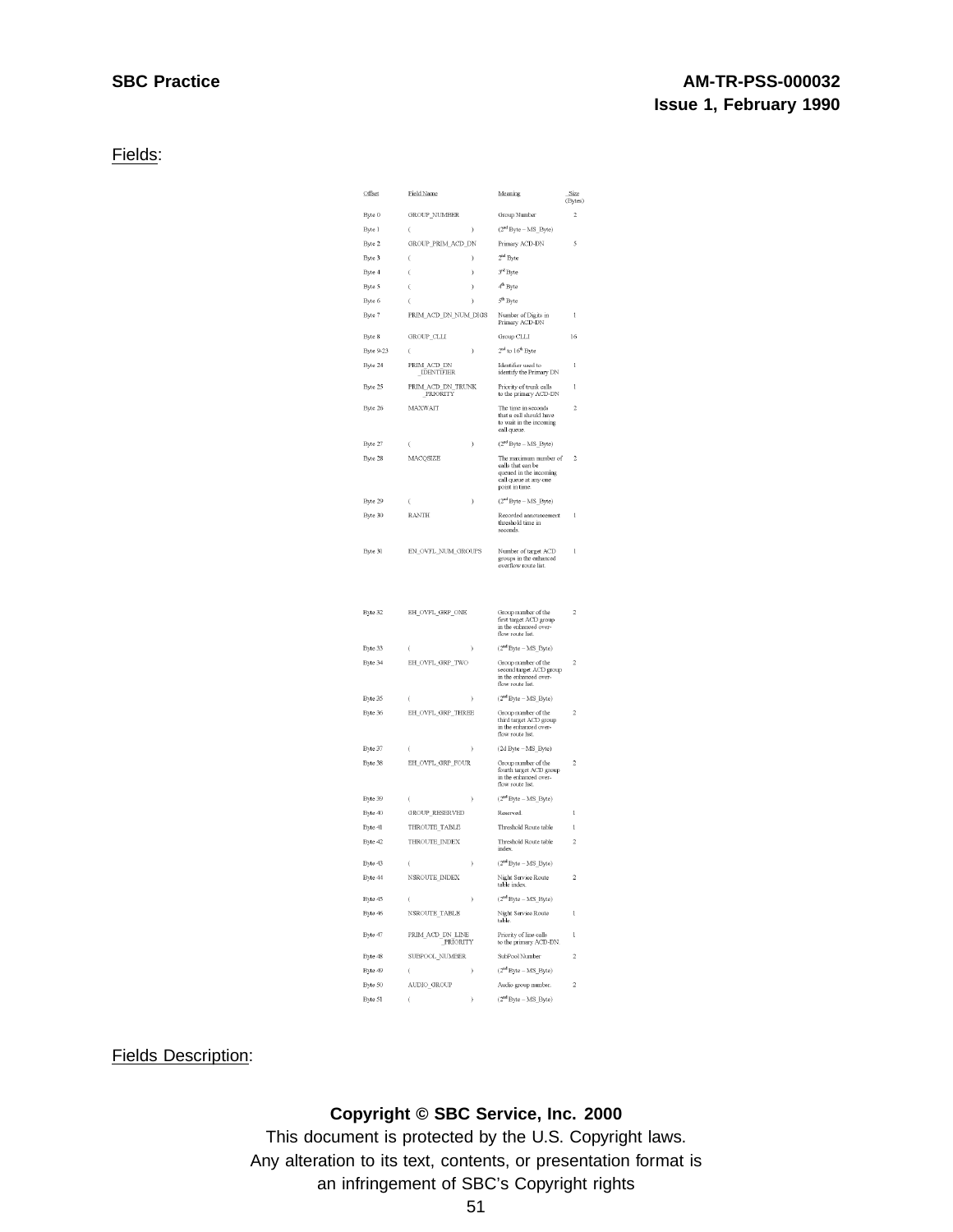- 1. Group Number:
- This is the internal ACD group number of the ACD group that the CLLI and primary ACD-DN are associated with. The group number is in the range zero to 255 inclusive.
- 2. Group PRIM ACD DN:
- This is the primary ACD-DN of the ACD group. The primary ACD-DN can be up to 10 digits long; each digit occupying 4 bits. The primary ACD-DN is send in BCD format. If the value of the PRIM\_ACD\_DN\_NUM\_DIGS field is zero, then this field has no meaning.
- Example: If the Primary ACD-DN is (214) 729-1234, the information in the 5 byte field is as follows:



## **Figure 14. Primary ACD-DN Example**

- 3. PRIM ACD DN NUM DIGS:
- This number specifies the number of digits in the ACD group's primary ACD-DN. The Primary ACD-DN can be up to 10 digits. If there is no primary ACD-DN associated with the ACD group then the value of this field is zero.
- 4. Group CCLI:

## **Copyright © SBC Service, Inc. 2000**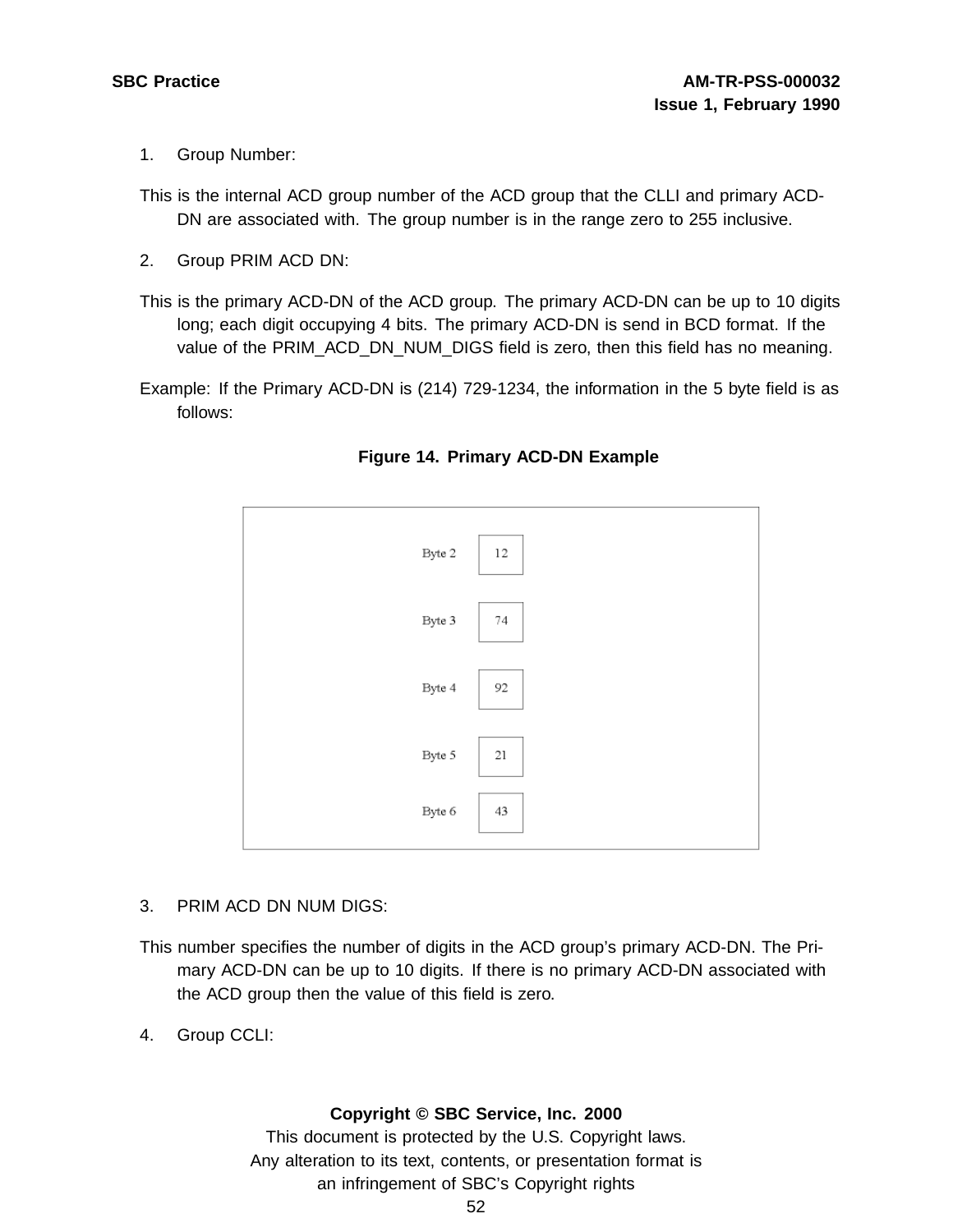- This is the Common Language Location Identifier (CLLI) that is used to specify the ACD group when datafilling it. The CLLI can be up to 16 ASCII characters; one per byte. In cases where this is less than 16 characters then the end bytes of this field are padded with blanks. Valid characters for the ACD group name are capital A to Z, and digits 0 to 9.
- 5. PRIM ACD DN Identifier:

This is an identifier between zero and 16 that is used to identify the Primary DN.

- 6. PRIM ACD DN Trunk Priority:
- This is the priority that calls to the primary ACD-DN over trunks are assigned when they are queued in the incoming call queue. It can be in the range zero to three inclusive.
- 7. MAXWAIT:
- This is the maximum time in seconds that a call should have to wait in the incoming call queue before being presented to an agent position to be answered. It can be in the range zero to 1800 inclusive.
- 8. MAXCQSIZE:
- This is the maximum number of calls that can be queued in the incoming call queue at any one point in time. It can be in the range zero to 511 inclusive.
- 9. RANTH:
- This is the recorded announcement threshold time in seconds. It can be zero, or in the range six to 60 inclusive. This field has no meaning if the value of the AUDIO GROUP field is zero.
- 10. EH OVFL NUM GROUPS:
- This field specifies the number of ACD groups in the Enhanced Overflow route list for the ACD group specified in the ACD\_GROUP field. There can be up to four ACD groups specified in an Enhanced Overflow route list. If there are no ACD groups specified in an Enhanced Overflow route list for ACD\_GROUP, the value of this field is zero.
	- **NOTE:** The switchSendAcdGroupData ROs for the ACD groups in the Enhanced Overflow route list of ACD\_GROUP may not have been transmitted yet to the DSP. Hence, the DSP may not yet know about the Enhanced Overflow ACD groups. Also, there is no restriction that the ACD groups in the Enhanced

## **Copyright © SBC Service, Inc. 2000**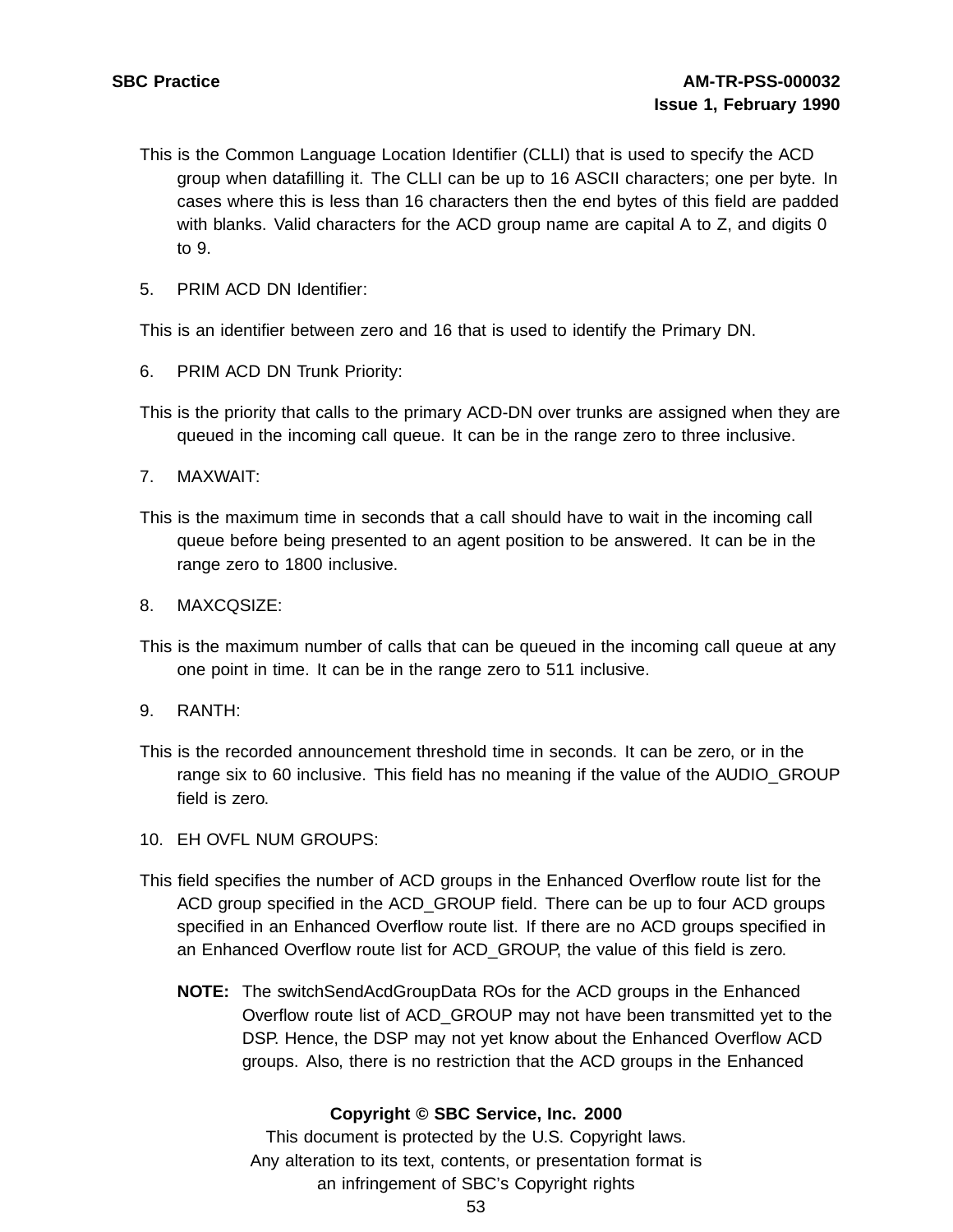Overflow route list of ACD\_GROUP be associated with the same pool of ACD groups as ACD\_GROUP. Hence, the DSP may never get a switchSendAcd-GroupData RO for an ACD group in the Enhanced Overflow route list. This is a switch administrative issue that must be dealt with by switch personnel.

- 11. EH OVFL GRP ONE:
- This is the group number of the first ACD group in the Enhanced Overflow route list of ACD\_GROUP. The group number is in the range zero to 255 inclusive.
- 12. EN OVFL GRP TWO:
- This is the group number of the second ACD group in the Enhanced Overflow route list of ACD\_GROUP. The group number is in the ranger zero to 255 inclusive.
- 13. EH OVFL GRP THREE:
- This is the group number of the third ACD group in the Enhanced Overflow route list of ACD\_GROUP. The group number is in the range zero to 255 inclusive.
- 14. EH OVFL GRP FOUR:
- This is the group number of the fourth ACD group in the Enhanced Overflow route list of ACD GROUP. The group number is in the range zero to 255 inclusive.
- 15. Group Reserved:

This field is reserved.

- 16. THROUTE Table:
- This field specifies the routing table that is used for the Threshold route of ACD\_GROUP. A value of zero means that table OFRT is used. A value of one means that table IBN-RTE is used.
- 17. THROUTE Index:
- This specifies where the route list is located in the routing table used for the Threshold route of ACD\_GROUP. The index can be in the range zero to 1023 inclusive.
- 18. NSROUTE Index:
- This specifies where the route list is located in the routing table used for the Night Service route of ACD GROUP. The index can be in the range zero to 1023 inclusive.

## **Copyright © SBC Service, Inc. 2000**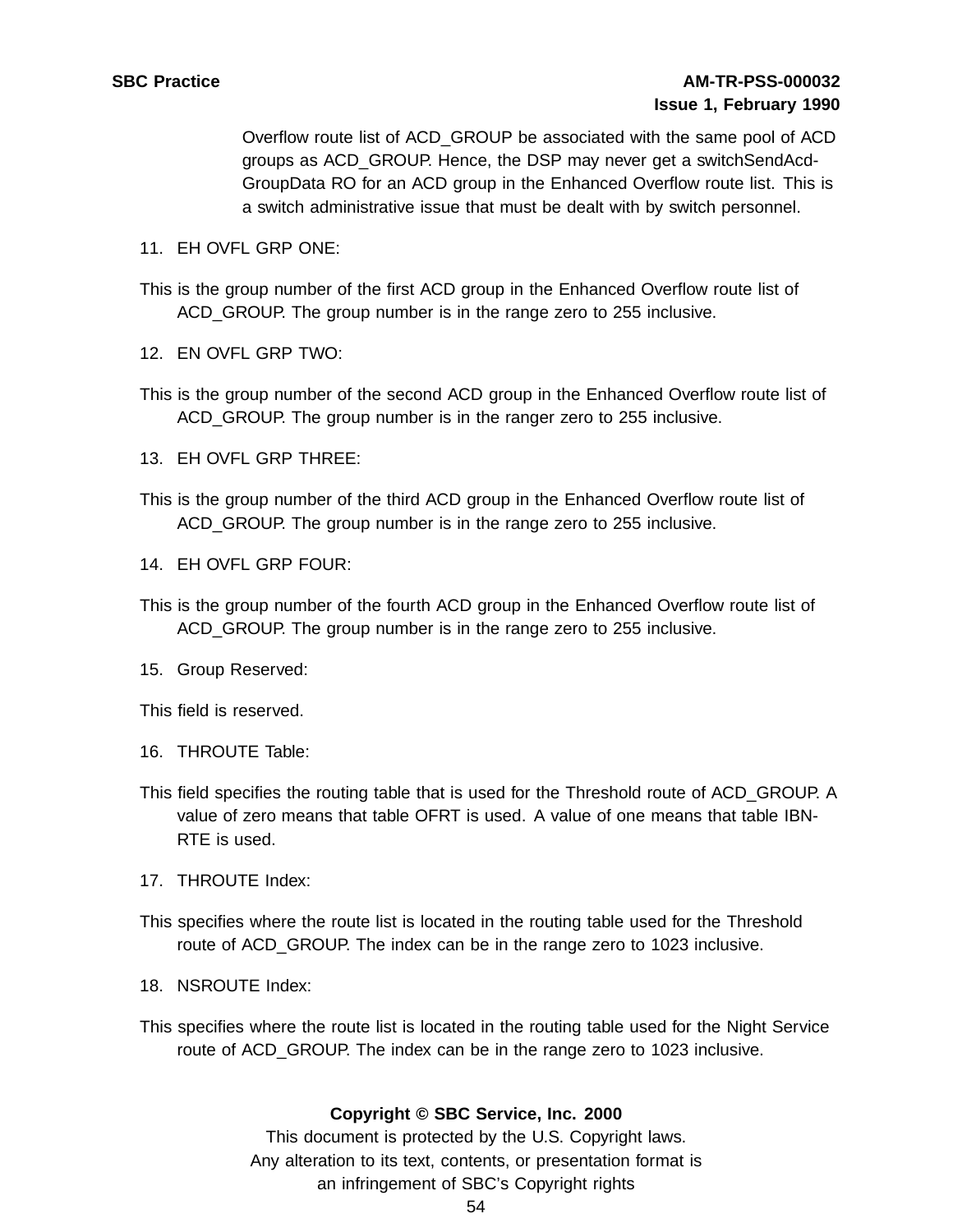- 19. NSROUTE Table:
- This field specifies the routing table that is used for the Night Service route of ACD\_GROUP. A value of zero means that table OFRT is used. A value of one means that table IBNRTE is used.
- 20. PRIM ACD DN Line Priority:
- This is the priority that calls to the primary ACD-DN over lines are assigned when they are queued in the incoming call queue. It can be in the range zero to three inclusive.
- 21. SubPool Number:
- This specifies the subpool that the ACD group belongs to. The subpool number is in the range zero to 127. The subpool name to subpool number mapping is transmitted to the DSP in the switchSendSubPoolData RO.
- 22. Audio Group:
- This specifies the audio group that is used in giving announcement and/or music to callers queued in the incoming call queue. It can be in the range one to 15 inclusive. If no audio specified to give callers announcement and/or music in the incoming call queue, then this field will be set to zero.

## **10.4. ACDSUPPLDNDATA**

This section describes in detail the format of the AcdSupplDn Data argument.

Description: Provides information on the mapping from an internal ACD group number to a Supplementary ACD-DN.

When Sent: Generated and sent once for each Supplementary ACD-DN associated with an ACD group at the time when the DSP is initialized by the switch.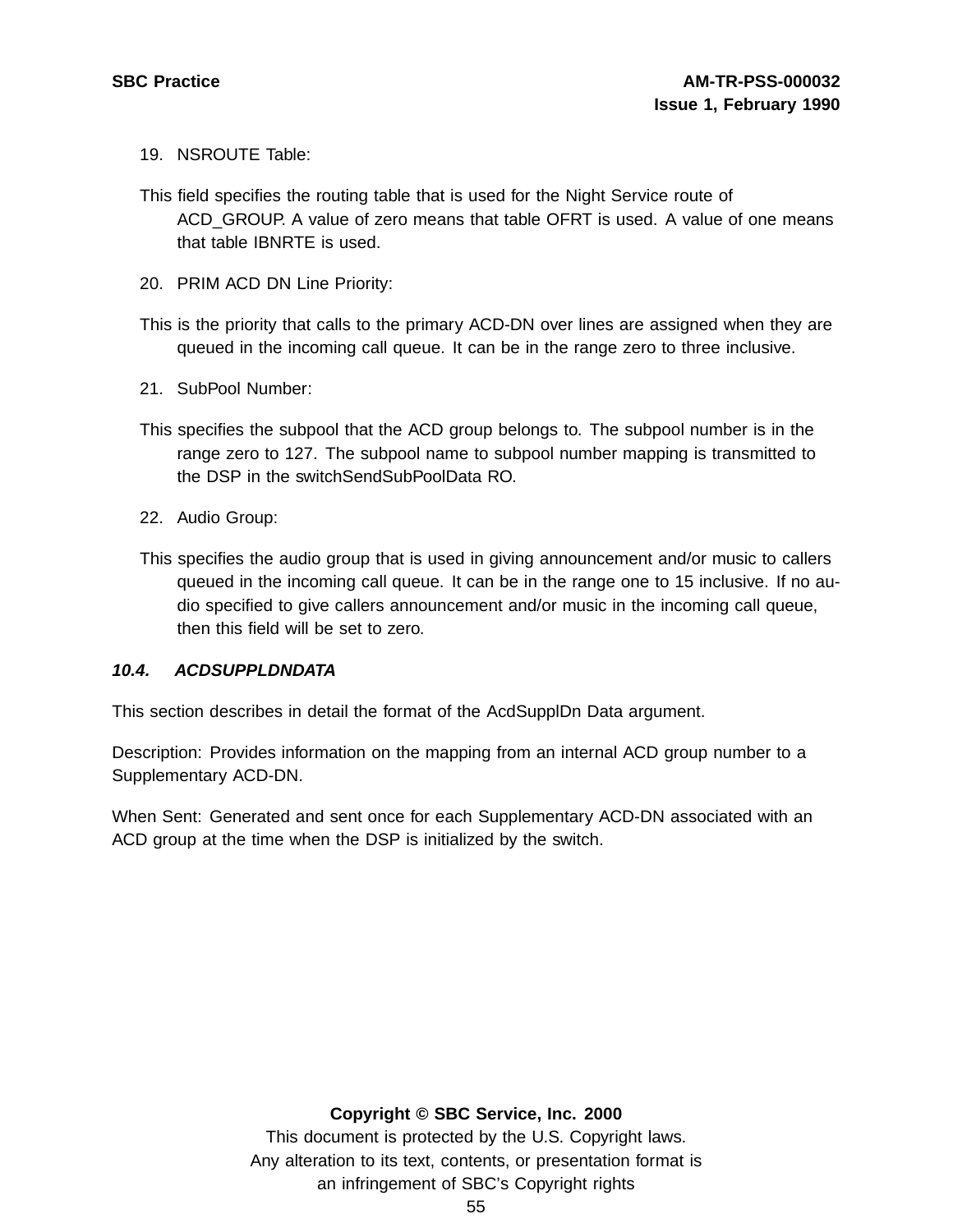Fields:

| Offset | Field Name                        | Meaning                                                   | Size<br>(Bytes) |
|--------|-----------------------------------|-----------------------------------------------------------|-----------------|
| Byte 0 | SUPPL ACD DN GROUP                | Group Number                                              | 2               |
| Byte 1 |                                   | $(2nd Byte - MS Byte)$                                    |                 |
| Byte 2 | SUPPL_ACD_DN                      | Supplementary ACD-DN                                      | 5               |
| Byte 3 |                                   | $2nd$ Byte                                                |                 |
| Byte 4 |                                   | 3rd Byte                                                  |                 |
| Byte 5 |                                   | 4 <sup>th</sup> Byte                                      |                 |
| Byte 6 |                                   | 5 <sup>th</sup> Byte                                      |                 |
| Byte 7 | SUPPL ACD DN NUM<br>DIGS          | Number of Digits in<br>Supplementary ACD-DN.              |                 |
| Byte 8 | SUPPL_ACD_DN<br><b>IDENTIFIER</b> | Identifier used to<br>identify the Supple-<br>mentary DN. |                 |
| Byte 9 | SUPPL ACD DN<br>PRIORITY          | Priority of the Supple-<br>mentary ACD-DN.                |                 |

## Fields Description:

- 1. SUPPL ACD DN Group:
- This is the internal ACD group number of the ACD group that the Supplementary ACD-DN is associated with.
- 2. SUPPL ACD DN:

This is a Supplementary ACD-DN of the ACD group identified by SUPPL\_ACD\_DN\_GROUP. A Supplementary ACD-DN can be up to 10 digits long; each digit occupying 4 bits. The Supplementary ACD-DN is sent in BCD format. If the value of the SUPPL\_ACD\_DN\_NUM\_DIGS field is zero, then this field has no meaning.

Example: If a Supplementary ACD-DN is (519) 471-4685, the information in the 5 byte field is as follows:

## **Copyright © SBC Service, Inc. 2000**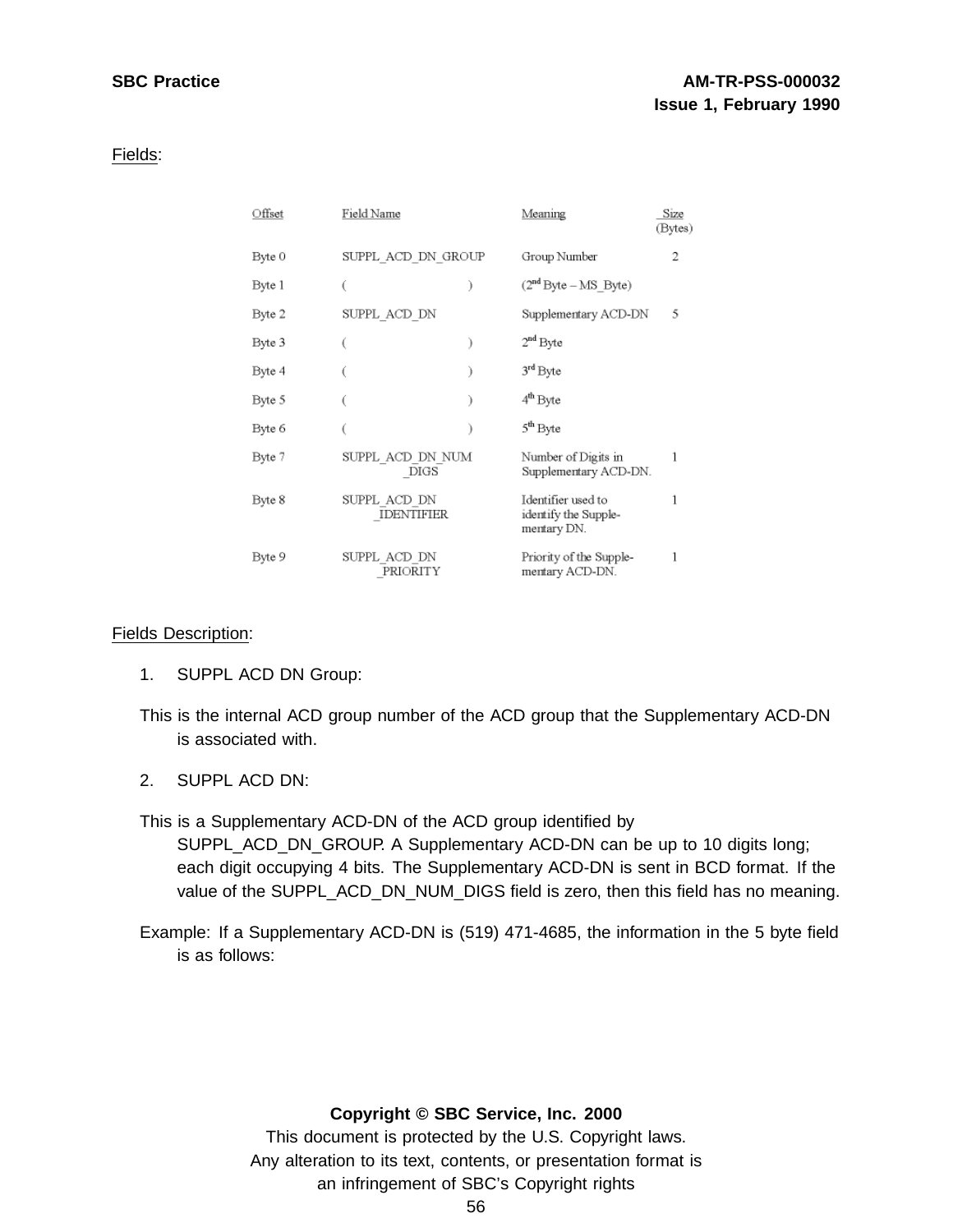

**Figure 15. Supplementary ACD-DN Example**

3. SUPPL ACD DN NUM DIGS:

This number specifies the number of digits in the Supplementary ACD-DN. The supplementary ACD-DN can be up to 10 digits.

4. SUPPL ACD DN Identifier:

This is an identifier between zero and 16 that is used to identify the supplementary DN.

5. SUPPL ACD DN Priority:

This is the priority that calls to the supplementary ACD-DN are assigned when they are queued in the incoming call queue. It can be in the range zero to three inclusive.

## **10.5. AGENTPOSITIONDATA**

This section describes in detail the format of the AgentPosition Data argument.

Description: Sent to the DS processor to tell it about the current ACD configuration.

## **Copyright © SBC Service, Inc. 2000**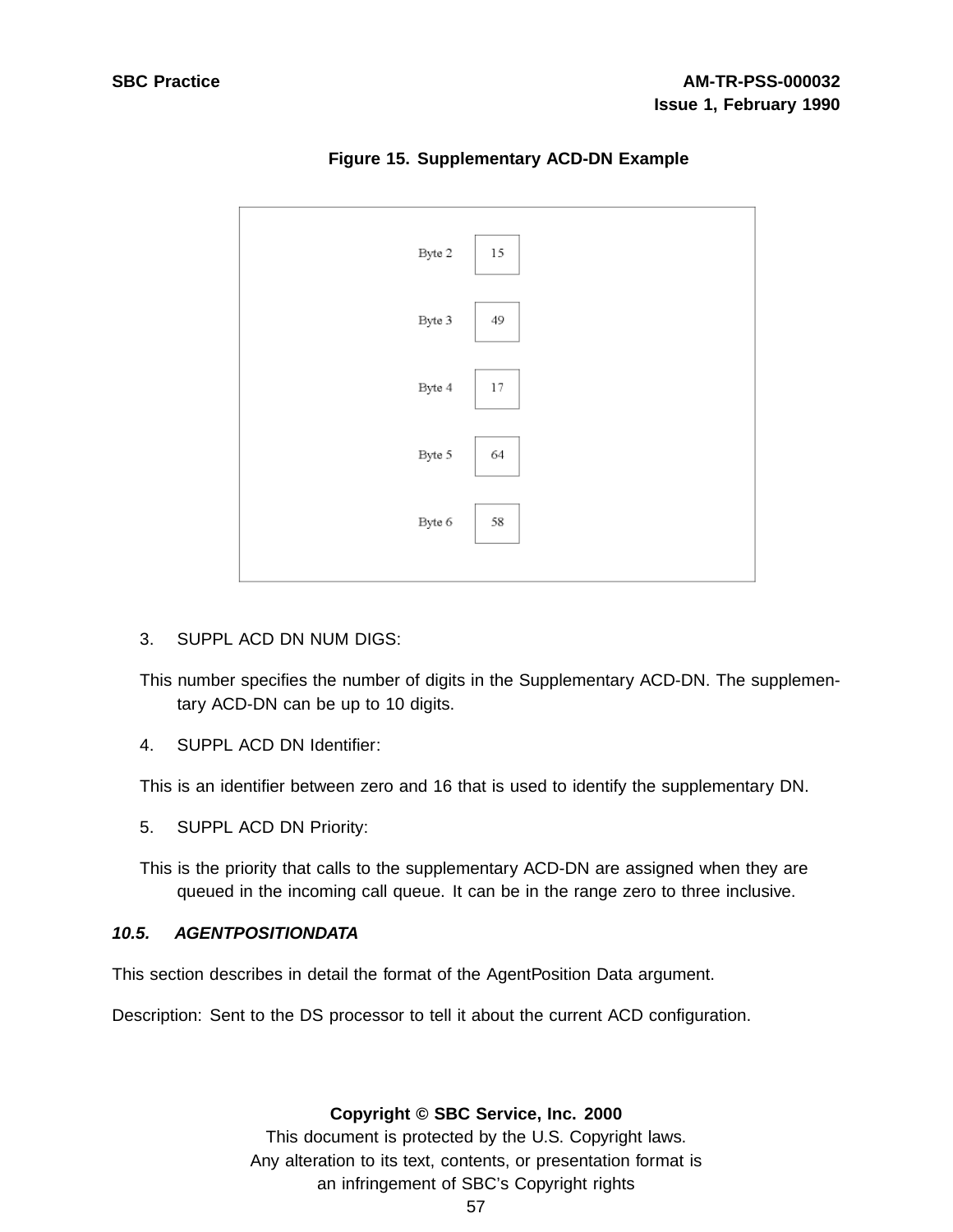When Sent: Send once for each agent position datafilled in the switch at the time when the DSP is initialized by the switch.

## Fields:

| Offset | Field Name          | Meaning                | Size<br>(Bytes) |
|--------|---------------------|------------------------|-----------------|
| Byte 0 | POSITION GRP NUMBER | ACD Group Number       | 2               |
| Byte 1 |                     | $(2nd Byte - MS Byte)$ |                 |
| Byte 2 | POSITION_SUPV_ID    | Supervisor ID          | 2               |
| Byte 3 |                     | $(2nd Bvte - MS Bvte)$ |                 |
| Byte 4 | POSITION AGPOSNID   | Agent Position Id      | 2               |
| Byte 5 |                     | $(2^{nd}$ Byte – High) |                 |
| Byte 6 | POSITION LOGINID    | Agent Login Id Number  | 2               |
| Byte 7 |                     | $(2nd Byte - MS Byte)$ |                 |

## Fields Description:

1. Position Grp Number:

This is the internal ACD group number of the ACD group that the agent position belongs to. The group number is in the range zero to 255 inclusive.

- 2. Position Supv Id:
- This is a unique 4 digit supervisor position identification number in the range 0001-9999 that is assigned to a supervisor position when it is datafilled. The supervisor and agent position Id numbers are taken from the same pool of available Id numbers. The supervisor position Id number identifies the supervisor position that the agent position has been associated with (if the agent position has been given this association). The supervisor position Id number is zero if the agent position has not been associated with a supervisor position.
- 3. Position AGPOSNID:
- This is a unique 4 digit identification number in the range 0001-9999 assigned to each agent position at datafill time in the switch. The agent position ID number is zero if the agent position is not assigned a position ID. It is up to the DSP as to how it wants to handle this situation.

## **Copyright © SBC Service, Inc. 2000**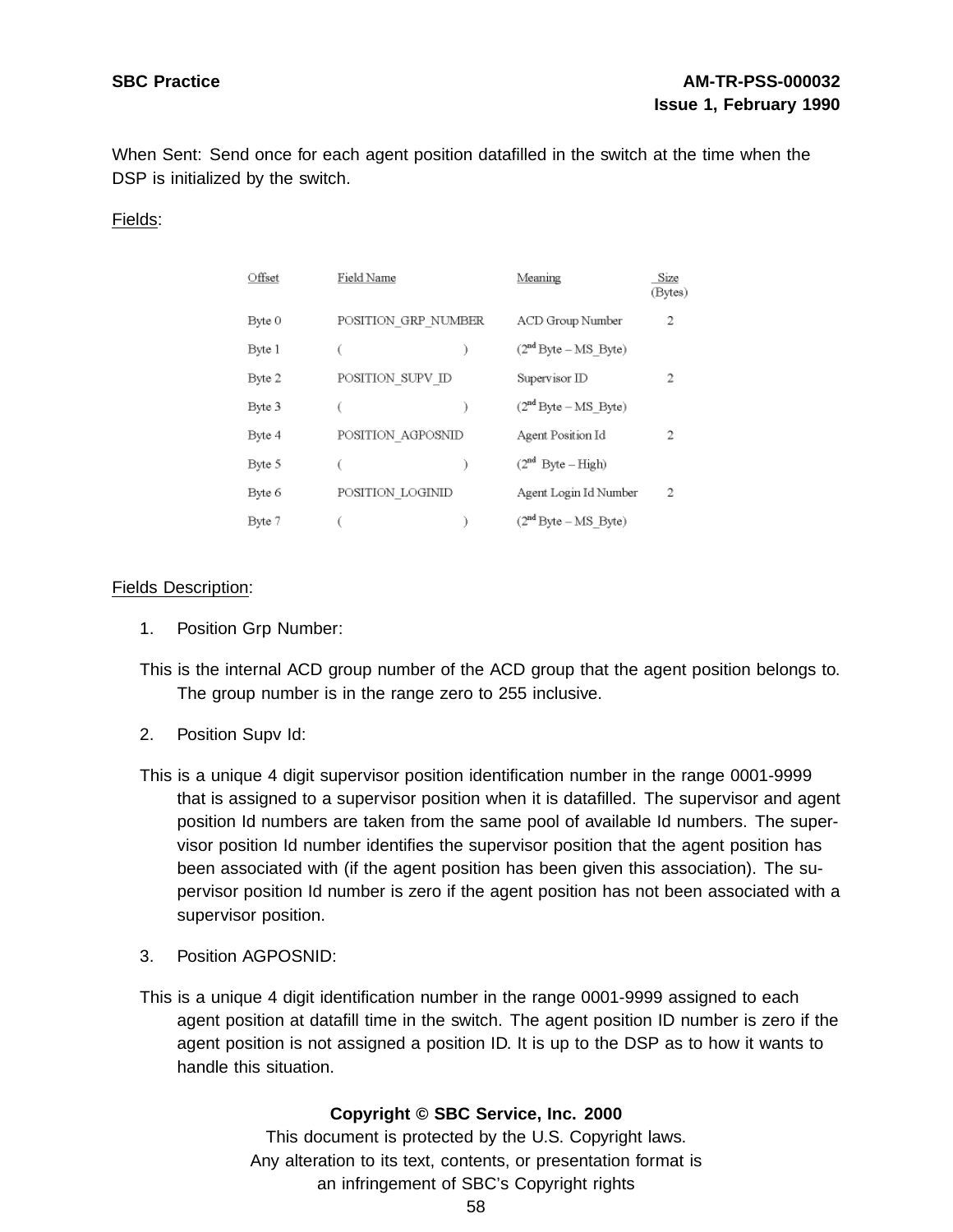- 4. Position LoginId:
- If an agent is logged into this agent position this message will contain the login Id of the agent. The login Id is a 4 digit identification number in the range 0001-9999. The login Id is zero if an agent is not logged into the agent position.

## **11. ACD MIS Remote Operation Definitions**

The following are the RO and type definitions for the ACD Management Reports system described using the formal notation defined in CCITT Recommendation X.409.

# **11.1. ACD MIS X.410 Operation Macros**

11.1.1. nosLogon



11.1.2. nosLogout

| nosLogout OPERATION | ARGUMENT NULL                |
|---------------------|------------------------------|
| RESULT NULL         |                              |
| <b>ERROR</b>        | { operationSequenceProblem } |

 $\therefore$  = 65

## **Copyright © SBC Service, Inc. 2000**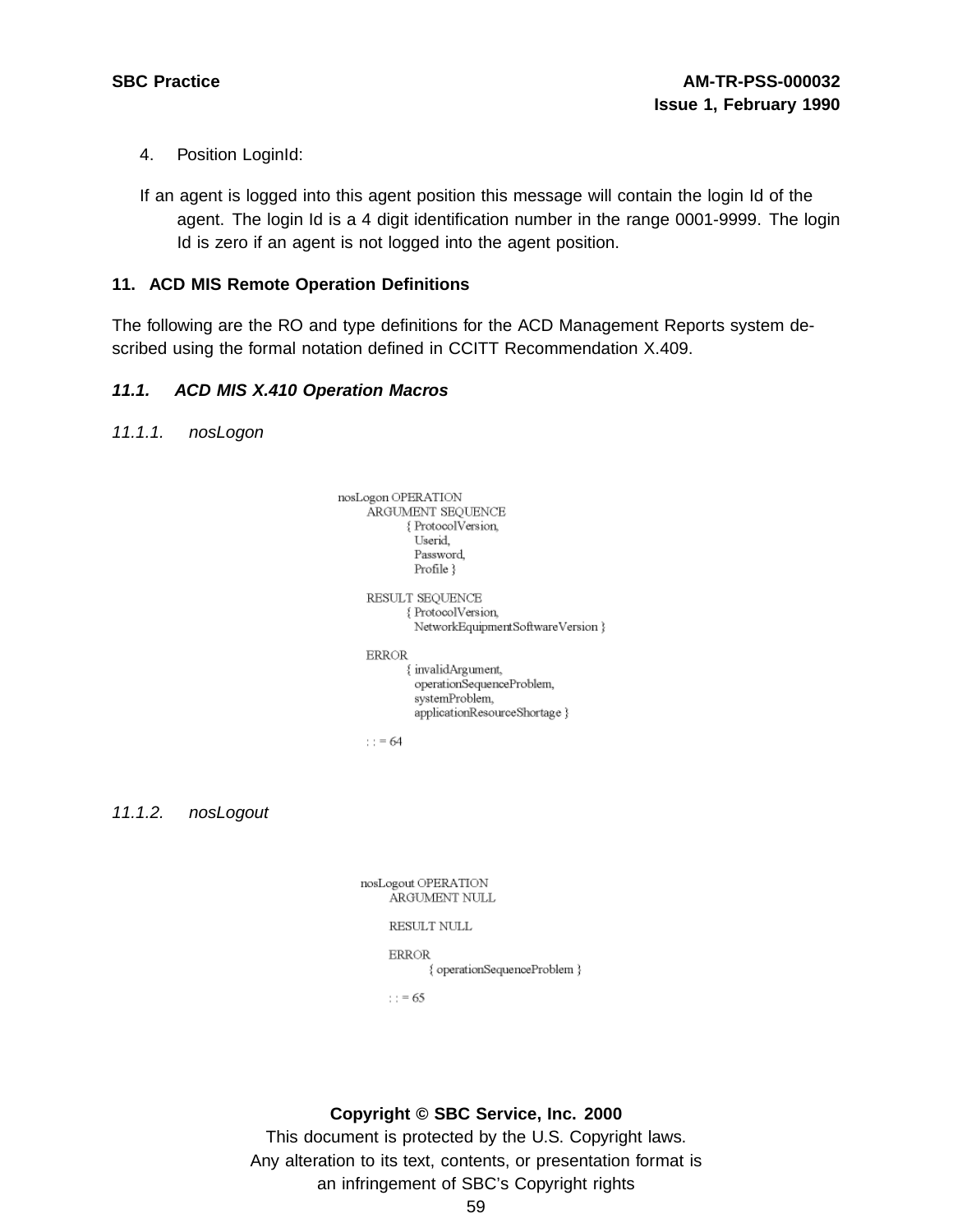11.1.3. dspAssociatePool

dspAssociatePool OPERATION ARGUMENT SEQUENCE { PoolName, Password. Throttle }

RESULT NULL

**ERROR** { invalidAgument, operationSequenceProblem, systemProblem, applicationResourceShortage }

 $: := 1$ 

11.1.4. dspRequestInit

dspRequestInit OPERATION ARGUMENT NULL

RESULT NULL

**ERROR** 

{ operationSequenceProblem, systemProblem, applicationResourceShortage }

: : = 2

11.1.5. dspStopInit

dspStopInit OPERATION ARGUMENT NULL

RESULT NULL

**ERROR** { operationSequenceProblem, systemProblem, applicationResourceShortage }

 $: z = 3$ 

#### **Copyright © SBC Service, Inc. 2000**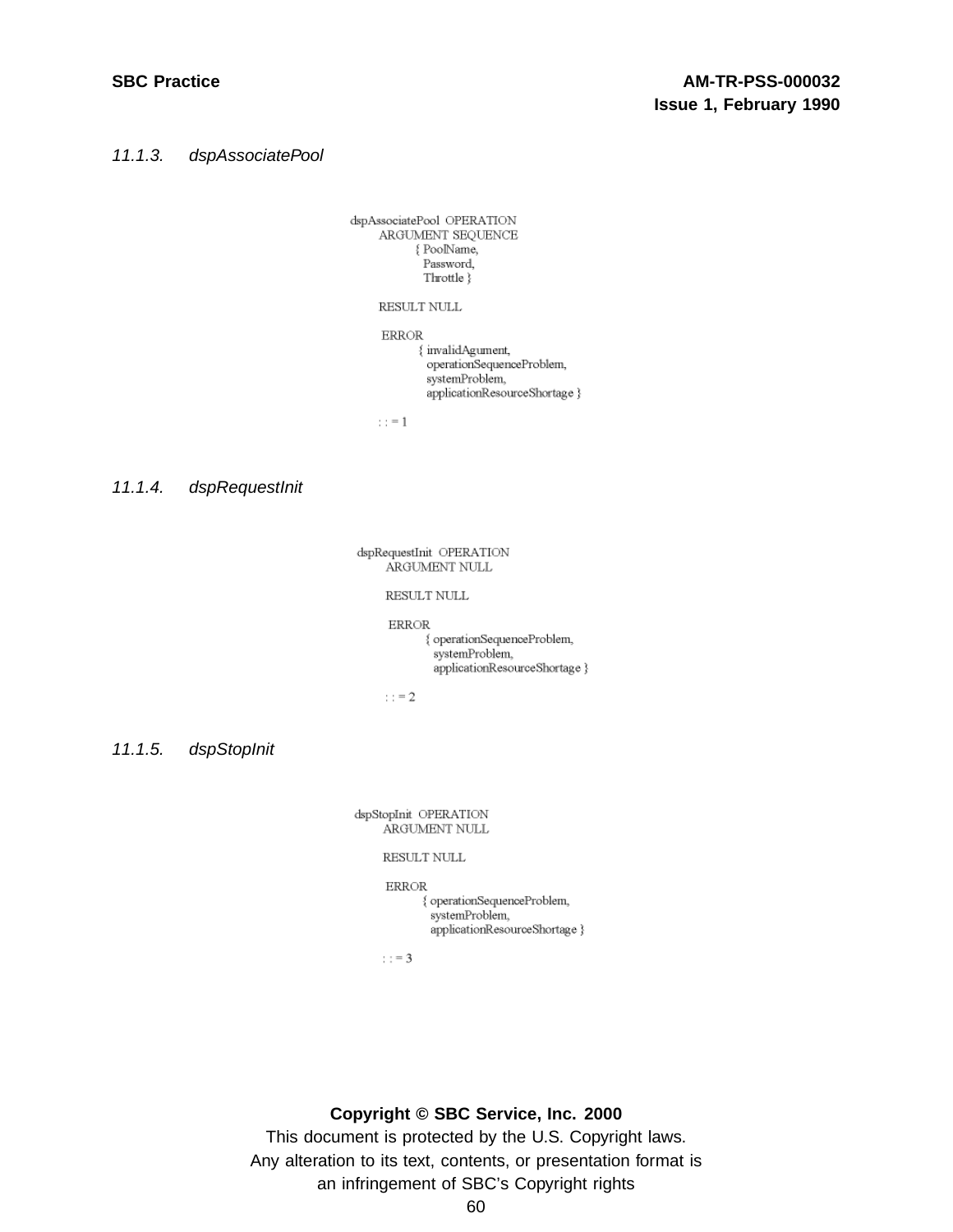11.1.6. dspQueryDateAndTod

dspQueryDateAndTod OPERATION ARGUMENT NULL

> **RESULT** {DateAndTime}

**ERROR** { operationSequenceProblem, systemProblem, applicationResourceShortage }

: :  $\equiv 4$ 

11.1.7. dspStartTransfer

dspStartTransfer OPERATION ARGUMENT NULL

RESULT NULL

**ERROR** { operationSequenceProblem, systemProblem, applicationResourceShortage }

 $: z = 5$ 

11.1.8. dspStopTransfer

dspStopTransfer OPERATION ARGUMENT NULL

RESULT NULL

**ERROR** 

{ operationSequenceProblem, systemProblem. applicationResourceShortage }

 $: 5 = 6$ 

#### **Copyright © SBC Service, Inc. 2000**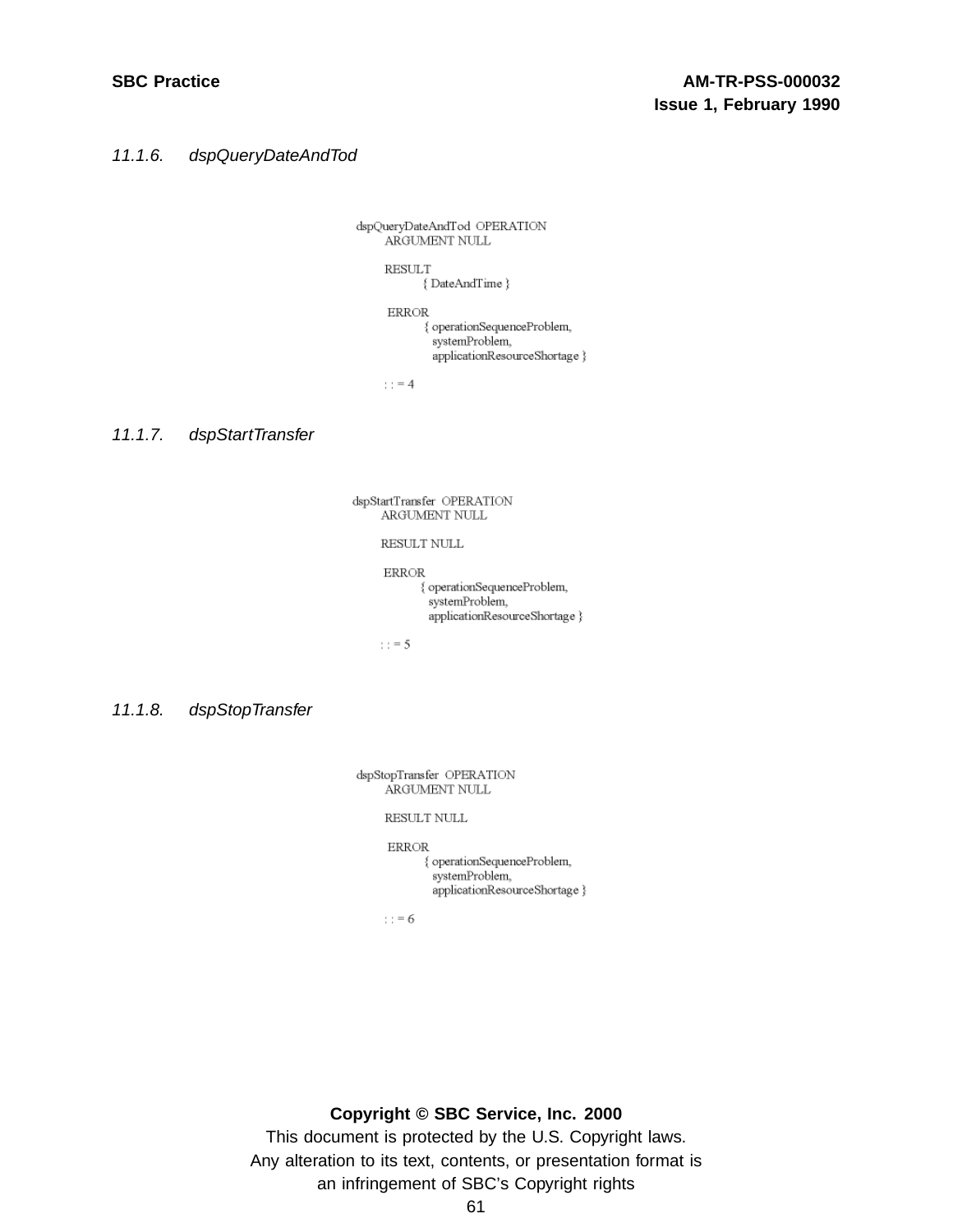11.1.9. switchSendSubPoolData

switchSendSubPoolData OPERATION ARGUMENT { AcdSubPoolData }

 $: := 11$ 

11.1.10. switchSendAcdGroupData

switchSendAcdGroupData OPERATION ARGUMENT { AcdGroupData }

 $: := 12$ 

11.1.11. switchSendSupplAcdDn

switchSendSupplAcdDn OPERATION ARGUMENT { AcdSupplDnData }

 $: z = 13$ 

11.1.12. switchSendAgentPosData

switchSendAgentPosData OPERATION ARGUMENT { AgentPositionData }

 $: z = 14$ 

11.1.13. switchEndOfInit

switchEndOfInit\_OPERATION ARGUMENT NULL

 $: = 15$ 

**Copyright © SBC Service, Inc. 2000**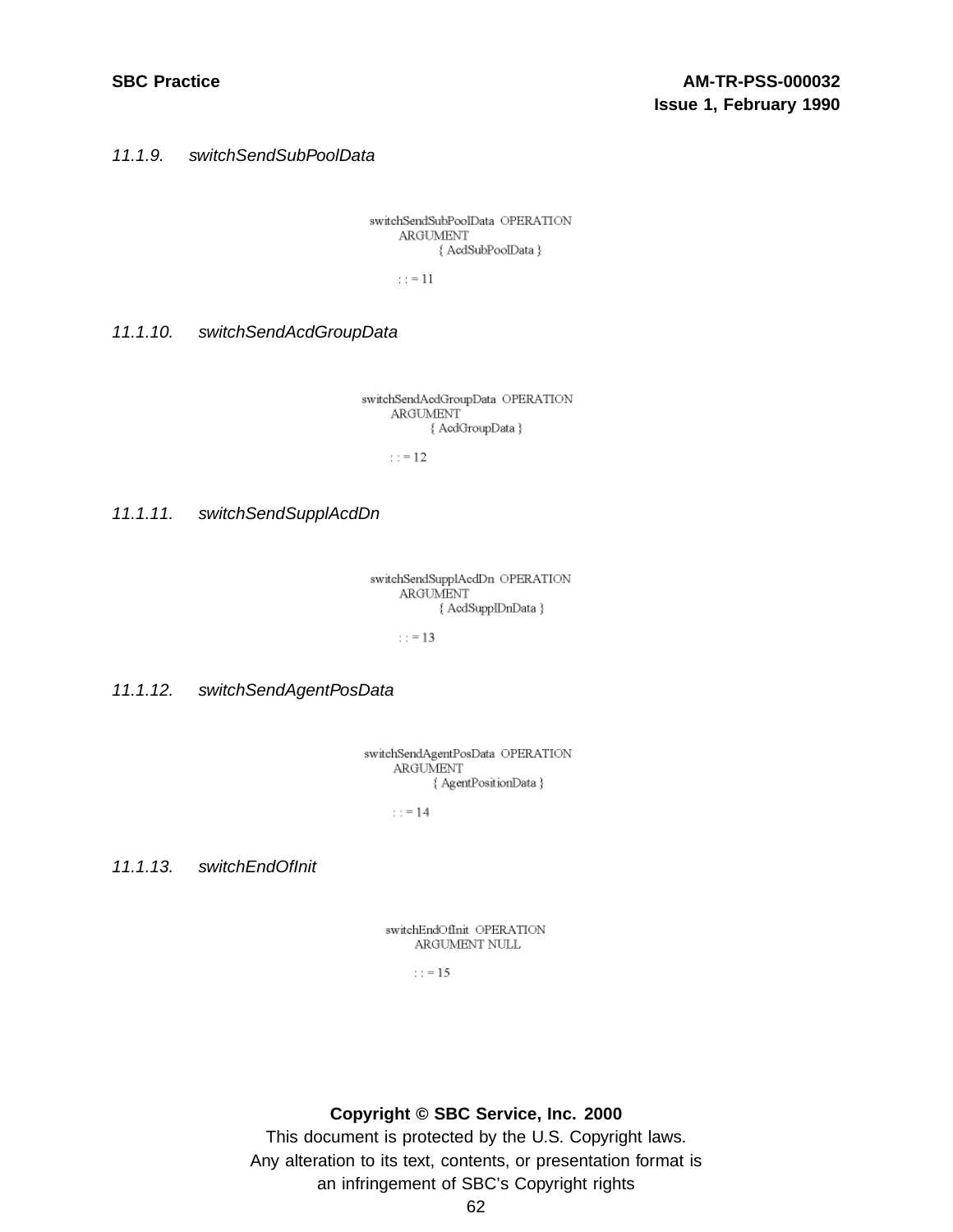11.1.14. switchSendEvent

switchSendEvent OPERATION ARGUMENT { AcdEvent }

 $\therefore$  = 16

# **Copyright © SBC Service, Inc. 2000**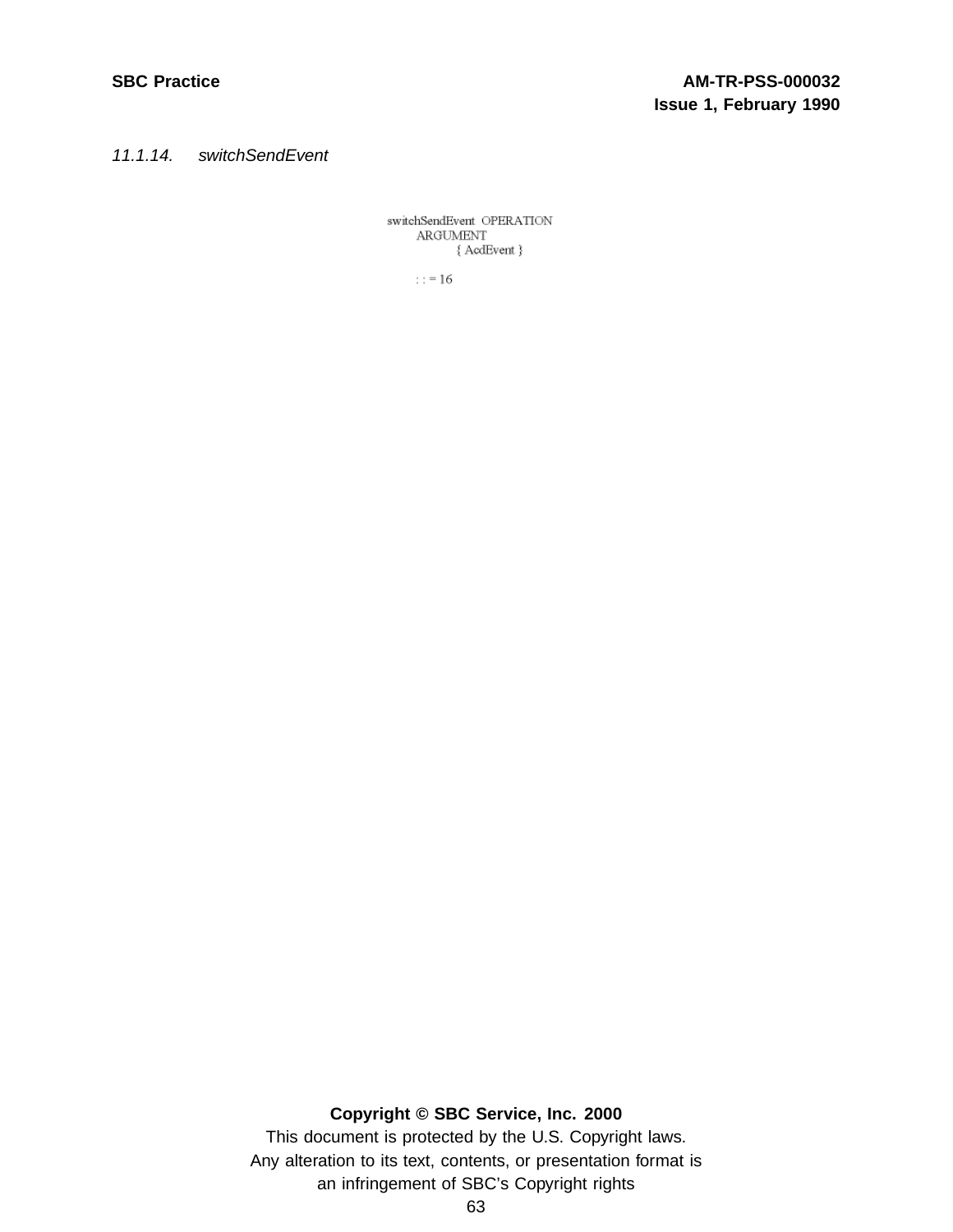# **11.2. ACD MIS X.409 Type Definitions**

 ${\bf AcdEvent} \quad : \; : = {\bf CHOICE}$ 

| { acdCallOffered   | -0- IMPLICIT OCTET STRING,     |
|--------------------|--------------------------------|
| --bytes 0-1        | : call_offered_sgrp            |
| --bytes 2-3        | : call offered dgrp            |
| --bytes 4-6        | : call offered tod             |
| --bytes 7          | : call offered cstatus         |
| --bytes 8-9        | : call offered numicq          |
| --bytes 10         | : call offered acd dn id       |
| --byte 11          | : call offered reserved        |
| acdCallAnswered    | -1- IMPLICIT OCTET STRING,     |
| --bytes 0-1        | : call_answered_sgrp           |
| --bytes 2-3        | call answered dgrp:            |
| --bytes 4-5        | : call_answered_numicq         |
| --bytes 6-7        | call answered agposnid:        |
| --bytes 7-8        | : call answered loginid        |
| --bytes 10-11      | : call answered delay          |
| --bytes 12-14      | : call answered tod            |
| --byte 15          | : call answered ran            |
| --byte 16          | call answered ovfl flag        |
| --byte 17          | : call answered acd dn id      |
| acdCallAbandoned   | -2- IMPLICIT OCTET STRING,     |
| --bytes 0-1        | : call abandoned sgrp          |
| --bytes 2-3        | : call_abandoned_dgrp          |
| --bytes 4-6        | : call abandoned tod           |
| --byte 7           | : call abandoned ran           |
| --bytes 8-9        | : call_abandoned_delay         |
| --bytes 10-11      | call abandoned numicq:         |
| --byte 12          | : call abandoned ovfl flag     |
| --byte 13          | : call abandoned acd dn id     |
| acdCallReleased    | -3- IMPLICIT OCTET STRING,     |
| --bytes 0-1        | ∶ call_released_grp            |
| --bytes 2-3        | call released_agposnid         |
| --bytes 4-5        | : call_released_loginid        |
| --bytes 6-8        | : call_released_tod            |
| --byte 9           | call released log num digits : |
| --bytes 10-12      | : call released lob            |
| --byte 13          | ∷call_released_nrdy            |
| acdCallBlocked     | -4- IMPLICIT OCTET STRING,     |
| --bytes 0-1        | : call_blocked_sgrp            |
| --bytes 2-3        | : call blocked dgrp            |
| --bytes 4-6        | : call blocked tod             |
| --byte 7           | : call blocked acd dn id       |
| agentPositionEvent | -5- IMPLICIT OCTET STRING }    |
| --bytes 0-1        | : position event grp           |
| --bytes 2-3        | position event agposnid :      |
| --bytes 4-5        | position event loginid         |
| --bytes 6-8        | position event tod :           |
| --byte 9           | : position event eventtype     |
| --byte 10          | position event dn tag:         |
| --byte 11          | : position_event_reserved      |

# **Copyright © SBC Service, Inc. 2000**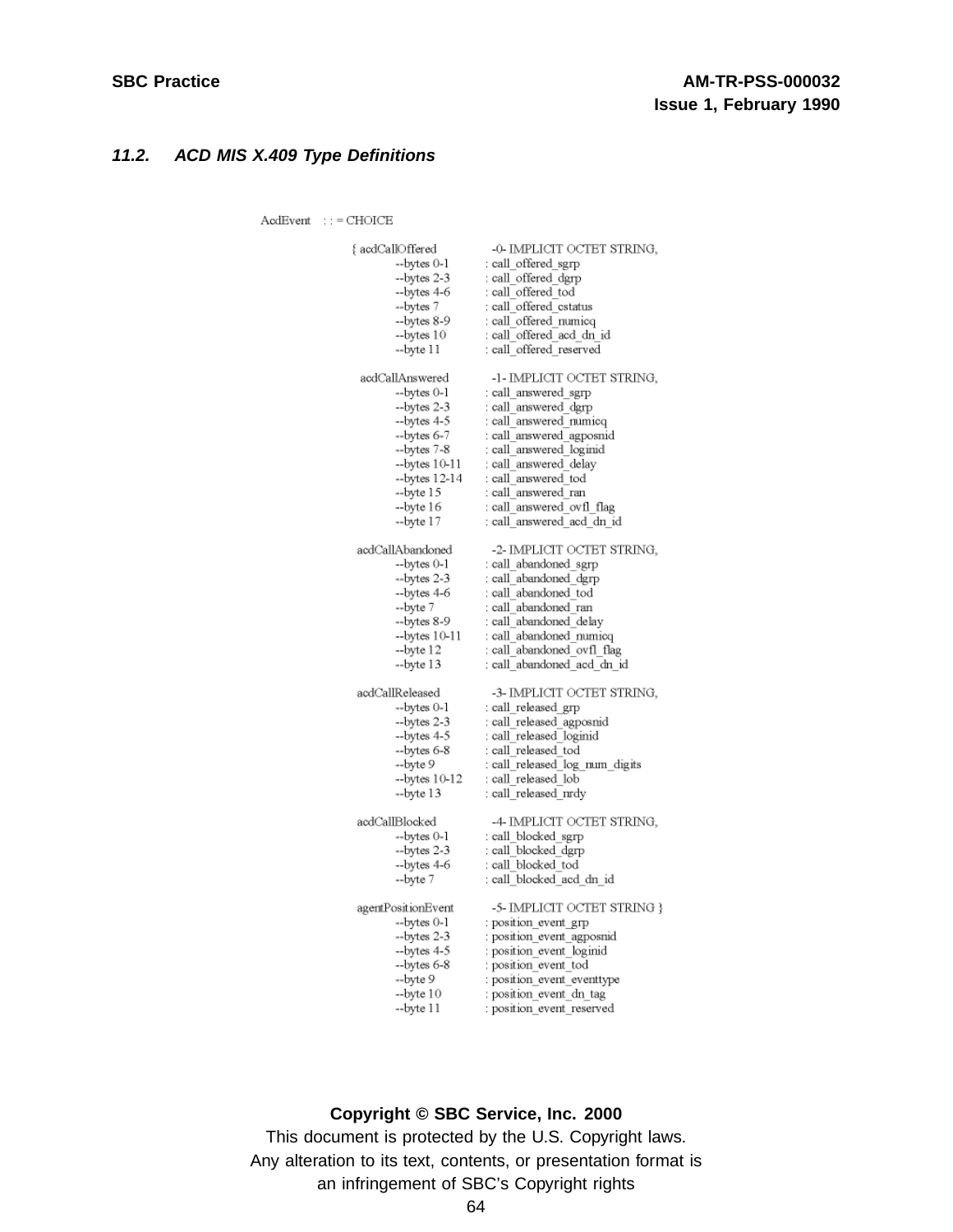| AcdGroupData :: = OCTET STRING                                                                         |                                                        |                                           |
|--------------------------------------------------------------------------------------------------------|--------------------------------------------------------|-------------------------------------------|
|                                                                                                        | --bytes 0-1                                            | : group number                            |
|                                                                                                        | --bytes 2-6                                            | : group_prim_acd_dn                       |
|                                                                                                        | --byte 7                                               | : group_prim_acd_dn_num_digs              |
|                                                                                                        | --bytes 8-23                                           | : group_clli                              |
|                                                                                                        | --byte 24                                              | : prim_acd_dn_identifier                  |
|                                                                                                        | --byte 25                                              | prim aed dn trunk priority :              |
|                                                                                                        | --bytes 26-27                                          | : maxwait                                 |
|                                                                                                        | --bytes 28-29                                          | : maxcqsize                               |
|                                                                                                        |                                                        | : ranth                                   |
|                                                                                                        | --byte 30                                              |                                           |
|                                                                                                        | --byte 31                                              | : eh_ovfl_num_groups                      |
|                                                                                                        | --bytes 32-33                                          | : eh_ovfl_grp_one                         |
|                                                                                                        | --bytes 34-35                                          | : eh_ovfl_grp_two                         |
|                                                                                                        | --bytes 36-37                                          | : eh_ovfl_rp_three                        |
|                                                                                                        | --bytes 38-39                                          | : eh ovfl grp four                        |
|                                                                                                        | --byte 40                                              | : group_reserved                          |
|                                                                                                        | --byte 41                                              | : throute table                           |
|                                                                                                        | --bytes 42-43                                          | : throute index                           |
|                                                                                                        | --bytes 44-45                                          | : nsroute index                           |
|                                                                                                        | --byte 46                                              | : nsroute table                           |
|                                                                                                        | --byte 47                                              | : prim_acd_dn_line_priority               |
|                                                                                                        | --bytes 48-49                                          | : subpool_number                          |
|                                                                                                        | --bytes 50-51                                          | : audio group                             |
| AcdSubPoolData                                                                                         | $\cdots$ = OCTET STRING<br>--bytes 0-1<br>--bytes 2-17 | : subpool number<br>: subpool_name        |
|                                                                                                        |                                                        |                                           |
| AcdSupplDnData ::= OCTET STRING                                                                        |                                                        |                                           |
|                                                                                                        | --bytes 0-1                                            | suppl acd dn group:                       |
|                                                                                                        | --bytes 2-6                                            | : suppl acd dn                            |
|                                                                                                        | --byte 7                                               | : suppl_acd_dn_num_digs                   |
|                                                                                                        | --byte 8                                               | : suppl acd dn identifier                 |
|                                                                                                        | --byte 9                                               | suppl acd dn priority                     |
| AgentPositionData<br>$\overline{\phantom{a}}$ : = OCTET STRING<br>--bytes 0-1<br>: position grp number |                                                        |                                           |
|                                                                                                        | --bytes 2-3<br>--bytes 4-5                             | position supv id:                         |
|                                                                                                        | $-$ bytes $6-7$                                        | : position agposnid<br>: position loginid |
|                                                                                                        |                                                        |                                           |
| $DateAndTime$ ::= $OCTET$ $STRING$                                                                     |                                                        |                                           |
|                                                                                                        | --byte 0                                               | : year                                    |
|                                                                                                        | --byte 1                                               | : month                                   |
|                                                                                                        | --byte 2                                               | : day                                     |
|                                                                                                        | --byte 3                                               | : hour                                    |
|                                                                                                        | --byte 4                                               | : minute                                  |
|                                                                                                        | --byte 5                                               | : second                                  |
|                                                                                                        |                                                        |                                           |

# **Copyright © SBC Service, Inc. 2000**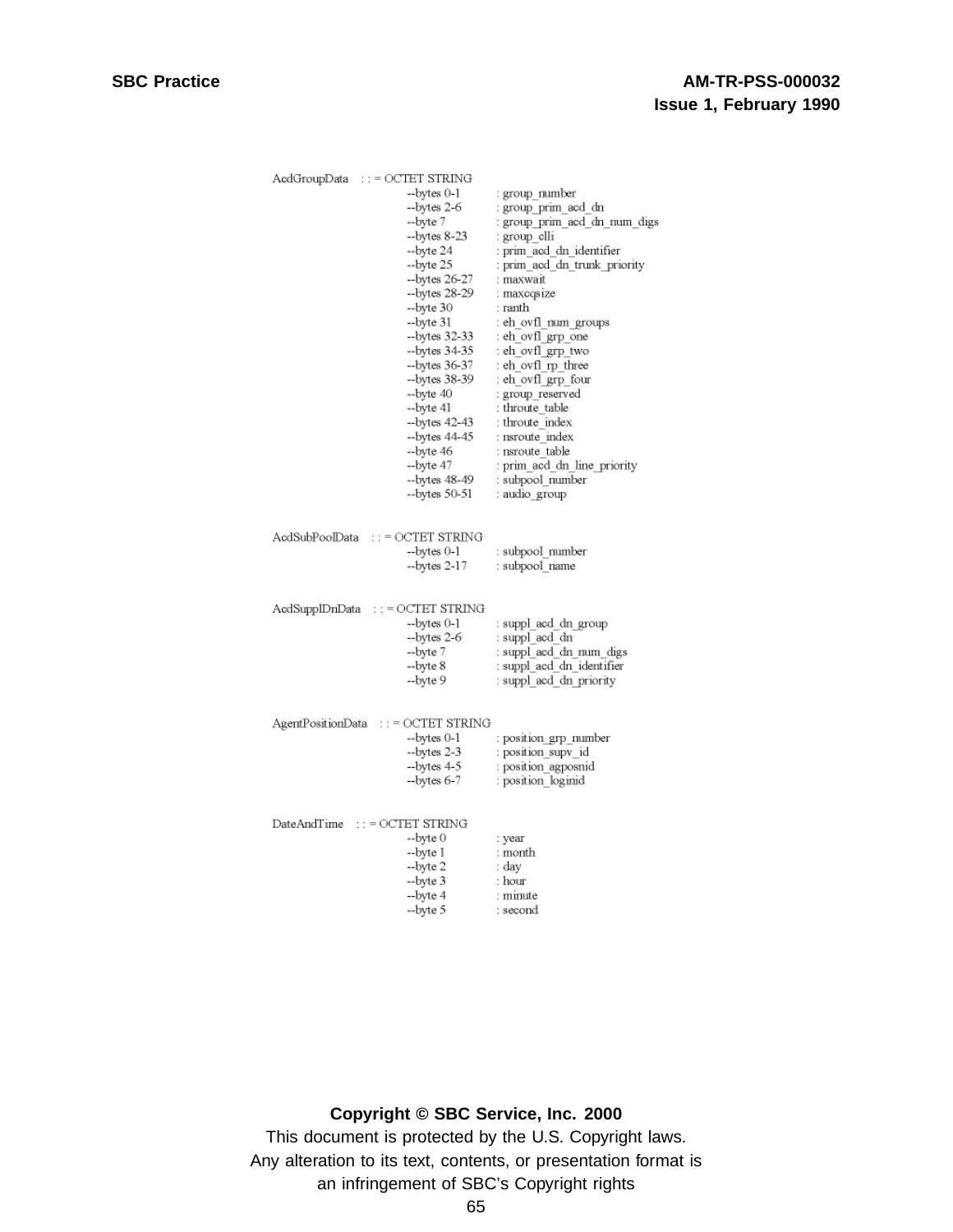```
NetworkEquipmentSoftwareVersion ::=IA5STRING
              --maximum length of 8 bytes
Password: = IASSTRING--String length must be >= 5 characters,
              -and \leq 8 characters.
              --valid characters are capital A to Z, and
              --digits 0 to 9.
PoolName ::=IA5STRING
              --String length must be >= 1 character,
              -- and \leq 16 characters.
              --valid characters are capital A to Z, and
              --digits 0 to 9.
Problem: 1 = INTEGR\{acdmr(7)\,\} \qquad -- if ACD MIS Data
                                          -- Stream.
ProtocolVersion ::= IA5STRING
              --up to 8 characters
\label{eq:th:tn:time:time:time} \begin{minipage}{0.9\linewidth} \begin{tabular}{ll} \multicolumn{2}{l}{\textbf{Tr} } \multicolumn{2}{l}{\textbf{Int} } \multicolumn{2}{l}{\textbf{Int} } \multicolumn{2}{l}{\textbf{Int} } \multicolumn{2}{l}{\textbf{Int} } \multicolumn{2}{l}{\textbf{Int} } \multicolumn{2}{l}{\textbf{Int} } \multicolumn{2}{l}{\textbf{Int} } \multicolumn{2}{l}{\textbf{Int} } \multicolumn{2}{l}{\textbf{Int} } \multicolumn{2}{l}{\textbf{Int} } \multicolumn{2}{l--this field is reserved for future use
              -- in throttling switch originated Ros.
              --For Version 0 of this protocol, the
              --throttle should always be zero.
\begin{minipage}{0.9\linewidth} \hspace*{0.2cm} \textbf{Userid} \hspace*{0.2cm} \textbf{::} \hspace*{0.2cm} \textbf{= IASSTRING} \end{minipage}--i.e., an ASCII encode string.
              --String length must be >= 5 characters
              --and <= 8 characters.
```
#### **Copyright © SBC Service, Inc. 2000**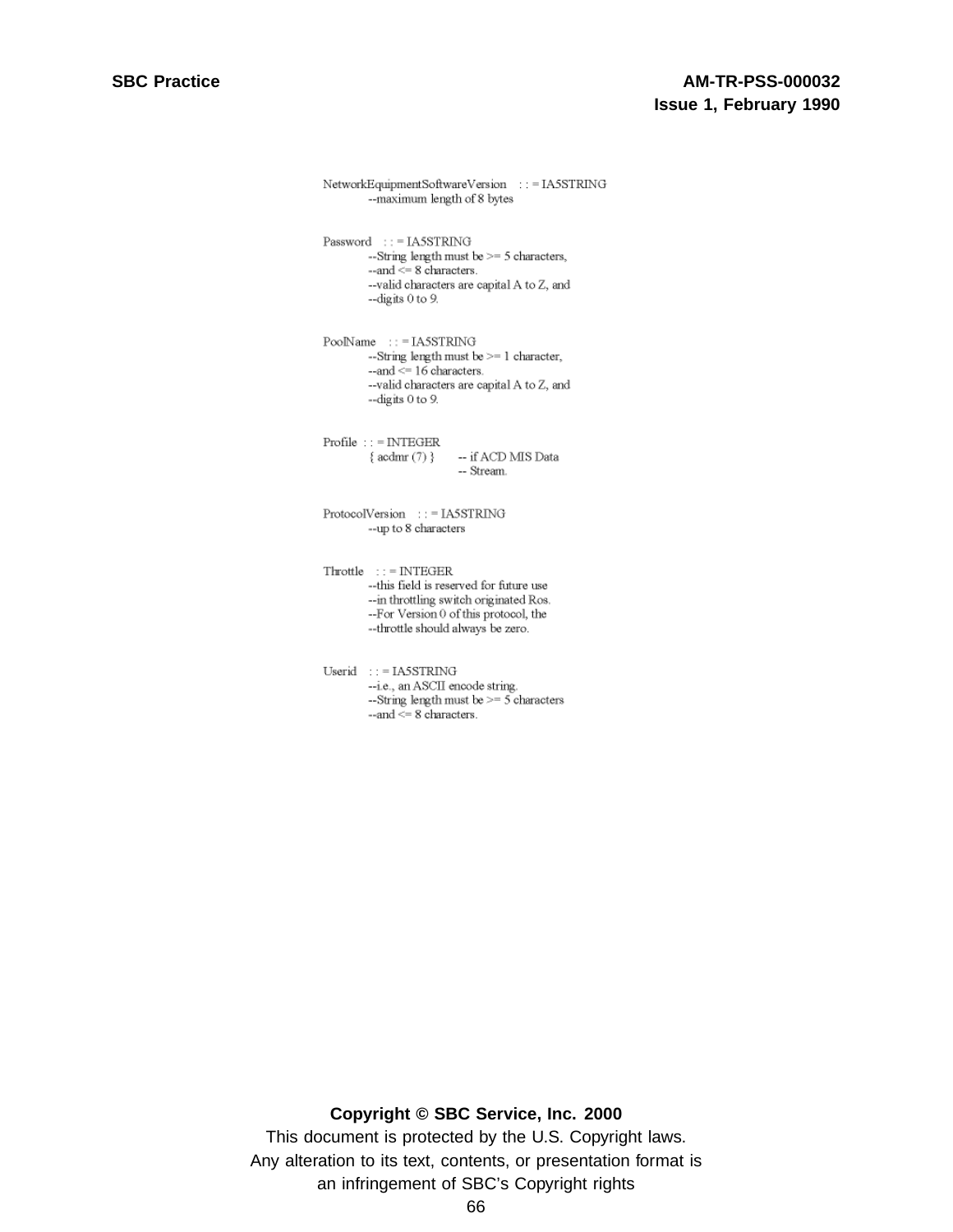#### **11.3. Error Macros**

invalidArgument ERROR PARAMETER SEQUENCE {reasonCode INTEGER, parameter INTEGER }  $\therefore$  = 64

operationSequenceProblem ERROR PARAMETER SEQUENCE { reasonCODE INTEGER, parameter INTEGER }

 $\therefore$  = 65

applicationResourceShortage ERROR PARAMETER SEQUENCE {reasonCODE INTEGER, parameter INTEGER }

 $\therefore$  = 66

systemProblem ERROR PARAMETER SEQUENCE { reasonCODE INTEGER, parameter INTEGER }

 $: = 67$ 

See Section 11.4 for defined reason codes and parameter codes returned by the switch.

## **11.4. Error Code Information**

Error codes sent from the switch to the DSP are mapped into a standard template. The template has three fields:

1. TYPE

The type of the error is encoded as a NOP integer in the range 64 to 67 (decimal).

- 2. REASON
- The error reason is a refinement of the type and provides the actual reason the error occurred. The error reason is encoded as a NOP integer in the range zero to 127 (decimal).
- 3. PARAMETER

## **Copyright © SBC Service, Inc. 2000**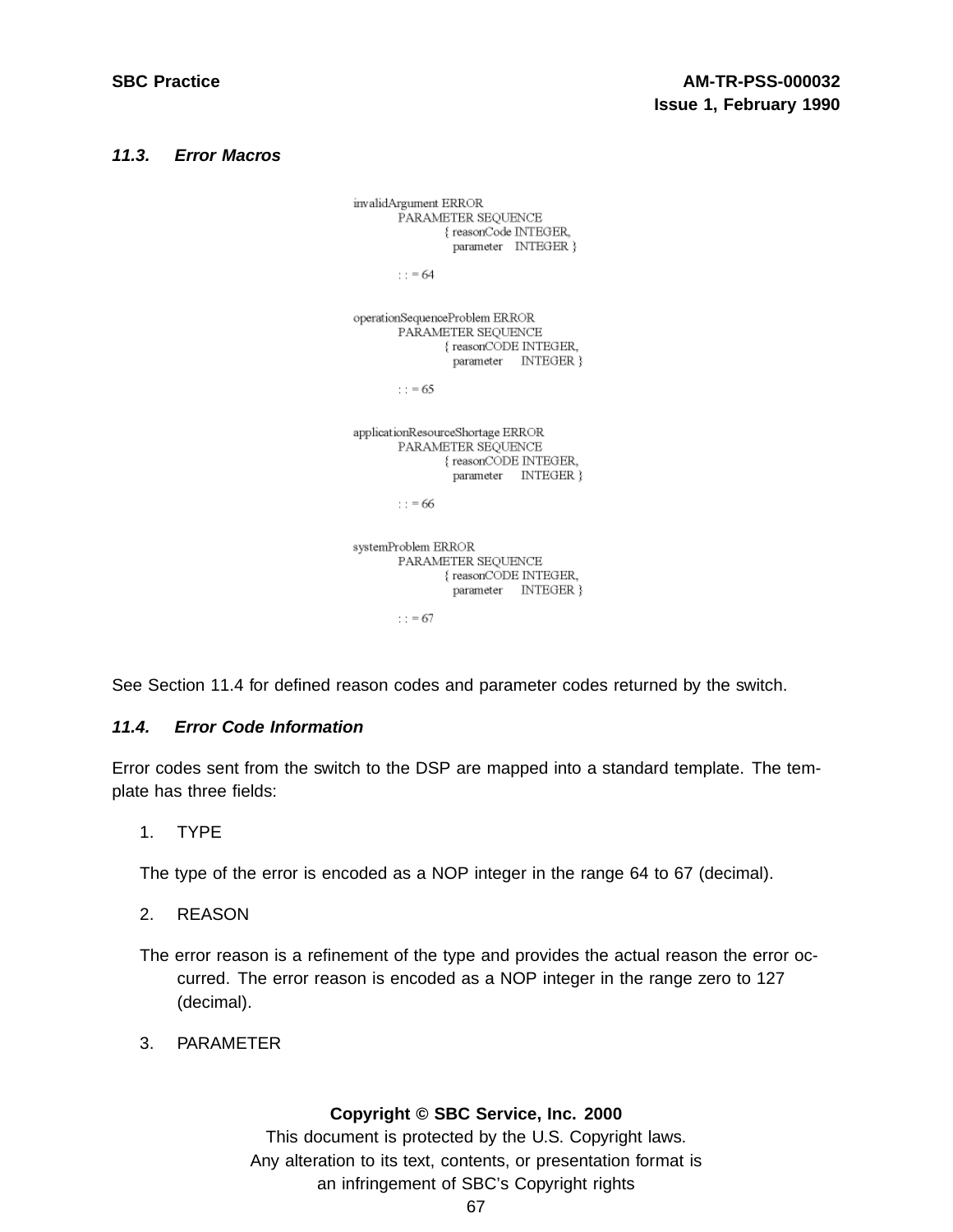## 11.4.1. Invalid Argument Errors

The RO parameters received from the DSP are checked before any other checks are performed. Errors detected at this stage stop further processing of the RO. The error reasons and their related parameters are outlined below:

| Error                       | Reason                                                                                                                                                                                    |
|-----------------------------|-------------------------------------------------------------------------------------------------------------------------------------------------------------------------------------------|
| $0 = no$ -more-information  | The default error reason.                                                                                                                                                                 |
| 1 = userid-password-wrong   | The nosLogon RO received<br>did not contain a valid<br>userid and password<br>combination.                                                                                                |
| $2 =$ parameter-missing     | An expected parameter was<br>not found in the RO. The<br>error parameter contains<br>the parameter index (where<br>parameters are numbered<br>from 0 to n).                               |
| 3 = value-range-error       | The parameter is of the<br>correct type, but out of<br>range. For strings, this<br>means the string was too<br>long or too short. The<br>error parameter contains<br>the parameter index. |
| $6 =$ wrong-parameter-count | The number of parameters<br>contained in the RO<br>differed from the expected<br>number of parameters. The<br>error parameter contains<br>the expected number of<br>parameters.           |
| 7 = type-range-error        | The parameter type was not<br>the expected one (e.g.,<br>character string instead<br>of integer). The error<br>parameter contains the RO<br>parameter index.                              |
| 8 = null-range-error        | A NULL parameter is not<br>allowed for the parameter.<br>The error reason contains<br>The parameter index.                                                                                |
| 15 = poll-password-wrong    | The dspAssociatePool RO<br>received did ot contain a<br>valid PoolName and<br>Password combination.                                                                                       |
| 16 = poolname-invalid       | The dspAssociatePool RO<br>received did not contain a<br>valid PoolName.                                                                                                                  |

#### **Copyright © SBC Service, Inc. 2000**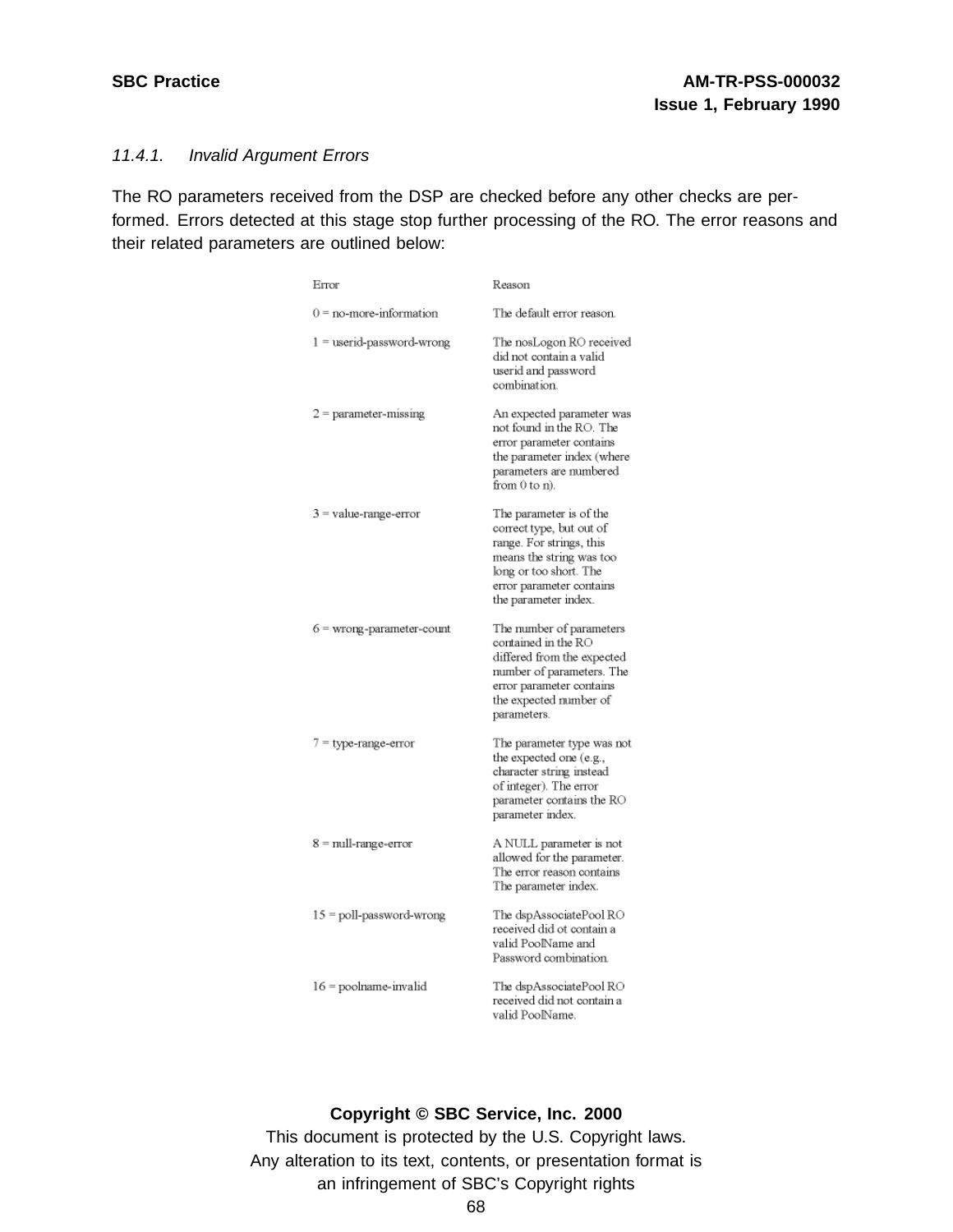## 11.4.2. Operation Sequence Errors

This error type is used to report errors that occur when ROs are received in an incorrect order. This can be caused by problems at either the switch or DSP end. If the problem persist, then a nosLogout RO should be performed since this RO is always processed by the switch. The error reasons follow:

| Error                                | Reason                                                                                                                    |
|--------------------------------------|---------------------------------------------------------------------------------------------------------------------------|
| $0 = no$ -more-information           | The default error reason.                                                                                                 |
| $1 =$ nos-logon-not-completed        | The RO is in error since a<br>logon has not yet been<br>received                                                          |
| $2 =$ duplicate-logon                | The nosLogon $RO$ is in<br>error since an RO of this<br>type is already in effect.                                        |
| $3 =$ logout-without-logon           | The nosLogout $RO$ is in<br>error since a nosLogon RO<br>was never received.                                              |
| $12 =$ wrong-ACD-MIS-state           | The RO is in error because<br>the ACD MIS Data Stream<br>application is not in the<br>correct state to execute<br>the RO. |
| $13 = pool-previously$<br>associated | The dspAssociatePool RO is<br>in error since the pool<br>specified has already been<br>associated with another<br>SVC.    |

### **Copyright © SBC Service, Inc. 2000**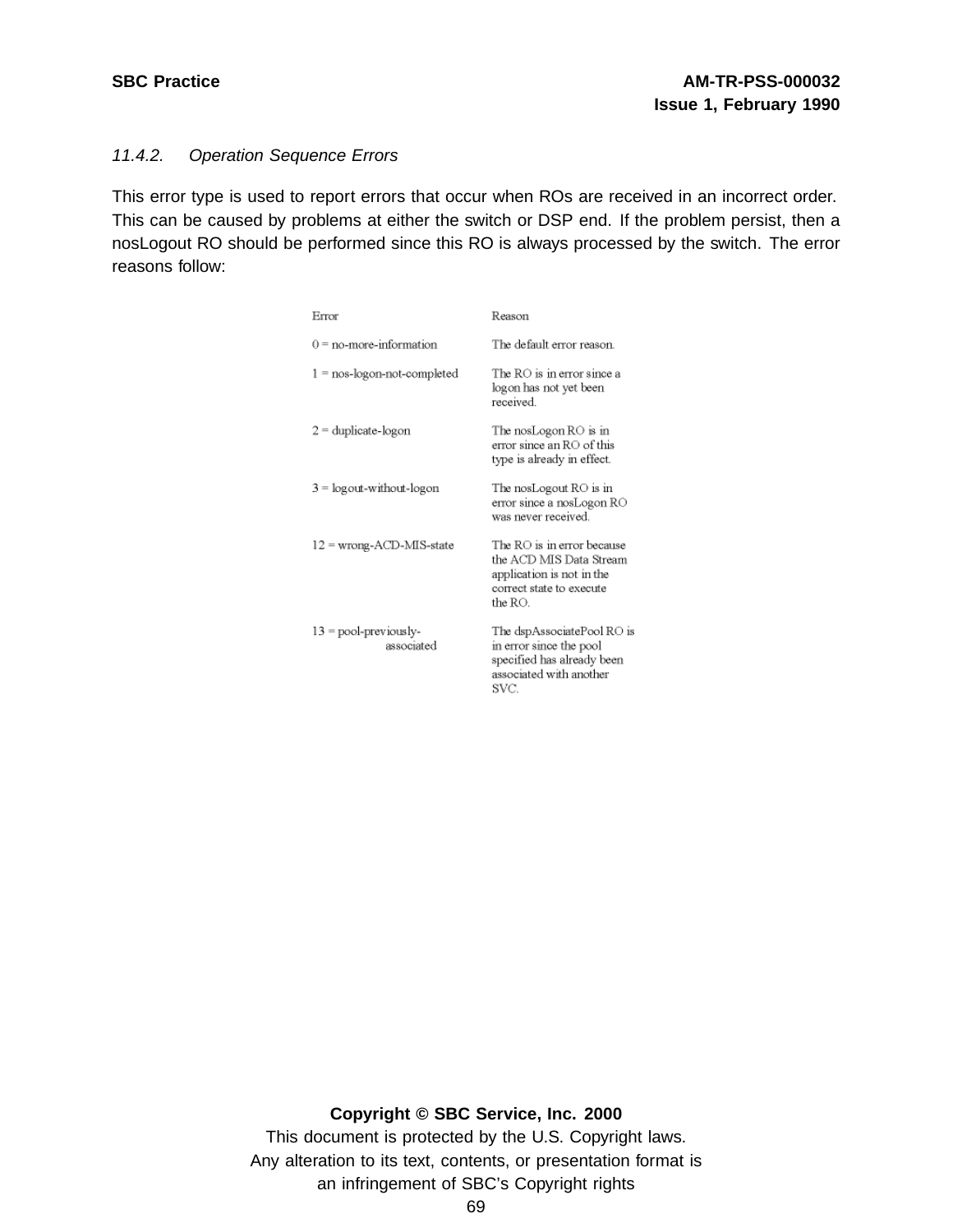### 11.4.3. Application Resource Shortage Errors

This error type relates to problems encountered with resource utilization on the switch. The error reasons are:

| Error                              | Reason                                                                                                                                                                           |
|------------------------------------|----------------------------------------------------------------------------------------------------------------------------------------------------------------------------------|
| $0 = no$ -more-information         | The default error reason.                                                                                                                                                        |
| $2 =$ max-logons-exceeded          | Further logons will be<br>rejected. The error<br>parameter contains the<br>maximum number of logons<br>simulataneously allowed.                                                  |
| $3 =$ too-many-ros-<br>outstanding | The number of unprocessed<br>Ros exceeds the limit<br>defined in the error<br>parameter. This condition<br>can arise due to flow<br>control problems or RO<br>processing delays. |
| 5 = no-buffers-available           | The ACD MIS application<br>cannot allocate buffers<br>for the ACD MIS ROs.                                                                                                       |

### 11.4.4. System Problem Errors

This error type encompasses all error reasons that can occur while processing an RO. The error reasons are:

| Error                       | Reason                    |
|-----------------------------|---------------------------|
| $10 = no$ -more-information | The default error reason. |

### **12. Implementation Restrictions**

The following restrictions are placed on the ACD Management Information System Data Stream application protocol:

- 1. The largest LENGTH field in a switch generated RO is less than 127 (decimal). Therefore, only a short form for the length field will be needed.
- 2. Invoke Ids in both the switch and DSP generated OPDUs must be in the range of zero to 127 (decimal).
- 3. No more than 10 ROs invoked from the DSP can be outstanding and not responded to by the switch at any one point in time.

### **Copyright © SBC Service, Inc. 2000**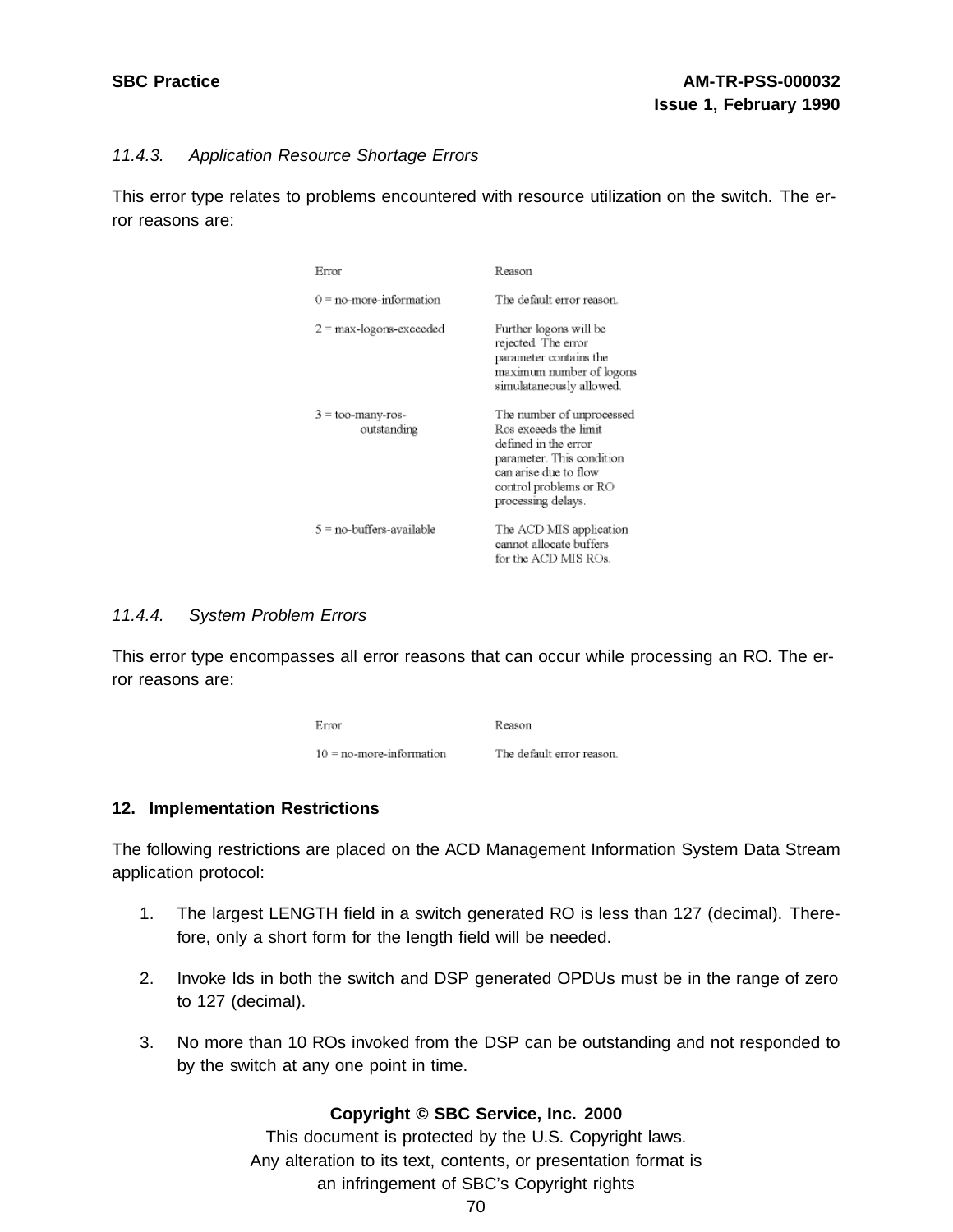- 4. The ACD information sent relays details of ACD events that are occurring in the switch. The ACD event information is transmitted as soon as possible after the events occur. However, if the switch is heavily loaded with call traffic when an ACD event occurs, there may be a delay between the time that an ACD event occurs and the time that the event information is transmitted to the DSP. The transmission delay encountered is dependent on the call traffic load on the switch.
- 5. The ACD Management Information System Data Stream is a means of providing a DSP with information in near real time of ACD events occurring in a switch. If anything happens such that the switch cannot transmit event information to the DSP (e.g., datalink does down, DSP crashes), the information about events that occur while the switch cannot communicate with the DSP will be lost since the switch will not save the information until the communication is reestablished.
- 6. If DSP originated ROs are still outstanding when the switch receives a valid nosLogout RO, the responses to the DSP originated ROs will not be transmitted to the DSP. The DSP will only receive a response to the nosLogout RO.
- 7. There may only be one (1) Remote Operation (RO) X.25 packet.

## **13. Remote Operation Examples**

This section contains encoding examples for the remote operations defined in Section 11.0.

**NOTE:** Unless otherwise specified, all numbers in these examples are hexadecimal.

### **13.1. X.409 Encoding Overview**

The 'data element' is a key concept in X.409 notation Section 3 of CCITT Recommendation X.409 provides a detailed description of data elements. A brief overview of data elements is given below.

A data element consists of:

- an identifier part,
- a length part, and
- a contents part.

The identifier part of a data element consists of:

• <sup>a</sup> Class part,

### **Copyright © SBC Service, Inc. 2000**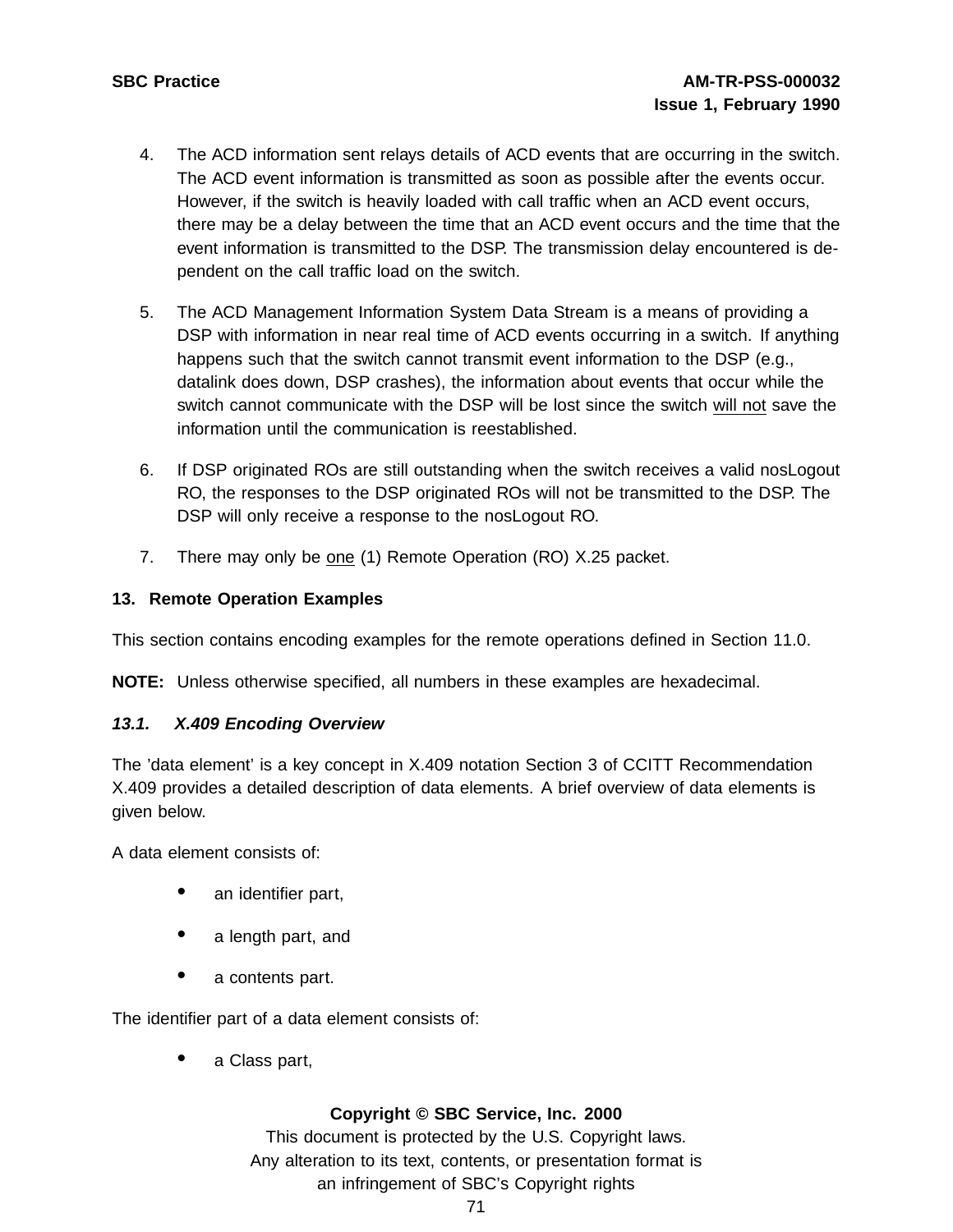- <sup>a</sup> Form part, and
- an Id code.

The choices for the Class of an identifier are:

- Universal
- Application Wide
- Context specific
- Private use

The choices for the Form of an identifier are:

- primitive, i.e., contents are atomic
- constructor, i.e., contents are defined by other data elements

The Id code allows multiple identifiers with the same class and form to be defined. The following illustrates the usage of the identifier part:

• -APPLICATION 10-

This denotes an identifier whose class is Application wide and whose Id code is 10. The form of this identifier would be determined by the definition of the content part for the data element denoted by this identifier.

 $• • 30-$ 

This denotes an identifier whose class is Context specific and whose Id code is 30. As above, the form is dependent on the associated content part.

The assignment of identifiers in the Universal class is controlled by the CCITT. Application wide and Context specific class identifiers will be assigned to meet ACD Management Information System requirements. Private identifiers will not be used.

The length part of a data element gives the length of the contents part in bytes. (X.409 also allows for an indefinite length format where the contents part of a data element contains a unique element to indicate the end of the contents part.)

Data Element Example

### **Copyright © SBC Service, Inc. 2000**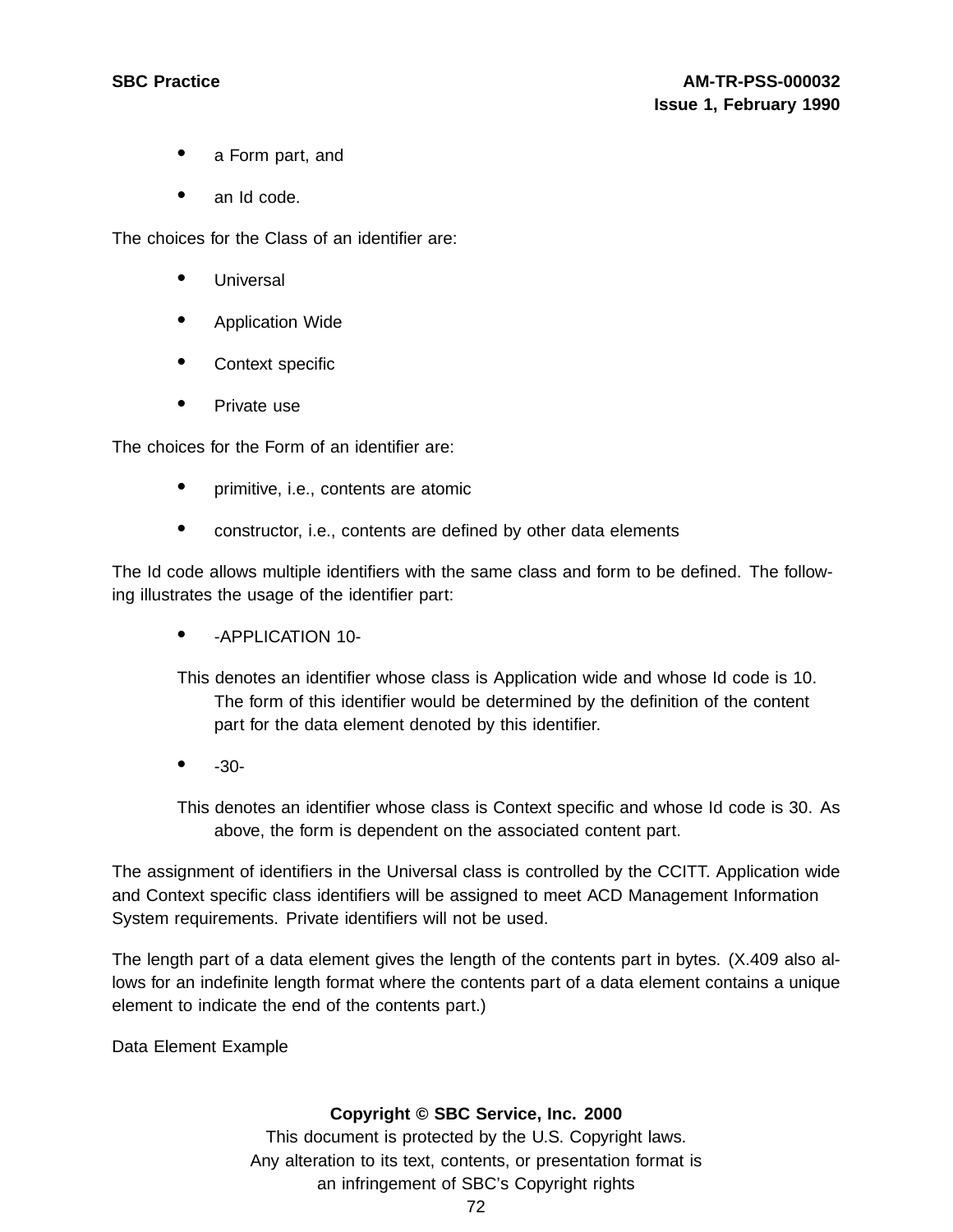Universal identifiers assigned in X.409 include:

- BOOLEAN
- INTEGER
- OCTET STRING
- $\bullet$  NULL
- etc.

A data element of type INTEGER with a decimal value of '127' would be encoded as:

INTEGER Length Contents  $02 \qquad 01 \qquad 01111111$ 

The hex sequence sent to represent this data element would be:

### 020101111111

A data element of type IA5STRING with a value of 'ABCDE' would be encoded as:

IA5STRING Length Contents 16 05 4142434445

The hex sequence sent to represent this data element would be:

16054142434445

### **13.2. ACD MIS RO Encoding Detailed Description**

The following is an explanation of how encoding is performed for the Invoke part of a Remote Operation. The dspQueryDateAndTod RO is used as the example.

An Invoke may be thought of as a 'message', with a predefined structure and purpose. The OPDU type, in this case an Invoke, is flogged by the value 'A1' in the first byte. The next byte contains the number of bytes contained in the message, in this example 'OA'. The next byte indicates that the information to follow is a sequence, or list, of discrete items. The next byte indicates the number of bytes in the sequence (excluding this byte), in this case '08'. The next group of bytes contains the items that make up the sequence. The first byte of each item identifies the type of data contained in the item. The next byte contains the length of the data. The

### **Copyright © SBC Service, Inc. 2000**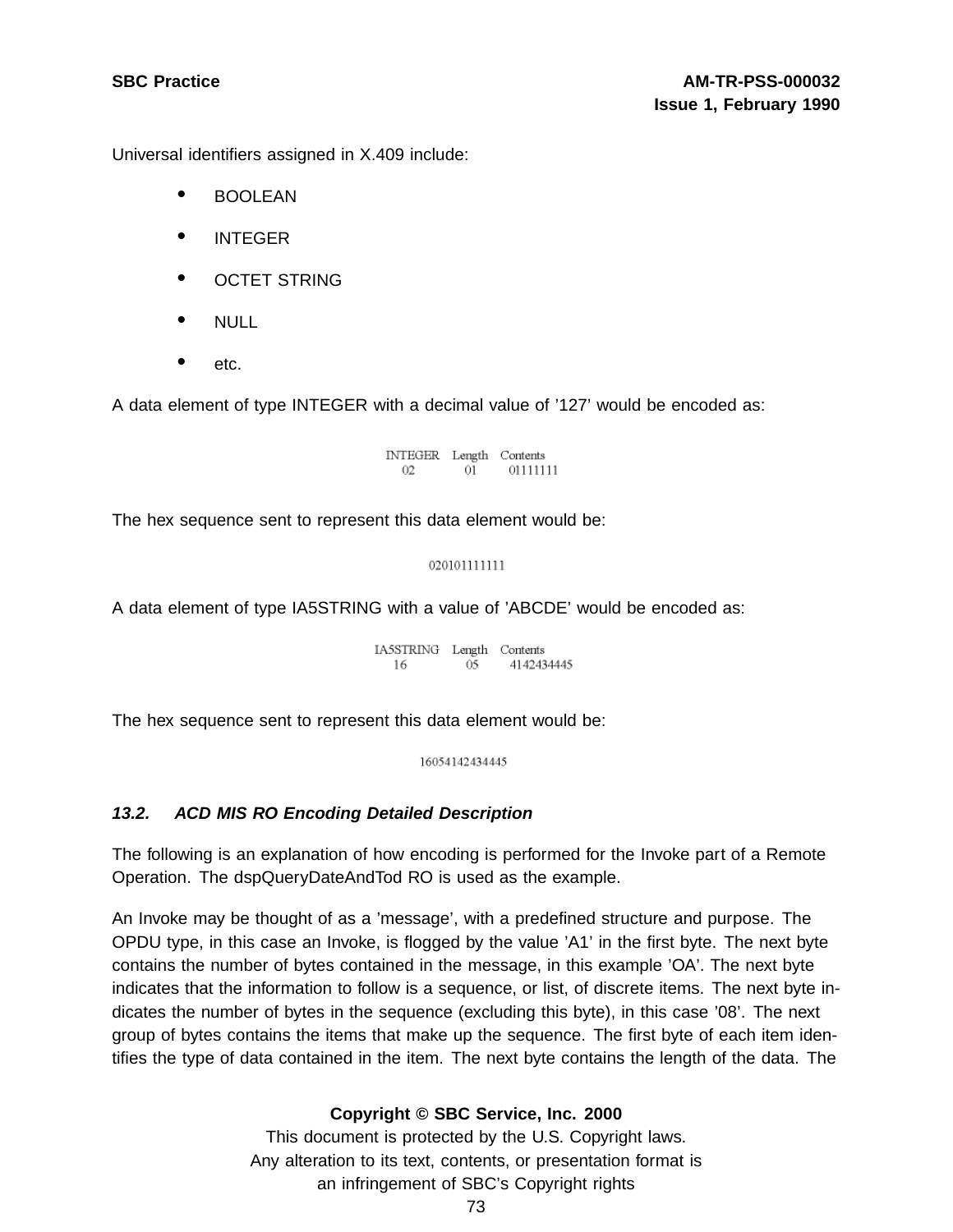remaining byte(s) in each item make up the actual data. In this example, the sequence contains three items; the first two items are integers (indicated by the value '02') and the third item is NULL (indicated by '05').

The structure of this OPDU is formally defined in Section 11.1.6. Every OPDU defined for the ACD Management Information System protocol uses this basic structure.

Encoding Example:



The hex sequence sent would be:

A10A30080201800201040500

### **Copyright © SBC Service, Inc. 2000**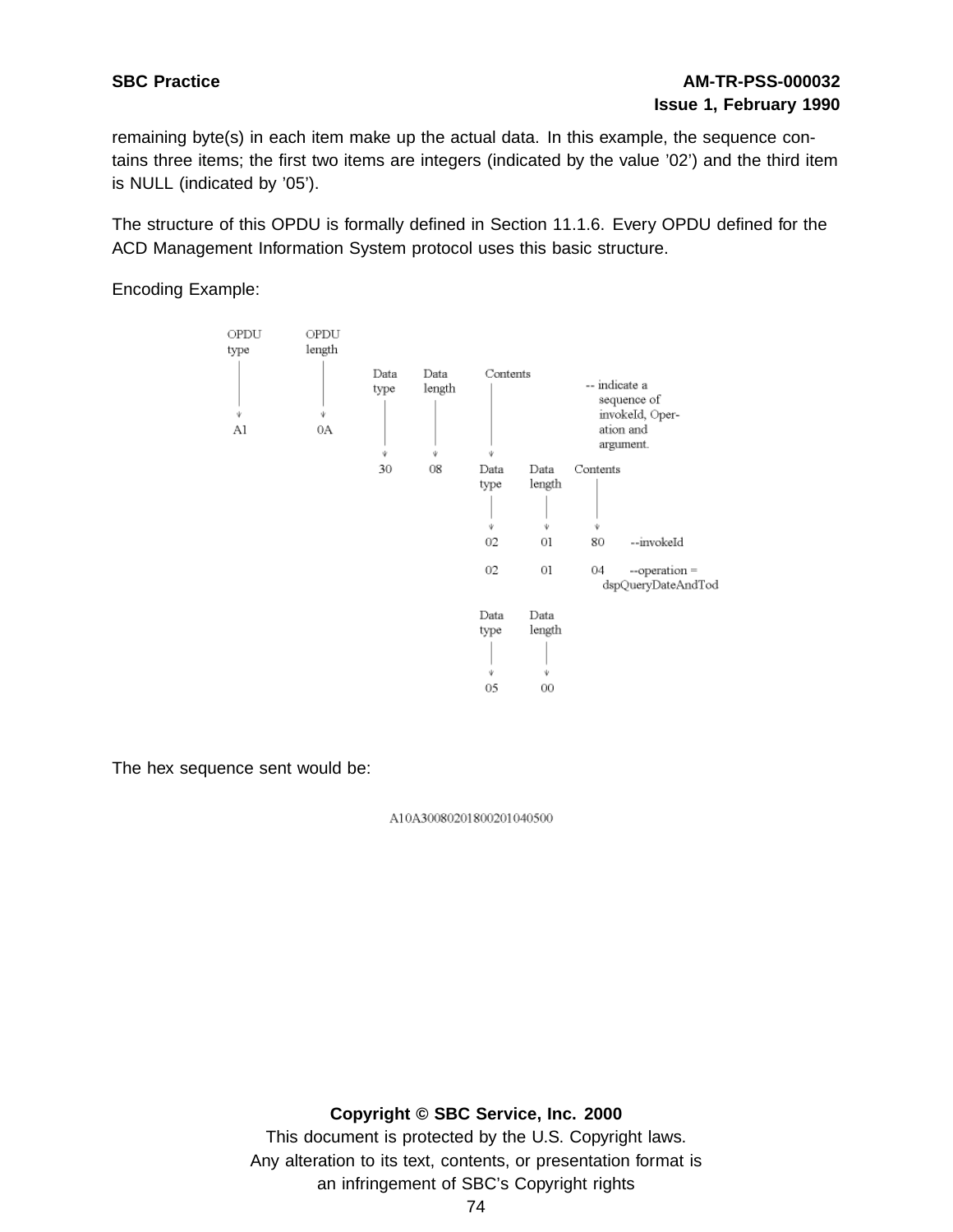### **13.3. ACD MIS RO Encoding Examples**

#### 13.3.1. dspRequestInit

Invoke

|    |    | <b>INVOKE LEN CONTENT</b> |     |                                 |                                   |
|----|----|---------------------------|-----|---------------------------------|-----------------------------------|
| Al | 0A |                           |     |                                 |                                   |
|    |    |                           |     | INTEGER LEN CONTENT -- invokeId |                                   |
|    |    | 02.                       | 01  | 45                              |                                   |
|    |    |                           |     |                                 | INTEGER LEN CONTENT --operation = |
|    |    | 02                        | 01  |                                 | 02 dspRequestInit                 |
|    |    | NULL.                     | LEN |                                 |                                   |
|    |    | 05                        | ΩO  |                                 |                                   |

The hex sequence sent would be:

A10A30080201450201020500

ReturnResult

RESULT LEN CONTENT  $A2 \t07$ SEQUENCE LEN CONTENT 30 05 INTEGER LEN CONTENT -- invokeId  $02 \t\t 01 \t\t 45$  $\begin{array}{ccc}\n\text{NULL} & \text{LEN} \\
05 & 00\n\end{array}$ 

The hex sequence set would be:

A20730050201450500

ReturnError

This illustrates an operationSequenceProblem:

ERROR LEN CONTENT A3 10 SEQUENCE LEN CONTENT 30 OE INTEGER LEN CONTENT -- invokeId 02 01 45 INTEGER LEN CONTENT  $\!$  --error  $\!=$ 02 01 41 -- operation SEQUENCE LEN CONTENT -- Sequence<br>30 06 -- Problem --reasonCode INTEGER LEN CONTENT  $02 \t 01 \t 00$ --parameter INTEGER LEN CONTENT 02 01 00

The hex sequence sent would be:

A310300E0201450201413006020100020100

### **Copyright © SBC Service, Inc. 2000**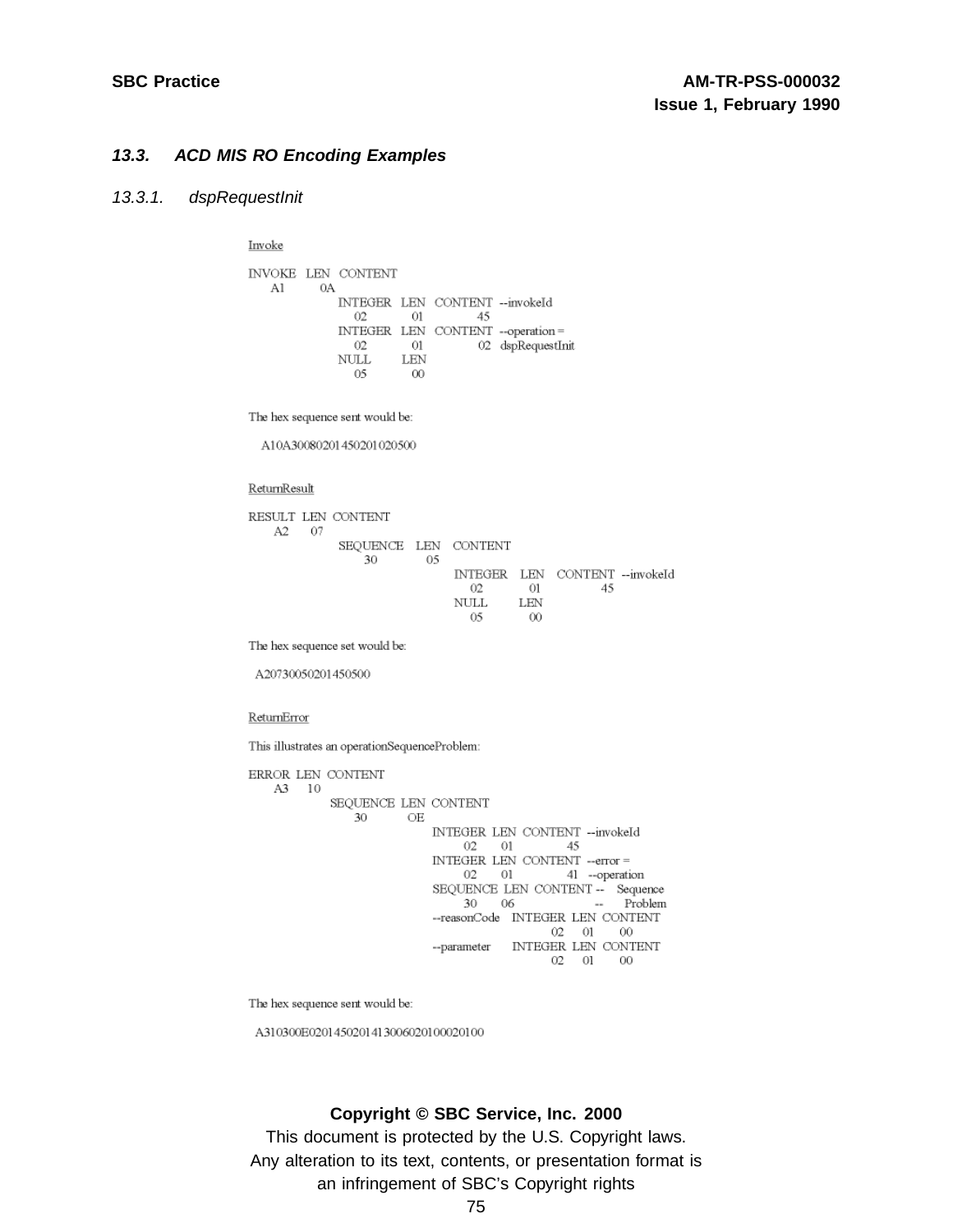#### 13.3.2. dspQueryDateAndTod

Invoke

**INVOKE LEN CONTENT** Al 0A SEQUENCE LEN CONTENT 30 08 INTEGER LEN CONTENT -- invokeId  $02 \t 01 \t 01$ INTEGER LEN CONTENT -- operation = 02 01 04 dspQueryDateAndTod **LEN NULL** 05  $-00$ The hex sequence sent would be: A10A30080201010201040500 ReturnResult RESULT LEN CONTENT  $A2$  OF SEQUENCE LEN CONTENT  $30$  OD INTEGER LEN CONTENT -- invokeId  $02$  $01$  $_{\odot}$ SEQUENCE LEN CONTENT -- date:03-27-87 30 08 -- time: 14:42:04 OCTETSTRING LEN CONTENT 04 06 57031BOE2A04 The hex sequence set would be: A20F300D0201013008040657031BOE2A04 ReturnError This illustrates a systemProblem: ERROR LEN CONTENT A3 10 SEQUENCE LEN CONTENT 30 OE INTEGER LEN CONTENT -- invokeId  $02 \t 01 \t 01$ INTEGER LEN CONTENT -- error =  $02$  01 43 systemProblem SEQUENCE LEN CONTENT  $30 \t 06$ -- reasonCode INTEGER LEN CONTENT 02 01 0A --parameter INTEGER LEN CONTENT  $02 \t 01 \t 00$ 

The hex sequence sent would be:

A310300E020101020143300602010A020100

### **Copyright © SBC Service, Inc. 2000**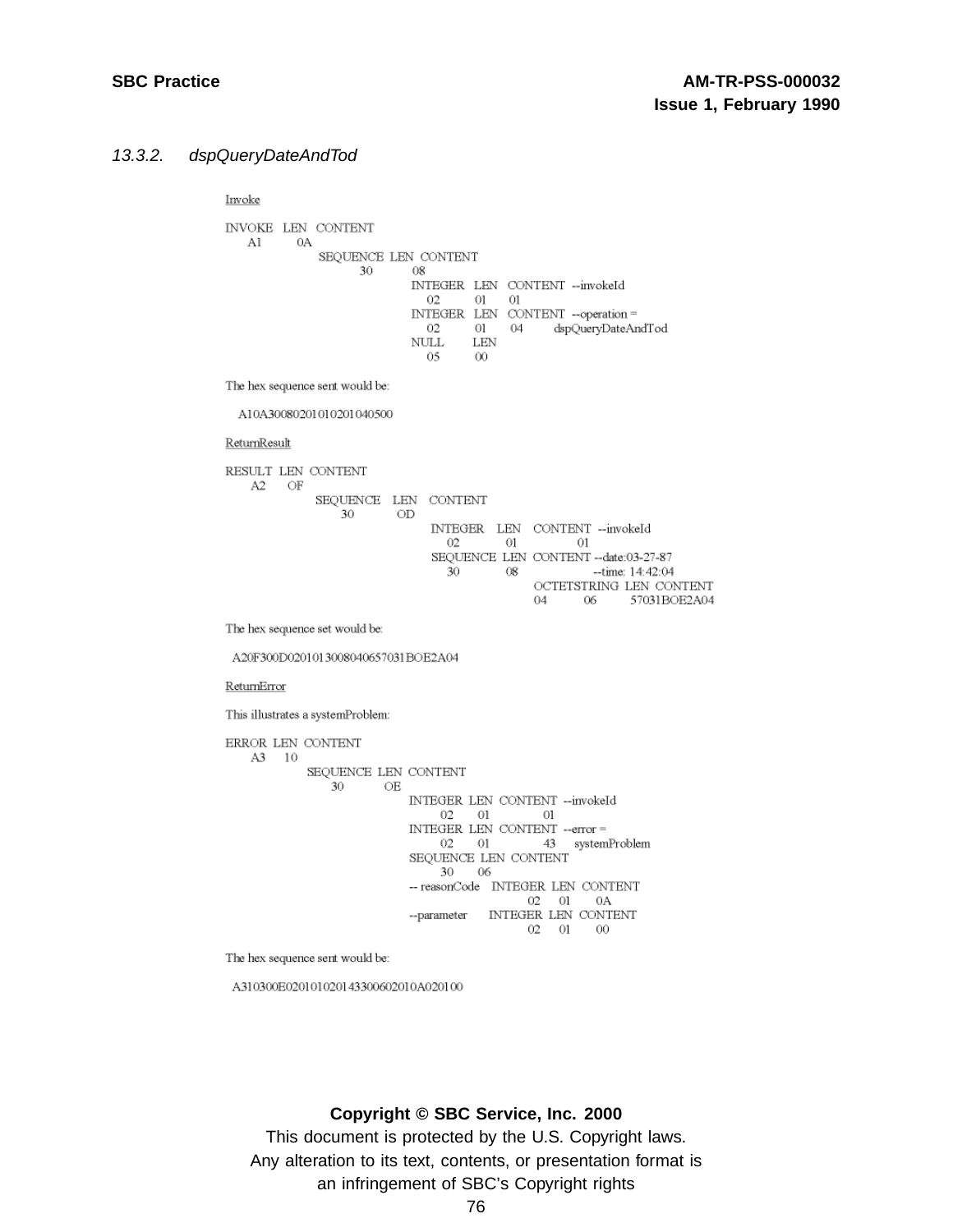### 13.3.3. switchSendAcdGroupData

Assume the following group data (expressed in decimal):

| Group number:<br>Prim ACD DN Num Digs:<br>Group Prim ACD DN: | 1<br>7<br>$(519)$ 472-8254        |  |
|--------------------------------------------------------------|-----------------------------------|--|
| Group CLLI:                                                  | ACDROUP1                          |  |
| Prim ACD-DN Identifier                                       | 0                                 |  |
| Prim ACD-DN Trunk Priority:                                  | 0                                 |  |
| Maxwait:                                                     | 180                               |  |
| Maxcqsize:                                                   | 10                                |  |
| Ranth:                                                       | 18                                |  |
| Enhanced Overflow Num Grps:                                  | 4.                                |  |
| Enhanced Overflow Grp One:                                   | 25                                |  |
| Enhanced Overflow Grp Two:                                   | 3                                 |  |
| Enhanced Overflow Grp Three:                                 | 16                                |  |
| Enhanced Overflow Grp Four:                                  | 2                                 |  |
| Audio Group                                                  | 7                                 |  |
| Threshold Route Table:                                       | 0                                 |  |
| Threshold Route Index                                        | 52                                |  |
| Night Service Route Table:                                   | 0                                 |  |
| Night Service Route Index                                    | 14                                |  |
| Prim ACD-DN Line Priority:                                   | 1                                 |  |
| Subpool Number:                                              | 5                                 |  |
| Invoke                                                       |                                   |  |
| <b>INVOKE LEN CONTENT</b>                                    |                                   |  |
| 3С<br>Al                                                     |                                   |  |
| SEQUENCE LEN CONTENT                                         |                                   |  |
| 3A                                                           |                                   |  |
|                                                              | INTEGER LEN CONTENT --invokeId    |  |
|                                                              | 02<br>40<br>01                    |  |
|                                                              | INTEGER LEN CONTENT --operation = |  |
|                                                              | 02<br>01<br>0C switchSend         |  |
|                                                              | AedGroupData                      |  |
|                                                              | OCTETSTRING LEN CONTENT           |  |
|                                                              | 04<br>32<br>010015492728450A      |  |
|                                                              | 41434447524F5550                  |  |
|                                                              | 3120202020202020                  |  |
|                                                              | 0000B4000A001204                  |  |
|                                                              | 1900030010000200                  |  |
|                                                              | 000034000E000001                  |  |
|                                                              | 05000700                          |  |
|                                                              |                                   |  |

The hex sequence sent would be:

A13C303A02014002010C0432010015492728450A41434447524F555 031202020202020200000B4000A000120419000300010002000000 34000E00000105000700

### **Copyright © SBC Service, Inc. 2000**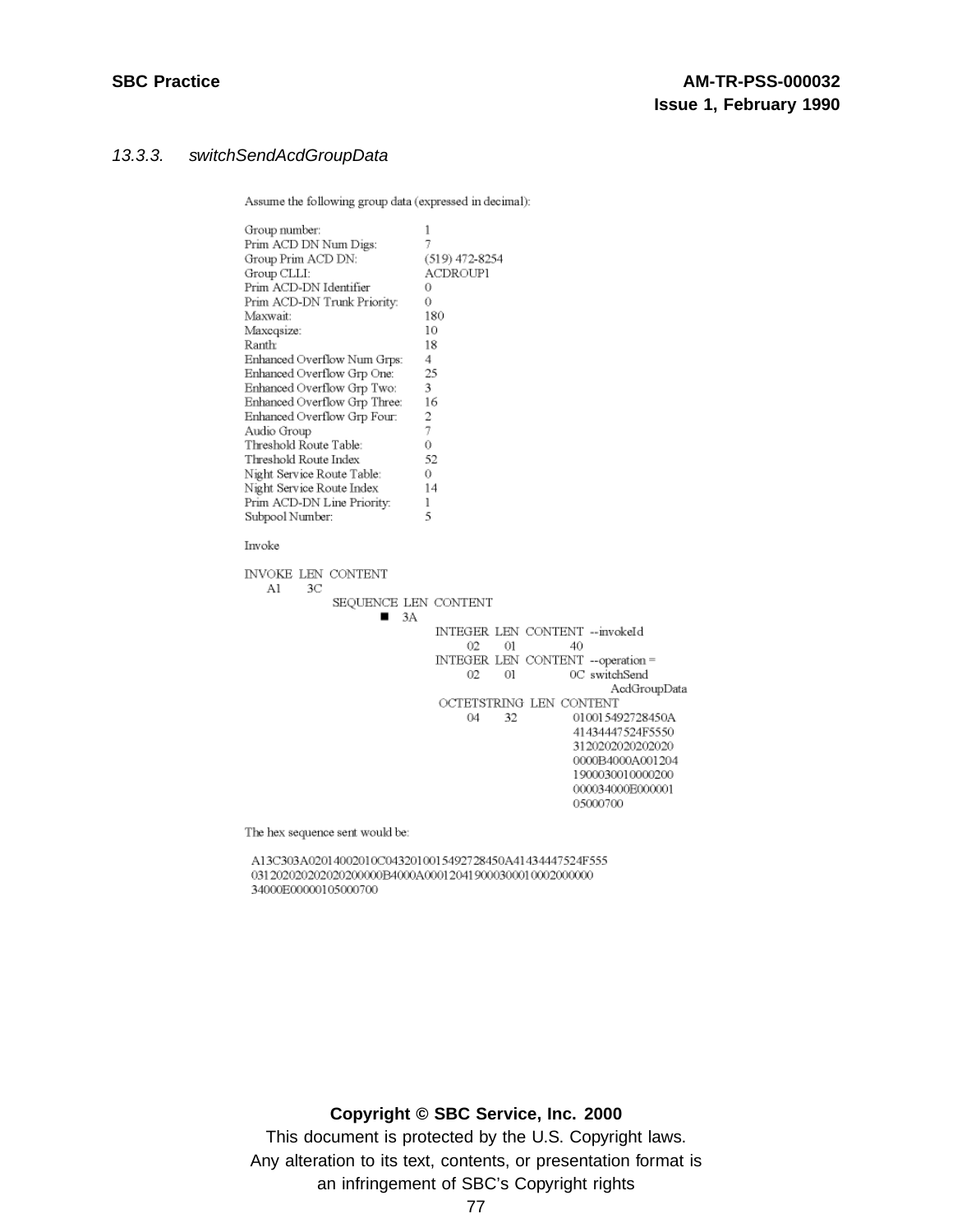## 13.3.4. switchSendAgentPosData

Assume the following position data (expressed in decimal):

| Grp Number:<br>Supv ID: 1234<br>Agposnid: 2345<br>Login ID: 3456 | $\overline{1}$       |    |                               |      |    |                                                    |
|------------------------------------------------------------------|----------------------|----|-------------------------------|------|----|----------------------------------------------------|
| Invoke                                                           |                      |    |                               |      |    |                                                    |
| INVOKE LEN CONTENT<br>-12<br>Al                                  |                      |    |                               |      |    |                                                    |
|                                                                  | SEQUENCE LEN CONTENT |    |                               |      |    |                                                    |
|                                                                  | 30                   | 10 | 02                            | 01 — | 19 | INTEGER LEN CONTENT --invokeId                     |
|                                                                  |                      |    | 02                            | 01   |    | INTEGER LEN CONTENT --operation =<br>0E switchSend |
|                                                                  |                      |    | OCTETSTRING LEN CONTENT<br>04 |      | 08 | AgentPosData<br>0100D2042909800D                   |

This hex sequence sent would be:

A112301002011902010E04080100D2042909800D

**Copyright © SBC Service, Inc. 2000**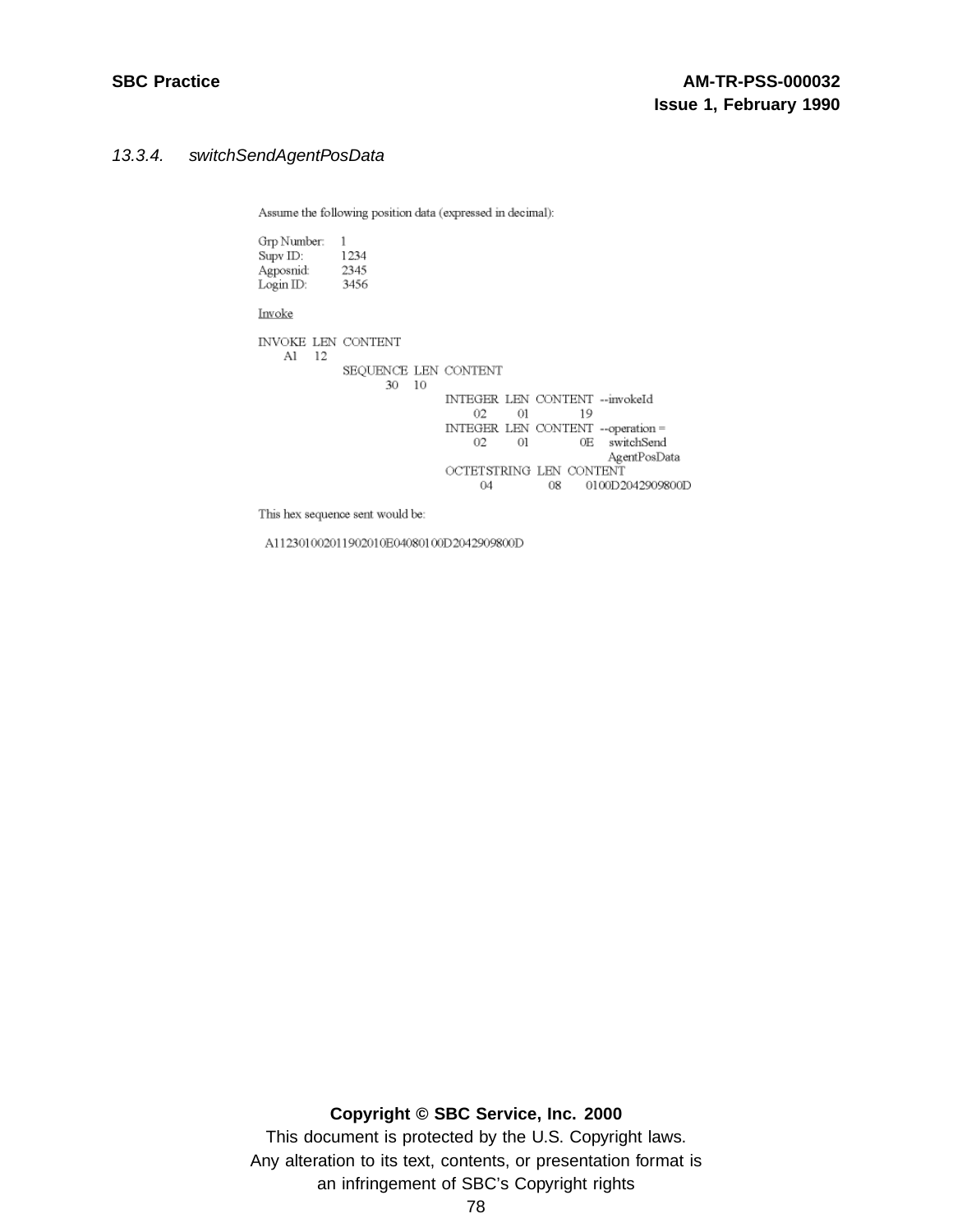## 13.3.5. switchSendEvent

Assume the following event data (expressed in decimal):

| Call Abandoned Sgrp:<br>$\overline{2}$<br>Call Abandoned Dgrp:<br>Call Abandoned RAN:<br>8:16:32<br>Call Abandoned TOD:<br>Call Abandoned Delay:<br>- 15<br>5<br>Call Abandoned Numicq:<br>Call Abandoned Ovfl Flag:<br>0<br>Call Abandoned ACD-DN Id:<br>Ω |                                                                                                           |
|-------------------------------------------------------------------------------------------------------------------------------------------------------------------------------------------------------------------------------------------------------------|-----------------------------------------------------------------------------------------------------------|
| Invoke                                                                                                                                                                                                                                                      |                                                                                                           |
| INTEGER LEN CONTENT<br>A1<br>18<br>SEQUENCE LEN CONTENT<br>16<br>30                                                                                                                                                                                         | INTEGER LEN CONTENT --invokeId                                                                            |
|                                                                                                                                                                                                                                                             | 02.<br>01<br>09<br>INTEGER LEN CONTENT --operation =                                                      |
| --acdCallAbandoned                                                                                                                                                                                                                                          | 10 switchSendEvent<br>02<br>01<br>OCTETSTRING LEN CONTENT<br>02000200010810<br>OE<br>82<br>200F0005000000 |

The hex sequence sent would be:

A1183016020109020110820E02000200010810200F0005000000

### **14. ACD Event Scenarios**

The ACD event scenarios outlined in this section will not give the reader an exhaustive list of all possible ACD event message sequences.

It is intended to be used as a reference of possible event message sequences the DSP can receive when using the protocol defined in this specification.

### **Copyright © SBC Service, Inc. 2000**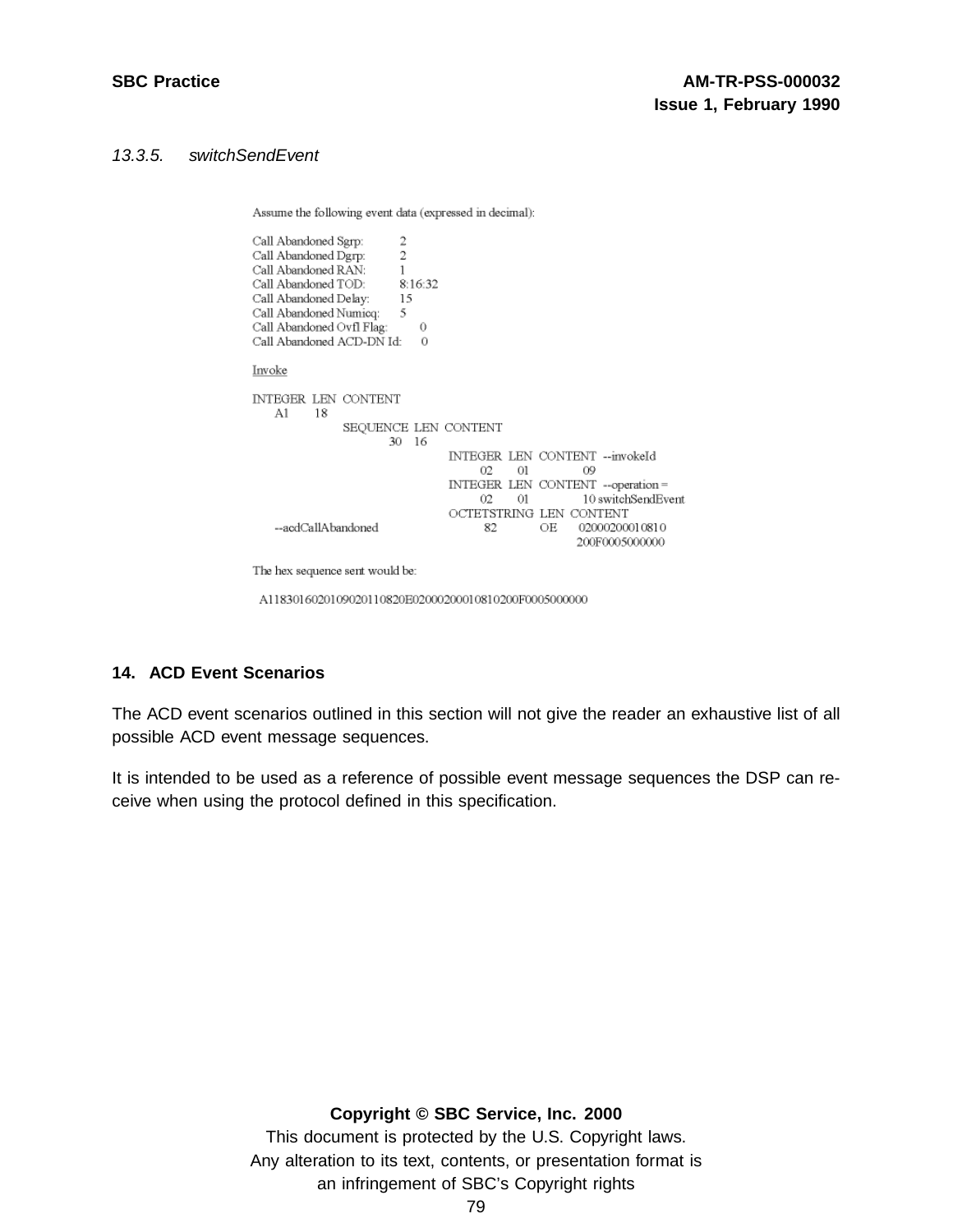## **14.1. TITLE**

| Action                                                                                                                              | <b>ACD MIS switchSendEvent RO</b>                                                                        |
|-------------------------------------------------------------------------------------------------------------------------------------|----------------------------------------------------------------------------------------------------------|
| A call is offered to an ACD group and<br>is presented to an agent position with-<br>out being queued in the incoming call<br>queue. | acdCallOffered - Source and dstina-<br>tion ACD gorup fields are the same.<br>Call status field is zero. |
| The ACD agent answers the call.                                                                                                     | acdCallAnswered - Source and desti-<br>nation ACD group fields are the same.                             |
| The ACD agent releases the call us-<br>ing the Release key.                                                                         | acdCallReleased - Not Ready flag<br>field is zero.                                                       |

### **14.2. ACD Event Scenario II**

| Action                                                                                       | <b>ACD MIS switchSendEvent RO</b>                                                                        |
|----------------------------------------------------------------------------------------------|----------------------------------------------------------------------------------------------------------|
| A call is offered to an ACD group and<br>is queued in the incoming call queue.               | acdCallOffered - Source and destina-<br>tion ACD group fields are the same.<br>Call status field is one. |
| An ACD agent position becomes<br>available. The call is pressented to<br>the agent position. | No ACD MIS RO is sent.                                                                                   |
| The ACD agent answers the call.                                                              | acdCallAnswered - Source and desti-<br>nation ACD group fields are the same.                             |
| The ACD agent releases the call us-<br>ing the Not Ready key.                                | acdCallReleased - Not Ready flag<br>field is one.                                                        |
| The ACD agent deactivates the Not<br>Ready key to make the agent position                    | agentPositionEvent - Event type field<br>is three (Not Ready deactivation).                              |

## **Copyright © SBC Service, Inc. 2000**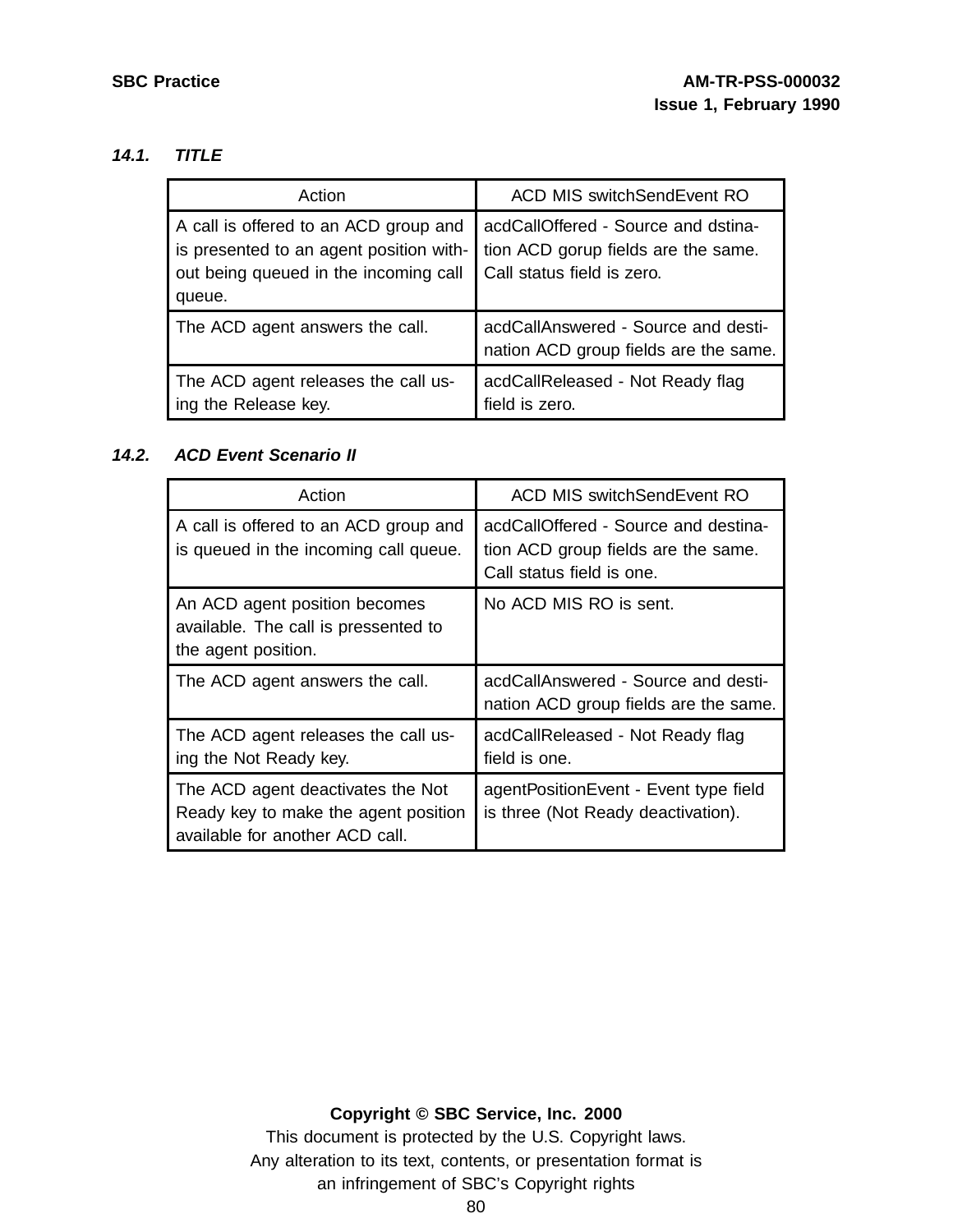## **14.3. ACD Event Scenario III**

| Action                                                                                                                                                                                                              | <b>ACD MIS switchSendEvent RO</b>                                                                                                                                                                      |
|---------------------------------------------------------------------------------------------------------------------------------------------------------------------------------------------------------------------|--------------------------------------------------------------------------------------------------------------------------------------------------------------------------------------------------------|
| A call is offered to an ACD group but<br>the group cannot accept the call be-<br>cause if is in night service. The call is<br>deflected to the ACD group's night<br>service route which is to another ACD<br>group. | acdCallOffered - Source and destina-<br>tion ACD group fields are the same.<br>Call status field is four.                                                                                              |
| The call is offered to the night service<br>ACD group and presented to an agent<br>position without being queued in the<br>incoming call queue.                                                                     | acdCallOffered - Source ACD group<br>field is the initial ACD group that the<br>call was offered to. Destination ACD<br>group field is the group now servicing<br>the call. Call status field is zero. |
| The ACD agent answers the call.                                                                                                                                                                                     | acdCallAnswered - Source and desti-<br>nation ACD group fields are as<br>described in the box directly above.                                                                                          |
| The ACD group releases the call us-<br>ing the Release key.                                                                                                                                                         | acdCallReleased - Not Ready flag<br>field is zero.                                                                                                                                                     |

# **14.4. ACD Event Scenario IV**

| Action                                                                                                                                                                                                                                                              | ACD MIS switchSendEvent RO                                                                                                                                                                                            |
|---------------------------------------------------------------------------------------------------------------------------------------------------------------------------------------------------------------------------------------------------------------------|-----------------------------------------------------------------------------------------------------------------------------------------------------------------------------------------------------------------------|
| A call is offered to an ACD group but<br>the group cannot accept the call be-<br>cause its imcoming call queue is full.<br>The call is deflected to the ACD<br>group's threshold route which is to an-<br>other ACD group.                                          | acdCallOffered - Source and destina-<br>tion ACD group fields are the same.<br>Call status field is zero.                                                                                                             |
| The call is offered to the ACD group<br>that the initial group overflowed to.<br>This ACD group cannot queue the call<br>either because its incoming call queue<br>is full. The call is deflected to another<br>ACD group through the enhanced<br>overflow feature. | acdCallOffered - Source ACD group<br>field is the initial ACD group that the<br>call was offered to. Destination ACD<br>group field is the group that is now<br>deflecting the call. The call status<br>field is two. |

## **Copyright © SBC Service, Inc. 2000**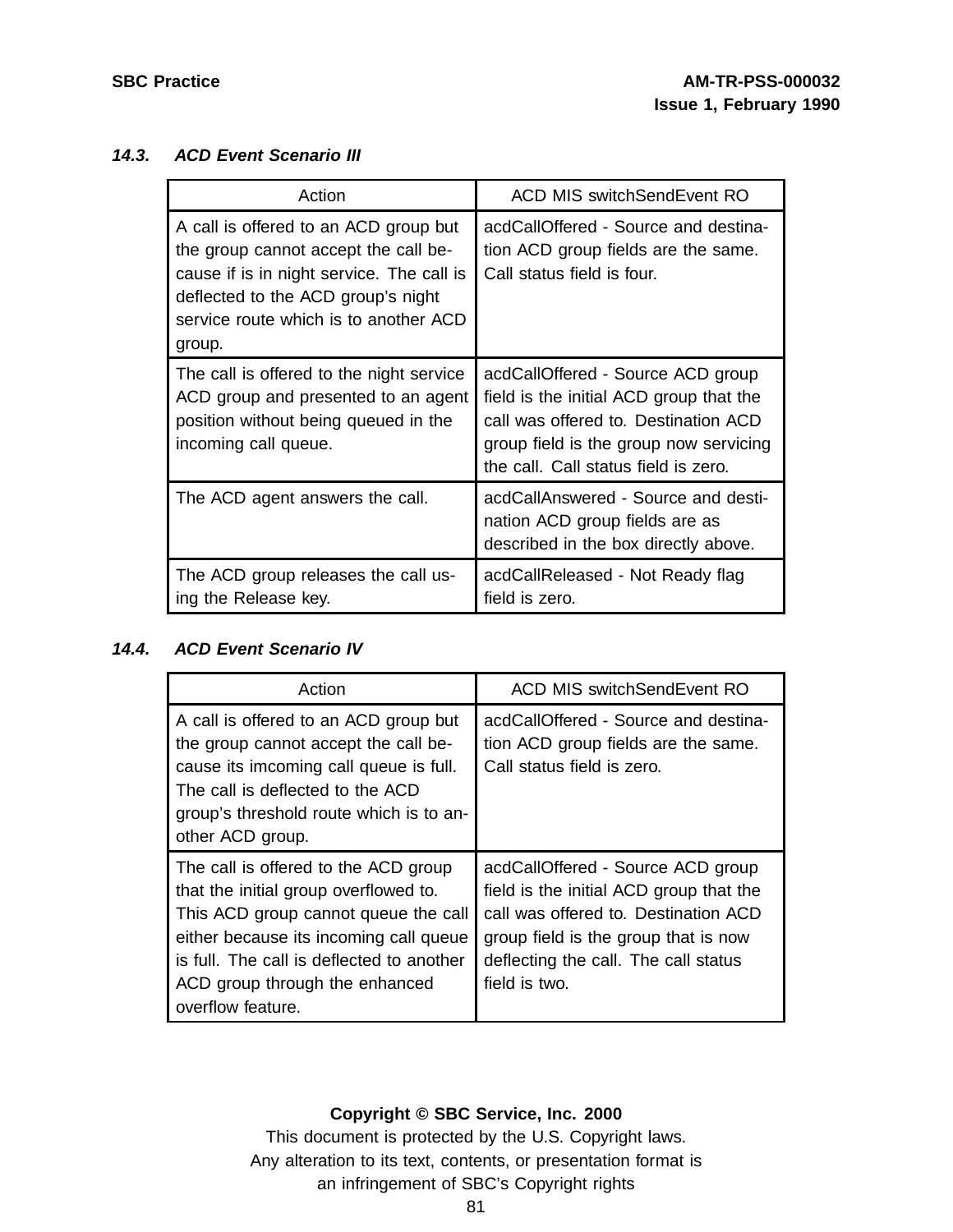| The call is offered to the ACD group   | acdCallOffered - Source ACD group                                                                                                                                                |
|----------------------------------------|----------------------------------------------------------------------------------------------------------------------------------------------------------------------------------|
| that the enhanced overflow feature     | field is the initial ACD group that the                                                                                                                                          |
| decided could accept it. The call is   | call was offered to. Destination ACD                                                                                                                                             |
| presented to an agent position without | group is the group that is now servic-                                                                                                                                           |
| being queued in the incoming call      | ing the call. The call status field is                                                                                                                                           |
| queue.                                 | zero.                                                                                                                                                                            |
| The ACD agent answers the call.        | acdCallAnswered - Source ACD group<br>field is the initial ACD group that the<br>call was offered to. Destination ACD<br>group is the group that is now servic-<br>ing the call. |
| The ACD agent releases the call us-    | acdCallReleased - Not Ready flag                                                                                                                                                 |
| ing the Release key.                   | field is zero.                                                                                                                                                                   |

# **14.5. ACD Event Scenario V**

| Action                                                                                                                                                                                                                                                                                    | ACD MIS switchSendEvent RO                                                                                                                                                                                                                                 |
|-------------------------------------------------------------------------------------------------------------------------------------------------------------------------------------------------------------------------------------------------------------------------------------------|------------------------------------------------------------------------------------------------------------------------------------------------------------------------------------------------------------------------------------------------------------|
| A call is offered to an ACD group but<br>the group cannot accept the call be-<br>cause its incoming call queue is full.<br>The call is deflected to the ACD<br>group's threshold route which is to an-<br>other ACD grouop.                                                               | acdCallOffered - Source and destina-<br>tion ACD group fields are the same.<br>Call status field is two.                                                                                                                                                   |
| The call is offered to the ACD group<br>that the initial group overflowed to.<br>This ACD group cannot queue the call<br>either because its incoming call queue<br>is full. The ACD group is not equipped<br>with the enhanced overflow feature.<br>The call is routed to busy treatment. | acdCallOffered - Source ACD group<br>field is the initial ACD group that the<br>call was offered to. Destination ACD<br>group field is the group that the call is<br>now being presented to but cannot<br>service the call. Call status field is<br>three. |

# **Copyright © SBC Service, Inc. 2000**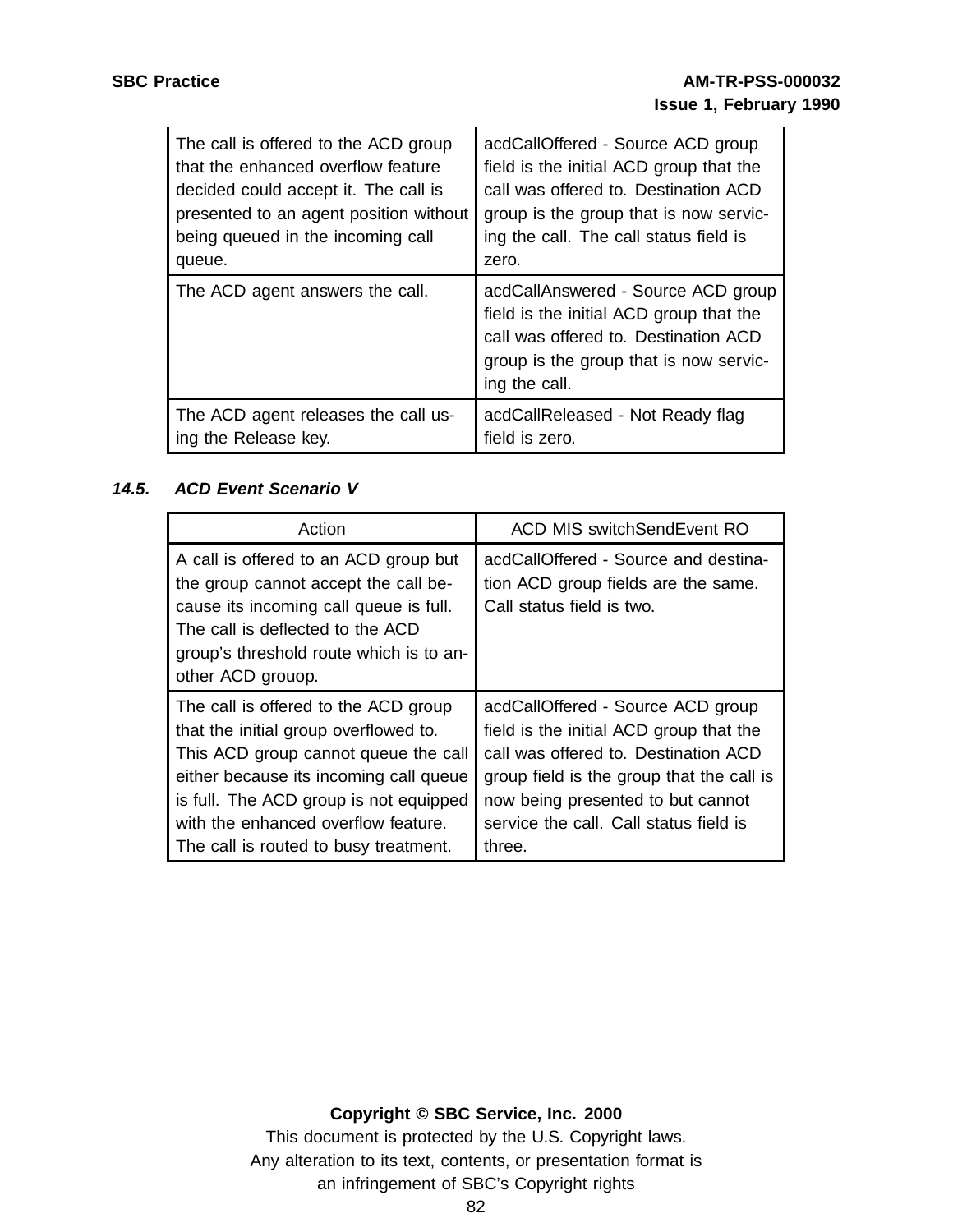## **14.6. ACD Event Scenario VI**

| Action                                                                     | <b>ACD MIS switchSendEvent RO</b>                                                                         |
|----------------------------------------------------------------------------|-----------------------------------------------------------------------------------------------------------|
| A call is offered to an ACD group and<br>is ringing an ACD agent position. | acdCallOffered - Source and destina-<br>tion ACD group fields are the same.<br>Call status field is zero. |
| The caller tires of waiting and aban-<br>dons the calls.                   | acdCallAbandoned - Source and des-<br>tination ACD group fields are the<br>same.                          |

## **14.7. ACD Event Scenario VII**

| Action                                                                                                                                                                                        | <b>ACD MIS switchSendEvent RO</b>                                           |
|-----------------------------------------------------------------------------------------------------------------------------------------------------------------------------------------------|-----------------------------------------------------------------------------|
| An agent completes a valid login se-<br>quence to log into an ACD agent<br>position. The Make Set Busy feature<br>is deactivated, and the agent position<br>is placed in the Not Ready state. | agentPositionEvent - Event type field<br>is zero (agent login).             |
| The agent presses the Not Ready key<br>to remove the position from the Not<br>Ready state and make it available to<br>receive ACD calls.                                                      | agentPositionEvent - Event type field<br>is three (Not Ready deactivation). |

## **14.8. ACD Event Scenario VIII**

| Action                                                                                                                           | <b>ACD MIS switchSendEvent RO</b>                                                                       |
|----------------------------------------------------------------------------------------------------------------------------------|---------------------------------------------------------------------------------------------------------|
| A call is offered to an ACD group and is pre-<br>sented to an agent position without being<br>queued in the incoming call queue. | acdCallOffered - Source and destination ACD<br>group fields are the same. Call status field is<br>zero. |
| The ACD agent presses the Not Ready key<br>to remove the ringing ACD call from the<br>agent position.                            | agentPositionEvent - Event type field is two<br>(Not Ready activation).                                 |
| The call is presented to the next available<br>agent position in the ACD group.                                                  | No ACD MIS RO is sent.                                                                                  |

## **Copyright © SBC Service, Inc. 2000**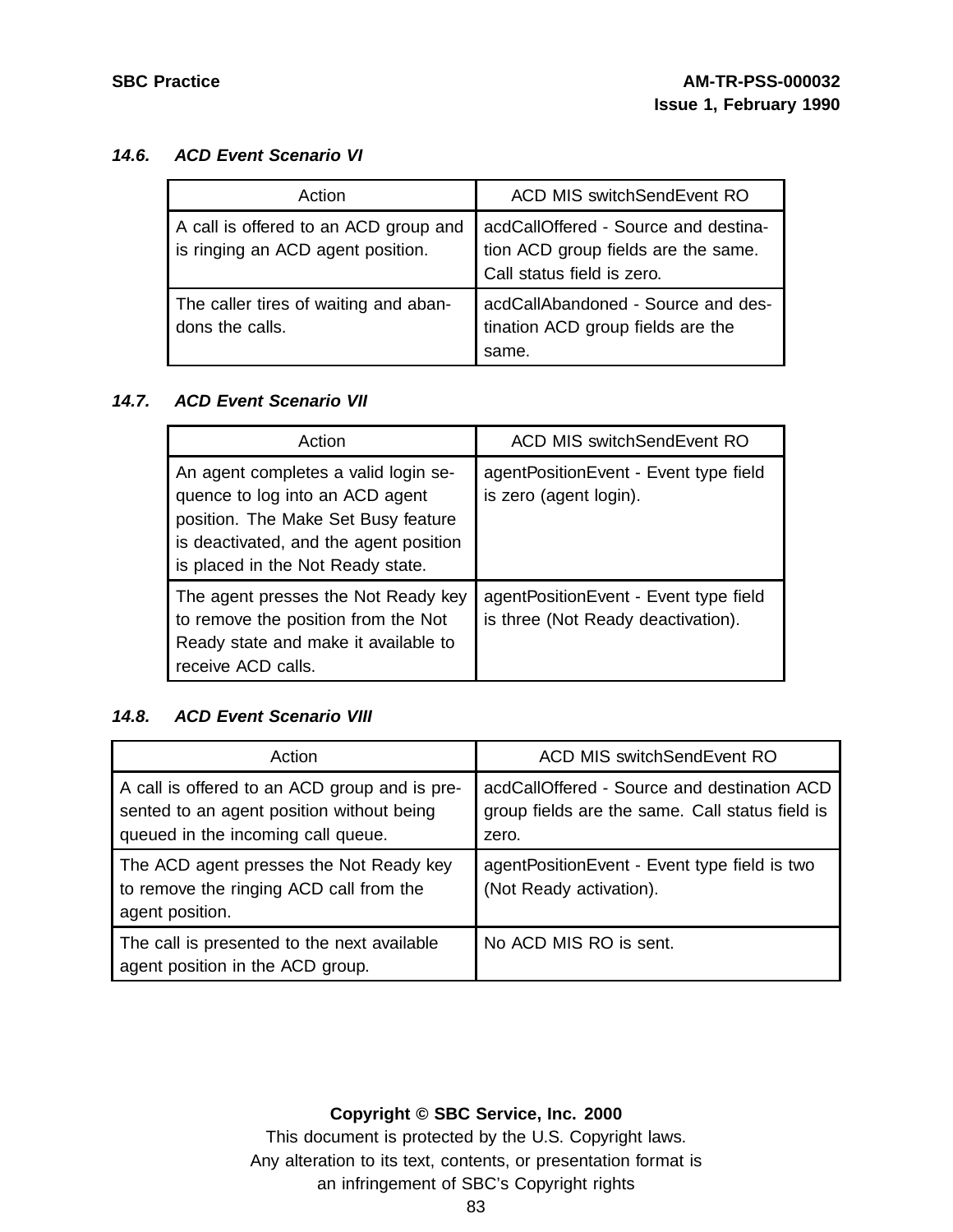| The agent answers the call.               | acdCallAnswered - Source and destination<br>ACD group fields are the same. |
|-------------------------------------------|----------------------------------------------------------------------------|
| The ACD agent releases the call using the | acdCallReleased - Not Ready flag field is                                  |
| Release key.                              | zero.                                                                      |

# **14.9. ACD Event Scenario IX**

| Action                                                                                                                                     | ACD MIS switchSendEvent RO                                                                                              |
|--------------------------------------------------------------------------------------------------------------------------------------------|-------------------------------------------------------------------------------------------------------------------------|
| A call is offered to an ACD group and is pre-<br>sented to an agent position without being<br>queues in the incoming call queue.           | acdCallOffered - Source and destination ACD<br>group fields are the same. Call status field is<br>zero.                 |
| The agent answers the ACD call.                                                                                                            | acdCallAnswered - Source and destination<br>ACD group fields are the same.                                              |
| The ACD agent activates the Make Set Busy<br>feature because the agent wants to the<br>logged out after servicing the current ACD<br>call. | agentPositionEvent - Event type field is seven<br>(Make Set Busy activation).                                           |
| The ACD agent releases the call using the<br>Release key.                                                                                  | acdCallReleased - Not Ready flag field is<br>zero.<br>agent Position Event - Event type field is one<br>(Agent logout). |

## **14.10. ACD Event Scenario X**

| Action                                                                                                                                    | <b>ACD MIS switchSendEvent RO</b>                                    |
|-------------------------------------------------------------------------------------------------------------------------------------------|----------------------------------------------------------------------|
| An agent has already logged into an agent<br>position. The agent presses a DN key on the<br>agent position to answer an incoming DN call. | agentPositionEvent - Event type field is five<br>(answer a DN call). |
| The agent finishes the DN call and presses<br>the Release key to release the call.                                                        | agentPositionEvent - Event type field is six<br>(release a DN call). |

# **14.11. ACD Event Scenario XI**

| Action                                                                              | <b>ACD MIS switchSendEvent RO</b> |
|-------------------------------------------------------------------------------------|-----------------------------------|
| An event occurs on an agent position that<br>does not have an agent logged into it. | No ACD MIS RO is sent.            |

# **Copyright © SBC Service, Inc. 2000**